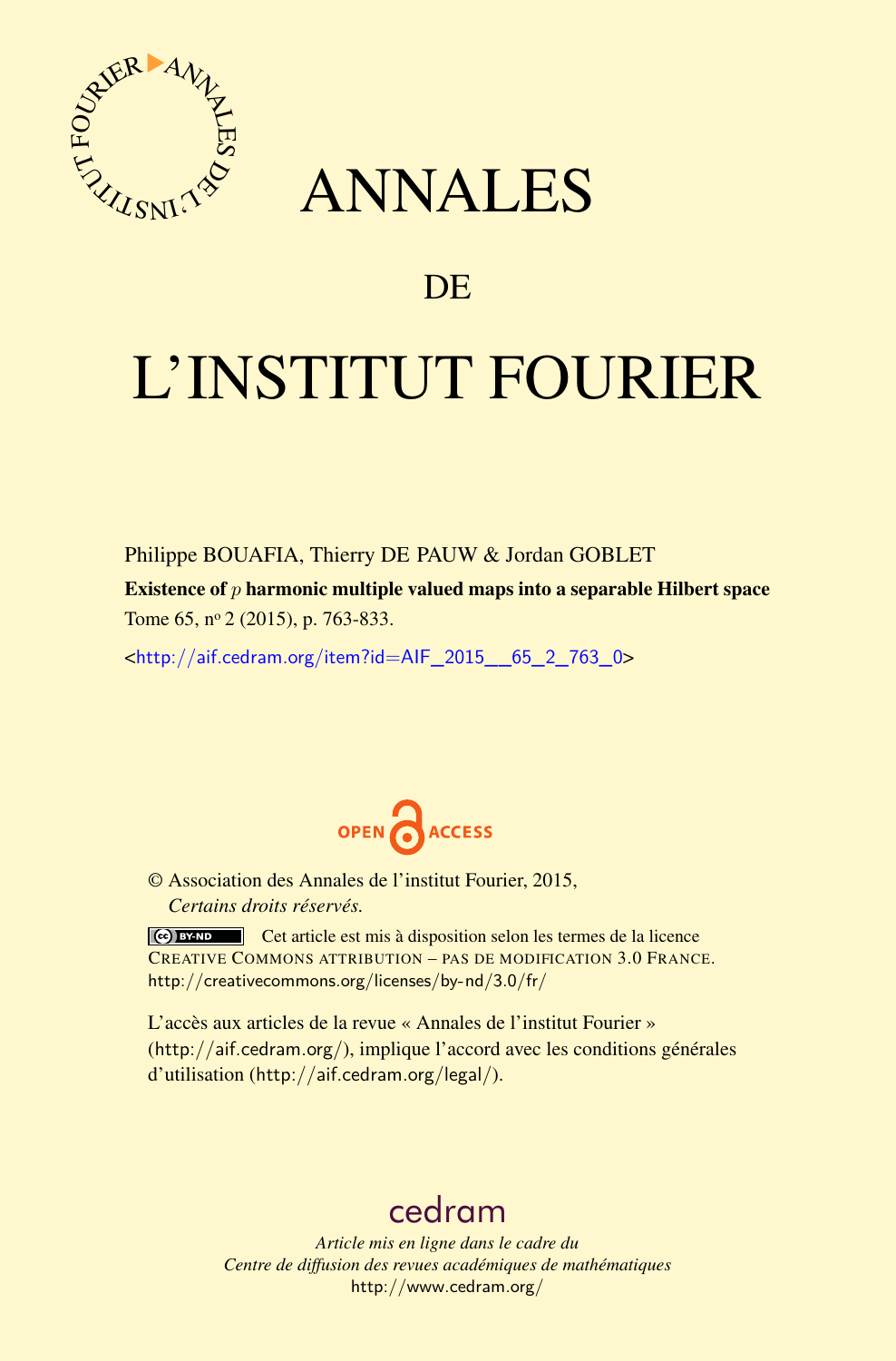### EXISTENCE OF *p* HARMONIC MULTIPLE VALUED MAPS INTO A SEPARABLE HILBERT SPACE

#### **by Philippe BOUAFIA, Thierry DE PAUW & Jordan GOBLET**

ABSTRACT. - We study the elementary properties of multiple valued maps between two metric spaces: their measurability, Lebesgue integrability, continuity, Lipschitz continuity, Lipschitz extension, and differentiability in case the range and domain are linear. We discuss F.J. Almgren's embedding Theorem and we prove a new, more general, embedding from which a Fréchet-Kolmogorov compactness Theorem ensues for multiple valued  $L_p$  spaces. In turn, we introduce an intrinsic definition of Sobolev multiple valued maps into Hilbert spaces, together with the relevant Sobolev extension property, Poincaré inequality, Luzin type approximation by Lipschitz maps, trace theory, and the analog of Rellich compactness. As a corollary we obtain an existence result for the Dirichlet problem of *p* harmonic Hilbert space multiple valued maps of *m* variables.

Résumé. — Nous étudions les propriétés élémentaires d'applications multivaluées entre espaces métriques : mesurabilité, intégrabilité, continuité, caractère lipschitzien, extension lipschitzienne, et différentiabilité dans le cas d'espaces vectoriels. Nous rappelons le théorème de plongement de F.J. Almgren et nous démontrons un nouveau théorème de plongement, plus général, dont on déduit ensuite un théorème de compacité à la Fréchet-Kolmogoroff pour les espaces *Lp* d'applications multivaluées. Nous introduisons une définition intrinsèque d'applications de Sobolev multivaluées à valeurs dans un espace de Hilbert et nous développons les outils classiques dans ce cadre : extension de Sobolev, inégalité de Poincaré, approximation de type Lusin par des applications lipschitziennes, théorie de trace, et l'analogue du théorème de compacité de Rellich. Nous obtenons en corollaire un résultat d'existence pour le problème de Dirichlet des applications multivaluées *p* harmoniques de *m* variables à valeurs dans un espace de Hilbert séparable.

#### **1. Foreword**

Given a set *Y* and a positive integer *Q*, we let  $\mathcal{Q}_Q(Y)$  denote the set of unordered *Q*-tuples of elements of *Y* , i.e. members of the quotient of *Y Q*

Keywords: Multiple valued maps, *p* harmonic.

Math. classification: 49Q20, 35J50.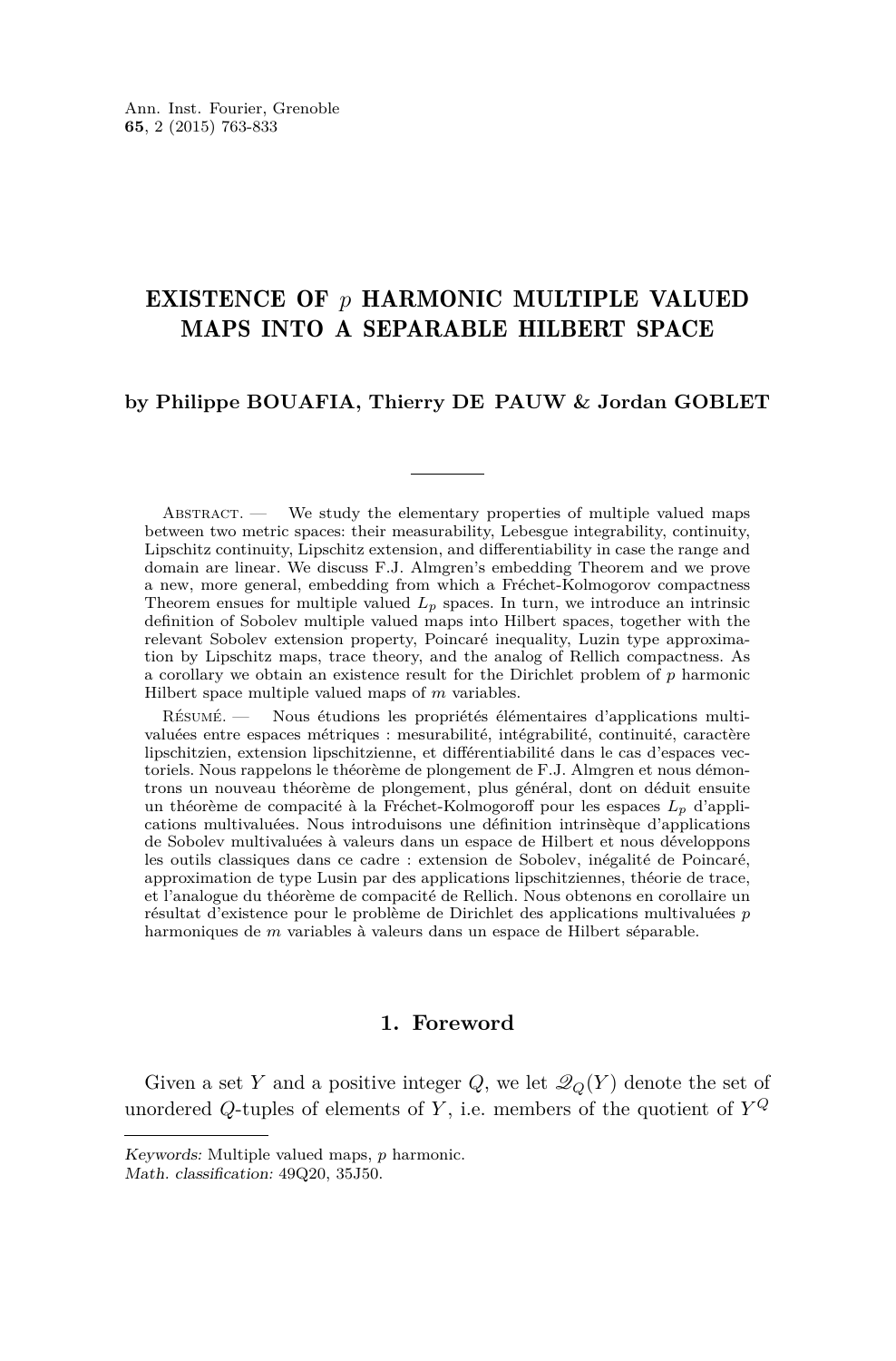by the action of the group of permutations  $S_Q$ . A  $Q$ -valued map from a set *X* to *Y* is a map  $f: X \to \mathcal{Q}_Q(Y)$ .

We let  $[[y_1, \ldots, y_Q]]$  denote members of  $\mathcal{Q}_Q(Y)$ . If *Y* is a metric space then  $\mathcal{Q}_Q(Y)$  is given a metric

$$
\mathscr{G}_{\infty}([\![y_1,\ldots,y_Q]\!],[\![y'_1,\ldots,y'_Q]\!])=\min_{\sigma\in S_Q}\max_{i=1,\ldots,Q}d(y_i,y'_{\sigma(i)})\,.
$$

If *X* is metric as well, we may thus consider Lipschitz maps  $f : X \rightarrow$  $\mathscr{Q}_Q(Y)$ . Although these may not admit a decomposition  $f = [[f_1, \ldots, f_Q]]$ into Lipschitz branches  $f_i: X \to Y$ ,  $i = 1, ..., Q$ , (see the easy example at the end of Section [2.2\)](#page-6-0) we nevertheless establish, in case  $X = \mathbb{R}^m$  and Y is a Banach space with the Radon-Nikodým property, their differentiability almost everywhere, for an appropriate notion of a derivative *Df* that controls the variations of *f* (Theorem [2.5.8](#page-24-0) and Proposition [2.5.9\)](#page-27-0). In case *Y* is finite dimensional, this had been obtained by F.J. Almgren [\[2\]](#page-70-0), the third author [\[10\]](#page-70-0), and C. De Lellis and E. Spadaro [\[6\]](#page-70-0). Our proof in the infinite dimensional setting follows essentially that given in the last two references.

In case  $X = \ell_2^m$  and  $Y = \ell_2^n$  are finite dimensional Hilbert spaces (i.e.  $\mathbb{R}^m$  and  $\mathbb{R}^n$  with the standard Euclidean norms), the Lipschitz *Q*-valued  $f: \ell_2^m \to \mathcal{Q}_Q(\ell_2^n)$  were considered by F.J. Almgren in [\[2\]](#page-70-0) in order to approximate the support of a mass minimizing integral current  $T \in I_m(\ell_2^{m+n})$ near a point  $0 \in \text{supp } T$  such that  $\mathbf{M}(T \sqcup U(0,1)) \sim Q\alpha(m)$  and the "excess" of *T* in  $U(0,1)$  with respect to an *m*-plane  $W \in \mathbf{G}(n,m)$  is small. Thus  $X = \ell_2^m$  is identified with  $W, Y = \ell_2^n$  is identified with  $W^{\perp}$  and the graph of f approximates the support of T in  $U(0,1)$ . The mass minimality of  $T$  implies that  $f$  is not too far from minimizing its Dirichlet energy  $U(0,1)$  | *Df* | <sup>2</sup>  $d\mathcal{L}^m$ , in an appropriate class of Sobolev competitors. F.J. Almgren's analysis (i.e. the definition of Sobolev *Q*-valued maps, their differentiability almost everywhere, the lower semicontinuity of their energy, their trace theory, the Poincaré inequality and the relevant compactness result) relied on his biLipschitz embedding

$$
\boldsymbol{\xi}: \mathscr{Q}_Q(\ell_2^n) \to \mathbb{R}^N
$$

where *N* and  $\text{Lip}\xi^{-1}$  depend both upon *n* and *Q*. Following C. De Lellis and E. Spadaro [\[6\]](#page-70-0), we present this embedding in Theorem [3.3.4.](#page-34-0) We also include B. White's "local isometric" improvement (unpublished) as conclusion (B) of Theorem [3.3.4.](#page-34-0) Finally, we compare with an earlier biHölderian embedding due to H. Whitney [\[18\]](#page-71-0), Section [3.1.](#page-29-0)

In this paper we concentrate on the Dirichlet problem for the *p*-energy,  $1 < p < \infty$ , of *Q*-valued maps  $f : \ell_2^m \to \mathcal{Q}_Q(\ell_2)$ , i.e.  $Y = \ell_2$  is an infinite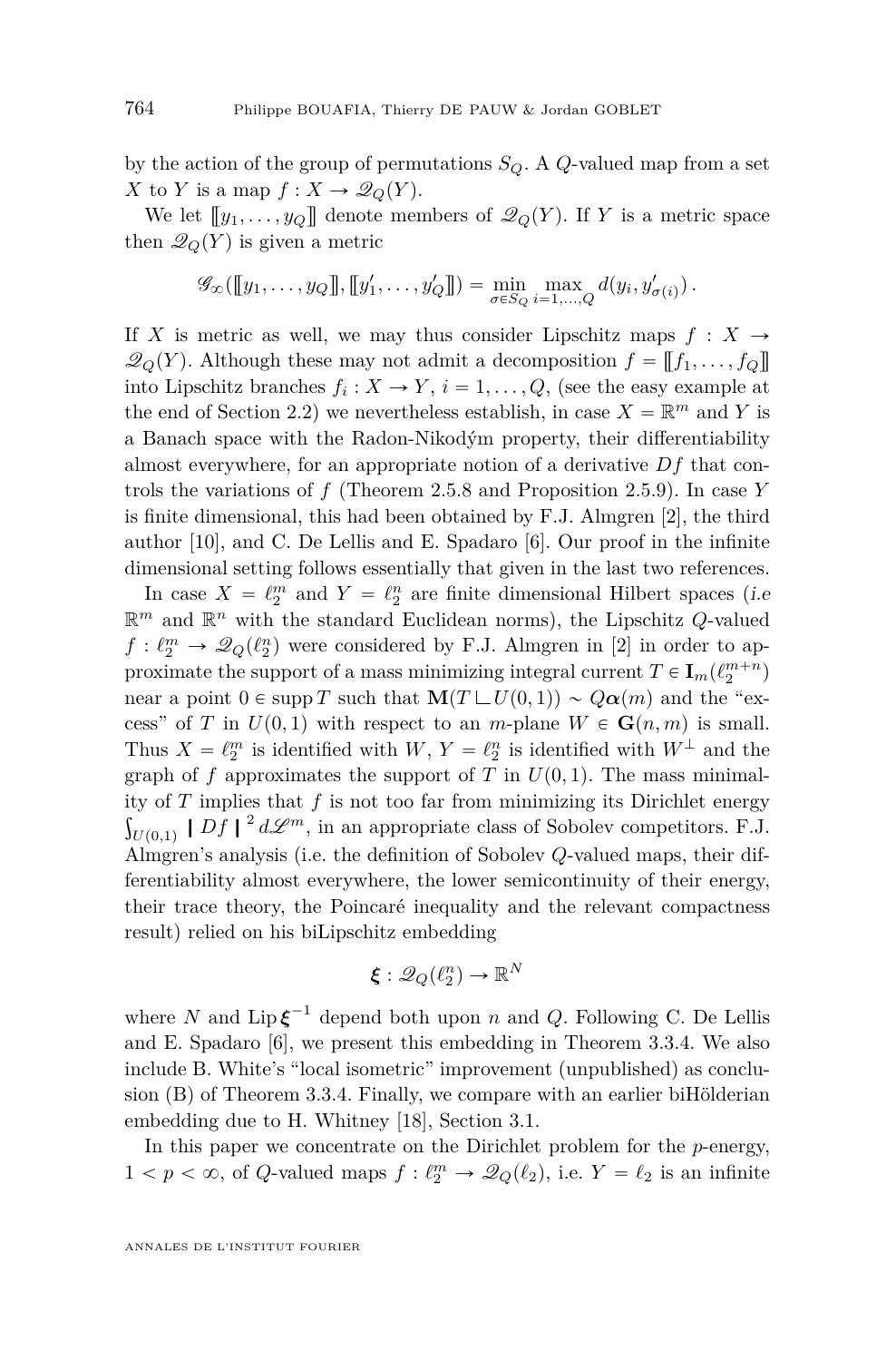dimensional separable Hilbert space. We don't know of any useful replacement of Almgren's embedding in that case. Thus we are led to develop further the intrinsic approach pioneered in [\[10\]](#page-70-0) and [\[6\]](#page-70-0) (yet we cannot dispense completely with the locally isometric embedding, in particular when proving the lower semicontinuity of the energy in [4.4\)](#page-48-0).

Letting  $U = U(0, 1)$  be the unit ball of  $\ell_2^m$ , we consider the Borel measur-Letting  $U = U(0, 1)$  be the unit ball of  $\ell_2$ <sup>o</sup>; we consider the Borel measurable maps  $f: U \to \mathcal{Q}_Q(\ell_2)$  with finite  $L_p$  "norm",  $\int_U \mathcal{G}(f, Q[\![0]\!])^p d\mathcal{L}^m$  $\infty$ . Their *L*<sub>p</sub>-semidistance is defined as  $d_p(f_1, f_2) = (\int_U \mathcal{G}(f_1, f_2)^p d\mathcal{L}^m)^{\frac{1}{p}}$ ; it is complete (Proposition [4.1.1\)](#page-40-0). The Sobolev maps  $f \in W_p^1(U; \mathcal{Q}_Q(\ell_2))$ are defined to be the limits in this  $L_p$ -semidistance of sequences of Lipschitz maps  $f_j: U \to \mathcal{Q}_Q(\ell_2)$  such that  $\sup_j \int_U |Df_j|^{p} d\mathcal{L}^m < \infty$ . This sort of "work donesty" of Linschitz Q valued maps among Sobolov ones is justiof "weak density" of Lipschitz *Q*-valued maps among Sobolev ones is justified, in case  $Y = \ell_2^n$  is finite dimensional, by the fact that *U* is an extension domain and that  $\text{im}\,\boldsymbol{\xi}$  is a Lipschitz retract of  $\mathbb{R}^N$  (Theorem [4.3.1\)](#page-44-0). That Sobolev *Q*-valued maps extend from *U* to the whole  $\ell_2^m$ , with the appropriate control, is a matter of routine verification (Theorem [4.5.1\)](#page-55-0). We define the *p*-energy  $\mathscr{E}_p^p(f; U)$  of a Sobolev *Q*-valued map *f* by relaxation, making it automatically lower semicontinuous with respect to convergence in the *Lp*semidistance (Proposition [4.4.1\)](#page-48-0), and we then embark on showing that *f* is semidistance (Proposition 4.4.1), and we then embark on showing that f is<br>differentiable almost everywhere and that  $\mathscr{E}_p^p(f;U) = \int_U |Df|^p d\mathscr{L}^m$ .<br>For this gauge see and to linear the expression statement for f For this purpose we need to know the corresponding statement for finite dimensional approximating Sobolev maps  $U \to \mathcal{Q}_Q(\ell_2^n)$  (Proposition [4.4.7\)](#page-51-0), a convergence result for the finite dimensional approximations (Theorem [4.4.8\)](#page-53-0), a Poincaré inequality (Theorem [4.6.2\)](#page-59-0) from which a stronger (Luzin type) approximation by Lipschitz *Q*-valued maps follows (Proposition [4.6.3\(](#page-61-0)1)). The differentiability almost everywhere of a Sobolev *Q*valued map (Theorem  $4.6.3(4)$  $4.6.3(4)$ ) now becomes a consequence of our aforementioned Rademacher type result (Theorem [2.5.8\)](#page-24-0). At that point we also mentioned Rademacher type result (Theorem 2.5.8). At that point we also<br>obtain that  $\mathscr{E}_p^p(f;U) = \int_U |Df|^{p} d\mathscr{L}^m$  (Theorem [4.6.4\)](#page-63-0), thus the lower semicontinuity sought for. We prove the existence of a useful trace "operator"  $\mathscr T$  in Theorem [4.7.3,](#page-67-0) verifying the following continuity property: If  $\{f_j\}$  is a sequence of Sobolev maps such that  $\lim_j d_p(f, f_j) = 0$  and  $\sup_j \int_U |Df_j|^{p} d\mathcal{L}^m < \infty$  then  $\lim_j d_p(\mathcal{F}(f), \mathcal{F}(f_j)) = 0$ . Finally, our Rellich compactness Theorem [4.8.2](#page-68-0) relies on a Fréchet-Kolmogorov compactness Theorem [4.2.1](#page-40-0) and a new embedding Theorem [3.4.1.](#page-38-0) Given a Lipschitz  $g : \text{Bdry}\, U \to \mathcal{Q}_Q(\ell_2)$  and  $1 < p < \infty$ , our main result states that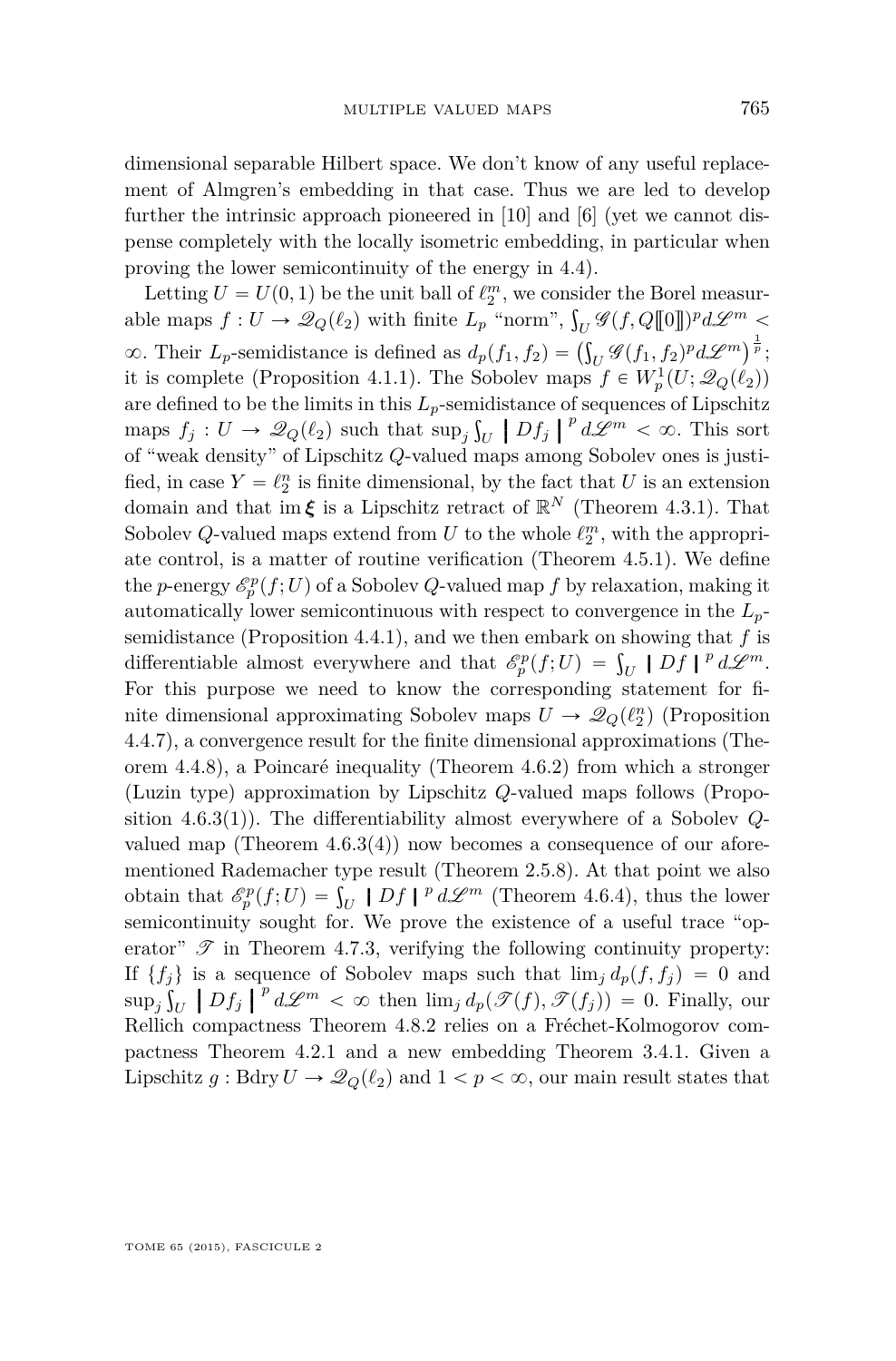the minimization problem

$$
\begin{cases}\n\text{minimize } \int_U \mid Df \mid^p d\mathcal{L}^m \\
\text{among } f \in W^1_p(U; \mathcal{Q}_Q(\ell_2)) \text{ such that } \mathcal{T}(f) = g\n\end{cases}
$$

admits a solution.

There are many interesting open questions concerning more general Banach space multi-valued functions, see [3.3.9](#page-37-0) and [4.8.3.](#page-69-0)

Our section Preliminaries contains general results and proofs that can be found in [\[6\]](#page-70-0). We verify that they apply with an infinite dimensional range when appropriate.

#### **2. Preliminaries**

#### **2.1. Symmetric powers**

Let  $Q \in \mathbb{N}_0$  be a positive integer and let *Y* be a metric space. Our aim is to consider unordered Q-tuples of elements of *Y* . For instance, letting  $Y = \mathbb{C}$  and letting *P* be a polynomial of degree *Q* with coefficients in  $\mathbb{C}$ , the roots of *P* form such an unordered *Q*-tuple of complex numbers. Thus the elements under consideration need not be distinct; if some agree they should be counted with their multiplicity.

Formally the collection  $\mathcal{Q}_Q(Y)$  of unordered *Q*-tuples in *Y* may be defined as the quotient of the Cartesian product  $Y^Q$  under the action of the symmetric group *S*<sub>*Q*</sub>. An element  $\sigma \in S_Q$  is a permutation of  $\{1, \ldots, Q\}$ . It acts on  $Y^Q$  in the obvious way :

$$
Y^Q \to Y^Q : (y_1, \ldots, y_Q) \mapsto (y_{\sigma(1)}, \ldots, y_{\sigma(Q)}) .
$$

We will denote by  $[[y_1, \ldots, y_Q]]$  the equivalence class of  $(y_1, \ldots, y_Q)$  in  $\mathscr{Q}_Q(Y)$ , so that in particular  $[\![y_1, \ldots, y_Q]\!] = [\![y_{\sigma(1)}, \ldots, y_{\sigma(Q)}]\!]$  for every  $\sigma \in S_Q$ . On occasions we shall also denote by *v* a generic element of  $\mathcal{Q}_Q(Y)$ . Another way of thinking of a member  $v = [[y_1, \ldots, y_Q]] \in \mathscr{Q}_Q(Y)$  is to Another way of thinking of a member  $v =$ <br>identify it with the finite measure  $\mu_v = \sum_{i=1}^{Q}$  $\delta_{y_i}$  where  $\delta_{y_i}$  is the Dirac mass with atom  $\{y_i\}$ . The support of  $v \in \mathcal{Q}_Q(Y)$  is, by definition, the support of the corresponding measure,  $\text{supp } v = \text{supp } \mu_v = \{y_1, \ldots, y_Q\}$  where  $y_1, \ldots, y_Q$  is a numbering of *v*, i.e. a map  $y: \{1, \ldots, Q\} \rightarrow Y$  such that  $v = [[y_1, \ldots, y_Q]].$  The multiplicity of  $y \in \text{supp } v$  is defined as  $\mu_v\{y\}.$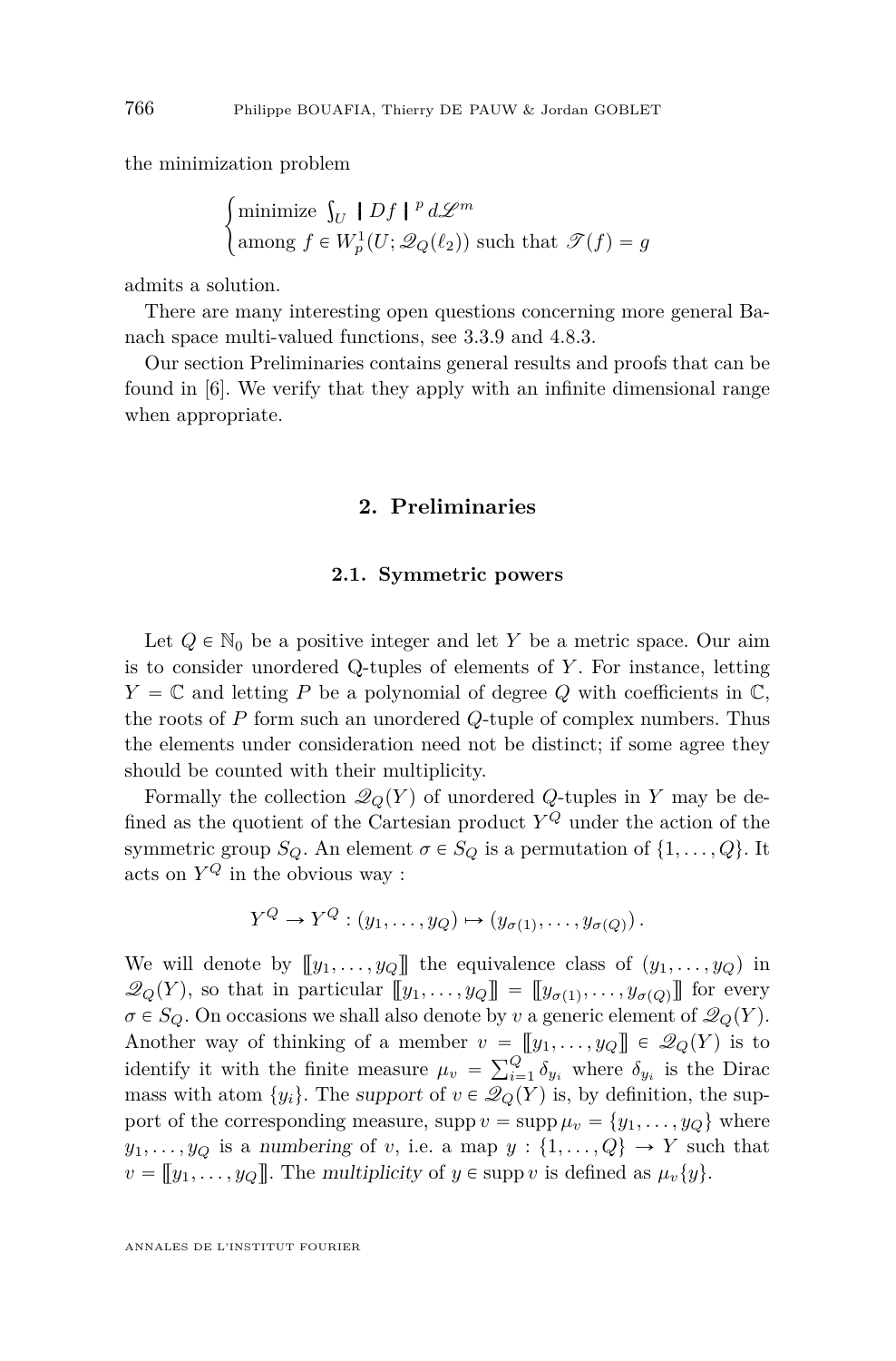<span id="page-5-0"></span>We now define a metric on  $\mathcal{Q}_Q(Y)$  associated with the given metric *d* of *Y* . Let

$$
\mathscr{G}([\![y_1,\ldots,y_Q]\!],[\![y'_1,\ldots,y'_Q]\!])=\min_{\sigma\in S_Q}\sqrt{\sum_{i=1}^Q d(y_i,y'_{\sigma(i)})^2}.
$$

We will sometimes use the notation  $\mathscr{G}_2$  for  $\mathscr{G}$  in order to avoid confusion with two other useful metrics:

$$
\mathscr{G}_1([\![y_1,\ldots,y_Q]\!],[\![y'_1,\ldots,y'_Q]\!])=\min_{\sigma\in S_Q}\sum_{i=1}^Q d(y_i,y'_{\sigma(i)})\,,
$$

and

$$
\mathscr{G}_{\infty}([\![y_1,\ldots,y_Q]\!],[\![y'_1,\ldots,y'_Q]\!])=\min_{\sigma\in S_Q}\max_{i=1,\ldots,Q}d(y_i,y'_{\sigma(i)})\,.
$$

Thus  $\mathscr{G}_1, \mathscr{G}_2$  and  $\mathscr{G}_{\infty}$  are equivalent metrics on  $\mathscr{Q}_Q(Y)$ .

We begin with the following easy proposition.

PROPOSITION 2.1.1. — The metric space  $(Y, d)$  is complete (resp. compact, separable) if and only if  $(\mathcal{Q}_Q(Y), \mathscr{G})$  is complete (resp. compact, separable) for every  $Q \in \mathbb{N}_0$ .

A *Q*-valued function from a set *X* to *Y* is a mapping  $f: X \to \mathcal{Q}_Q(Y)$ . A multiple-valued function from *X* to *Y* is a *Q*-valued function for some  $Q \in \mathbb{N}_0$ . In case *X* is a metric space, the notion of continuity (in particular Lipschitz continuity) of such *f* now makes sense. If  $\mathfrak{A}$  is a  $\sigma$ -algebra of subsets of *X* we say that  $f$  is  $\mathfrak A$ -measurable (or simply measurable when **24** is clear from the context) whenever  $f^{-1}(B) \in \mathfrak{A}$  for every Borel subset  $B \subseteq \mathscr{Q}_Q(Y)$ .

Our coming observation will reveal ubiquitous. We define the splitting distance of  $v = [[y_1, \ldots, y_Q]] \in \mathscr{Q}_Q(Y)$  as follows: #

split 
$$
v = \begin{cases} \min\{d(y_i, y_j) : i, j = 1, ..., Q \text{ and } y_i \neq y_j\} & \text{if } \operatorname{card} \operatorname{supp} v > 1 \\ +\infty & \text{if } \operatorname{card} \operatorname{supp} v = 1 \end{cases}
$$

LEMMA 2.1.2 (Splitting Lemma). — Let  $v = [[y_1, \ldots, y_Q]] \in \mathcal{Q}_Q(Y)$ and  $v' \in \mathcal{Q}_Q(Y)$  be such that  $\mathcal{G}(v, v') \leq \frac{1}{2}$  split *v*. Choose a numbering of  $v' = [[y'_1, ..., y'_Q]] \in \mathscr{Q}_Q(Y)$  so that  $d(y_i, y'_i) \leq \frac{1}{2}$  split  $v, i = 1, ..., Q$ . It follows that

$$
\mathscr{G}(v,v') = \sqrt{\sum_{i=1}^{Q} d(y_i, y'_i)^2}
$$

(and the analogous statement for  $\mathcal{G}_1$  and  $\mathcal{G}_{\infty}$ ).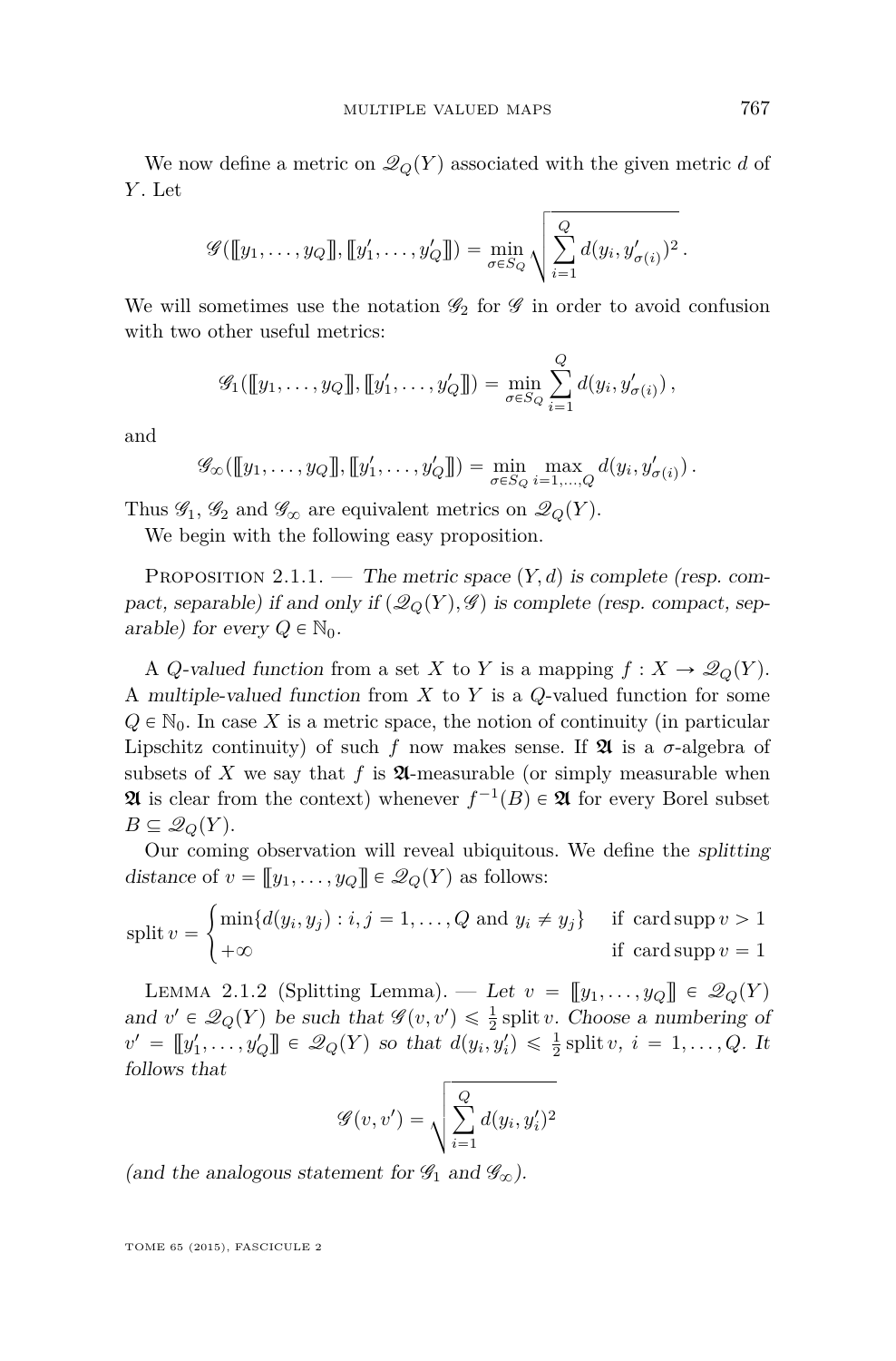<span id="page-6-0"></span>*Proof.* — We first observe that in case split  $v = \infty$  the conclusion indeed holds true. Thus we assume that split  $v < \infty$ . Let  $\sigma \in S_Q$  and  $i = 1, \ldots, Q$ . We aim to show that  $d(y_i, y'_i) \le d(y_{\sigma(i)}, y'_i)$ . In case  $y_{\sigma(i)} = y_i$  this is obvious. Otherwise, assuming if possible that  $d(y_{\sigma(i)}, y'_i) < d(y_i, y'_i)$  we would infer from the triangle inequality

split 
$$
v \leq d(y_{\sigma(i)}, y_i)
$$
  
\n $\leq d(y_{\sigma(i)}, y'_i) + d(y'_i, y_i)$   
\n $< 2d(y_i, y'_i)$   
\n $\leq$  split v,

a contradiction. Since  $i = 1, \ldots, Q$  is arbitrary we obtain

$$
\sum_{i=1}^{Q} d(y_i, y_i')^2 \leq \sum_{i=1}^{Q} d(y_{\sigma(i)}, y_i')^2.
$$

Since  $\sigma \in S_Q$  is arbitrary, the proof is complete.

PROPOSITION 2.1.3. — The function  $\sigma : \mathcal{Q}_Q(Y) \to \mathbb{N}_0 : v \mapsto \text{card} \text{ supp } v$ is lower semicontinuous.

Proof. — It follows easily from the definition of split *v* that if  $v, v' \in$  $\mathscr{Q}_Q(Y)$  and if  $\mathscr{G}_\infty(v', v) < \frac{1}{2}$  split *v* then card supp  $v' \geq$  card supp *v*.  $\Box$ 

#### **2.2. Concatenation and splitting**

Let  $Q_1, Q_2 \in \mathbb{N}_0$ . We define the *concatenation* operation

$$
\oplus: \mathcal{Q}_{Q_1}(Y) \times \mathcal{Q}_{Q_2}(Y) \to \mathcal{Q}_{Q_1+Q_2}(Y) : (v_1, v_2) \mapsto v_1 \oplus v_2
$$

as follows. Write  $v_1 = [[y_{1,1}, \ldots, y_{1,Q_1}]]$  and  $v_2 = [[y_{2,1}, \ldots, y_{2,Q_2}]]$ , and put  $v_1 \oplus v_2 = [[y_{1,1}, \ldots, y_{1,Q_1}, y_{2,1}, \ldots, y_{2,Q_2}]]$ . We observe that this operation is commutative, i.e.  $v_1 \oplus v_2 = v_2 \oplus v_1$ . We notice the following associativity property. If  $Q_1, Q_2, Q_3 \in \mathbb{N}_0$  and  $v_j \in \mathcal{Q}_{Q_j}(Y), j = 1, 2, 3$ , then  $(v_1 \oplus v_2) \oplus$  $v_3 = v_1 \oplus (v_2 \oplus v_3)$  so that  $v_1 \oplus v_2 \oplus v_3$  is well defined. It is thus possible to iterate the definition to the concatenation of any finite number of members of some  $\mathcal{Q}_{Q_j}(Y)$ . In this new notation we readily have the identity

$$
\llbracket y_1, \ldots, y_Q \rrbracket = \llbracket y_1 \rrbracket \oplus \ldots \oplus \llbracket y_Q \rrbracket = \bigoplus_{i=1}^Q \llbracket y_i \rrbracket.
$$

We leave the obvious proof of the next result to the reader.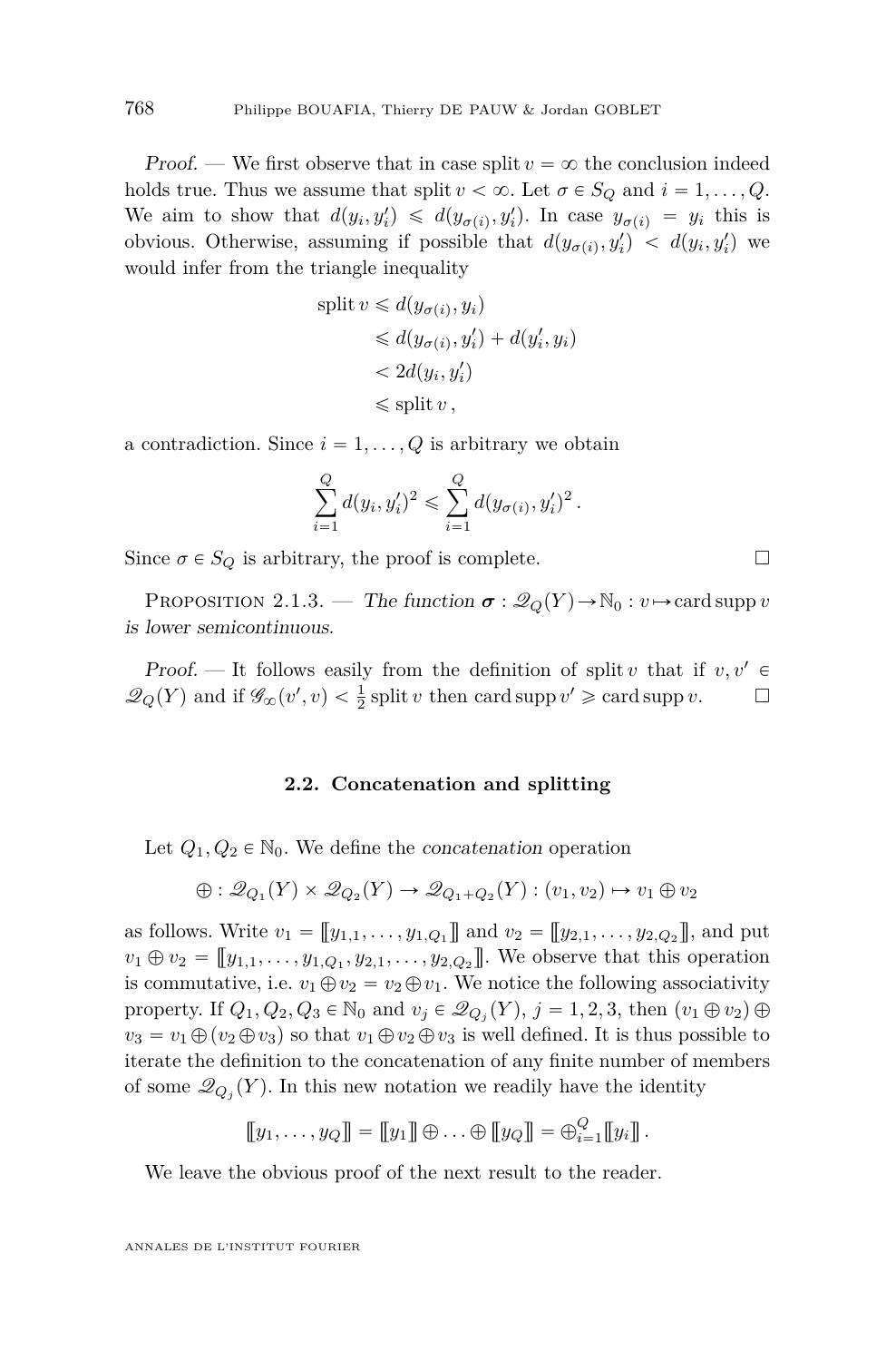PROPOSITION 2.2.1. — Let  $Q_1, \ldots, Q_k \in \mathbb{N}_0$ . The concatenation operation

$$
\mathcal{Q}_{Q_1}(Y) \times \ldots \times \mathcal{Q}_{Q_k}(Y) \to \mathcal{Q}_{Q_1 + \ldots + Q_k}(Y) : (v_1, \ldots, v_k) \mapsto v_1 \oplus \ldots \oplus v_k
$$

is Lipschitz continuous.

In fact if each  $\mathcal{Q}_Q(Y)$  appearing in the statement is equipped with the metric  $\mathscr{G}_1$ , and if the Cartesian product is considered as an  $\ell_1$  "product", then the Lipschitz constant of the above mapping equals 1.

Given *Q* maps  $f_1, \ldots, f_Q : X \to Y$  we define their concatenation  $f$ :  $X \to \mathcal{Q}_Q(Y)$  by the formula

$$
f(x) = [[f_1(x),...,f_Q(x)]] = \bigoplus_{i=1}^Q [[f_i(x)]] , x \in X.
$$

Abusing notation in the obvious way we shall also write

$$
f=\llbracket f_1,\ldots,f_Q\rrbracket.
$$

In writing *f* as above we will call  $f_1, \ldots, f_Q$  branches of *f*. It is most obvious that such splitting of *f* into branches is always possible, and equally evident that branches are very much not unique unless *X* is a singleton. It ensues from the above proposition that if  $f_i: X \to Y$ ,  $i = 1, ..., Q$ , are measurable (resp. continuous, Lipschitz continuous) then so is their concatenation  $f = \bigoplus_{i=1}^{Q} [[f_i]]$ . Now, if *f* has some of these properties, can it be split into branches  $f_1, \ldots, f_Q$  having the same property? The answer is positive for measurability, as we shall see momentarily, but not for continuity. Consider  $f : \mathbb{C} \to \mathcal{Q}_2(\mathbb{C})$  defined by  $f(z) = [\![\sqrt{z}, -\sqrt{z}]\!]$ . Thus *f* is (Hölder) continuous (for a recent account of such continuity, consult e.g. [\[4\]](#page-70-0)). We claim however that *f* does not decompose into two continuous branches. In fact we shall argue that the restriction of *f* to the unit circle, still denoted *f*,

$$
f: \mathbb{S}^1 \to \mathcal{Q}_2(\mathbb{S}^1): z \mapsto [\![\sqrt{z}, -\sqrt{z}]\!]
$$

does not admit a continuous selection. Suppose if possible that there are continuous maps  $f_1, f_2 : \mathbb{S}^1 \to \mathbb{S}^1$  such that  $f = [[f_1, f_2]]$ . Let  $g : \mathbb{S}^1 \to \mathbb{S}^1$ :  $z \mapsto z^2$ . From the identity  $id_{\mathbb{S}^1} = g \circ f_1$  we infer that  $1 = deg(g \circ f_1) =$  $deg(g) \circ deg(f_1) = 2 deg(f_1),$  contradicting  $deg(f_1) \in \mathbb{Z}$ .

#### **2.3. Measurability**

This section is also contained in [\[6\]](#page-70-0). The process of splitting  $v \in \mathcal{Q}_Q(Y)$ (such that split  $v < \infty$ ) into  $v_1 \in \mathcal{Q}_{Q_1}(Y)$  and  $v_2 \in \mathcal{Q}_{Q_2}(Y)$ ,  $Q = Q_1 + Q_2$ and  $Q_1 \neq 0 \neq Q_2$ , is locally well-defined and continuous.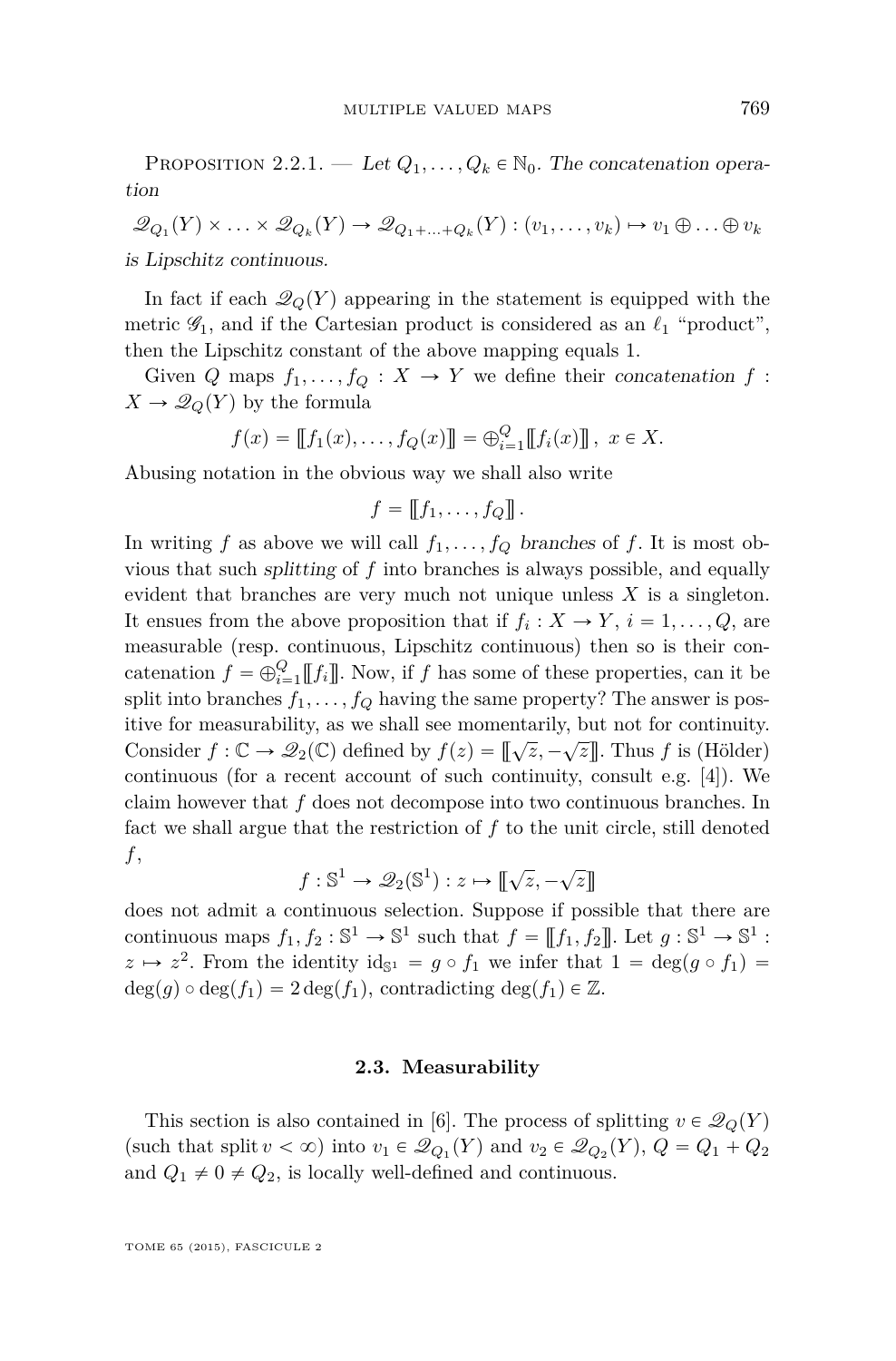<span id="page-8-0"></span>PROPOSITION 2.3.1. — Let  $v \in \mathcal{Q}_Q(Y)$  be such that  $s = \text{split } v < \infty$ . There then exist  $Q_1, Q_2 \in \mathbb{N}_0$  with  $Q = Q_1 + Q_2$  and continuous mappings

$$
\psi_k: \mathscr{Q}_Q(Y) \cap \{v': \mathscr{G}_{\infty}(v, v') < s/2\} \to \mathscr{Q}_{Q_k}(Y), \ k = 1, 2 \,,
$$

such that

$$
v' = \psi_1(v') \oplus \psi_2(v').
$$

When *Y* is a metric space we let  $\mathfrak{B}_Y$  denote the *σ*-algebra of Borel subsets of *Y* .

PROPOSITION 2.3.2. — Let  $(X, \mathfrak{A})$  be a measurable space and let *Y* be a separable metric space.

- (A) If  $f_1, \ldots, f_Q: X \to Y$  are  $(\mathfrak{A}, \mathfrak{B}_Y)$ -measurable then  $f = [[f_1, \ldots, f_Q]]$ is  $(\mathfrak{A}, \mathfrak{B}_{\mathscr{Q}_{\Omega}(Y)})$ -measurable.
- (B) If  $f: X \to \mathcal{Q}_Q(Y)$  is  $(\mathfrak{A}, \mathfrak{B}_{\mathcal{Q}_Q(Y)})$ -measurable then there exist  $(\mathfrak{A}, \mathfrak{B}_Y)$ -measurable maps  $f_1, \ldots, f_Q : X \rightarrow Y$  such that  $f =$  $\llbracket f_1, \ldots, f_\mathcal{O} \rrbracket.$

Proof. — (A) Since  $(\mathcal{Q}_Q(Y), \mathcal{G}_\infty)$  is separable (Proposition [2.1.1\)](#page-5-0), each open subset of  $\mathcal{Q}_Q(Y)$  is a finite or countable union of open balls. Thus it suffices to show that  $f^{-1}(B_{\mathscr{G}_{\infty}}(v,r)) \in \mathfrak{A}$  whenever  $v \in \mathscr{Q}_Q(Y)$  and  $r > 0$ . Writing  $v = [[y_1, \ldots, y_Q]]$  we simply notice that

$$
f^{-1}(B_{\mathscr{G}_{\infty}}(v,r)) = X \cap \{x : \mathscr{G}_{\infty}(f(x), v) < r\}
$$
\n
$$
= X \cap \left\{x : \min_{\sigma \in S_Q} \max_{i=1,\dots,Q} d(f_i(x), y_{\sigma(i)}) < r\right\}
$$
\n
$$
= \bigcup_{\sigma \in S_Q} \bigcap_{i=1}^Q f_i^{-1}(B(y_{\sigma(i)}, r)) \in \mathfrak{A}.
$$

(B) The proof is by induction on  $Q$ . The case  $Q = 1$  being trivial, we henceforth assume that  $Q \ge 2$ . We start by letting  $F = \mathcal{Q}_Q(Y) \cap Y$  $\{v : \text{card supp } v = 1\}$ . Notice *F* is closed, according to Proposition [2.1.3,](#page-6-0) thus  $A_0 = f^{-1}(F) \in \mathfrak{A}$ . There readily exist identical  $(\mathfrak{A}, \mathfrak{B}_Y)$ -measurable maps  $f_1^0, \ldots, f_Q^0 : A_0 \to Y$  such that  $f \upharpoonright_{A_0} = [[f_1^0, \ldots, f_Q^0]]$ . We next infer from Proposition 2.3.1 that to each  $v \in \mathcal{Q}_Q(Y) \backslash F$  there correspond a neighborhood  $\mathscr{U}_v$  of *v* in  $\mathscr{Q}_Q(Y)\backslash F$ , integers  $Q_1^v, Q_2^v \in \mathbb{N}_0$  such that  $Q = Q_1^v + Q_2^v$ , and continuous maps  $\psi_k^v : \mathscr{U}_v \to \mathscr{Q}_{Q_k^v}(Y)$ ,  $k = 1, 2$ , such that  $\psi_1^v \oplus \psi_2^v = \text{id}_{\mathscr{U}_v}$ . Since  $\mathscr{Q}_Q(Y) \backslash F$  is separable we find a sequence  $\{v_j\}$  such that  $\mathcal{Q}_Q(Y)\backslash F = \cup_{j\in\mathbb{N}_0}\mathcal{U}_{v_j}$ . Thus we find a disjointed sequence  $\{\mathscr{B}_i\}$  of Borel subsets of  $\mathscr{Q}_Q(Y)$  such that  $\mathscr{Q}_Q(Y)\backslash F=\cup_{j\in\mathbb{N}_0}\mathscr{B}_j$ and  $\mathscr{B}_j \subseteq \mathscr{U}_{v_j}$  for every *j*. Define  $A_j = f^{-1}(\mathscr{B}_j) \in \mathfrak{A}, \ j \in \mathbb{N}_0$ . For each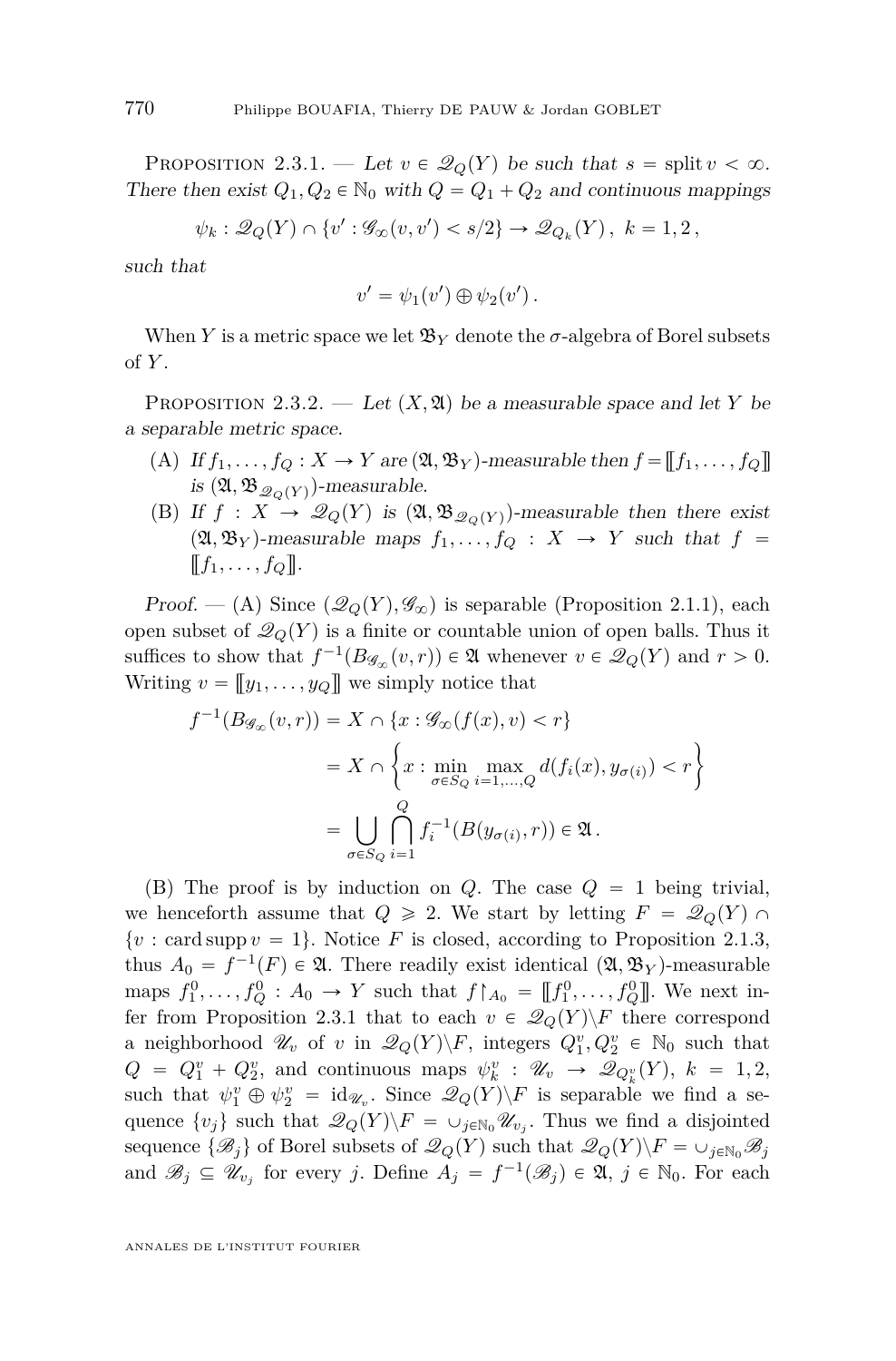<span id="page-9-0"></span> $j \in \mathbb{N}_0$  the induction hypothesis applies to the two multiple-valued functions  $\psi_k^{v_j} \circ (f \upharpoonright_{A_j}) : A_j \to \mathscr{Q}_{Q_k^{v_j}}(Y), k = 1, 2$ , to yield  $(\mathfrak{A}, \mathfrak{B}_Y)$ -measurable decompositions  $\llbracket f_1^j, \ldots, f_{Q_1^{v_j}}^j \rrbracket$  and  $\llbracket f_1^j$ chosen arbitrarily). We define  $f_i: X \rightarrow Y, i = 1, ..., Q$ , by letting  $\{f_{1+Q_1^{v_j}}, \ldots, f_Q^j\}$  (the numberings are  $f_i \upharpoonright_{A_j} = f_i^j$ ,  $j \in \mathbb{N}_0$ . It is now plain that each  $f_i$  is  $(\mathfrak{A}, \mathfrak{B}_Y)$ -measurable and that  $f = [[f_1, \ldots, f_Q]].$ 

#### **2.4. Lipschitz extensions**

The Lipschitz extension Theorem [2.4.3](#page-15-0) is due to F.J. Almgren in case *Y* is finite dimensional (see [\[2,](#page-70-0) 1.5]), a former version is found in [\[1\]](#page-70-0) for a different notion of multiple-valued function). Here we merely observe that it extends to the case when *Y* is an arbitrary Banach space (in case  $Q = 1$ this observation had already been recorded in [\[12\]](#page-71-0), the method being due to H. Whitney  $[17]$ . Our exposition is very much inspired by that of  $[6]$ (see also [\[13\]](#page-71-0) for a comprehensive study of the extension techniques used here). This extension Theorem in case Y is finite dimensional is equivalent to the fact that  $\mathcal{Q}_Q(\mathbb{R}^n)$  is an absolute Lispschitz retract (see Theorem [3.3.6\)](#page-36-0). The latter is proved "by hand" in [\[2,](#page-70-0) 1.3].

Given a map  $f: X \to Y$  between two metric spaces, and  $r > 0$ , we recall that the oscillation of *f* at *r* is defined as

 $\csc(f; r) = \sup\{d_Y(f(x_1), f(x_2)) : x_1, x_2 \in X \text{ and } d_X(x_1, x_2) \leq r\} \in [0, +\infty]$ In this section  $\mathcal{Q}_Q(Y)$  will be equipped with its metric  $\mathcal{G}_{\infty}$ .

PROPOSITION 2.4.1. — Let  $Q \ge 2$ . Assume that

- (1) *X* and *Y* are metric spaces,  $x_0 \in X$ , and  $\delta = \text{diam } X < \infty$ ;
- (2)  $f: X \to \mathcal{Q}_Q(Y)$  and  $f(x_0) = [[y_1(x_0), \ldots, y_Q(x_0)]]$ ;
- (3) There are  $i_1, i_2 \in \{1, \ldots, Q\}$  such that

$$
d_Y(y_{i_1}(x_0), y_{i_2}(x_0)) > 3(Q-1)\csc(f; \delta).
$$

It follows that there are  $Q_1, Q_2 \in \mathbb{N}_0$  such that  $Q_1 + Q_2 = Q$ , and  $f_1, f_2$ :  $X \to \mathscr{Q}_{Q}(Y)$  such that  $f = f_1 \oplus f_2$  and  $\operatorname{osc}(f_i; \cdot) \leq \operatorname{osc}(f; \cdot), j = 1, 2$ .

*Proof.* — We let  $\mathscr J$  denote the family of all those  $J \subseteq \{1, \ldots, Q\}$  such that  $i_1 \in J$  and for every  $j_1, j_2 \in J$ ,

(2.1) 
$$
d_Y(y_{j_1}(x_0), y_{j_2}(x_0)) \leq 3(\text{card } J - 1)\csc(f; \delta).
$$

Notice that  $\mathscr{J} \neq \emptyset$  (because  $\{i_1\} \in \mathscr{J}$ ), and let  $J_1 \in \mathscr{J}$  be maximal with respect to inclusion. Also define  $J_2 = \{1, \ldots, Q\} \setminus J_1$ , so that  $J_2 \neq \emptyset$ :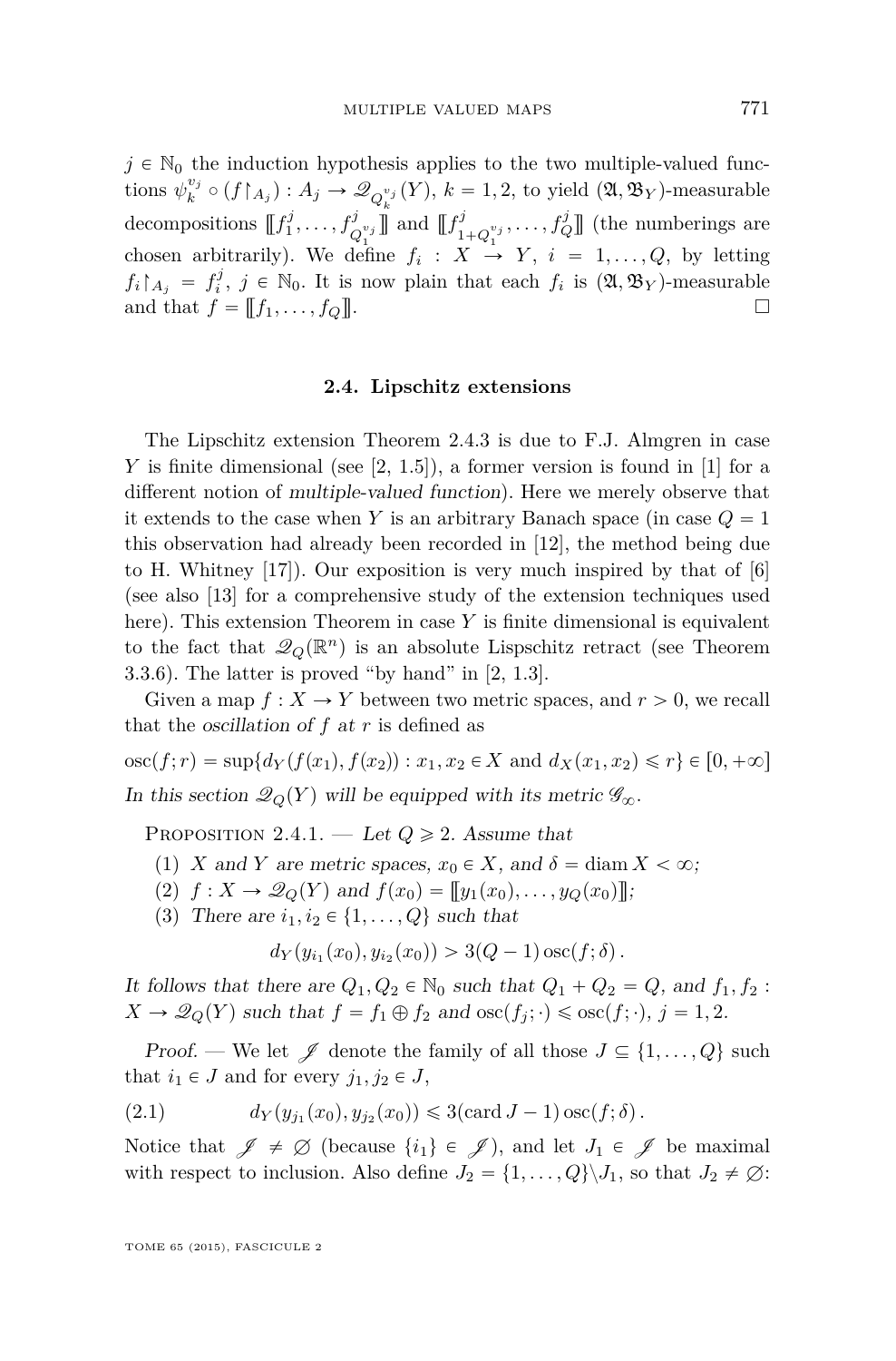<span id="page-10-0"></span>according to hypothesis  $(3)$ ,  $J_2$  contains at least  $i_2$ . We notice that for every  $j_1 \in J_1$  and every  $j_2 \in J_2$  one has

(2.2) 
$$
d_Y(y_{j_1}(x_0), y_{j_2}(x_0)) > 3 \csc(f; \delta).
$$

For each  $x \in X$  we choose a numbering  $f(x) = [y_1(x), \ldots, y_Q(x)]$  such that

$$
\mathscr{G}_{\infty}(f(x_0),f(x)) = \max_{i=1,\ldots,Q} d_Y(y_i(x_0),y_i(x)).
$$

We let  $Q_1 = \text{card } J_1$ ,  $Q_2 = \text{card } Q_2$ , and we define  $f_j : X \to \mathcal{Q}_Q(Y)$ ,  $j = 1, 2$ , by the formula  $f_i(x) = [[y_i(x) : i \in J_i]],$  so that  $f = f_1 \oplus f_2.$ 

For each pair  $x, x' \in X$  we choose  $\sigma_{x,x'} \in S_Q$  such that

$$
\mathscr{G}_{\infty}(f(x),f(x')) = \max_{i=1,\ldots,Q} d_Y(y_i(x),y_{\sigma_{x,x'}(i)}(x')).
$$

We now claim that  $\sigma_{x,x'}(J_1) = J_1$  and  $\sigma_{x,x'}(J_2) = J_2$ , and this will readily finish the proof. Assume if possible that there exist  $j_1 \in J_1$  and  $j_2 \in J_2$ such that  $\sigma_{x,x'}(j_1) = j_2$ . Thus  $d_Y(y_{j_1}(x), y_{j_2}(x')) \leq \mathscr{G}_{\infty}(f(x), f(x'))$ , and it would follow from Equation (2.2) that

$$
3 \operatorname{osc}(f; \delta) < d_Y(y_{j_1}(x_0), y_{j_2}(x_0))
$$
\n
$$
\leq d_Y(y_{j_1}(x_0), y_{j_1}(x)) + d_Y(y_{j_1}(x), y_{j_2}(x')) + d_Y(y_{j_2}(x'), y_{j_2}(x_0))
$$
\n
$$
\leq \mathcal{G}_{\infty}(f(x_0), f(x)) + \mathcal{G}_{\infty}(f(x), f(x')) + \mathcal{G}_{\infty}(f(x'), f(x_0))
$$
\n
$$
\leq 3 \operatorname{osc}(f; \delta),
$$

a contradiction.

PROPOSITION 2.4.2. — For each  $Q \in \mathbb{N}_0$  there is a constant  $\mathbf{c}_{2,4,2}(Q) \geq$ 1 with the following property. Assume that

(1) *X* and *Y* are Banach spaces;

 $(2)$   $C \subseteq X$  is a closed ball;

(3) 
$$
f : (\text{Bdry } C, \|\cdot\|) \to (\mathscr{Q}_Q(Y), \mathscr{G}_\infty)
$$
 is Lipschitz.

It follows that *f* admits an extension  $\hat{f} : (C, \|\cdot\|) \to (\mathscr{Q}_O(Y), \mathscr{G}_\infty)$  such that

$$
\operatorname{Lip} \hat{f} \leqslant \mathbf{c}_{2.4.2}(Q) \operatorname{Lip} f ,
$$

and

 $\max\{\mathscr{G}_{\infty}(\hat{f}(x), v) : x \in C\} \leqslant (6Q + 2)\max\{\mathscr{G}_{\infty}(f(x), v) : x \in \text{Bdry } C\}$ for every  $v \in \mathcal{Q}_Q(Y)$ .

*Proof.* — There is no restriction to assume that  $C = B(0, R)$ ,  $R > 0$ , is a ball centered at the origin. Note that it is enough to construct a Lipschitz extension  $\hat{f}$  of  $f$  on a dense subset of  $C$ , for example on  $C \setminus \{0\}$ . The proof is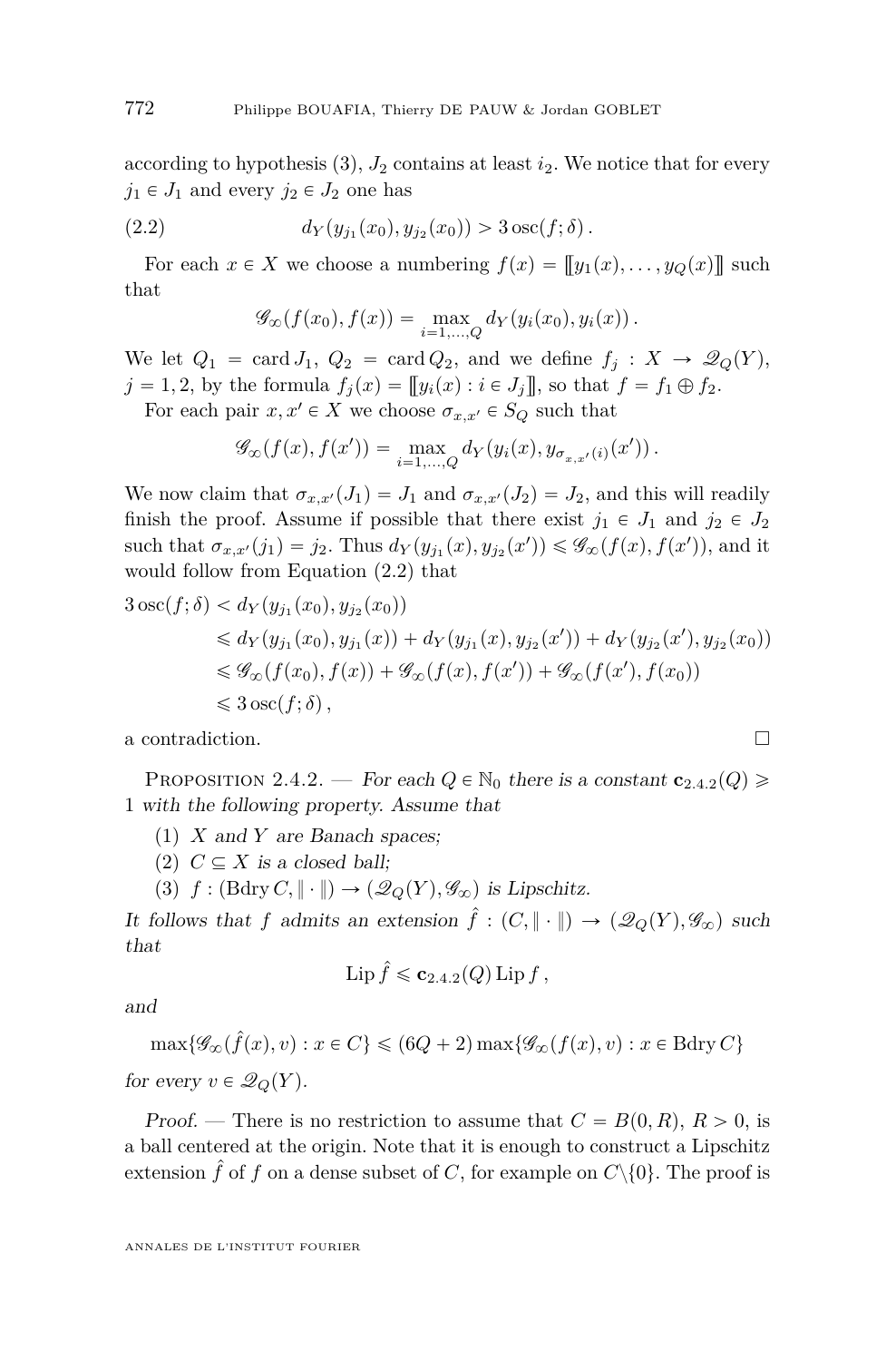by induction on *Q*, and we start with the case  $Q = 1$ . Choose  $x_0 \in$  Bdry *C*. We define ˙ ˆ ˙

$$
\hat{f}(x) = \left(1 - \frac{\|x\|}{R}\right) f(x_0) + \frac{\|x\|}{R} f\left(\frac{Rx}{\|x\|}\right), \ x \in C \setminus \{0\}.
$$

This is readily an extension of *f* to  $B(0, R)\setminus\{0\}$ . In order to estimate its Lipschitz constant, we let  $x, x' \in B(0, R) \setminus \{0\}$ , we put  $r = ||x||$ ,  $r' = ||x'||$ , and we assume  $r \leq r'$ . We define  $x'' = \frac{rx'}{r'}$ , such as  $||x|| = ||x''||$  and we observe that ˆ ˙ ˆ ˙›

$$
\begin{aligned} \|\hat{f}(x) - \hat{f}(x'')\| &= \left\|\frac{\|x\|}{R} f\left(\frac{Rx}{\|x\|}\right) - \frac{\|x''\|}{R} f\left(\frac{Rx''}{\|x''\|}\right) \right\| \\ &= \frac{r}{R} \left\|f\left(\frac{Rx}{\|x\|}\right) - f\left(\frac{Rx'}{\|x'\|}\right) \right\| \\ &\leq r(\text{Lip } f) \left\|\frac{x}{\|x\|} - \frac{x'}{\|x'\|} \right\| \\ &\leq 2(\text{Lip } f) \|x - x'\| \,, \end{aligned}
$$

and

$$
\|\hat{f}(x'') - \hat{f}(x')\| = \left\|\frac{\|x''\| - \|x'\|}{R} \left(f\left(\frac{Rx'}{\|x'\|}\right) - f(x_0)\right)\right\|
$$
  
\$\leqslant 2(\text{Lip } f) \|x - x'\|\$

Therefore,

$$
Lip \hat{f} \leqslant 4 Lip f.
$$

Moreover, if  $v \in Y$  and  $x \in C$ , we compute

$$
\|\hat{f}(x) - v\| \leq \left(1 - \frac{\|x\|}{R}\right) \|f(x_0) - v\| + \frac{\|x\|}{R} \left\|f\left(\frac{Rx}{\|x\|}\right) - v\right\|
$$
  

$$
\leq \max_{\xi \in \text{Bdry } C} \|f(\xi) - v\|.
$$

We are now ready to treat the case when  $Q > 1$ .

First case. Assume there are  $i_1, i_2 \in \{1, \ldots, Q\}$  and  $x_0 \in B\text{dry } C$  such that

$$
||y_{i_1}(x_0) - y_{i_2}(x_0)|| > 3Q \operatorname{osc}(f; 2R)
$$
  

$$
\geq 3(Q-1)\operatorname{osc}(f; 2R).
$$

where  $f(x_0) = [y_1(x_0), \ldots, y_Q(x_0)]$ . We infer from Proposition [2.4.1](#page-9-0) (applied with  $X = Bdry C$ ) that *f* decomposes into  $f = f_1 \oplus f_2$  with  $f_j: \text{Bdry } C \to \mathcal{Q}_{Q_j}(Y)$  and  $\text{Lip } f_j \leqslant \text{Lip } f, j = 1, 2.$  The induction hypothesis implies the existence of extensions  $\hat{f}_j : C \to \mathcal{Q}_{Q_j}(Y)$  of  $f_j$ , such that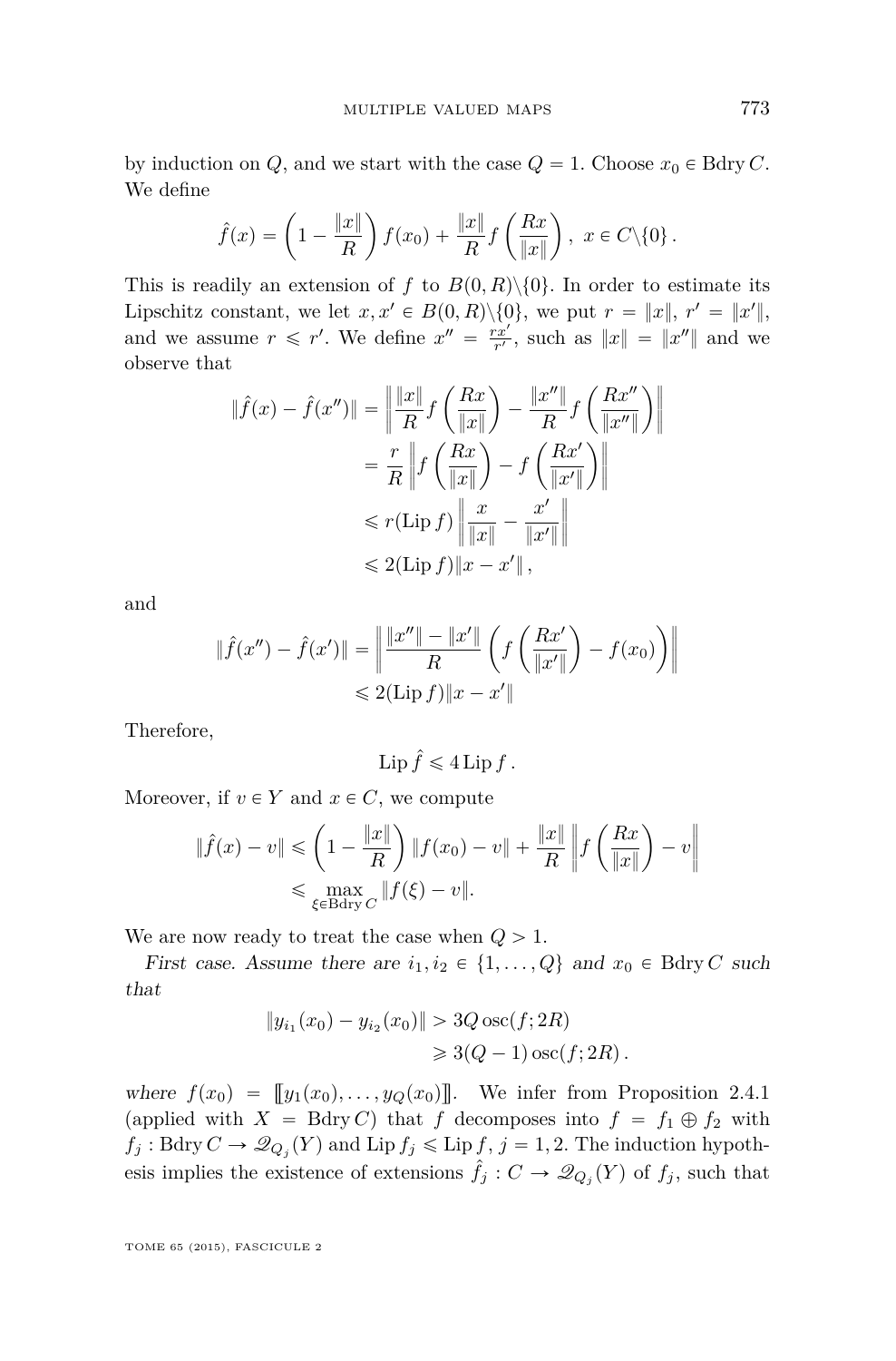Lip  $\hat{f}_j \leq c_{2.4.2}(Q_j)$  $\hat{f}_j \leq c_{2.4.2}(Q_j)$  $\hat{f}_j \leq c_{2.4.2}(Q_j)$  Lip  $f_j$ ,  $j = 1, 2$ . We put  $\hat{f} = \hat{f}_1 \oplus \hat{f}_2$  and we notice that

$$
\operatorname{Lip} \hat{f} \leqslant \max\{\mathbf{c}_{2.4.2}(Q_1), \mathbf{c}_{2.4.2}(Q_2)\}\operatorname{Lip} f
$$

and

$$
\mathrm{osc}(\hat{f}; 2R) \leqslant \mathrm{osc}(f; 2R).
$$

Let  $K > 0$  a constant to be determined later.

• First subcase. Suppose that

$$
K \csc(\hat{f}; 2R) \leq \mathscr{G}_{\infty}(v, f(x_0)).
$$

Then, for any  $x \in C$ , one has

$$
\mathcal{G}_{\infty}(v, \hat{f}(x)) \leq \mathcal{G}_{\infty}(v, f(x_0)) + \mathcal{G}_{\infty}(f(x_0), \hat{f}(x))
$$
  
\n
$$
\leq \mathcal{G}_{\infty}(v, f(x_0)) + \text{osc}(\hat{f}; 2R)
$$
  
\n
$$
\leq (1 + K^{-1})\mathcal{G}_{\infty}(v, f(x_0))
$$
  
\n
$$
\leq (1 + K^{-1}) \max_{\xi \in \text{Bdry } C} \mathcal{G}_{\infty}(v, f(\xi)).
$$

• Second subcase. Suppose that

$$
K \csc(\hat{f}, 2R) > \mathscr{G}_{\infty}(v, f(x_0)).
$$

We will use the same notations as in the proof of Proposition [2.4.1.](#page-9-0) Recall that  $f_l(x) = \bigoplus_{i \in J_l} [y_i(x)]$  for  $x \in B\text{dry } C$  and  $l \in \{1, 2\}$ .

We choose a numbering  $v = [v_1, \ldots, v_Q]$  such that  $\mathscr{G}_{\infty}(v, f(x_0)) =$  $\max_{1 \le i \le Q} \|v_i - y_i(x_0)\|$ . We set  $v_{J_1} = \bigoplus_{i \in J_1} [v_i]$  and  $v_{J_2} = \bigoplus_{i \in J_2} [v_i]$ . We claim that for any  $x \in C$ ,

(2.3) 
$$
\mathscr{G}_{\infty}(v,\hat{f}(x)) = \max(\mathscr{G}_{\infty}(v_{J_1},\hat{f}_1(x)),\mathscr{G}_{\infty}(v_{J_2},\hat{f}_2(x))).
$$

This together with the inductive hypothesis will complete the proof. Suppose if possible that  $(2.3)$  is not valid. Switching  $J_1$  and  $J_2$ if necessary, it follows that there are  $j_1 \in J_1$  and  $j_2 \in J_2$  with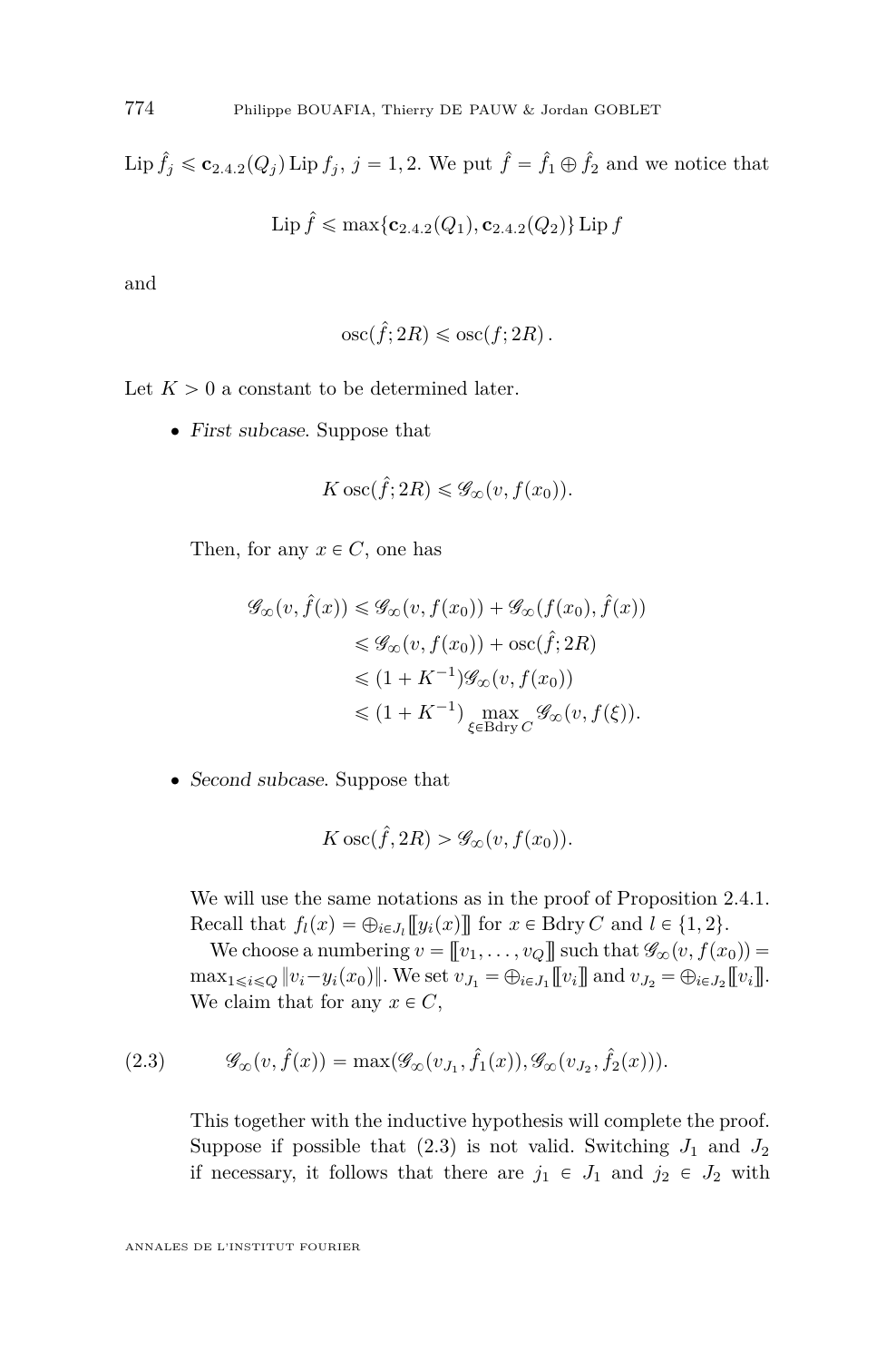$$
\mathcal{G}_{\infty}(v, \hat{f}(x)) = ||v_{j_1} - \hat{y}_{j_2}(x)||.
$$
 Therefore, using (2.1) and (2.2),  
\n
$$
K \csc(\hat{f}; 2R) > \mathcal{G}_{\infty}(v, f(x_0))
$$
\n
$$
\geq \mathcal{G}_{\infty}(v, \hat{f}(x)) - \mathcal{G}_{\infty}(\hat{f}(x), f(x_0))
$$
\n
$$
\geq ||v_{j_1} - \hat{y}_{j_2}(x)|| - \csc(\hat{f}; 2R)
$$
\n
$$
\geq ||y_{i_1}(x_0) - y_{i_2}(x_0)||
$$
\n
$$
- ||y_{i_1}(x_0) - y_{j_1}(x_0)|| - ||y_{j_1}(x_0) - v_{j_1}||
$$
\n
$$
- ||y_{i_2}(x_0) - y_{j_2}(x_0)|| - ||y_{j_2}(x_0) - \hat{y}_{j_2}(x)||
$$
\n
$$
- \csc(\hat{f}; 2R)
$$
\n
$$
\geq ||y_{i_1}(x_0) - y_{i_2}(x_0)||
$$
\n
$$
- 3(\operatorname{card} J_1 - 1) \operatorname{osc}(\hat{f}; 2R) - \mathcal{G}_{\infty}(v, f(x_0))
$$
\n
$$
- 3(\operatorname{card} J_2 - 1) \operatorname{osc}(\hat{f}; 2R) - \mathcal{G}_{\infty}(f(x_0), \hat{f}(x))
$$
\n
$$
- \operatorname{osc}(\hat{f}; 2R)
$$
\n
$$
\geq (3Q - 3(Q - 2) - K - 2) \operatorname{osc}(\hat{f}; 2R)
$$

If  $K = 2$ , one gets a contradiction.

Second case. Assume that for every  $i_1, i_2 \in \{1, ..., Q\}$  and for every  $x \in$  Bdry *C* one has

$$
||y_{i_1}(x) - y_{i_2}(x)|| \leq 3Q \csc(f; 2R) \leq 6QR \text{ Lip } f.
$$

where  $f(x) = [y_1(x), \ldots, y_Q(x)]$  is an arbitrary numbering. We pick some  $x_0 \in \text{Bdry } C \text{ and we define } \hat{y}_i : C \setminus \{0\} \to Y \text{ by}^{(*)}$ 

$$
\hat{y}_i(x) = \frac{\|x\|}{R} y_i\left(\frac{Rx}{\|x\|}\right) + \frac{R - \|x\|}{R} y_1(x_0),
$$

 $x \in C \setminus \{0\}$  and  $i = 1, ..., Q$ . We define  $\hat{f} : C \setminus \{0\} \to \mathcal{Q}_Q(Y)$  by  $\hat{f}(x) =$  $[\![\hat{y}_1(x), \ldots, \hat{y}_Q(x)]\!]$ ,  $x \in C \setminus \{0\}$ . We first show that  $\text{Lip}(\hat{f} \restriction \text{Bdry } B(0, r)) \leq$ Lip *f*,  $0 < r \le R$ . Indeed given  $x, x' \in C$  with  $||x|| = ||x'|| = r$ , we define  $\tilde{x} = \frac{Rx}{r}$  and  $\tilde{x}' = \frac{Rx'}{r}$ , and we select  $\sigma \in S_Q$  such that

$$
\mathscr{G}_{\infty}(f(\tilde{x}), f(\tilde{x}')) = \max_{i=1,\dots,Q} \|y_i(\tilde{x}) - y_{\sigma(i)}(\tilde{x}')\|.
$$

<sup>(\*)</sup> Note we don't claim any regularity about the  $y_i$  nor the  $\hat{y}_i$ , not even measurability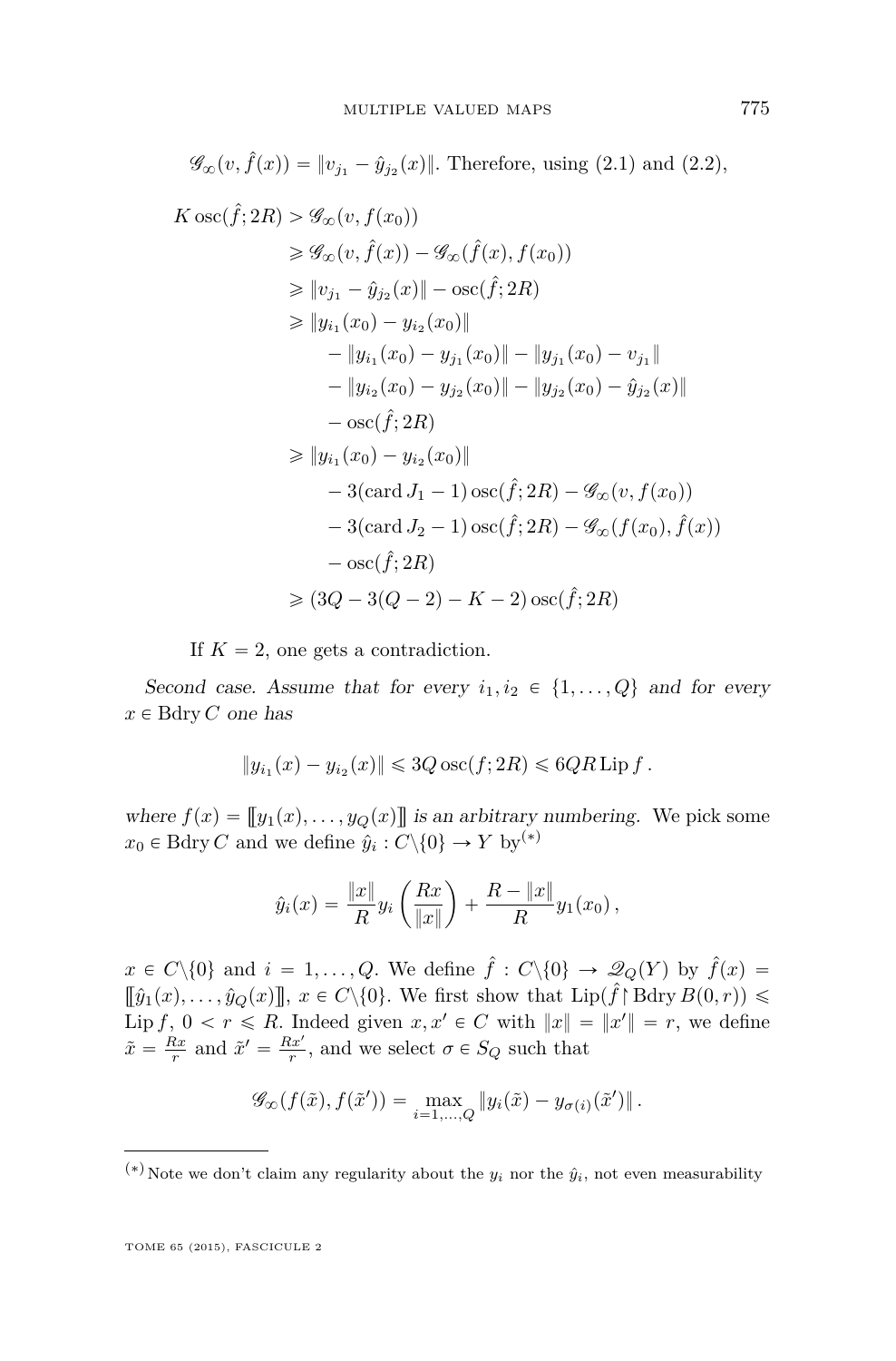We notice that

$$
\|\hat{y}_i(x) - \hat{y}_{\sigma(i)}(x')\| = \frac{r}{R} \|y_i(\tilde{x}) - y_{\sigma(i)}(\tilde{x}')\|
$$
  

$$
\leq \frac{r}{R} (\text{Lip } f) \|\tilde{x} - \tilde{x}'\|
$$
  

$$
= (\text{Lip } f) \|x - x'\|.
$$

Therefore

$$
\mathscr{G}_{\infty}(\hat{f}(x),\hat{f}(x')) \leq \max_{i=1,...,Q} \|\hat{y}_i(x) - \hat{y}_{\sigma(i)}(x')\| \leq (\text{Lip } f) \|x - x'\|.
$$

Next, given  $x \in B\text{dry } C$ , we choose  $j \in \{1, ..., Q\}$  such that  $||y_j(x) - y_j||$  $y_1(x_0)$   $\leq \mathscr{G}_{\infty}(f(x), f(x_0)) \leq (\text{Lip } f)2R$ . For each  $0 < t_1 < t_2 \leq 1$  and  $i = 1, \ldots, Q$  one has

$$
\|\hat{y}_i(t_2x) - \hat{y}_i(t_1x)\| = (t_2 - t_1) \|y_i(x) - y_1(x_0)\|
$$
  
\n
$$
\leq (t_2 - t_1) (\|y_i(x) - y_j(x)\| + \|y_j(x) - y_1(x_0)\|)
$$
  
\n
$$
\leq (t_2 - t_1) (3Q + 1) 2R \text{ Lip } f
$$
  
\n
$$
= \|t_2x - t_1x\| (6Q + 2) (\text{Lip } f),
$$

thus

$$
\mathscr{G}_{\infty}(\hat{f}(t_2x), \hat{f}(t_1x)) \le (6Q+2) (\text{Lip } f) \| t_2x - t_1x \|.
$$

We conclude from the triangle inequality that for any  $x, x' \in C \setminus \{0\}, r =$  $||x||, r' = ||x'||$ 

$$
\mathcal{G}_{\infty}(\hat{f}(x), \hat{f}(x'))
$$
\n
$$
\leq \mathcal{G}_{\infty}(\hat{f}(x), \hat{f}(\frac{rx'}{r'}) + \mathcal{G}(\hat{f}(\frac{rx'}{r'}), \hat{f}(x'))
$$
\n
$$
\leq (\text{Lip } f) (\left\|x - \|x\| \frac{x'}{r'}\right\| + \left(6Q \max_{1 \leq k < Q} c_{2.4.2}(k) + 2\right) \left\| \frac{rx'}{r'} - x'\right\|)
$$
\n
$$
\leq \left(6Q \max_{1 \leq k < Q} c_{2.4.2}(k) + 4\right) (\text{Lip } f) \|x - x'\|
$$

Regarding the second part of the Proposition, we choose some  $v = \llbracket v_1, \ldots \rrbracket$  $\ldots$ ,  $v_Q$ , ordered such that  $\mathscr{G}_{\infty}(f(x_0), v) = \max_{1 \leq i \leq Q} ||y_i(x_0) - v_i||$ . Let  $x \in C \backslash 0$  and  $\sigma$  such that

$$
\mathscr{G}_{\infty}\left(f\left(\frac{Rx}{\|x\|}\right),v\right) = \max_{1 \leq i \leq Q} \left\|y_{\sigma(i)}\left(\frac{Rx}{\|x\|}\right) - v_i\right\|.
$$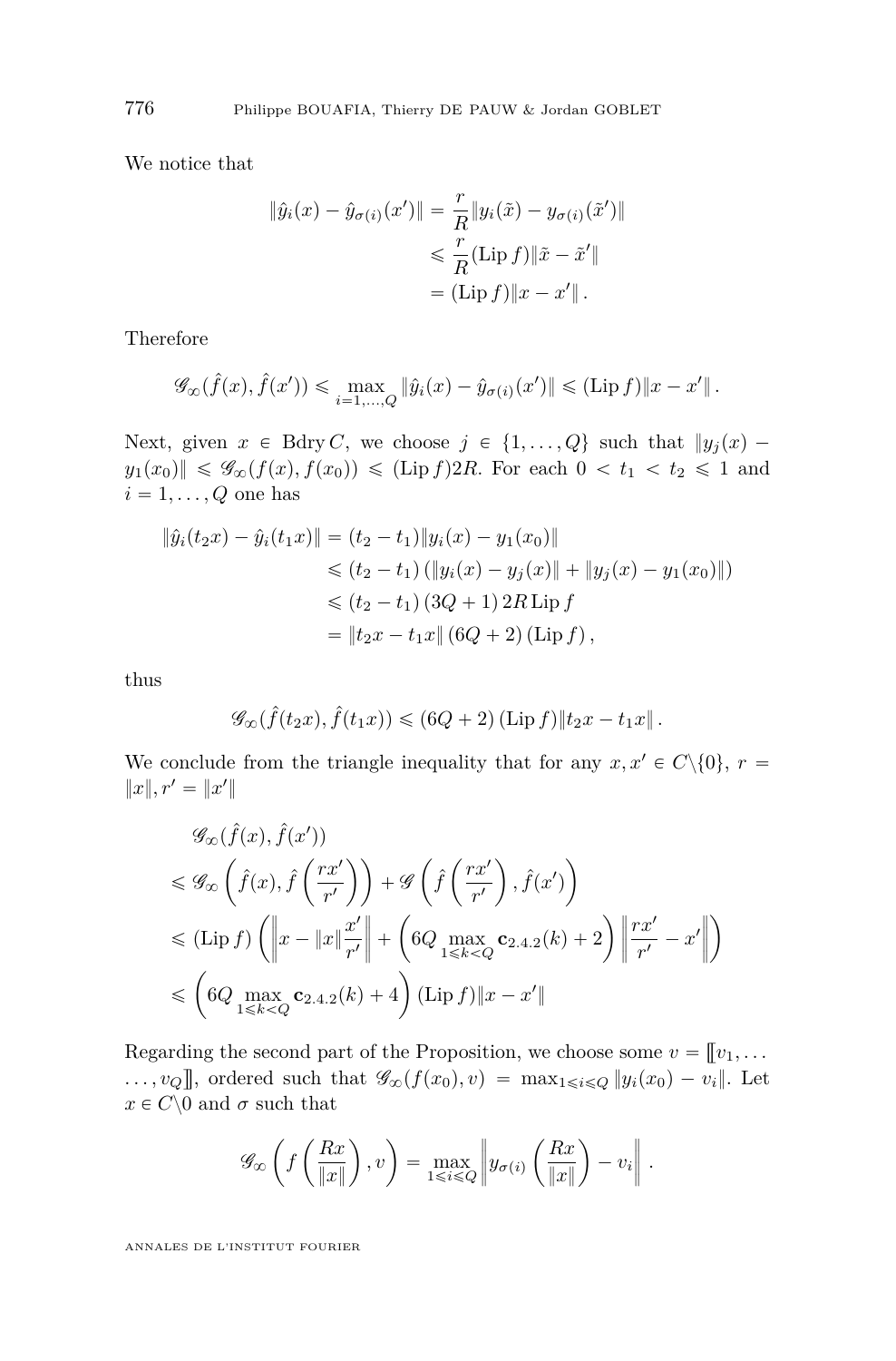<span id="page-15-0"></span>One has

$$
\mathscr{G}_{\infty}(\hat{f}(x), v)
$$
\n
$$
\leq \max_{1 \leq i \leq Q} \left\| \frac{\|x\|}{R} y_{\sigma(i)} \left( \frac{Rx}{\|x\|} \right) + \frac{R - \|x\|}{R} y_1(x_0) - v_i \right\|
$$
\n
$$
= \max_{1 \leq i \leq Q} \left\| \frac{\|x\|}{R} \left( y_{\sigma(i)} \left( \frac{Rx}{\|x\|} \right) - v_i \right) + \frac{R - \|x\|}{R} (y_1(x_0) - v_i) \right\|
$$
\n
$$
\leq \mathscr{G}_{\infty} \left( f \left( \frac{Rx}{\|x\|} \right), v \right) + \max_{1 \leq i \leq Q} \|y_1(x_0) - v_i\|
$$
\n
$$
\leq \mathscr{G}_{\infty} \left( f \left( \frac{Rx}{\|x\|} \right), v \right) + \max_{1 \leq i \leq Q} (\|y_i(x_0) - v_i\| + \|y_i(x_0) - y_1(x_0)\|)
$$
\n
$$
\leq 2 \max_{\xi \in \text{Bdry } C} \mathscr{G}_{\infty} (f(\xi), v) + 3Q \operatorname{osc}(f; 2R).
$$

Note that

$$
\begin{split} \operatorname{osc}(f;2R) &= \max_{\xi_1,\xi_2 \in \text{Bdry}\, C} \mathscr{G}_{\infty}(f(\xi_1),f(\xi_2)) \\ &\leq \max_{\xi_1,\xi_2 \in \text{Bdry}\, C} \left( \mathscr{G}_{\infty}(f(\xi_1),v) + \mathscr{G}_{\infty}(v,f(\xi_2)) \right) \\ &\leq 2 \max_{\xi \in \text{Bdry}\, C} \mathscr{G}_{\infty}(f(\xi),v) \,. \end{split}
$$

Thus the proof is complete.

THEOREM 2.4.3. — For every  $Q \in \mathbb{N}_0$  and every  $m \in \mathbb{N}_0$  there exists a constant  $\mathbf{c}_{2,4,3}(m, Q) \geq 1$  with the following property. Assume that

- (1) *X* is a finite dimensional Banach space with  $m = \dim X$ , and  $A \subseteq X$ is closed;
- (2) *Y* is a Banach space;
- (3)  $f: A \rightarrow \mathcal{Q}_Q(Y)$  is Lipschitz.

It follows that *f* admits an extension  $\hat{f} : X \to \mathcal{Q}_Q(Y)$  with

$$
\operatorname{Lip} \hat{f} \leqslant \mathbf{c}_{2.4.3}(m, Q) \operatorname{Lip} f ,
$$

and

$$
\sup\{\mathscr{G}_{\infty}(\hat{f}(x),v):x\in X\}\leqslant {\bf C}_{2.4.3}(m,Q)\sup\{\mathscr{G}_{\infty}(f(x),v):x\in A\}
$$

for every  $v \in \mathscr{Q}_Q(Y)$ .

Proof. — Because they are lipeomorphic, there is no restriction to assume that *X* and  $\ell_{\infty}^{m}$  coincide: an isomorphism  $T : X \to \ell_{\infty}^{m}$  will multiply the constant  $\mathbf{c}_{2.4.3}(m, Q)$  by a factor  $||T|| \cdot ||T^{-1}||$  (where  $|| \cdot ||$  denotes the operator norm), yet one can always find a *T* such that  $||T|| \cdot ||T^{-1}||$  is smaller than a constant depending only on *m*, since the Banach-Mazur compactum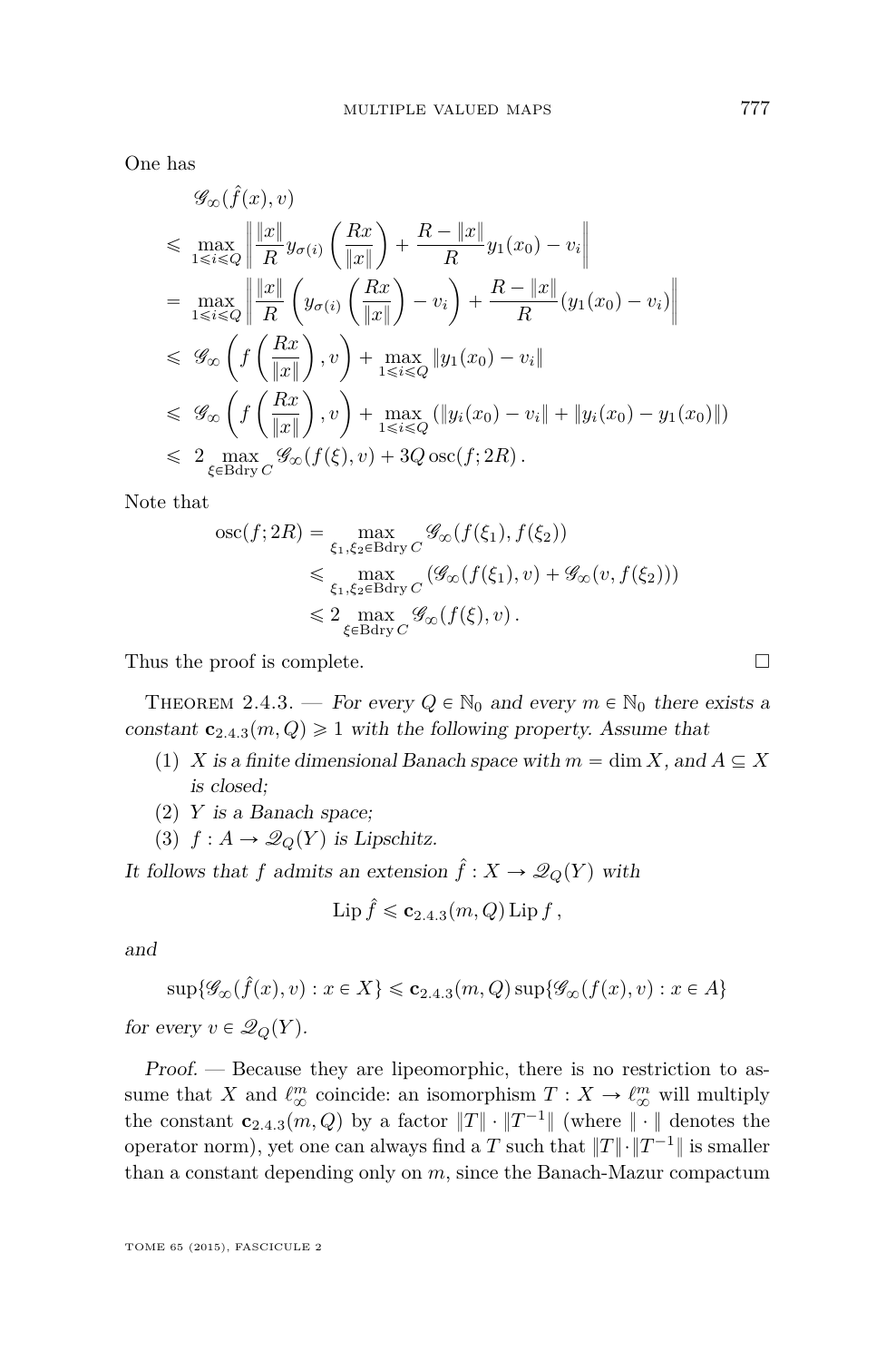<span id="page-16-0"></span>of *m* dimensional spaces is bounded. We consider a partition of  $X \setminus A$  into dyadic semicubes  $\{C_i\}_i$  with the following property

$$
\frac{\text{dist}(C_j,A)}{2} \leqslant \text{diam}\, C_j < \text{dist}(C_j,A)
$$

for every  $j \in \mathbb{N}$ . With each  $C_j$  and  $k = 0, \ldots, m$  we associate it *k*-skeleton  $\mathscr{S}_k(C_i)$ , i.e.  $\mathscr{S}_m(C_i) = \{ \text{Clos } C_i \}$  and  $\mathscr{S}_k(C_i)$  is the collection of those maximal *k* dimensional convex subsets of the (relative) boundary of each  $F \in \mathscr{S}_{k+1}(C_j)$ . We also set  $\mathscr{S}_k = \cup_{j \in \mathbb{N}} \mathscr{S}_k(C_j)$ . We now define, by upwards induction on *k*, mappings  $\mathcal{L}^{\mathcal{L}}$  $\mathbf{r}$ 

$$
\hat{f}_k : A \cup \left( \bigcup \mathscr{S}_k \right) \to \mathscr{Q}_Q(Y)
$$

which coincide with  $f$  on  $\overline{A}$  and such that

(2.4) 
$$
\operatorname{Lip} \hat{f}_k \upharpoonright \left( F \cap \left( \bigcup \mathscr{S}_k(C_j) \right) \right) \leq C(k, Q) \operatorname{Lip} f
$$

for each  $F \in \mathscr{S}_{k+1}(C_i)$ ,  $j \in \mathbb{N}$ , (where  $C(k, Q)$  is a constant depending only on *k* and *Q*). Furthermore, if  $k \ge 1$  then  $\hat{f}_k$  is an extension of  $\hat{f}_{k-1}$ .

Definition of  $\hat{f}_0$ . With each  $x \in A \cup \mathscr{S}_0$  we associate  $\xi_x \in A$  such that  $\|x - \xi_x\| = \text{dist}(x, A)$ , and we put  $\hat{f}_0(x) = f(\xi_x)$ . For  $x \in A$  we obviously have  $\hat{f}_0(x) = f(x)$ . If  $x \in C_j$  then

$$
||x - \xi_x|| = \text{dist}(x, A) \le \text{diam } C_j + \text{dist}(C_j, A) \le 3 \text{diam } C_j.
$$

Consequently, if  $x, x' \in C_j$  then

$$
\|\xi_x - \xi_{x'}\| \le \|\xi_x - x\| + \|x - x'\| + \|x' - \xi_{x'}\| \le 7 \operatorname{diam} C_j = 7\|x - x'\|.
$$

Thus

$$
\mathscr{G}_{\infty}(\hat{f}_0(x),\hat{f}_0(x')) = \mathscr{G}_{\infty}(f(\xi_x),f(\xi_{x'})) \leq 7(\mathrm{Lip}\,f)\|x-x'\|.
$$

This indeed proves  $(2.4)$  in case  $k = 0$ .

Definition of  $\hat{f}_k$  by induction on  $k \geq 1$ . We say a *k*-face  $F \in \mathscr{S}_k$  is minimal if there is no *k*-face  $F' \in \mathcal{S}_k$  such that  $F' \subseteq F$  and  $F' \neq F$ . We observe that each *k*-face contains a minimal one, and that two distinct minimal *k*-faces have disjoint (relative) interiors. If  $F \in \mathscr{S}_k$  is a minimal *k*face then its " boundary"  $\partial F$  (relative to the k dimensional affine subspace containing it) equals  $F \cap \cup \mathscr{S}_{k-1}(C_i)$  where  $C_i$  is so that  $F \in \mathscr{S}_k(C_i)$ , hence  $\text{Lip } f_{k-1} \upharpoonright \partial F \leq C(k-1, Q) \text{Lip } f$  according to the induction hypothesis (2.4). Thus Proposition [2.4.2](#page-10-0) guarantees the existence of an extension  $\hat{f}_k$ of  $\hat{f}_{k-1}$  from  $\partial F$  to  $F$  so that  $\text{Lip}(\hat{f}_k \upharpoonright F) \leqslant \mathbf{c}_{2.4.2}(Q)C(k-1, Q) \text{Lip } f$  $\text{Lip}(\hat{f}_k \upharpoonright F) \leqslant \mathbf{c}_{2.4.2}(Q)C(k-1, Q) \text{Lip } f$  $\text{Lip}(\hat{f}_k \upharpoonright F) \leqslant \mathbf{c}_{2.4.2}(Q)C(k-1, Q) \text{Lip } f$ . This completes the definition of  $\tilde{f}_k$  to  $\cup \mathscr{S}_k$ . By construction  $\tilde{f}_k$  verifies (2.4) for every minimal *k*-face  $F \in \mathscr{S}_k$ . Since each *k*-face is the union of (finitely many) minimal *k*-faces all contained in the same *k* dimensional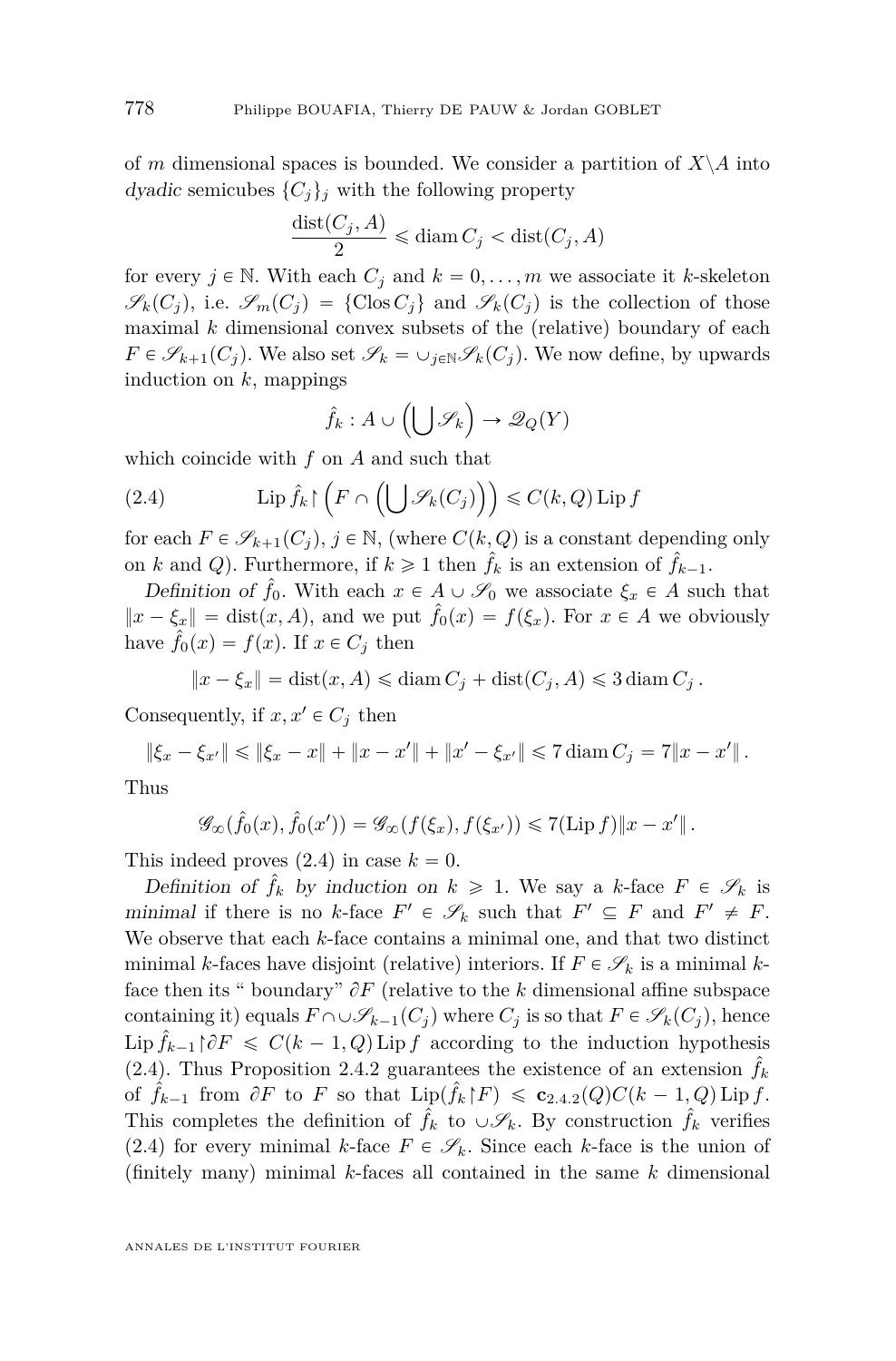affine subspace of  $X$ , it is an easy matter to check that  $(2.4)$  is also verifies for arbitrary  $F \in \mathscr{S}_k$ .

According to Proposition [2.4.2,](#page-10-0) for  $k \geq 1$  and  $v \in \mathcal{Q}_Q(Y)$ , one has

$$
\sup_{x \in A \cup (\cup \mathscr{S}_k)} \mathscr{G}_{\infty}(v, \hat{f}_k(x)) \leq 2Q \operatorname{Lip} \phi_k \operatorname{Lip} \phi_k^{-1} \sup_{x \in A \cup (\cup \mathscr{S}_{k-1})} \mathscr{G}_{\infty}(v, \hat{f}_{k-1}(x))
$$

where  $\phi_k$  denote a lipeomorphism from a k ball to a k cube. Moreover, one has easily

$$
\sup_{x \in A \cup (\cup \mathscr{S}_0)} \mathscr{G}_{\infty}(v, \hat{f}_0(x)) = \sup_{x \in A} \mathscr{G}_{\infty}(v, f(x)).
$$

Those two facts implies that

$$
\sup\{\mathscr{G}_{\infty}(\hat{f}_m(x),v):x\in X\}\leqslant \mathbf{c}_{2.4.3}(m,Q)\sup\{\mathscr{G}_{\infty}(f(x),v):x\in A\}
$$

if  $c_{2.4.3}(m, Q) \geq (2Q)^m \prod_{k=1}^m (\text{Lip}\,\phi_k \text{Lip}\,\phi_k^{-1}).$ 

We now check that  $\hat{f}_m$  is Lipschitz. Let  $x, x' \in X$  and we define the line segment  $[x, x'] = X \cap \{x + t(x' - x) : 0 \leq t \leq 1\}$ . We distinguish between several cases according to the positions of these points. First case : if  $x, x' \in A$ , the clearly  $\mathscr{G}_{\infty}(\hat{f}_m(x), \hat{f}_m(x')) = \mathscr{G}_{\infty}(f(x), f(x')) \leq$  $(\text{Lip } f) \|x - x'\|$ . Second case :  $x, x' \in \text{Clos } C_j$  for some  $j \in \mathbb{N}$ . It then follows that  $\mathscr{G}_{\infty}(\hat{f}_m(x), \hat{f}_m(x')) \leq C(m, Q)(\text{Lip } f) ||x - x'||$  according to [\(2.4\)](#page-16-0). Third case :  $[x, x'] \cap A = \emptyset$ . One then checks that  $J = \mathbb{N} \cap \{j :$  $[x, x'] \cap \text{Clos } C_j \neq \emptyset$  is finite and we apply the previous case to conclude that also  $\mathscr{G}_{\infty}(\hat{f}_m(x), \hat{f}_m(x')) \leqslant C(m, Q)(\text{Lip } f) ||x - x'||$ . Fourth case :  $x \notin A$ and  $x' \in A$ . We choose  $j \in \mathbb{N}$  such that  $x \in C_j$  and we choose arbitrarily  $x'' \in \mathscr{S}_0(C_j)$ . It follows that

$$
||x - x''|| \leq \text{diam } C_j \leq \text{dist}(C_j, A) \leq ||x - x'||
$$

and

$$
||x - \xi_{x''}|| \le ||x - x''|| + ||x'' - \xi_{x''}|| \le \operatorname{diam} C_j + 3 \operatorname{diam} C_j \le 4||x - x'||.
$$

Thus

$$
\mathcal{G}_{\infty}(\hat{f}_m(x), \hat{f}_m(x')) \leq \mathcal{G}_{\infty}(\hat{f}_m(x), \hat{f}_m(x'')) + \mathcal{G}_{\infty}(\hat{f}_0(x''), \hat{f}_0(x'))
$$
  

$$
\leq (\text{Lip}\,\hat{f}_m \upharpoonright \text{Clos}\,C_j) \|x - x''\| + (\text{Lip}\,f) \|\xi_{x''} - x'\|
$$
  

$$
\leq 6(C(m, Q) + 1)(\text{Lip}\,f) \|x - x'\|.
$$

Fifth case :  $[x, x'] \cap A \neq \emptyset$  and either *x* or *x'* does not belong to *A*. We let *a* (resp. *a*') denote the point  $[x, x'] \cap A$  closest to *x* (resp. *x*') and we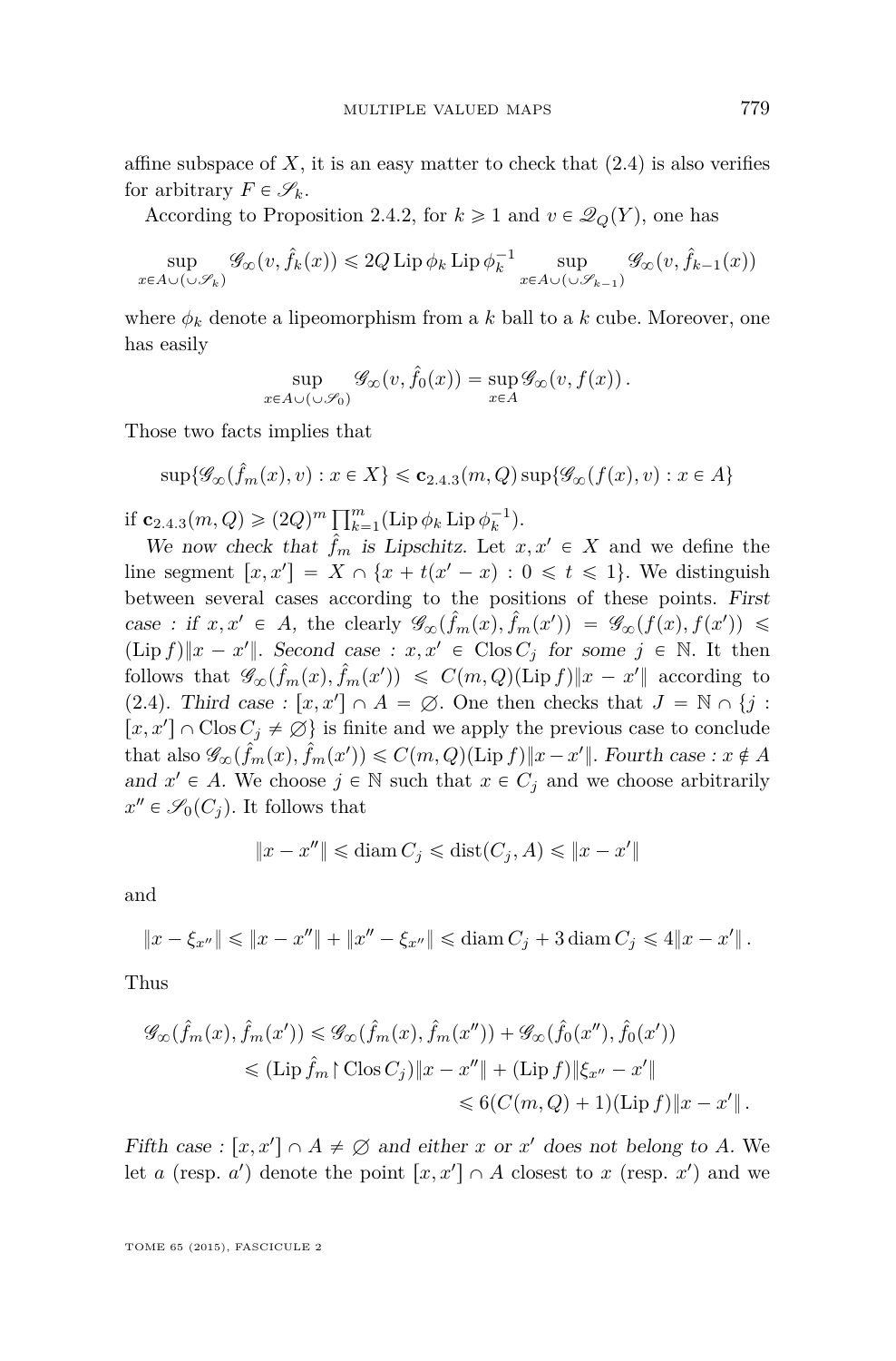<span id="page-18-0"></span>observe that

$$
\mathcal{G}_{\infty}(\hat{f}_{m}(x), \hat{f}_{m}(x'))
$$
\n
$$
\leq \mathcal{G}_{\infty}(\hat{f}_{m}(x), \hat{f}_{m}(a)) + \mathcal{G}_{\infty}(f(a), f(a')) + \mathcal{G}_{\infty}(\hat{f}_{m}(a'), \hat{f}_{m}(x'))
$$
\n
$$
\leq 6(C(m, Q) + 1)(\text{Lip } f) \|x - a\|
$$
\n
$$
+ (\text{Lip } f) \|a - a' \| + 6(C(m, Q) + 1)(\text{Lip } f) \|a' - x'\|
$$
\n
$$
\leq 6(C(m, Q) + 1)(\text{Lip } f) \|x - x'\|.
$$

Question 2.4.4. — Given a pair of Banach spaces *X* and *Y* we here denote by  $\mathbf{c}(X, Y, Q)$  the best constant occurring in Theorem [2.4.3](#page-15-0) corresponding to these Banach spaces. Thus  $c(X, Y, Q) \leqslant c_{2.4.3}(\dim X, Q) < \infty$  $c(X, Y, Q) \leqslant c_{2.4.3}(\dim X, Q) < \infty$  $c(X, Y, Q) \leqslant c_{2.4.3}(\dim X, Q) < \infty$ in case *X* is finite dimensional. Kirszbraun's Theorem says that  $\mathbf{c}(\ell_2^m, \ell_2^N, 1)$  $= 1$  for every  $n, N \in \mathbb{N}_0$ , thus it follows from Theorem [3.3.6](#page-36-0) that  $\mathbf{c}(\ell_2^m, \ell_2^n, Q)$  $\leq$  Lip  $\rho_{n,Q}$  is bounded independently of *m*. Is it true that  $\mathbf{c}(\ell_2^m, \ell_2, Q) < \infty$ for every  $Q > 1$ ? That would be an analog of Kirszbraun's Theorem for multiple-valued functions. On the other hand, it is well-known that  $c(X, \ell_\infty, 1) = 1$  for every *X*. Is it true that  $c(X, \ell_\infty, Q) < \infty$  for every  $Q > 1$  and every finite dimensional Banach space *X*? See also Question [3.3.9.](#page-37-0)

#### **2.5. Differentiability**

The results contained in this section are standard in case  $Y = \ell_2^n$  is Euclidean. The notion of (approximate) differentiability was introduced (under the name (approximate) affine approximatability) by F.J. Almgren in [\[2\]](#page-70-0). We call unambiguously differentiable what Almgren calls strongly affinely approximatable. "Intrinsic" proofs (i.e. avoiding the embedding defined in section [3.3\)](#page-30-0) of the analog of Rademacher's Theorem have been given in [\[10\]](#page-70-0) and [\[6\]](#page-70-0).

In this section *X* is a finite dimensional Banach space,  $m = \dim X$ ,  $\lambda$  is a Haar measure on *X*, and *Y* is a separable Banach space.

We say that  $g: X \to \mathcal{Q}_Q(Y)$  is affine (resp. linear) if there are affine maps  $A_1, \ldots, A_Q$  from *X* to *Y* (resp. linear maps  $L_1, \ldots, L_Q$  from *X* to *Y*) such that  $g = \bigoplus_{i=1}^{Q} [A_i]$  (resp.  $g = \bigoplus_{i=1}^{Q} [L_i]$ ). Our first task is to observe that the  $A_i$ 's are uniquely determined by  $g$ .

LEMMA 2.5.1. — Let  $A_1, \ldots, A_Q, A'_1, \ldots, A'_Q$  be affine maps from *X* to *Y*,  $g = \bigoplus_{i=1}^{Q} [A_i]$ ,  $g' = \bigoplus_{i=1}^{Q} [A'_i]$ , and  $S \subseteq X$ . If  $g(x) = g'(x)$  for every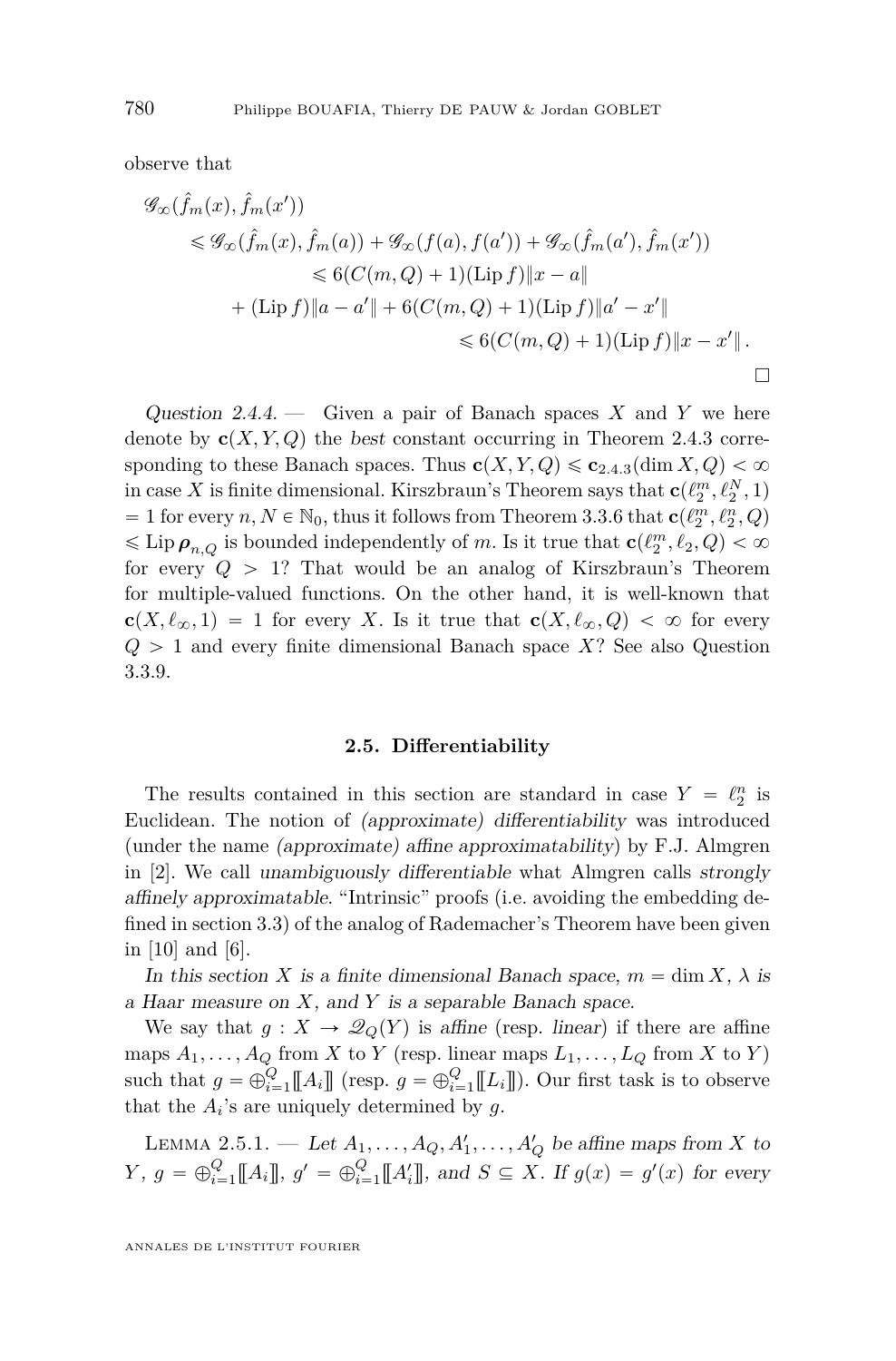<span id="page-19-0"></span>Proof. — For each  $\sigma \in S_Q$  we define

$$
W_{\sigma}=X\cap\left\{x:A_i(x)=A'_{\sigma(i)}(x),\,i=1,\ldots,Q\right\},\,
$$

and we notice that  $W_{\sigma}$  is an affine subspace of *X*. If  $x \in S$  then  $x \in W_{\sigma}$ for some  $\sigma \in S_Q$ . Thus  $S \subseteq \cup_{\sigma \in S_Q} W_{\sigma}$ . Therefore there exists  $\sigma$  such that  $\lambda(W_{\sigma}) > 0$ , hence  $W_{\sigma} = X$ .

Let  $f, g: X \to \mathcal{Q}_Q(Y)$  be Borel measurable, and  $a \in X$ . We say that *f* and *g* are approximately tangent at *a* if for every  $\varepsilon > 0$ ,

$$
\Theta^m(\lambda \sqcup \{x:\mathscr{G}(f(x),g(x))>\varepsilon\|x-a\|\},a)=0.
$$

It is plain that the distance  $\mathscr G$  can be replaced by  $\mathscr G_1$  or  $\mathscr G_\infty$  without changing the scope of the definition.

PROPOSITION 2.5.2. — Let  $g, g' : X \to \mathcal{Q}_Q(Y)$  be affine and approximately tangent at some  $a \in X$ . It follows that  $g = g'$ .

Proof. — Write  $g = \bigoplus_{i=1}^{Q} [A_i]$ ,  $g' = \bigoplus_{i=1}^{Q} [A'_i]$ , where  $A_1, \ldots, A_Q$ ,  $A'_1, \ldots, A'_Q$  are affine from *X* to *Y*, and  $A_i = L_i + b_i$ ,  $A'_i = L'_i + b'_i$ ,  $b_i, b'_i \in Y$  and the  $L_i$ 's and  $L'_i$ 's are linear. With  $0 < \varepsilon \leq 1$  we associate

$$
G_{\varepsilon} = X \cap \{x : \mathcal{G}_1(g(x), g'(x)) \leq \varepsilon ||x - a||\}
$$

so that  $\Theta^m(\lambda \sqcup G_{\varepsilon}, a) = 1$  by assumption, because  $G_{\varepsilon}$  is Borel measurable. Define

$$
\eta = \inf \{ \|A_i(a) - A'_j(a)\| : i, j = 1, \dots, Q \text{ and } A_i(a) \neq A'_j(a) \} \in (0, \infty].
$$

Suppose  $\eta < \infty$ , the case  $\eta = \infty$  being easier to prove. Choose  $\delta > 0$  small enough for

$$
\delta(1 + 2Q \max\{\|L_1\|_{\infty}, \ldots, \|L_Q\|_{\infty}, \|L'_1\|_{\infty}, \ldots, \|L'_Q\|_{\infty}\}) < \eta.
$$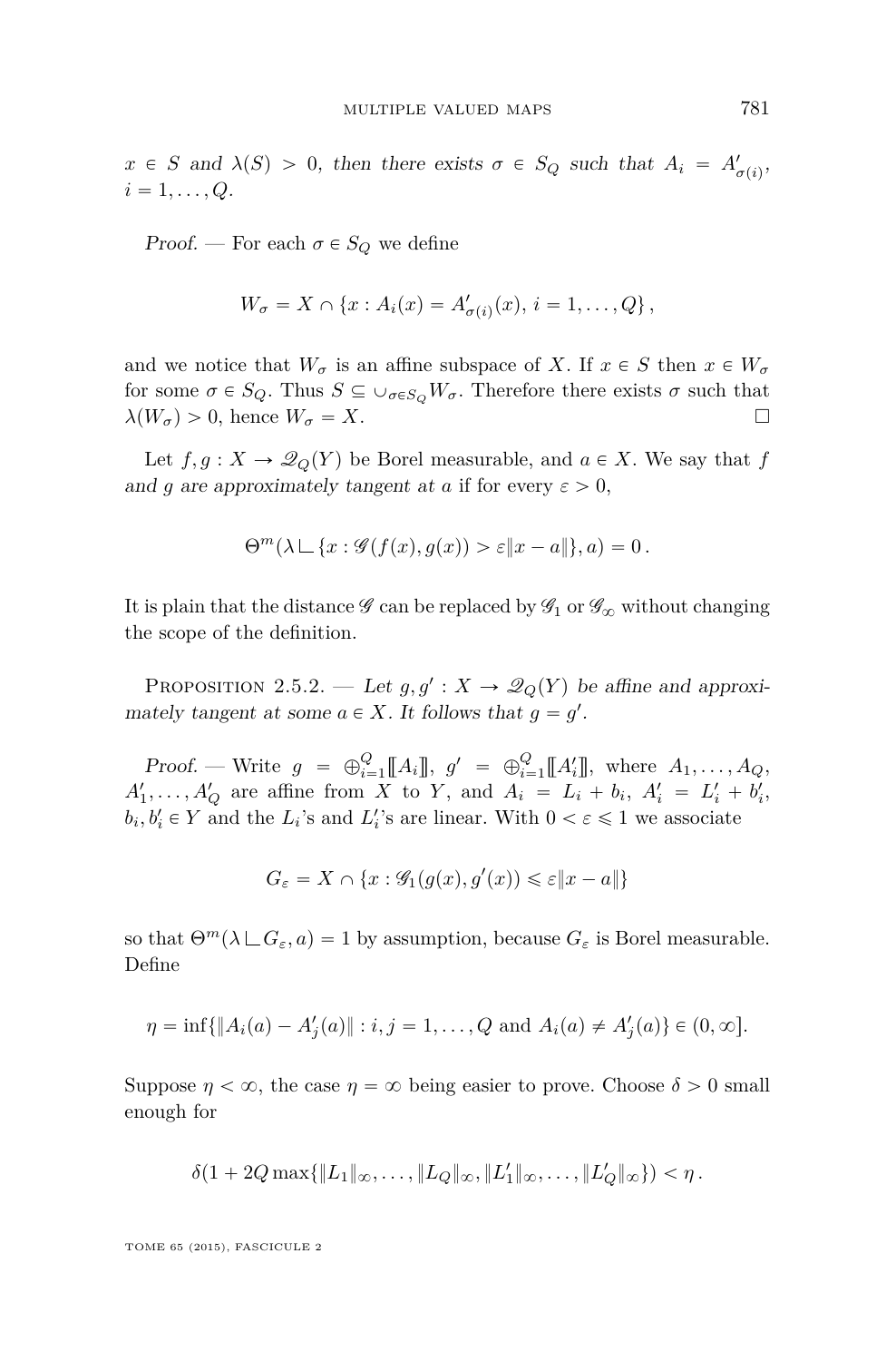Let  $x \in G_{\varepsilon} \cap B(a, \delta)$  and write  $x = a + h$ . There exists  $\sigma \in S_Q$  such that  $\varepsilon$ <sup>*l*</sup> $|h$ </sup> $\geq$   $\mathcal{G}_1(g(a+h), g'(a+h))$  $=$ ÿ *Q*  $i=1$  $||A_i(a+h) - A'_{\sigma(i)}(a+h)||$  $=$ ÿ *Q*  $i=1$  $||L_i(a) + b_i - L'_{\sigma(i)}(a) - b'_{\sigma(i)} + L_i(h) - L'_{\sigma(i)}(h)||$  $=$ ÿ *Q*  $i=1$  $||A_i(a) - A'_{\sigma(i)}(a) + L_i(h) - L'_{\sigma(i)}(h)||$ ě ÿ *Q*  $i=1$  $||A_i(a) - A'_{\sigma(i)}(a)|| - \sum_{i=1}^{Q}$  $i = 1$  $\|L_i(h) - L'_{\sigma(i)}(h)\|$ , (2.5)

whence

$$
\sum_{i=1}^{Q} \|A_i(a) - A'_{\sigma(i)}(a)\|
$$
  
\$\leq \varepsilon \|h\| + 2Q\|h\| \max\{\|L\_1\|\_{\infty}, \dots, \|L\_Q\|\_{\infty}, \|L'\_1\|\_{\infty}, \dots, \|L'\_Q\|\_{\infty}\} < \eta\$

since  $||h|| \leq \delta$ . The definition of *η* then implies that  $A_i(a) = A'_{\sigma(i)}(a)$  for each  $i = 1, \ldots, Q$ . Multiplying (2.5) by  $t > 0$  we obtain

$$
\varepsilon \|th\| \geq \sum_{i=1}^{Q} \|L_i(th) - L'_{\sigma(i)}(th)\|
$$
  
= 
$$
\sum_{i=1}^{Q} \|A_i(a+th) - A'_{\sigma(i)}(a+th)\|
$$
  

$$
\geq \mathcal{G}_1(g(a+th), g'(a+th)).
$$

In other words, we have established that for every  $0 < \varepsilon \leq 1$  and every  $t > 0$ , if  $a + h \in G_{\varepsilon} \cap B(a, \delta)$  then  $a + th \in G_{\varepsilon}$ .

Letting 
$$
\varepsilon_k = k^{-1}
$$
,  $k \in \mathbb{N}_0$ , we choose  $0 < r_k < \delta$  such that  

$$
\lambda(G_{\varepsilon_k} \cap B(a, r_k)) \ge \left(1 - \frac{1}{4^k}\right) \lambda(B(a, r_k)).
$$

If  $h_k: B(a, r_k) \to B(a, 1)$  maps  $a + h$  to  $a + r_k^{-1}h$  then the above paragraph says that  $h_k(G_{\varepsilon_k} \cap B(a, r_k)) \subseteq G_{\varepsilon_k} \cap B(a, 1)$ . Consequently,

$$
\lambda(G_{\varepsilon_k} \cap B(a, 1)) \ge \lambda(h_k(G_{\varepsilon_k} \cap B(a, r_k)))
$$
  
=  $r_k^{-m} \lambda(G_{\varepsilon_k} \cap B(a, r_k))$   

$$
\ge \left(1 - \frac{1}{4^k}\right) \lambda(B(a, 1)).
$$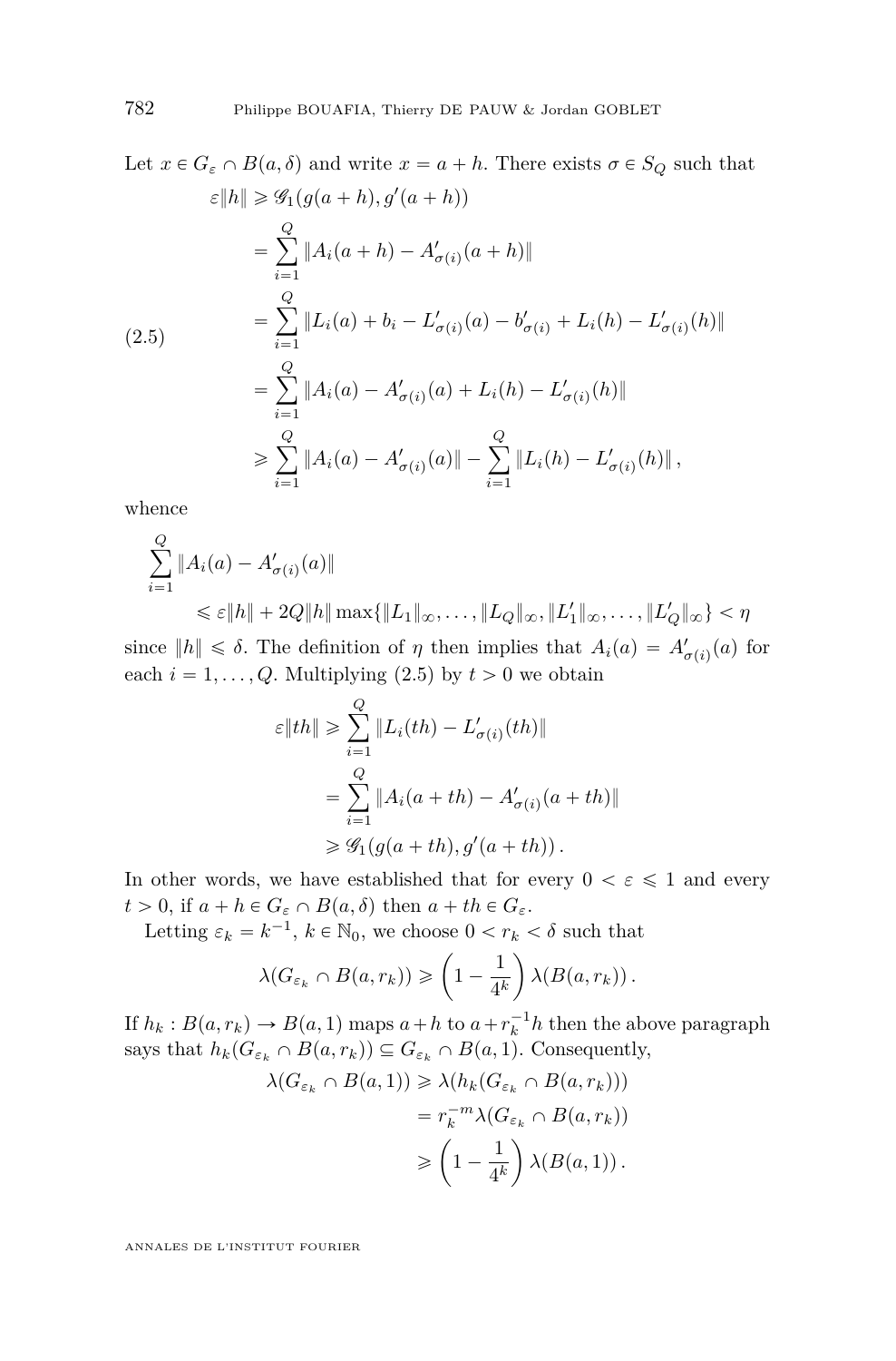<span id="page-21-0"></span>Summing over  $k \in \mathbb{N}_0$  we obtain

$$
\lambda\left(\bigcap_{k\in\mathbb{N}_0} G_{\varepsilon_k}\right) > 0
$$

and the conclusion now follows from Lemma [2.5.1.](#page-18-0)  $\Box$ 

COROLLARY 2.5.3. — If  $f: X \to \mathcal{Q}_Q(Y)$  is Borel measurable,  $g, g'$ :  $X \rightarrow \mathcal{Q}_Q(Y)$  are both affine and both approximately tangent to *f* at *a*, then  $g = g'$ .

Proof.  $\sim$  Observe that *g* and *g*' are approximately tangent (to each other) at *a* and apply Proposition [2.5.2.](#page-19-0)

Let  $f: X \to \mathcal{Q}_Q(Y)$  and  $a \in X$ . We say that f is approximately differentiable at *a* if there exists an affine *Q*-valued  $g: X \to \mathcal{Q}_Q(Y)$  which is approximately tangent to *f* at *a*. According to the above corollary, the existence of such  $g$  implies its uniqueness. It will be subsequently denoted as  $Af(a)$ . Writing  $Af(a) = \bigoplus_{i=1}^{Q} [A_i]$  we shall see later that  $Af(a)(a) = \bigoplus_{i=1}^{Q}[[A_i(a)]]$  equals  $f(a)$  in case *f* is approximately continuous at *a*. Concatenation of the linear parts  $L_i = A_i - A_i(0)$  yields  $Df(a) = \bigoplus_{i=1}^{Q} [[L_i]]$  which is uniquely determined by  $Af(a)$ . It may occur (but not too often, as we shall later see) that for some pair of distinct indexes *i* and *j* one has  $A_i(a) = A_j(a)$ , yet  $L_i \neq L_j$ . We now state a definition to rule this out. We say that  $f$  is unambiguously approximately differentiable at *a* if  $Af(a)$  fulfils the following additional requirement. For every  $i, j = 1, \ldots, Q$ , if  $A_i(a) = A_j(a)$  then  $L_i = L_j$ .

Example  $2.5.4.$  — The affine 2-valued map

$$
g = \mathbb{R} \to \mathcal{Q}_2(\mathbb{R}) : x \mapsto \llbracket x \rrbracket \oplus \llbracket -x \rrbracket
$$

is everywhere (approximately) differentiable, but not unambiguously so at 0.

The need for unambiguous differentiation appears when stating the Euler-Lagrange equation for minimizing multiple-valued maps with respect to range deformation (so-called "squash deformation" by F.J. Almgren), see e.g.  $[2,$  Theorem  $2.6(4)$ .

Recall the function  $\sigma$  defined in Proposition [2.1.3.](#page-6-0)

LEMMA 2.5.5. — Assume  $v \in \mathcal{Q}_Q(Y)$ , put  $k = \sigma(v)$ , and let  $Q_1, \ldots, Q_k \in$  $\mathbb{N}_0$  and  $y_1, \ldots, y_k \in Y$  be such that  $v = \bigoplus_{j=1}^k Q_j \llbracket y_j \rrbracket$  and  $Q =$  $\sum_{k}^{n}$  $\int_{j=1}^{\kappa} Q_j$ . For every  $0 < r < \frac{1}{2}$  split *v* the following holds. Whenever  $v' \in \mathcal{Q}_Q(Y)$  is such that  $\mathscr{G}_{\infty}(v, v') < r$  and  $\sigma(v') = k$ , there are  $y'_1, \ldots, y'_k \in Y$  such that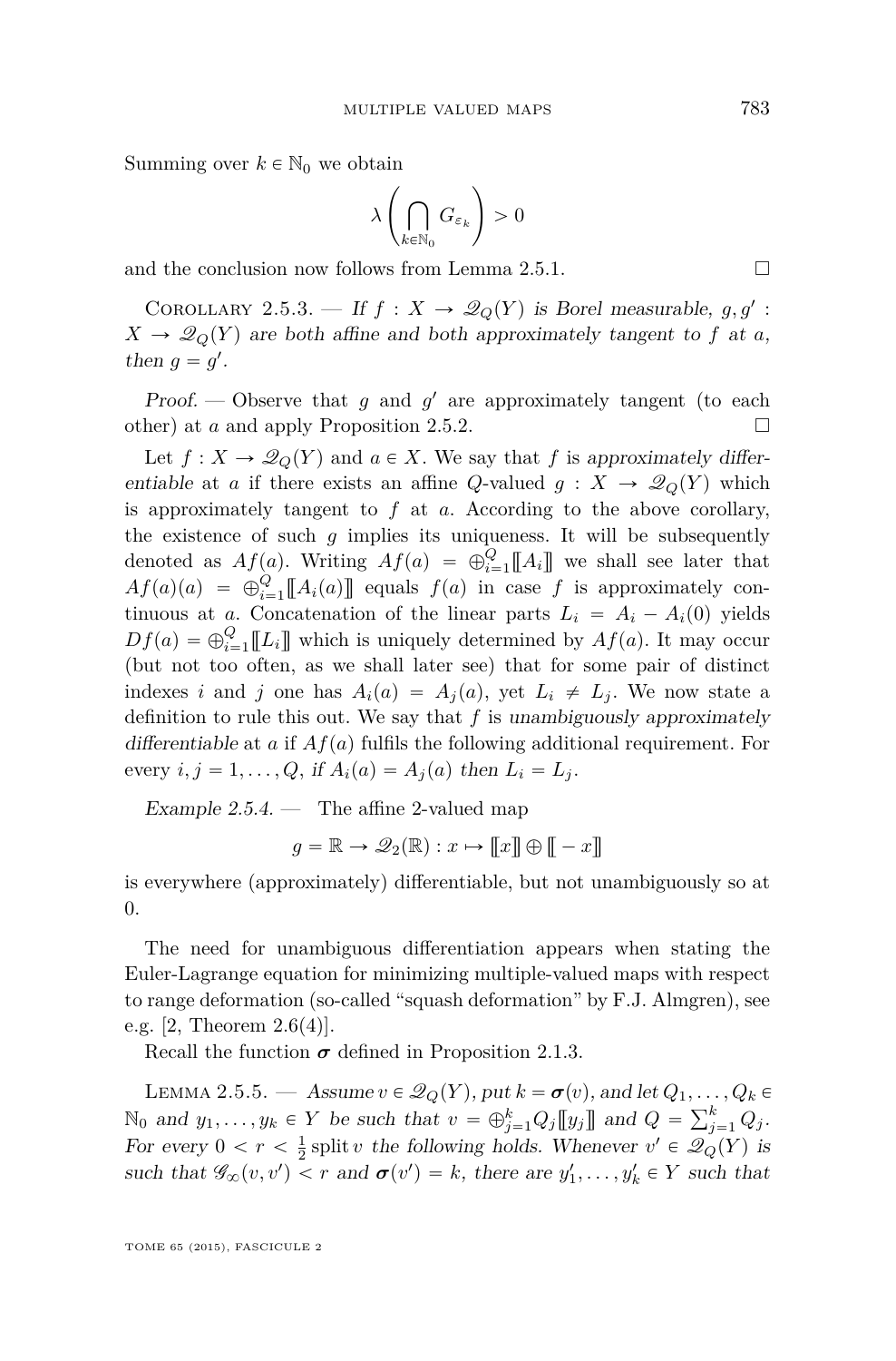<span id="page-22-0"></span> $v' = \bigoplus_{j=1}^{k} Q_j[[y'_j]], ||y_j - y'_j|| < r$  for every  $j = 1, ..., k$ , and  $\mathscr{G}(v, v') =$  $\sum_{n=1}^{\infty}$  $\frac{Q}{j=1} Q_j ||y_j - y'_j||.$ 

Proof. — Let  $v'$  be as in the statement and choose a numbering  $v' =$  $[[z_1, \ldots, z_Q]]$ . Since  $\mathscr{G}_1(v, v') < r$ , it follows that each  $z_i$  is *r* close to some *y*<sub>*j*</sub>. In other words there exists  $\tau : \{1, \ldots, Q\} \rightarrow \{1, \ldots, k\}$  such that  $|z_i - z_j|$  $y_{\tau(i)}$   $| \leq r, i = 1, \ldots, Q$ . Thus

$$
\mathcal{G}_1(v, v') = \sum_{i=1}^{Q} ||z_i - y_{\tau(i)}||
$$

according to the Splitting Lemma. We now observe that if  $i, i' \in \{1, ..., Q\}$ are so that  $\tau(i) \neq \tau(i')$  then  $z_i \neq z_{i'}$ . Indeed the converse would yield

$$
||y_{\tau(i)} - y_{\tau(i')}|| \le ||y_{\tau(i)} - z_i|| + ||z_{i'} - y_{\tau(i')}|| \le 2r <
$$
 split  $v$ ,

a contradiction. Since also  $\sigma(v') = k$  we infer that  $\tau(i) = \tau(i')$  implies  $z_i = z_{i'}$ . The proof is complete.

We now give a criterion implying unambiguous approximate differentiability. Since  $\sigma \circ f$  takes values in  $\mathbb{Z}^+$ , it is approximately continuous at a point if and only if it is approximately constant at that point.

PROPOSITION 2.5.6. — Let  $f: X \to \mathcal{Q}_Q(Y)$  be Borel measurable, and  $a \in X$ . Assume that

- (A) *f* is approximately continuous at *a*;
- (B)  $\sigma \circ f$  is approximately constant at *a*;
- (C) *f* is approximately differentiable at *a*.

It follows that *f* is unambiguously approximately differentiable at *a*, and that  $Af(a) = f(a)$ .

Proof. — Write  $Af(a) = \bigoplus_{i=1}^{Q} [A_i]$ , and define  $\alpha = \max\{|A_1\|_{\infty}, \ldots$  $\ldots, \|A_Q\|_{\infty}$ . Put  $k = \sigma(f(a))$ . There exist  $f_1(a), \ldots, f_k(a) \in Y$  and posi- $\ldots$ ,  $|A_Q| \infty$ ;  $\vdots$  and  $\kappa = \mathbf{0}$  (*J*(*a*)). There exist  $f_1(a), \ldots$ <br>tive integers  $Q_1, \ldots, Q_k$  with  $\sum_{j=1}^k Q_j = Q$  such that

$$
f(a) = \bigoplus_{j=1}^{k} Q_j [[f_j(a)]]
$$

Let  $0 < r_0 < \frac{1}{2}$  split  $f(a)$  so that Lemma [2.5.5](#page-21-0) applies with any  $0 < r \le r_0$ . For each  $\varepsilon > 0$  define

$$
G_{\varepsilon} = X \cap \{x : \mathscr{G}_1(f(x), f(a)) \le \varepsilon \text{ and } \sigma(f(x)) = k
$$
  
and 
$$
\mathscr{G}_1(f(x), Af(a)(x)) \le \varepsilon ||x - a|| \}.
$$

Given  $\eta > 0$  there exists  $r_1(\varepsilon, \eta) > 0$  such that

$$
\lambda(G_{\varepsilon} \cap B(a, r)) \geq (1 - \eta)\lambda(B(a, r))
$$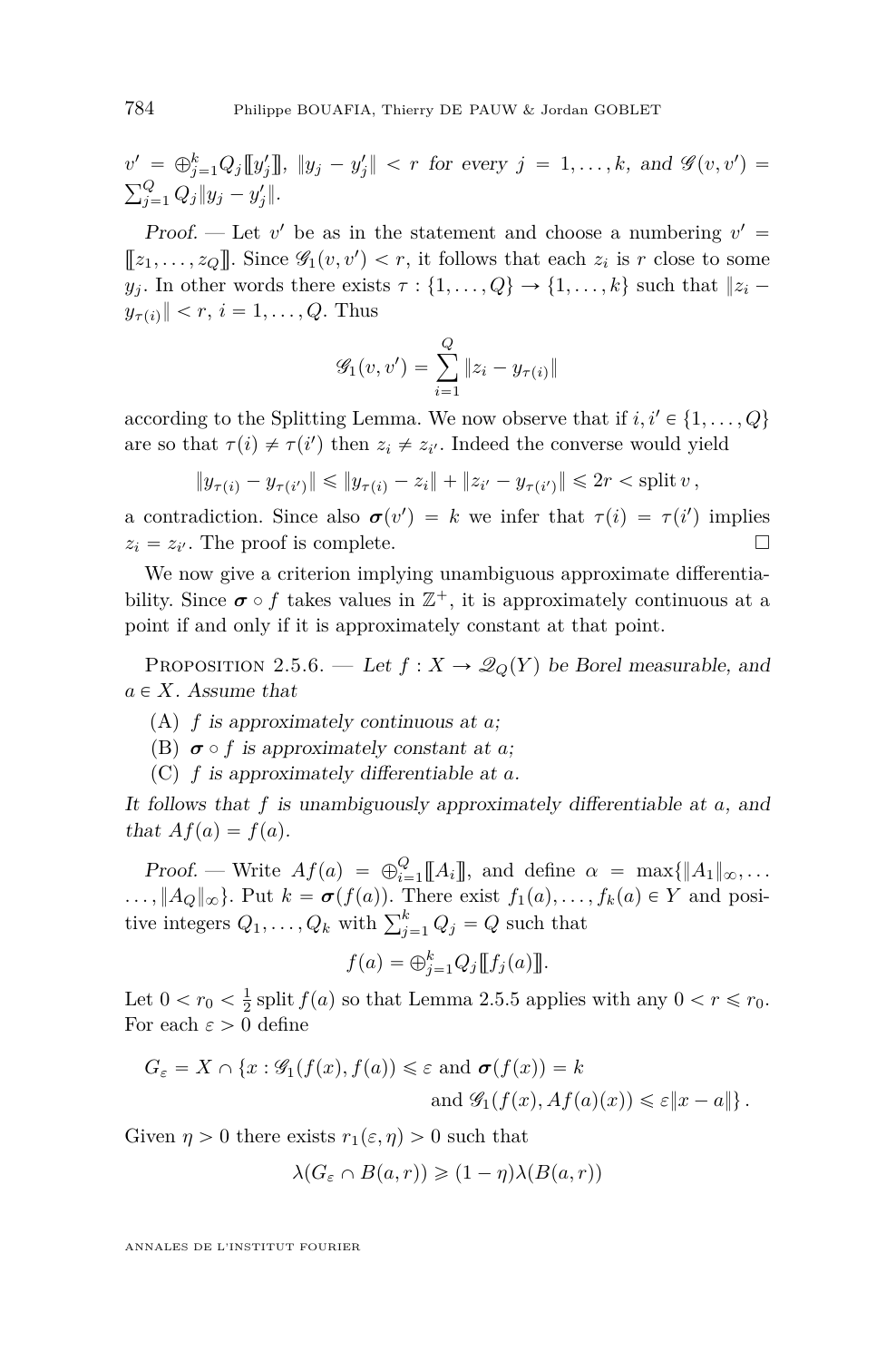whenever  $0 < r \le r_1(\varepsilon, \eta)$ . From now on we shall further assume that

$$
\varepsilon < \min\left\{\frac{1}{8}\text{ split } f(a), 1\right\}
$$

and

$$
r \le \min\left\{1, r_0, r_1(\varepsilon, \eta), \frac{1}{4\alpha}\text{ split }f(a)\right\}
$$

*.*

For each  $x \in G_{\varepsilon} \cap B(a, r)$  there are  $f_1(x), \ldots, f_k(x) \in Y$  such that

$$
f(x) = \bigoplus_{j=1}^{k} Q_j [[f_j(x)]]
$$

and

(2.6) 
$$
\mathscr{G}_1(f(x), f(a)) = \sum_{j=1}^k Q_j \|f_j(x) - f_j(a)\| \leq \varepsilon
$$

according to Lemma [2.5.5.](#page-21-0) Associated with such *x*, there are also partitions  $I_{x,1}, \ldots, I_{x,k}$  of  $\{1, \ldots, Q\}$  such that

(2.7) 
$$
\mathscr{G}_1(f(x), Af(a)(x)) = \sum_{j=1}^k \sum_{i \in I_{x,j}} ||f_j(x) - A_i(x)|| \leq \varepsilon ||x - a||.
$$

In view of (2.6) there also holds

$$
\sum_{j=1}^k \sum_{i \in I_{x,j}} \|f_j(a) - A_i(x)\| \leq \varepsilon (1 + \|x - a\|) \leq 2\varepsilon.
$$

This already implies that  $f(a) = Af(a)(a)$ . Now let  $x, x' \in G_{\varepsilon} \cap B(a, r)$ and  $j, j' \in \{1, ..., k\}$ . If  $i \in I_{x,j} \cap I_{x',j'}$  then

$$
||f_j(a) - f_{j'}(a)|| \le ||f_j(a) - A_i(x)|| + ||A_i(x) - A_i(x')|| + ||A_i(x') - f_{j'}(a)||
$$
  

$$
\le 4\varepsilon + \alpha ||x - x'||
$$
  

$$
<
$$
split  $f(a)$ 

according to our choice of  $\varepsilon$  and  $r$ , thus  $j = j'$ . This in turn readily implies that  $I_{x,j} = I_{x',j} =: I_j, j = 1, \ldots, k$ . It follows from (2.7) above that if  $x \in G_{\varepsilon} \cap B(a, r)$  and  $i, i' \in I_j, j = 1, \ldots, k$ , then

$$
||A_i(x) - A_{i'}(x)|| \le ||A_i(x) - f_j(x)|| + ||f_j(x) - A_{i'}(x)||
$$
  

$$
\le 2\varepsilon ||x - a||.
$$

Since  $\eta > 0$  and  $\varepsilon > 0$  are arbitrarily small we see that  $A_i$  and  $A_{i'}$  are approximately tangent at *a*. Thus  $A_i = A_{i'}$  according to Proposition [2.5.2](#page-19-0) applied with  $Q = 1$ . Finally if  $i \in I_j$ ,  $i' \in I_{j'}$ , and  $j \neq j'$  then  $A_i(a) =$  $f_j(a) \neq f_{j'}(a) = A_{i'}(a)$ . The proof is complete.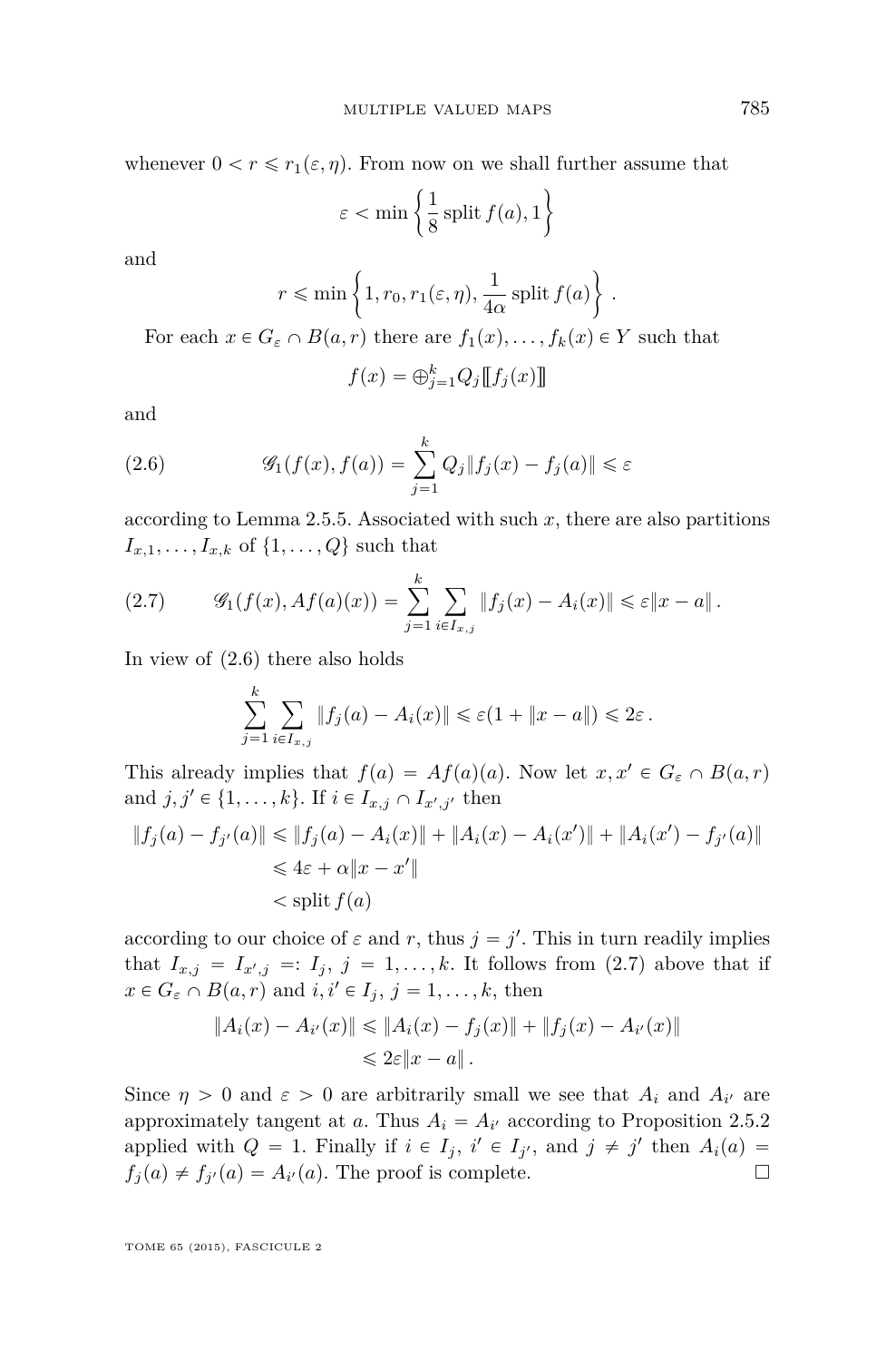<span id="page-24-0"></span>Example  $2.5.7.$  — Consider

$$
f: \mathbb{R} \to \mathcal{Q}_2(\mathbb{R}): x \mapsto \begin{cases} 2[\![0]\!] & \text{if } x < 0 \\ [\![x^2]\!] \oplus [\![-x^2]\!] & \text{if } x \geqslant 0 \,. \end{cases}
$$

One readily checks that *f* is (approximately) continuous at 0 and unambiguously (approximately) differentiable at 0, yet  $\sigma \circ f$  is not approximately constant at 0.

We are ready to state and prove a useful generalization of Rademacher's Theorem. We recall that *X* is a finite dimensional Banach space, and *Y* a Banach space. In case  $f: X \to \mathcal{Q}_Q(Y)$  is approximately differentiable at  $a \in X$  we let  $Af(a) = \bigoplus_{i=1}^{Q} [A_i]$  and we define  $L_i = A_i - A_i(0), i =$  $1, \ldots, Q$ , the *linear part* of the affine approximation. We introduce the new notation

$$
Df(a) = \bigoplus_{i=1}^{Q} [[L_i]] \in \mathscr{Q}_Q(\text{Hom}(X, Y))
$$

where  $\text{Hom}(X, Y)$  denotes the space of linear operators  $X \to Y$  (these are automatically continuous). Letting the latter be equipped with some norm  $\Vert \cdot \Vert$  we let

$$
|Df(a)| = \mathscr{G}_2(Df(a), Q[\![0]\!]) = \sqrt{\sum_{i=1}^Q ||L_i||^2}.
$$

THEOREM 2.5.8. — Let  $f: X \to \mathcal{Q}_Q(Y)$  be Lipschitz continuous and assume that *Y* has the Radon-Nikodým property. It follows that

- (A) For  $\lambda$  almost every  $a \in X$ ,  $f$  is unambiguously approximately differentiable at *a*, and  $Af(a)(a) = f(a);$
- (B) The map  $X \to \mathscr{Q}_Q(\text{Hom}(X, Y))$ :  $x \mapsto Df(x)$  is  $(\mathfrak{B}_X, \mathfrak{B}_{\mathscr{Q}_Q(\text{Hom}(X, Y))})$ measurable;
- (C) If f is approximately differentiable at  $a \in X$  then it is differentiable at *a* in the sense that

$$
\lim_{x\to a}\frac{\mathscr{G}(f(x),Af(a)(x))}{\|x-a\|}=0,
$$

and  $\left|Df(a)\right| \leq \sqrt{Q} \operatorname{Lip} f$ ;<br>For every injective Lipschip

(D) For every injective Lipschitzian curve  $\gamma : [0,1] \rightarrow X$  such that  $\|\gamma'(t)\| = 1$  and *f* is approximately differentiable at  $\gamma(t)$  for  $\mathscr{L}^1$ almost every  $0 \le t \le 1$ , one has

$$
\mathscr{G}_2(\gamma(1), \gamma(0)) \leq \int_{\text{im}\,\gamma} |Df(x)| d\mathscr{H}^1(x).
$$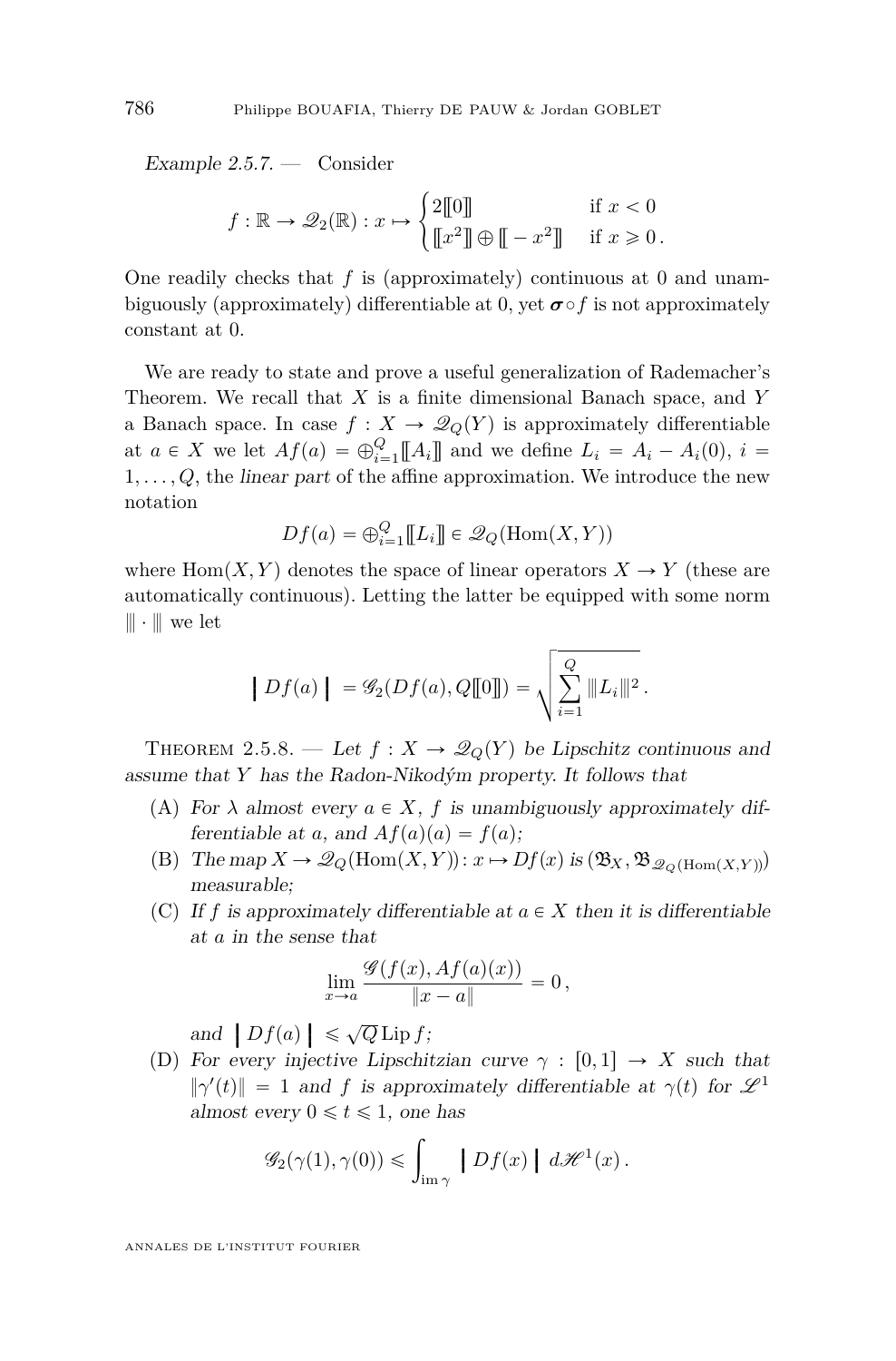Proof. — For each  $k = 1, \ldots, Q$  define

$$
B_k = X \cap \{x : \boldsymbol{\sigma}(f(x)) = k\}.
$$

Notice  $B_k$  is Borel since  $\sigma$  is Borel measurable according to Proposition [2.1.3.](#page-6-0) Fix *k* and let  $a \in B_k$ . Put  $\eta_a = \text{split } f(a)$ . Choose  $0 < r < \frac{1}{2}\eta_a$ small enough for  $\mathscr{G}_1(f(x), f(a)) < \frac{1}{8}\eta_a$  whenever  $x \in B(a, r)$ . It follows from Lemma [2.5.5](#page-21-0) that there exist positive integers  $Q_1, \ldots, Q_k$  such that ř*k*  $f_{j=1}^{k} Q_j = Q$  and each  $f(x), x \in B(a, r) \cap B_k$ , can be decomposed as

$$
f(x) = \bigoplus_{j=1}^{k} Q_j [[f_j(x)]]
$$

in such a way that  $||f_i(a) - f_i(x)|| < r$ ,  $j = 1, ..., k$ , and

$$
\mathscr{G}_1(f(x), f(a)) = \sum_{j=1}^k Q_j \|f_j(a) - f_j(x)\|.
$$

In particular, for  $j \neq j'$ , we infer that

$$
||f_j(x) - f_{j'}(x)|| \ge ||f_j(a) - f_{j'}(a)|| - ||f_j(x) - f_j(a)|| - ||f_{j'}(a) - f_{j'}(x)||
$$
  

$$
\ge \frac{1}{2} \eta_a.
$$

Thus  $\eta_x := \text{split } f(x) \geqslant \frac{1}{2} \eta_a$ . If  $x, x' \in B(a, r) \cap B_k$  then

$$
\|f_j(x) - f_j(x')\| \le \|f_j(x) - f_j(a)\| + \|f_j(a) - f_j(x')\| < \frac{1}{4}\eta_a \le \frac{1}{2}\eta_x
$$

so that

$$
\mathscr{G}_1(f(x), f(x')) = \sum_{j=1}^k Q_j \|f_j(x) - f_j(x')\|
$$

according to the Splitting Lemma. Thus each  $f_i$  is Lipschitz continuous on  $B(a, r) \cap B_k$ , and hence it is differentiable at  $\lambda$  almost every point of  $B(a, r) \cap B_k$  since it can be extended to the whole *X* (see [\[12\]](#page-71-0)) and *Y* has the Radon-Nikodým property. Now if each  $f_j$  is differentiable at a density point *x* of  $B(a, r) \cap B_k$  one easily checks that

$$
g = \bigoplus_{j=1}^{k} Q_j [[f_j(a) + Df_j]]
$$

is approximately tangent to *f* at *x*. Thus we have shown that assumption (C) of Proposition [2.5.6](#page-22-0) occurs at  $\lambda$  almost every  $a \in X$ . Since this is also the case of assumptions (A) and (B) (according to [\[9,](#page-70-0) 2.9.13] and the Borel measurability of *f* and of  $\sigma \circ f$ , conclusion (A) is now a consequence of that proposition.

In order to prove conclusion (B) we use the same notation  $B_k$ ,  $a \in B_k$ and  $r > 0$  as above. It follows that the restriction

$$
Df: B_k \cap B(a, r) \to \mathcal{Q}_Q(\text{Hom}(X, Y)): x \mapsto \bigoplus_{i=1}^Q [Df_j]
$$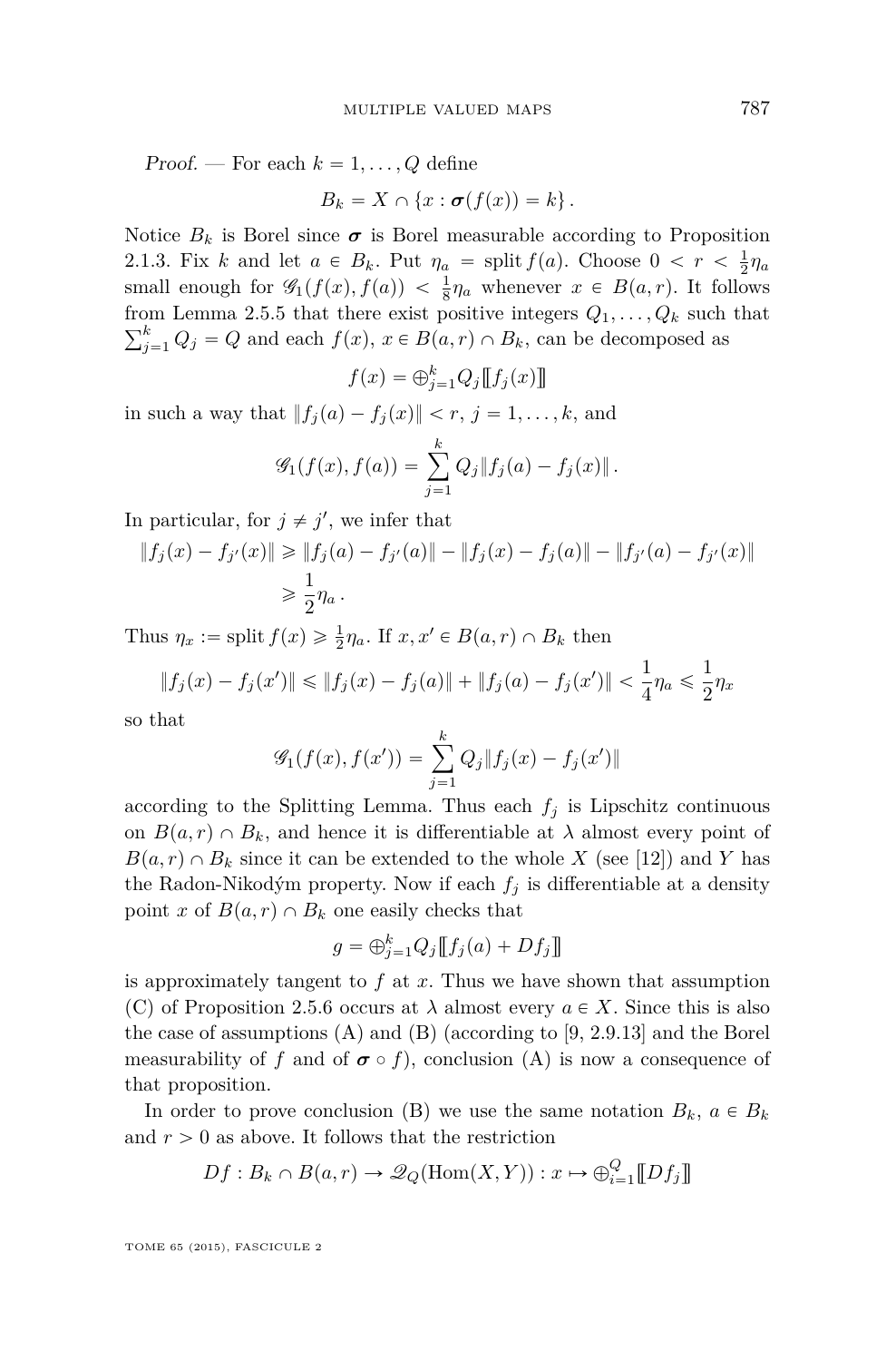<span id="page-26-0"></span>is Borel measurable according to Proposition [2.3.2\(](#page-8-0)A), because each  $x \mapsto$  $Df_i(x)$  is itself Borel measurable. Since  $B_k$  is Lindelöf the restriction  $Df \upharpoonright B_k$ is Borel measurable for each  $k = 1, \ldots, Q$ , and the Borel measurability of *Df* follows immediately.

The proof of the first part of conclusion (C) is inspired by [\[9,](#page-70-0) Lemma 3.1.5] and exactly similar to [\[10\]](#page-70-0). In order to prove the second part of conclusion (C) we assume that *f* is differentiable at *a* and we write  $Af(a)$  $\bigoplus_{i=1}^{Q} [A_i]$  and  $L_i = A_i - A_i(0), i = 1, ..., Q$ . Observe that  $A_i(h) = A_i(0) +$  $L_i(h) = f_i(a) + L_i(h), i = 1, \ldots, Q$ , according to (A). Observe that for each  $x \in X$  we have į,

(2.8) 
$$
\mathscr{G}_2(Af(a)(x), f(a))^2 \leq \|x-a\|^2 \left(\sum_{i=1}^Q \|L_i\|^2\right)
$$

and, given *x*, let  $\sigma \in S_Q$  be a permutation such that

(2.9) 
$$
\mathscr{G}_2(Af(a)(x), f(a))^2 = \sum_{i=1}^Q ||f_i(a) + L_i(x-a) - f_{\sigma(i)}(a)||^2.
$$

Assuming that  $f_i(a) \neq f_{\sigma(i)}(a)$ , for some  $i = 1, \ldots, Q$ , and that

$$
||x - a|| \max{||L_1||, ..., ||L_Q||} \le \frac{1}{2}
$$
 split  $f(a)$ 

we infer that the right member of (2.9) is bounded below by  $\frac{1}{4}(\text{split } f(a))^2$ , we inter that the right member of (2.9) is bounded if<br>in contradiction with (2.8) provided  $||x - a||\sqrt{\sum_{i=1}^{Q} a_i}$  $\frac{Q}{i-1}$   $||L_i||^2 < \frac{1}{2}$  split  $f(a)$ . Thus, if  $||x - a||$  is small enough then (2.9) becomes

$$
\sqrt{\sum_{i=1}^{Q} \|L_i(x-a)\|^2} = \mathcal{G}_2(Af(a)(x), f(a))
$$
  
\$\leq \mathcal{G}\_2(Af(a)(x), f(x)) + \mathcal{G}\_2(f(x), f(a))\$.

Upon letting  $x \to a$  we obtain

(2.10) 
$$
\sup \left\{ \sqrt{\sum_{i=1}^{Q} ||L_i(h)||^2} : h \in X \text{ and } ||h|| \leq 1 \right\} \leq \text{Lip } f.
$$

Let  $j = 1, ..., Q$  be such that  $||L_j|| = \max{||L_1||, ..., ||L_Q||}$ . The above inequality implies that  $||L_j|| \leq \text{Lip } f$ . Finally  $|Df(a)| =$  $\sqrt{2}$  $\left( \sum\limits_{i=1}^Q \|L_i\|^2 \right)^2 \leqslant$ ?  $\sqrt{Q}$  Lip *f*.

It remains to establish conclusion (D). We define  $g : [0,1] \to \mathbb{R}$  by the formula  $g(t) = \mathscr{G}_2(\gamma(t), \gamma(0)), 0 \leq t \leq 0$ . We will show that *g* is Lipschitzian and that  $|g'(t)| \leq |Df(\gamma(t))|$  at each *t* such that *f* is differentiable at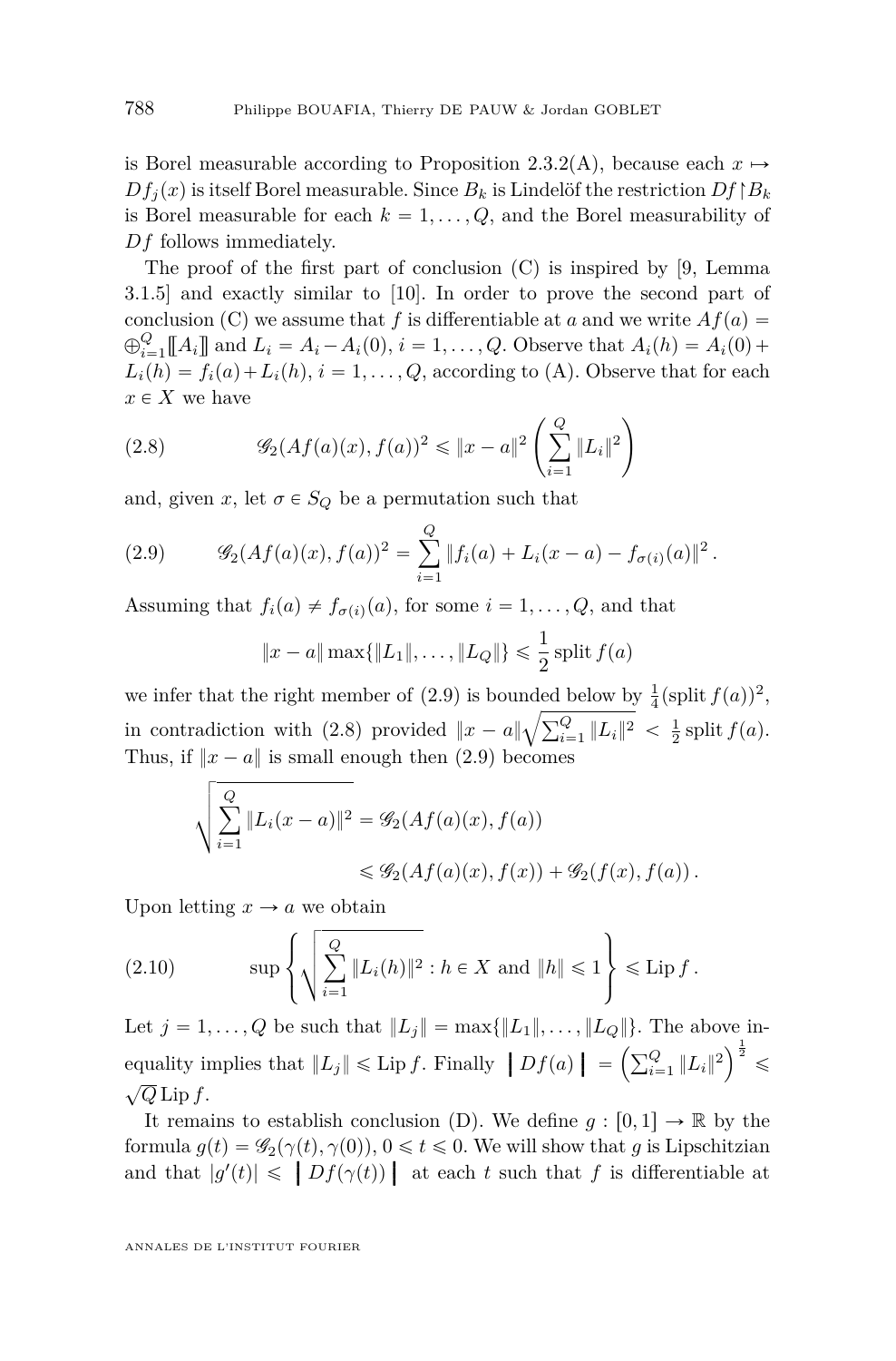<span id="page-27-0"></span>*γ*(*t*), so that our conclusion will become a consequence of a Theorem of Lebesgue applied to *g*:

$$
\mathscr{G}_2(\gamma(1), \gamma(0)) = g(1) - g(0) = \int_0^1 g'(t) d\mathscr{L}^1(t)
$$
  

$$
\leq \int_0^1 |Df(\gamma(t))| d\mathscr{L}^1(t) = \int_{\text{im}\gamma} |Df(x)| d\mathscr{H}^1(x)
$$

according to the area formula applied to *γ*. Write  $Df(\gamma(t)) = \bigoplus_{i=1}^{Q} [L_i(\gamma(t))]$ . For each  $t, t + h \in [0, 1]$  one has

$$
g(t+h) - g(t) = \mathcal{G}_2(f(\gamma(t+h)), \gamma(0)) - \mathcal{G}_2(f(\gamma(t)), \gamma(0))
$$
  

$$
\leq \mathcal{G}_2(f(\gamma(t+h)), f(\gamma(t))
$$

which shows that  $\text{Lip } g \leq \text{Lip}(f \circ \gamma)$ ; and assuming further that *f* is differentiable at  $\gamma(t)$ , we obtain:

$$
\leq \mathcal{G}_2(Af(\gamma(t))(\gamma(t+h)), f(\gamma(t)))
$$
  
+ 
$$
\mathcal{G}_2(Af(\gamma(t))(\gamma(t+h)), f(\gamma(t+h)))
$$
  

$$
\leq \left(\sum_{i=1}^Q \|L_i(\gamma(t))(\gamma(t+h) - \gamma(t))\|^2\right)^{\frac{1}{2}}
$$
  
+ 
$$
\varepsilon \|\gamma(t+h) - \gamma(t)\|
$$

where the last inequality holds provided *h* is small enough according to *ε*, split  $f(\gamma(t))$  and  $\|L_1(\gamma(t))\|$ , ...,  $\|L_Q(\gamma(t))\|$  (recall the proof of (C)). Dividing by |*h*|, letting  $h \to 0$ , and recalling that Lip  $\gamma \leq 1$  we infer that  $|g'(t)| \leq |Df(\gamma(t))|$  provided that *g* is differentiable at *t*.

Given  $f: X \to \mathcal{Q}_Q(Y)$  and  $a \in X$  we now define

$$
\mathrm{lip}_a f := \limsup_{r \to 0} \sup_{x \in B(a,r)} \frac{\mathscr{G}(f(x), f(a))}{\|x - a\|}.
$$

If *f* is Lipschitz then clearly  $\text{lip}_a f \leq \text{Lip } f < \infty$  for every  $a \in X$ . We leave it to the reader to check the following partial "product rule": if *f* and  $\lambda: X \to \mathbb{R}$  are Lipschitz then

(2.11) 
$$
\mathrm{lip}_a(\lambda f) \leq (\mathrm{lip}_a \lambda) |f(a)| + |\lambda(a)| (\mathrm{lip}_a f).
$$

PROPOSITION 2.5.9. — If  $f: X \to \mathcal{Q}_Q(Y)$  is Lipschitz then a

$$
\text{lip}_a f \leqslant \left| Df(a) \right| \leqslant \sqrt{Q}(\text{lip}_a f)
$$

for  $\mathscr{L}^m$  almost every  $a \in X$ .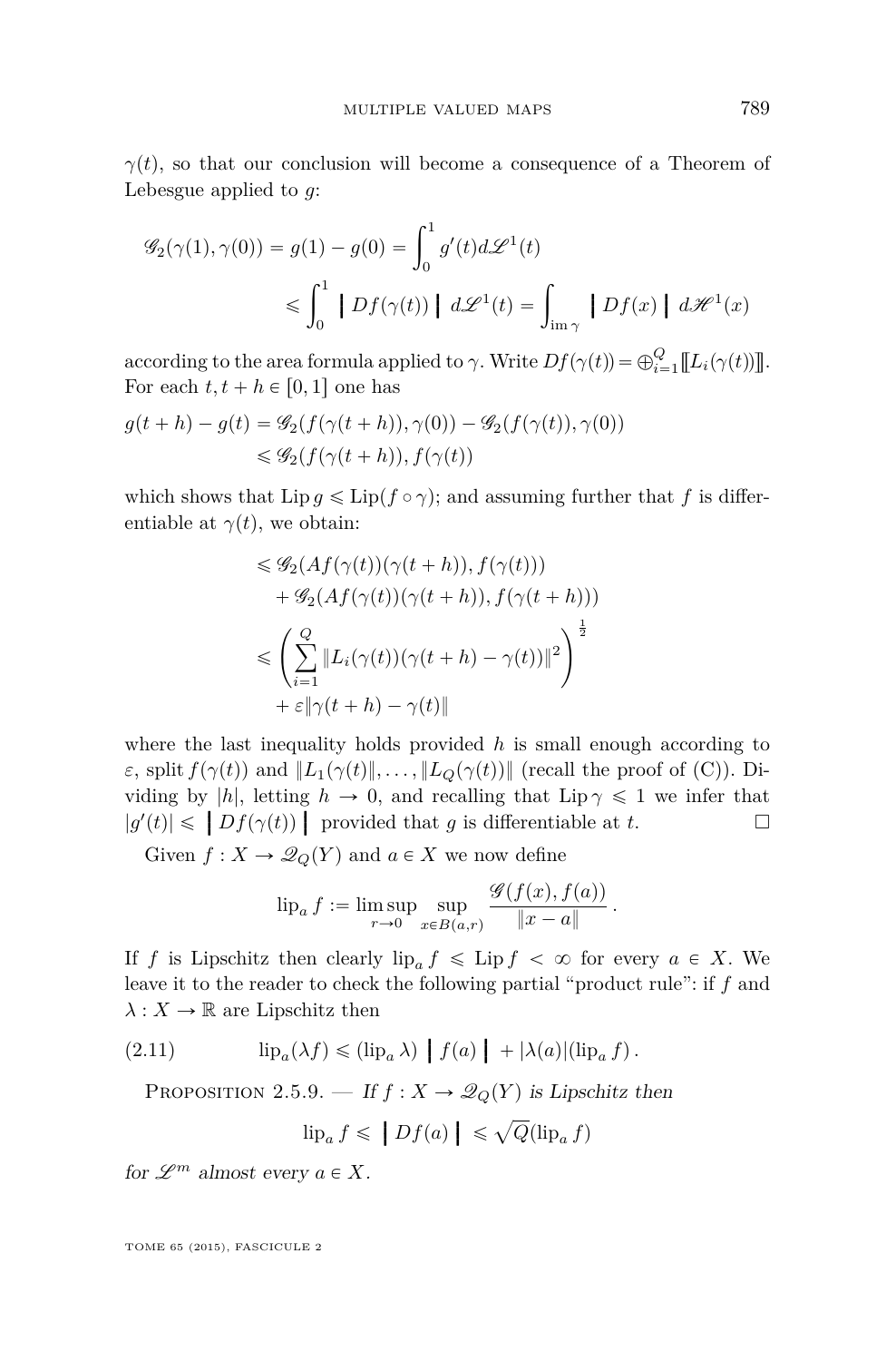Proof. — The second inequality is proved in exactly the same way as Theorem [2.5.8\(](#page-24-0)C) on noticing that in [\(2.10\)](#page-26-0) Lip  $f$  can be replaced by  $\text{lip}_a f$ . In order to prove the first inequality we assume that *f* is differentiable at *a* and that *a* is a Lebesgue point of  $x \mapsto \left| Df(x) \right|$ . Given  $0 < \varepsilon < 1$  we define

$$
G_{\varepsilon} = X \cap \{x : \big| Df(x) \big| \leq \varepsilon + \big| Df(a) \big| \}.
$$

There exists  $r_0 > 0$  such that for every  $0 < r \le r_0$  one has

$$
\mathscr{L}^m(B(a,r)\cap G_{\varepsilon}^c)\leqslant 2^{-m}{\varepsilon}^m\alpha(m-1)r^m\,.
$$

Fix  $0 < r \leq r_0/2$ . Given  $x \in B(a, r)$ ,  $x \neq a$ , we put  $\rho = ||x - a||$  and we consider the set

$$
H = B(0, \varepsilon \rho) \cap \text{span}\{x - a\}^{\perp}.
$$

With each  $h \in H$  we associate the line segment  $S_j$  joining  $a + h$  and  $x + h$ , and we define the "cylinder"

$$
C=\cup_{h\in H}S_h.
$$

We observe that  $C \subseteq B(a, 2\rho)$  and that

$$
\mathscr{L}^m(C) = \rho \alpha (m-1) \varepsilon^{m-1} \rho^{m-1} = \varepsilon^{m-1} \alpha (m-1) \rho^m.
$$

Therefore,

$$
\mathcal{L}^m(C \cap G_{\varepsilon}) = \mathcal{L}^m(C) - \mathcal{L}^m(C \cap G_{\varepsilon})
$$
  
\n
$$
\geq \varepsilon^{m-1} \alpha(m-1) \rho^m - 2^{-m} \varepsilon^m \alpha(m-1) (2\rho)^m
$$
  
\n
$$
= \varepsilon^{m-1} \alpha(m-1) \rho^{m-1} (1-\varepsilon) \rho.
$$

According to Fubini's Theorem, Chebyshev's inequality and Theorem [2.5.8,](#page-24-0) there exists  $h \in H$  such that

$$
\mathcal{H}^1(S_h \cap G_{\varepsilon}) \geq (1 - \varepsilon)\rho
$$

and *f* is differentiable  $\mathcal{H}^1$  almost everywhere on  $S_h$ . For such *h*, recalling Theorem  $2.5.8(D)$  $2.5.8(D)$ , we infer that

$$
\mathcal{G}(f(x+h), f(a+h))
$$
\n
$$
\leq \int_{S_h} |Df(z)| d\mathcal{H}^1(z)
$$
\n
$$
= \int_{S_h \cap G_{\varepsilon}} |Df(z)| d\mathcal{H}^1(z) + \int_{S_h \cap G_{\varepsilon}^c} |Df(z)| d\mathcal{H}^1(z)
$$
\n
$$
\leq (\varepsilon + |Df(a)|)\rho + \sqrt{Q}(\text{Lip } f)\varepsilon \rho.
$$

Since  $||h|| \leq \varepsilon \rho$ , the triangle inequality implies that

$$
\mathscr{G}(f(x),f(a)) \leq \leq (\varepsilon + |Df(a)|)\rho + (2+\sqrt{Q})(\text{Lip }f)\varepsilon\rho,
$$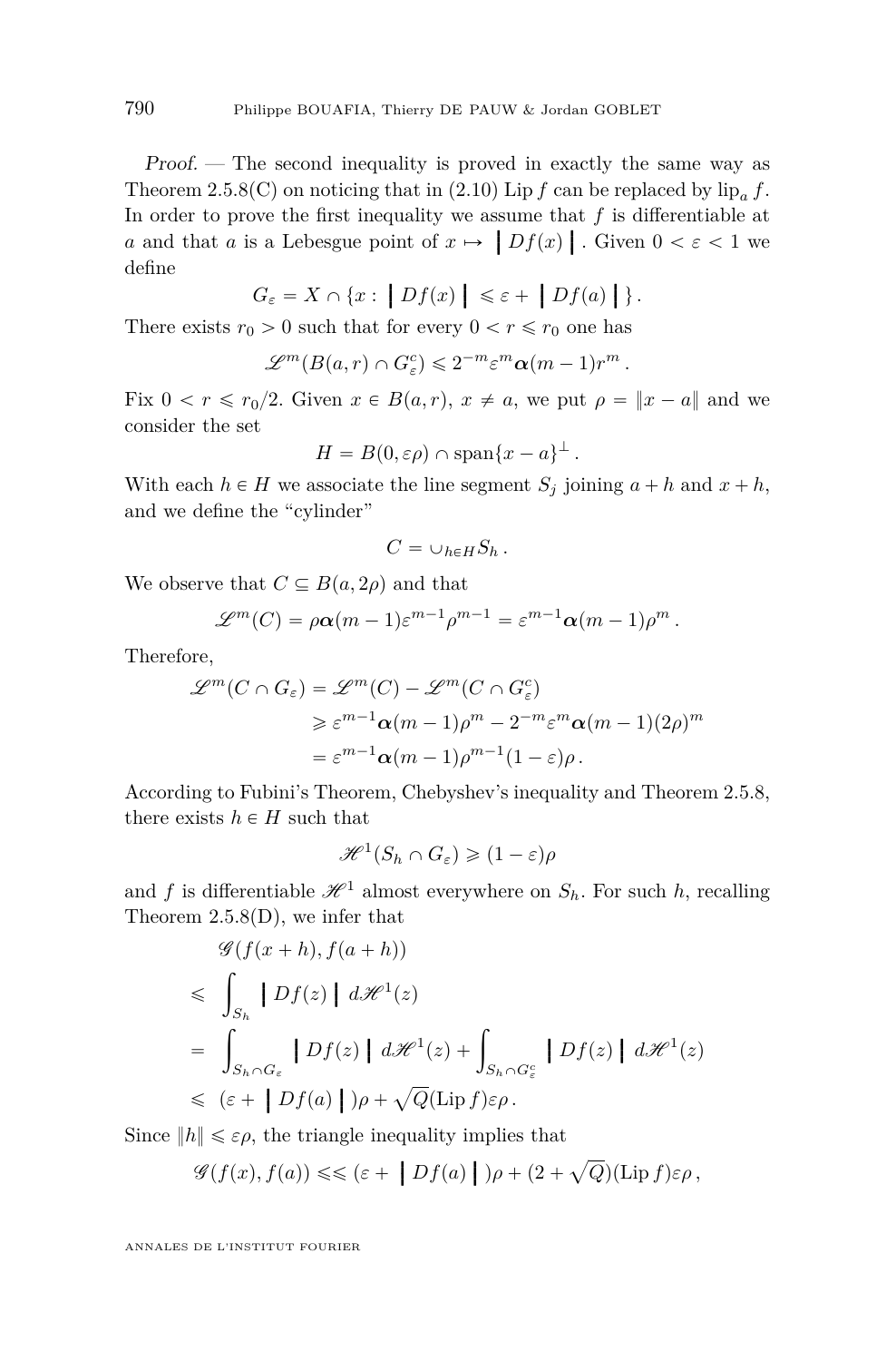<span id="page-29-0"></span>thus

$$
\frac{\mathscr{G}(f(x), f(a))}{\|x - a\|} \leq \varepsilon + \left\| Df(a) \right\| + (2 + \sqrt{Q})(\text{Lip } f)\varepsilon.
$$

#### **3. Embeddings**

## **3.1.** Whitney bi-Hölder embedding — The case  $Y = \ell_2^n(\mathbb{K})$

Here we report on [\[18,](#page-71-0) Appendix V]. We let  $\mathbb{K} = \mathbb{R}$  or  $\mathbb{K} = \mathbb{C}$ . We start by recalling the usual embedding

$$
\eta: \mathscr{Q}_Q(\mathbb{K}) \to \mathbb{K}^Q : v \mapsto (\eta_1(v), \ldots, \eta_Q(v)).
$$

Given  $v = [x_1, \ldots, x_Q]$  we let  $\eta_i(v) \in \mathbb{K}, i = 1, \ldots, Q$ , be the coefficients of the Weierstrass polynomial of *v*:

$$
P_v(x) = \prod_{i=1}^{Q} (x - x_i) = x^Q + \sum_{i=1}^{Q} \eta_i(v) x^{Q-i} \in \mathbb{K}[x].
$$

Readily the  $\eta_i(v)$  are the *Q* symmetric functions of *Q* variables, and their (Lipschitz) continuity follows. In case  $\mathbb{K} = \mathbb{C}$ ,  $\eta$  is a bijection and  $\eta^{-1}$  is Hölder continuous (see e.g. [\[15,](#page-71-0) Theorem (1,4)]).

We now treat the case of  $K<sup>n</sup>$ . We will define a mapping

 $\boldsymbol{\eta}:\mathscr{Q}_Q(\mathbb{K}^n) \rightarrow \mathbb{K}^N$ 

where  $N = N(n, Q)$ . Given  $u \in \mathbb{C}^n$  and  $v = [[x_1, \ldots, x_Q]] \in \mathscr{Q}_Q(\mathbb{K}^n)$  we define a polynomial

$$
P_v(u,x) = \prod_{i=1}^Q (x - \langle u, x_i \rangle) \in \mathbb{K}[u_1, \dots, u_n, x]
$$

whose coefficients  $\eta_{\alpha}(v)$  form the components of  $\eta$ :

$$
P_v(u,x) = x^Q + \sum_{i=1}^Q \sum_{\substack{\alpha \in \mathbb{N}^n \\ |\alpha|=i}} \eta_\alpha(v) u_1^{\alpha_1} \dots u_n^{\alpha_n} x^{Q-i}.
$$

One computes that

$$
N(n,Q) = \binom{Q+n}{n} - 1.
$$

One shows ([\[18,](#page-71-0) Appendix V Theorem 6A]) that *η* is injective, continuous, that  $\eta(\mathscr{Q}_Q(\mathbb{K}^n))$  is closed in  $\mathbb{K}^N$ , and that  $\eta^{-1}$  is continuous as well. In case  $\mathbb{K} = \mathbb{C}$ , it follows from the Proper Mapping Theorem that  $\eta(\mathscr{Q}_Q(\mathbb{C}^n))$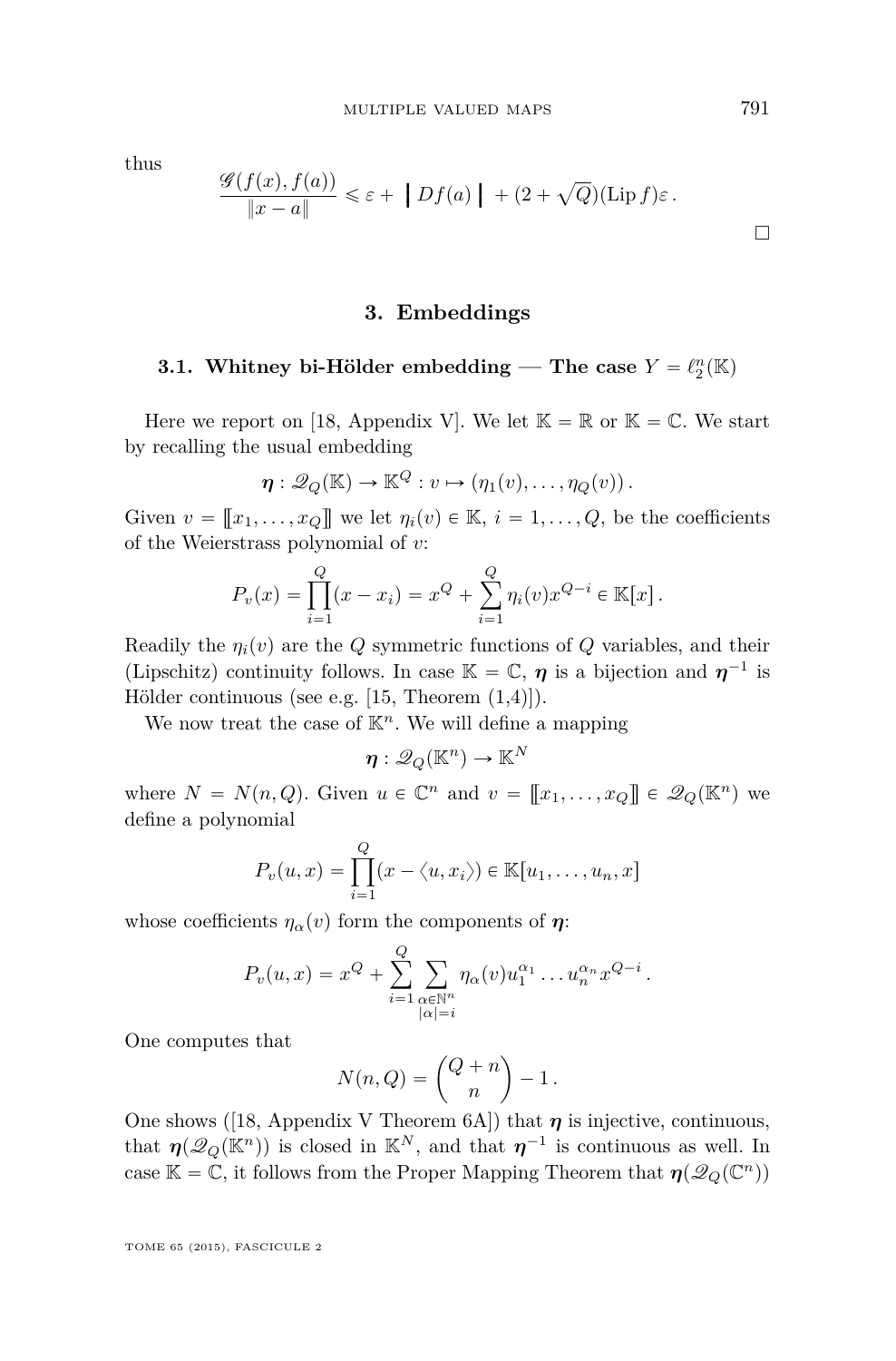<span id="page-30-0"></span>is an irreducible analytic variety in  $\mathbb{C}^N$ , see [\[18,](#page-71-0) Chapter 5 Theorem 5A]. In fact  $\eta(\mathscr{Q}_Q(\mathbb{C}^n))$  is a Hölder continuous retract of  $\mathbb{C}^N$ , see Remark [3.3.7.](#page-37-0)

#### **3.2.** Splitting in case  $Y = \mathbb{R}$

We now state an easy and important observation on how to compute the  $\mathscr{G}_2$  distance of two members of  $\mathscr{Q}_Q(\mathbb{R})$ . The order of R plays the essential role. This is taken from  $[2, 1.1(4)].$  $[2, 1.1(4)].$ 

PROPOSITION 3.2.1. — Let  $v, v' \in \mathscr{Q}_{Q}(\mathbb{R})$  and choose numbering  $v =$  $[[y_1, \ldots, y_Q]]$  and  $v' = [[y'_1, \ldots, y'_Q]]$  such that  $y_1 \le y_2 \le \ldots \le y_Q$  and  $y'_1 \leq y'_2 \leq \ldots \leq y'_Q$ . It follows that

$$
\mathscr{G}_2(v, v') = \sqrt{\sum_{i=1}^{Q} |y_i - y'_i|^2}.
$$

### **3.3. Almgren-White locally isometric embedding — The case**  $Y = \ell_2^n(\mathbb{R})$

This section is devoted to the case  $Y = \ell_2^n$ , i.e.  $\mathbb{R}^n$  equipped with its Euclidean norm  $\|\cdot\|$  and inner product  $\langle \cdot, \cdot \rangle$ . Proposition 3.3.1 and Theorem [3.3.4](#page-34-0) are due to F.J. Almgren [\[2,](#page-70-0) 1.2]. The presentation we give here is (inspired by) that of C. De Lellis and E.N. Spadaro [\[6\]](#page-70-0). Part (B) of Theorem [3.3.4](#page-34-0) is due to B. White [\[16\]](#page-71-0).

Let  $e \in \mathbb{R}^n$  be such that  $||e|| = 1$ . We define a map

$$
\boldsymbol{\pi}_e : \mathscr{Q}_Q(\mathbb{R}^n) \rightarrow \mathbb{R}^Q
$$

by the requirement that  $\pi_e(\llbracket y_1, \ldots, y_Q \rrbracket)$  be the list of inner products

$$
\langle y_1, e \rangle, \ldots, \langle y_Q, e \rangle.
$$

numbered in increasing order. Notice that we need indeed to explain how we choose to order these real numbers if we want the values of  $\pi_e$  to belong to  $\mathbb{R}^Q$ , for otherwise they would merely belong to  $\mathscr{Q}_Q(\mathbb{R})$ .

PROPOSITION 3.3.1. — Let  $e_1, \ldots, e_n$  be an orthonormal basis of  $\mathbb{R}^n$ . The mapping

$$
\boldsymbol{\xi}_0: \mathscr{Q}_Q(\mathbb{R}^n) \to \mathbb{R}^{Qn}: v \mapsto (\boldsymbol{\pi}_{e_1}(v), \dots, \boldsymbol{\pi}_{e_n}(v))
$$

has the following properties: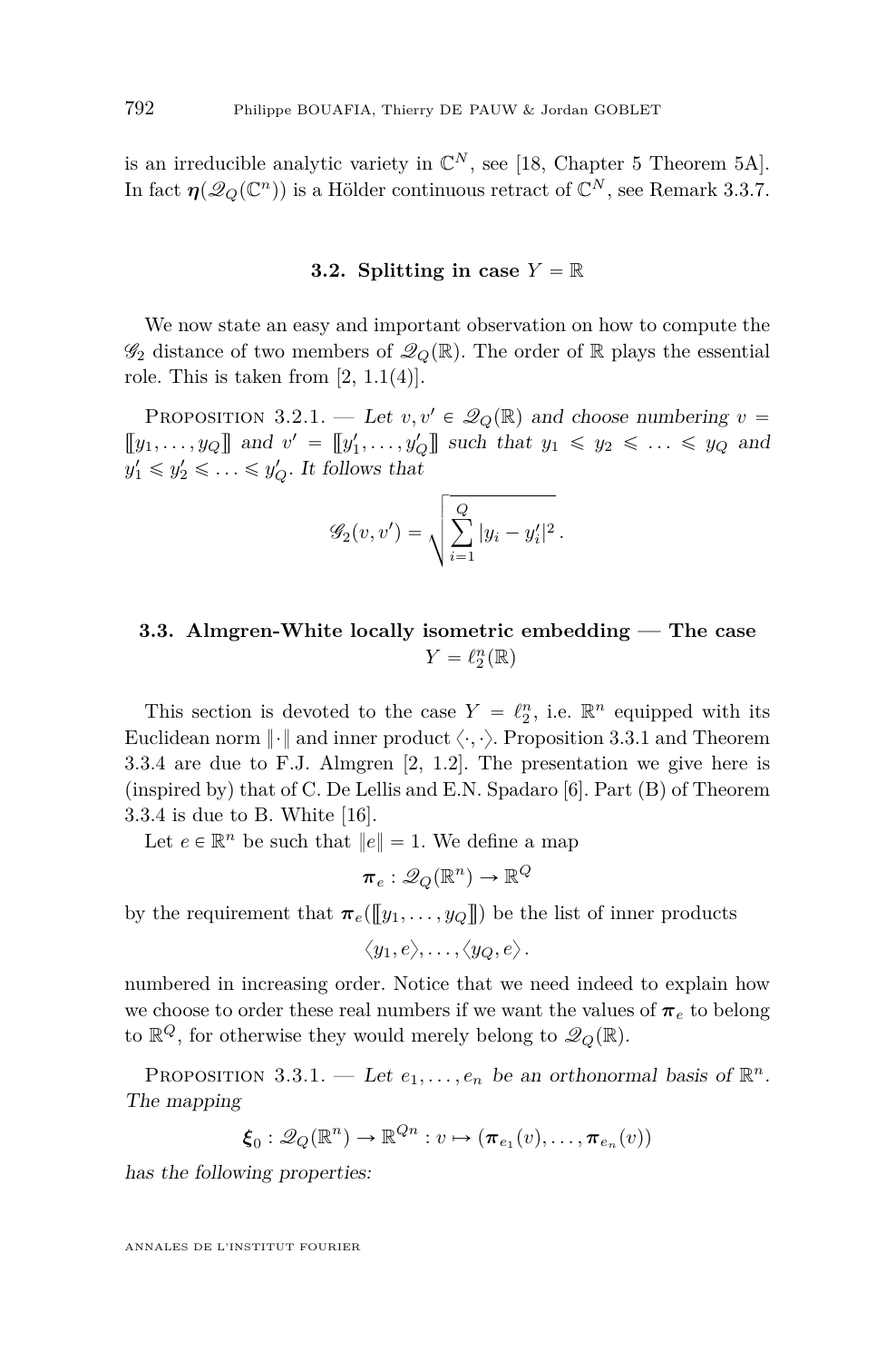- (A)  $\text{Lip}\,\xi_0 = 1;$
- (B) For every  $v \in \mathcal{Q}_Q(\mathbb{R}^n)$  there exists  $r > 0$  such that for each  $v' \in$  $\mathscr{Q}_Q(\mathbb{R}^n)$ , if  $\mathscr{G}_2(v, v') < r$  then  $\|\boldsymbol{\xi}_0(v) - \boldsymbol{\xi}_0(v')\| = \mathscr{G}_2(v, v');$
- (C) For every  $v \in \mathcal{Q}_Q(\mathbb{R}^n)$  one has  $\|\boldsymbol{\xi}_0(v)\| = \mathcal{G}_2(v, Q[\![0]\!]).$

*Proof.* -- (A) Let  $v, v' \in \mathcal{Q}_Q(\mathbb{R}^n)$  and write  $v = [[y_1, \ldots, y_Q]]$  and  $v' =$  $[\![y'_1, \ldots, y'_Q]\!]$ . For each  $j = 1, \ldots, n$  there exists  $\tau_j \in S_Q$  such that  $\langle y_{\tau_j(1)}, e_j \rangle \leq \ldots \leq \langle y_{\tau_j(Q)}, e_j \rangle$  and there exists  $\tau'_j \in S_Q$  such that  $\langle y'_{\tau'_j(1)}, e_j \rangle \leq \ldots \leq \langle y'_{\tau'_j(Q)}, e_j \rangle$ . By definition of  $\pi_{e_j}$  we have

$$
\|\boldsymbol{\pi}_{e_j}(v) - \boldsymbol{\pi}_{e_j}(v')\|^2 = \sum_{i=1}^Q |\langle y_{\tau_j(i)}, e_j \rangle - \langle y'_{\tau'_j(i)}, e_j \rangle|^2.
$$

There also exists  $\sigma \in S_Q$  such that

$$
\mathscr{G}_2(v, v')^2 = \sum_{i=1}^Q \|y_i - y'_{\sigma(i)}\|^2.
$$

It remains to observe that

$$
\|\boldsymbol{\xi}_0(v)-\boldsymbol{\xi}_0(v')\|^2=\sum_{j=1}^n\sum_{i=1}^Q|\langle y_{\tau_j(i)},e_j\rangle-\langle y'_{\tau'_j(i)},e_j\rangle|^2
$$

which, by Proposition [3.2.1,](#page-30-0) is bounded by

$$
\leqslant \sum_{j=1}^{n} \sum_{i=1}^{Q} |\langle y_i, e_j \rangle - \langle y_{\sigma(i)}, e_j \rangle|^2
$$
  
= 
$$
\sum_{i=1}^{Q} \|y_i - y_{\sigma(i)}\|^2
$$
  
= 
$$
\mathscr{G}_2(v, v')^2.
$$

(B) Let  $v \in \mathcal{Q}_Q(\mathbb{R}^n)$  and write  $v = [[y_1, \ldots, y_Q]]$ . For each  $j = 1, \ldots, n$ choose  $\tau_j \in S_Q$  such that  $\langle y_{\tau_j(1)}, e_j \rangle \leq \ldots \leq \langle y_{\tau_j(Q)}, e_j \rangle$ . Define  $r =$  $\frac{1}{2}$  min{split  $\pi_{e_j}(v)$  :  $j = 1, ..., n$ } and let  $v' \in \mathscr{Q}_Q(\mathbb{R}^n)$  be such that  $\mathscr{G}_2(v, v') < r$ . Choose a numbering  $v' = [\![y'_1, \ldots, y'_Q]\!]$  so that

$$
\mathscr{G}_2(v,v')^2 = \sum_{i=1}^Q \|y_i - y'_i\|^2.
$$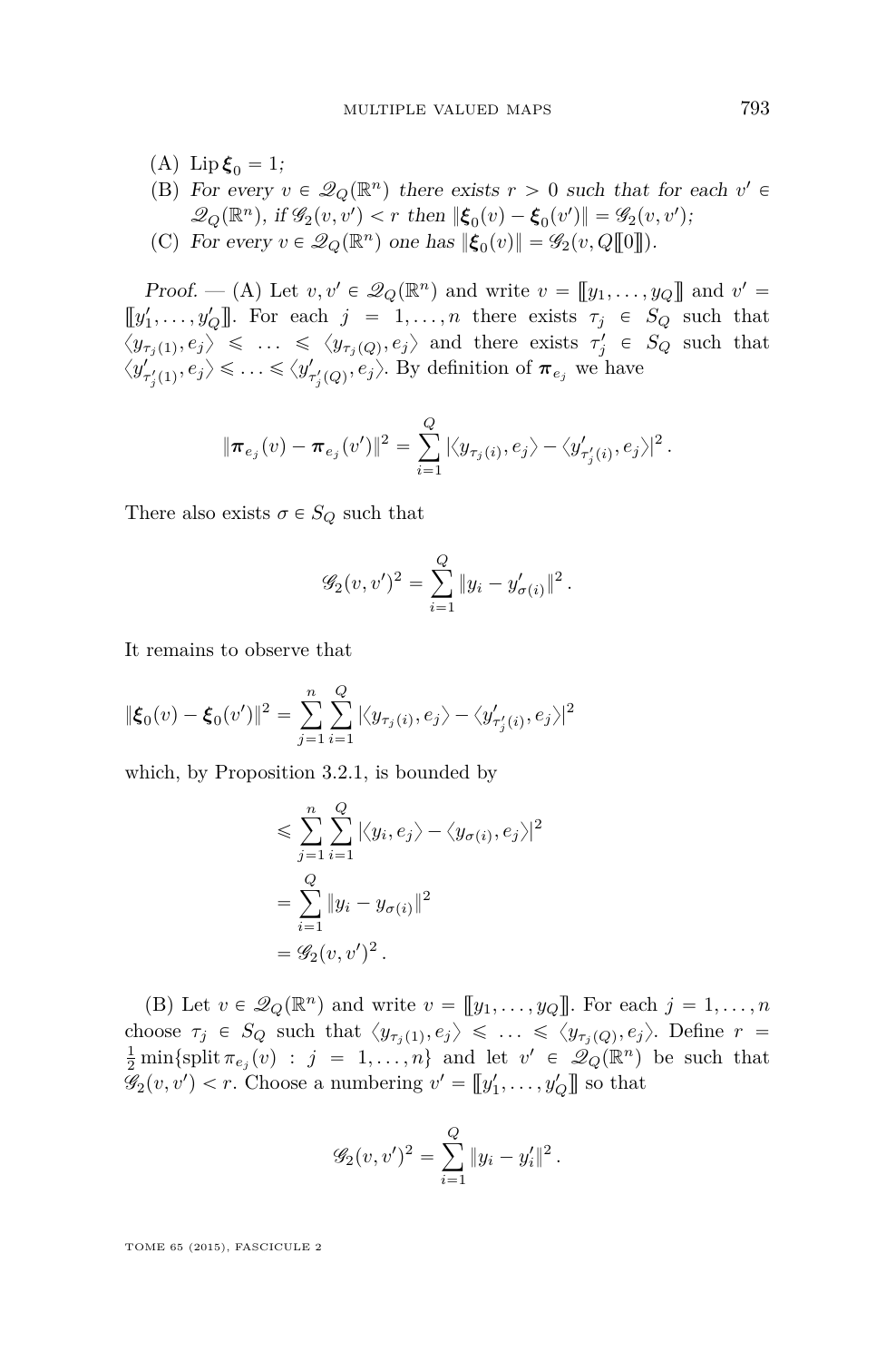Notice that for every  $j = 1, \ldots, n$  one has

$$
\begin{aligned} \max_{i=1,...,Q} \left| \left\langle y_{\tau_j(i)}, e_j \right\rangle - \left\langle y'_{\tau_j(i)}, e_j \right\rangle \right| \\ \leqslant \max_{i=1,...,Q} \left\| y_{\tau_j(i)} - y'_{\tau_j(i)} \right\| \leqslant \mathscr{G}_2(v,v') < \frac{1}{2} \operatorname{split} \pmb{\pi}_{e_j}(v) \end{aligned}
$$

which implies, according to the Splitting Lemma, Proposition [3.2.1](#page-30-0) and the definition of  $\pi_{e_j}$ , that

$$
\sum_{i=1}^{Q} |\langle y_{\tau_j(i)}, e_j \rangle - \langle y'_{\tau_j(i)}, e_j \rangle|^2 = \mathscr{G}_2(\pi_{e_j}(v), \pi_{e_j}(v'))^2
$$

$$
= \sum_{i=1}^{Q} |\langle y_{\tau_j(i)}, e_j \rangle - \langle y'_{\tau'_j(i)}, e_j \rangle|^2
$$

where  $\tau'_j \in S_Q$  is such that  $\langle y'_{\tau'_j(1)}, e_j \rangle \leq \ldots \leq \langle y'_{\tau'_j(Q)}, e_j \rangle$ . Therefore,

$$
\|\xi_0(v) - \xi_0(v')\|^2 = \sum_{j=1}^n \sum_{i=1}^Q |\langle y_{\tau_j(i)}, e_j \rangle - \langle y'_{\tau'_j(i)}, e_j \rangle|^2
$$
  
\n
$$
= \sum_{j=1}^n \sum_{i=1}^Q |\langle y_{\tau_j(i)}, e_j \rangle - \langle y'_{\tau_j(i)}, e_j \rangle|^2
$$
  
\n
$$
= \sum_{i=1}^Q \sum_{j=1}^n |\langle y_i, e_j \rangle - \langle y'_i, e_j \rangle|^2
$$
  
\n
$$
= \sum_{i=1}^Q \|y_i - y'_i\|^2
$$
  
\n
$$
= \mathcal{G}_2(v, v')^2.
$$

(C) Writing  $v = [[y_1, \ldots, y_Q]],$  it suffices to observe that

$$
\|\boldsymbol{\xi}_0(v)\|^2 = \sum_{j=1}^n \sum_{i=1}^Q |\langle y_i, e_j \rangle|^2 = \sum_{i=1}^Q \|y_i\|^2 = \mathscr{G}_2(v, Q[\![0]\!])^2.
$$

Remark 3.3.2. — The Lipschitz mapping  $\xi_0$  defined above is usually not injective. Consider for instance the case when  $Q = 2$ ,  $n = 2$ , and let  $e_1, e_2$ be an orthonormal basis of  $\mathbb{R}^2$ . We define  $v = \mathbb{I} - e_1 + e_2, e_1 \mathbb{I}$ . It follows that  $\boldsymbol{\xi}_0(v) = (-1, 1, 0, 1) = \boldsymbol{\xi}_0(v')$  where  $v' = [[-e_1, e_1 + e_2]].$  Clearly  $v \neq v'.$ 

The lack of injectivity of  $\xi_0$  is overcome by considering a lot of orthonormal bases instead of just one, i.e. we shall replace  $\xi_0$  by many copies of  $\xi_0$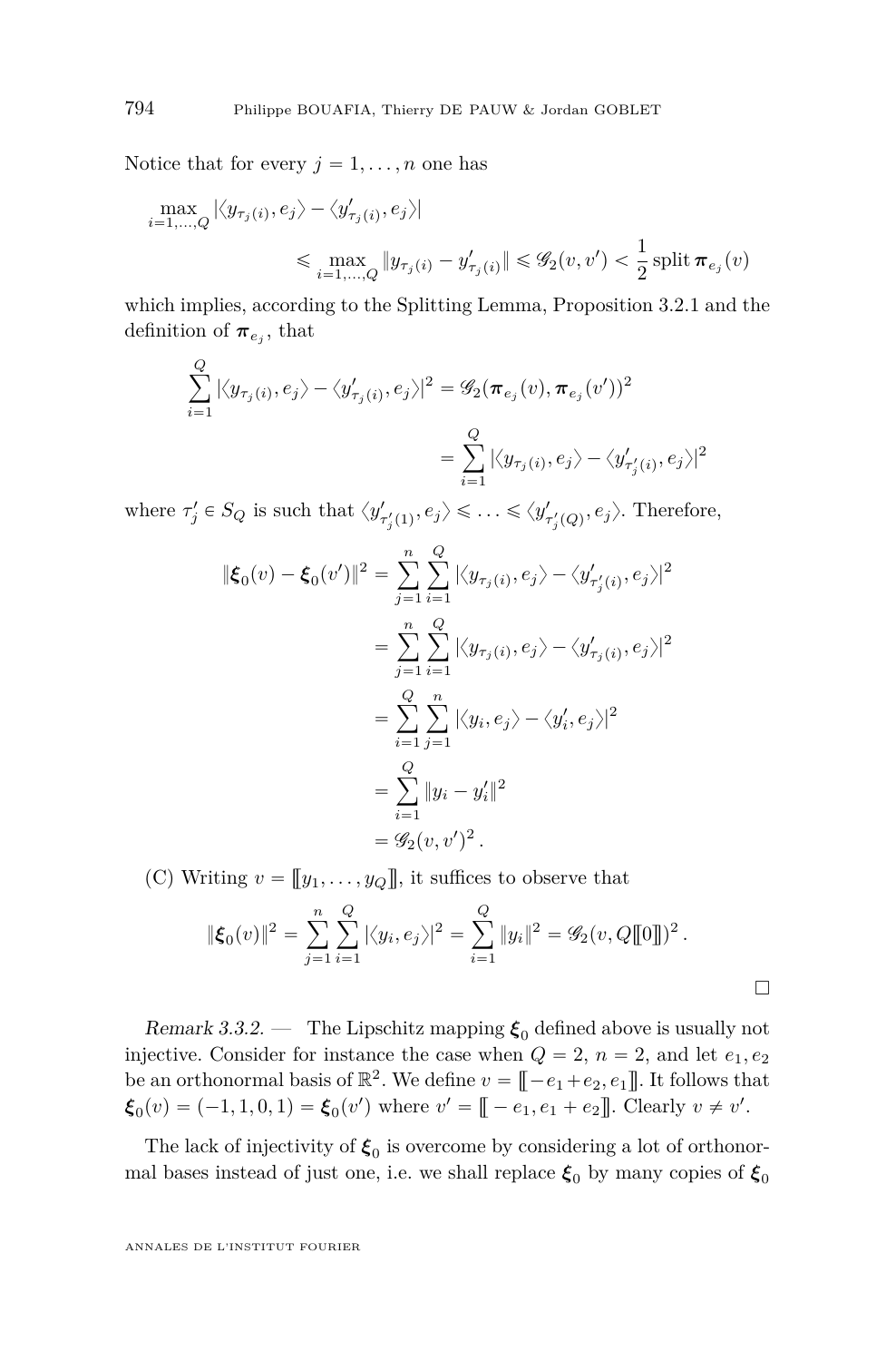<span id="page-33-0"></span>corresponding to various bases. The main observation to obtain injectivity is the following.

PROPOSITION 3.3.3. — Given integers *n* and *L* there are  $\varepsilon > 0$  and unit vectors  $e_1, \ldots, e_K \in \mathbb{S}^{n-1}$  with the following property. For every  $v_1, \ldots, v_L \in$  $\mathbb{R}^n$  there exists  $k = 1, \ldots, K$  such that

$$
|\langle e_k, v_l \rangle| \geqslant \varepsilon \|v_l\|
$$

for each  $l = 1, \ldots, L$ .

*Proof.* — We first notice that the measure  $\mathcal{H}^{n-1} \sqcup \mathbb{S}^{n-1}$  is doubling, i.e. there exists  $C \ge 1$  such that  $\mathcal{H}^{n-1}(\mathbb{S}^{n-1} \cap U(e, 2r)) \le C\mathcal{H}^{n-1}(\mathbb{S}^{n-1} \cap U(e, 2r))$  $U(e, r)$ ) whenever  $e \in \mathbb{S}^{n-1}$  and  $r > 0$ . Given  $e \in \mathbb{S}^{n-1}$  and  $\varepsilon > 0$  we define the slab

$$
S_{e,\varepsilon} = \mathbb{S}^{n-1} \cap \{w : |\langle e, w \rangle| < \varepsilon\}.
$$

Now we choose  $\varepsilon > 0$  small enough for

$$
\mathcal{H}^{n-1}(S_{e,\varepsilon}) \leq \frac{\mathcal{H}^{n-1}(\mathbb{S}^{n-1})}{3CL}
$$

whenever  $e \in \mathbb{S}^{n-1}$ . We choose a maximal collection of points  $e_1, \ldots, e_k \in$  $\mathbb{S}^{n-1}$  such that the (open) balls  $U(e_k, \varepsilon)$ ,  $k = 1, \ldots, K$ , are pairwise disjoint. Such a collection exists because  $\mathscr{H}^{n-1}(\mathbb{S}^{n-1})$  is finite and  $\mathscr{H}^{n-1}(\mathbb{S}^{n-1}\cap \mathbb{S}^{n-1})$  $U(e, \varepsilon)$  does not depend on  $e \in \mathbb{S}^{n-1}$ . By maximality, we have that  $\mathbb{S}^{n-1} =$  $\bigcup_{k=1}^K U(e_k, 2\varepsilon).$ 

Let now  $v_1, \ldots, v_L \in \mathbb{R}^n$  be arbitrary. We define  $\mathfrak{L} = \{1, \ldots, L\} \cap \{l : L\}$  $v_l \neq 0$  and for  $l \in \mathcal{L}$  we set  $w_l = v_l |v_l|^{-1}$ . Our claim is that for some  $k, e_k$ does not belong to any of the slabs  $S_{w_l,\varepsilon}$ ,  $l \in \mathfrak{L}$ . Suppose if possible that for each  $k = 1, \ldots, K, e_k \in S$  where

$$
S = \bigcup_{l \in \mathfrak{L}} S_{w_l, \varepsilon} \, .
$$

If  $l \in \mathcal{L}$  corresponds to *k* so that  $e_k \in S_{w_l,\varepsilon}$  then in fact at least "half" the ball  $U(e_k, \varepsilon)$  must be contained in  $S_{w_l, \varepsilon}$ , thus  $\mathscr{H}^{n-1}(S \cap U(e_k, \varepsilon)) \geq$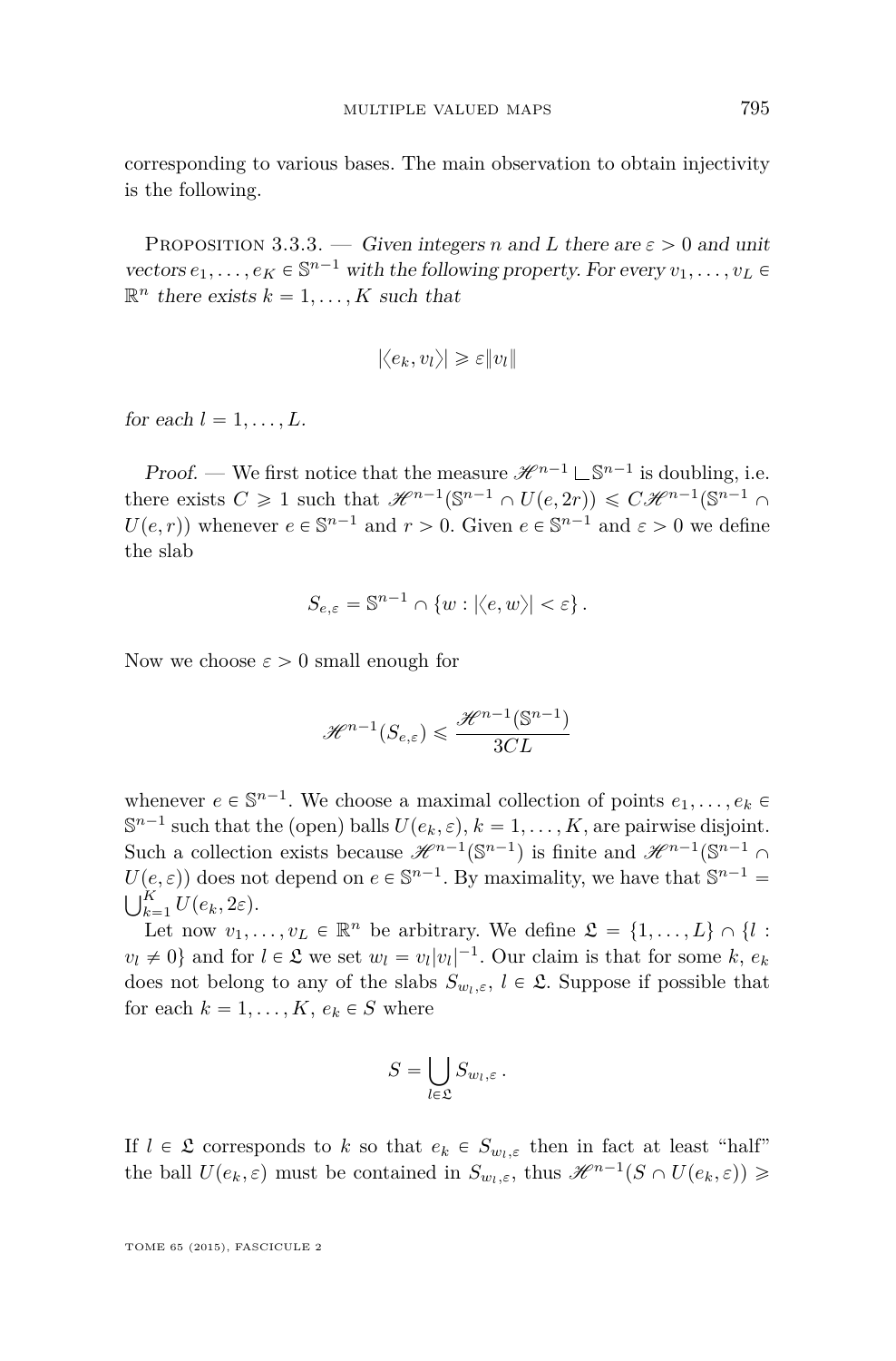<span id="page-34-0"></span> $\frac{1}{2}\mathscr{H}^{n-1}(\mathbb{S}^{n-1}\cap U(e_k,\varepsilon)).$  We would then obtain

$$
\mathcal{H}^{n-1}(\mathbb{S}^{n-1}) \leq \sum_{k=1}^{K} \mathcal{H}^{n-1}(\mathbb{S}^{n-1} \cap U(e_k, 2\varepsilon))
$$
  
\n
$$
\leq C \sum_{k=1}^{K} \mathcal{H}^{n-1}(\mathbb{S}^{n-1} \cap U(e_k, \varepsilon))
$$
  
\n
$$
\leq 2C \sum_{k=1}^{K} \mathcal{H}^{n-1}(S \cap U(e_k, \varepsilon))
$$
  
\n
$$
\leq 2C \mathcal{H}^{n-1}(S)
$$
  
\n
$$
\leq 2C \sum_{l \in \mathfrak{L}} \mathcal{H}^{n-1}(S_{w_l, \varepsilon})
$$
  
\n
$$
\leq \frac{2}{3} \mathcal{H}^{n-1}(\mathbb{S}^{n-1}),
$$

a contradiction.  $\hfill \square$ 

THEOREM 3.3.4. — There exist an integer  $N = N(n, Q)$ , a real number  $\alpha = \alpha(n, Q) \leq 1$  and a mapping

$$
\boldsymbol{\xi}: \mathscr{Q}_Q(\mathbb{R}^n) \to \mathbb{R}^N
$$

with the following properties.

- $(A)$  For every  $v, v' \in \mathcal{Q}_Q(\mathbb{R}^n)$ ,  $\alpha \mathscr{G}_2(v, v') \leq \|\boldsymbol{\xi}(v) \boldsymbol{\xi}(v')\| \leq \mathscr{G}_2(v, v');$
- (B) For every  $v \in \mathcal{Q}_Q(\mathbb{R}^n)$  there exists  $r > 0$  such that for each  $v' \in$  $\mathscr{Q}_Q(\mathbb{R}^n)$ , if  $\mathscr{G}_2(v, v') < r$  then  $\|\boldsymbol{\xi}(v) - \boldsymbol{\xi}(v')\| = \mathscr{G}_2(v, v');$
- (C) For every  $v \in \mathcal{Q}_Q(\mathbb{R}^n)$  one has  $\|\boldsymbol{\xi}(v)\| = \mathcal{G}_2(v, Q[\![0]\!]).$

Proof. — Letting  $L = Q^2$  we choose  $\varepsilon$  and  $e_1, \ldots, e_K$  according to Proposition [3.3.3.](#page-33-0) For each  $k = 1, ..., K$  we choose an orthonormal basis  $e_{1,k}, \ldots, e_{n,k}$  of  $\mathbb{R}^n$  such that  $e_{1,k} = e_k$ . We then define

$$
\boldsymbol{\xi}: \mathscr{Q}_Q(\mathbb{R}^n) \to \mathbb{R}^N : v \mapsto (\boldsymbol{\xi}_1(v), \dots, \boldsymbol{\xi}_K(v))
$$

where  $N = QnK$  and we have abbreviated  $\boldsymbol{\xi}_k(v) = (\boldsymbol{\pi}_{e_{1,k}}(v), \dots, \boldsymbol{\pi}_{e_{n,k}}(v)).$ Thus each  $\xi_k$  is a mapping of the type  $\xi_0$  considered in Proposition [3.3.1,](#page-30-0) corresponding to the basis  $e_{1,k}, \ldots, e_{n,k}$ . We therefore infer from Proposi-tion [3.3.1\(](#page-30-0)A) that for every  $v, v' \in \mathscr{Q}_Q(\mathbb{R}^n)$ ,

$$
\|\xi(v) - \xi(v')\|^2 = \sum_{k=1}^K \|\xi_k(v) - \xi_k(v')\|^2 \leq K\mathscr{G}_2(v, v')^2.
$$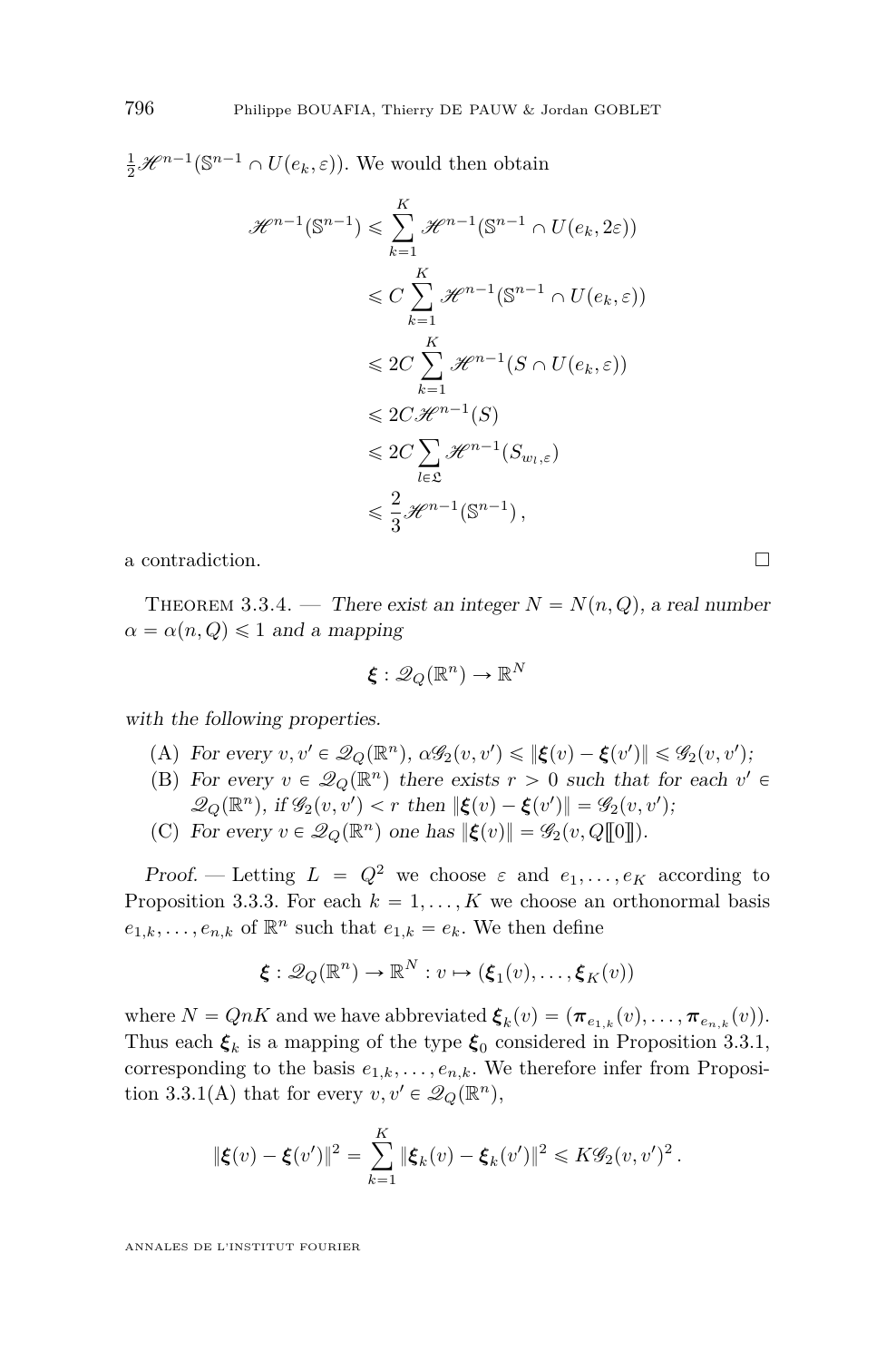On the other hand, letting  $v = [[y_1, \ldots, y_Q]]$  and  $v' = [[y'_1, \ldots, y'_Q]]$ , we infer from Proposition [3.3.3](#page-33-0) that there exists  $k = 1, \ldots, K$  such that

$$
|\langle e_{1,k}, y_i - y'_j \rangle| \ge \varepsilon \|y_i - y'_j\|
$$

for every  $i, j = 1, \ldots, Q$ . Let  $\sigma \in S_Q$  be such that  $\langle y_{\sigma(1)}, e_{1,k} \rangle \leq \ldots \leq$  $\langle y_{\sigma(Q)}, e_{1,k} \rangle$  and let  $\tau \in S_Q$  be such that  $\langle y'_{\tau(1)}, e_{1,k} \rangle \leq \ldots \leq \langle y'_{\tau(Q)}, e_{1,k} \rangle$ . Observe that

$$
\mathcal{G}_2(v, v')^2 \leq \sum_{i=1}^Q \|y_{\sigma(i)} - y'_{\tau(i)}\|^2
$$
  
\n
$$
\leq \varepsilon^{-2} \sum_{i=1}^Q |\langle y_{\sigma(i)}, e_{1,k} \rangle - \langle y'_{\tau(i)}, e_{1,k} \rangle|^2
$$
  
\n
$$
= \varepsilon^{-2} \|\boldsymbol{\pi}_{e_{1,k}}(v) - \boldsymbol{\pi}_{e_{1,k}}(v')\|^2
$$
  
\n
$$
\leq \varepsilon^{-2} \|\boldsymbol{\xi}(v) - \boldsymbol{\xi}(v)\|^2.
$$

We now turn to proving conclusions (B) and (C). Given  $v \in \mathcal{Q}_Q(\mathbb{R}^n)$ and  $k = 1, ..., K$  we choose  $r_k > 0$  according to Proposition [3.3.1\(](#page-30-0)B). Let  $r = \min\{r_1, \ldots, r_K\}$ . If  $v \in \mathcal{Q}_Q(\mathbb{R}^n)$  and  $\mathcal{G}_2(v, v') < r$  then

$$
\|\xi(v) - \xi(v')\|^2 = \sum_{k=1}^K \|\xi_k(v) - \xi_k(v')\|^2 = K\mathscr{G}_2(v, v')^2.
$$

Also, regarding conclusion (C), we observe that for every  $v \in \mathcal{Q}_Q(\mathbb{R}^n)$ ,

$$
\|\boldsymbol{\xi}(v)\|^2 = K\mathscr{G}_2(v, Q[\![0]\!])\,,
$$

according to Proposition [3.3.1\(](#page-30-0)C). This means that the mapping  $K^{-1/2}\xi$ verifies the conclusions of the present proposition.

B. White's addition (B) to F.J. Almgren's embedding Theorem [3.3.4](#page-34-0) has the following rather useful consequence. Here the linear spaces  $\mathrm{Hom}(\mathbb{R}^m,\mathbb{R}^\nu)$  $(\nu = n \text{ or } \nu = N)$  are equipped with the norm

$$
||L|| = \sqrt{\sum_{j=1}^{m} \sum_{k=1}^{\nu} \langle L(e_j), e_k \rangle^2}
$$

corresponding to the canonical bases of  $\mathbb{R}^m$  and  $\mathbb{R}^{\nu}$ .

PROPOSITION 3.3.5. — Assume that  $f : \mathbb{R}^m \to \mathscr{Q}_Q(\mathbb{R}^n)$ ,  $a \in \mathbb{R}^n$ , and that both *f* and  $\xi \circ f$  are differentiable at  $a^{(\dagger)}$ . It follows that

$$
\left|Df(a)\right| = \|D(\xi \circ f)(a)\|.
$$

 $(†)$ For  $f$  this is in the sense of Theorem [2.5.8\(](#page-24-0)C)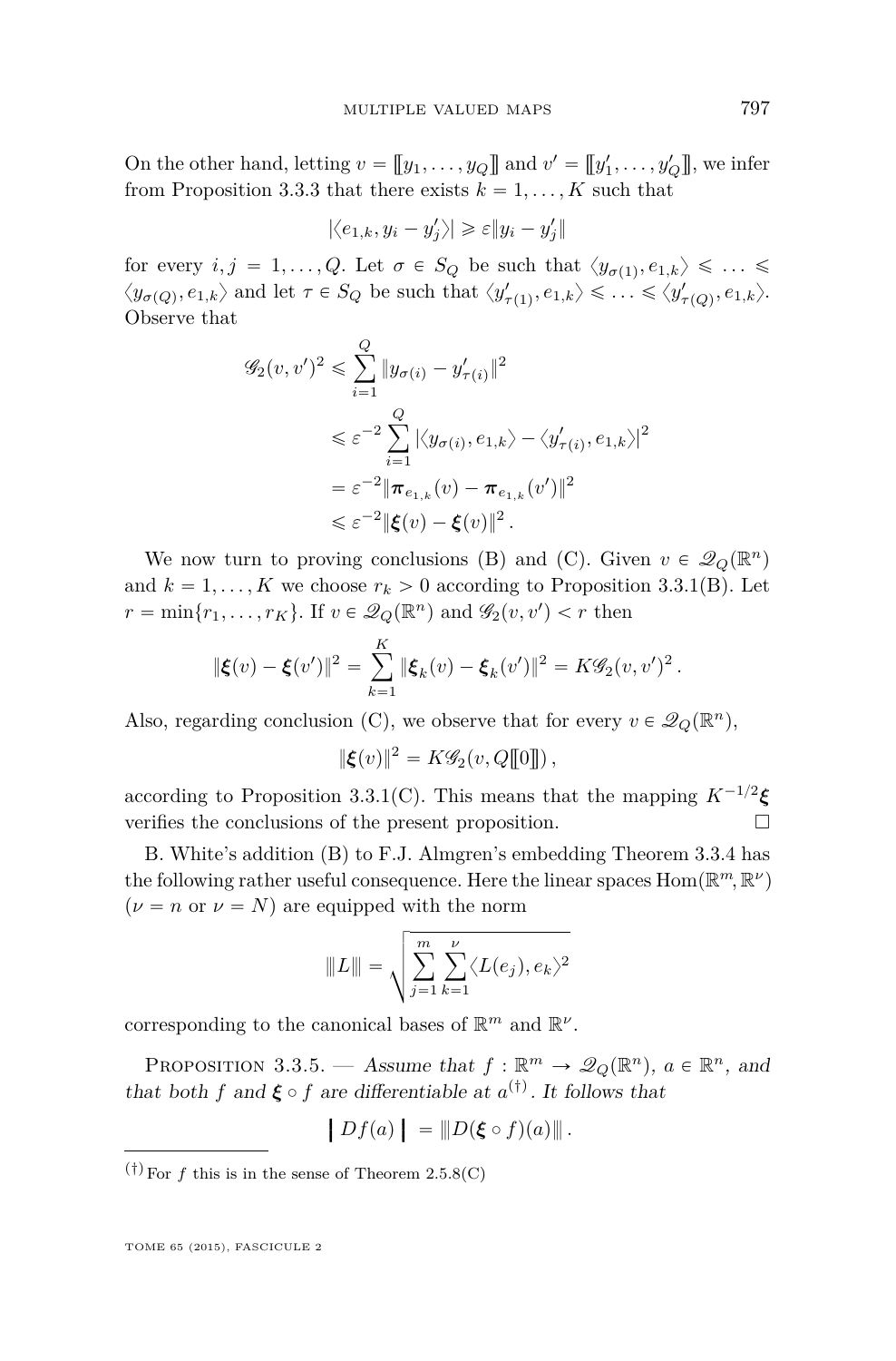Proof. — For each  $j = 1, \ldots, m$  we have

$$
\|\partial_j(\xi \circ f)(a)\|^2 = \lim_{t \to 0} \frac{\|(\xi \circ f)(a + te_j) - (\xi \circ f)(a)\|^2}{t^2}
$$

$$
= \lim_{t \to 0} \frac{\mathcal{G}_2(f(a + te_j), f(a))^2}{t^2}
$$

(according to Theorem [3.3.4\(](#page-34-0)B))

$$
= \lim_{t \to 0} \frac{\mathcal{G}_2(Af(a)(a + te_j), f(a))^2}{t^2}
$$

(because *f* is differentiable at *a*)

$$
= \lim_{t\to 0} \frac{\sum_{i=1}^{Q} ||f_i(a) - A_{\sigma_t(i)}(a) - L_{\sigma_t(i)}(te_j)||^2}{t^2},
$$

where, as usual,  $Df(a) = \bigoplus_{i=1}^{Q} [A_i], L_i = A_i - A_i(0), i = 1, ..., Q$  and  $\sigma_t$ is a permutation  $\sigma \in S_Q$  for which the quantity

$$
\frac{\sum_{i=1}^{Q} \|f_i(a) - A_{\sigma(i)}(a) - L_{\sigma(i)}(te_j)\|^2}{t^2}
$$

is minimal. Since the above limit exists and is finite, we infer that  $\sigma_t \in S_Q$ must be such that  $f_i(a) = A_{\sigma_i(i)}(a)$  when *t* is small enough,  $i = 1, \ldots, Q$ . Thus,

$$
\|\partial_j(\xi \circ f)(a)\|^2 = \sum_{i=1}^Q \|L_i(e_j)\|^2,
$$

and in turn,

$$
||D(\xi \circ f)(a)||^2 = \sum_{j=1}^m |\partial_j(\xi \circ f)(a)||^2 = \sum_{j=1}^m \sum_{i=1}^Q ||L_i(e_j)||^2
$$
  
= 
$$
\sum_{i=1}^Q ||L_i||^2 = ||Df(a)||^2.
$$

THEOREM 3.3.6. — Let  $N = N(n, Q)$  and  $\xi$  be as in Theorem [3.3.4.](#page-34-0) There exists a Lipschitz retraction

$$
\rho:\mathbb{R}^N\to \xi(\mathscr{Q}_Q(\mathbb{R}^n)).
$$

Proof. — Apply Theorem [2.4.3](#page-15-0) with  $X = \ell_2^N$ ,  $A = \xi(\mathcal{Q}_Q(\mathbb{R}^n))$ ,  $Y = \ell_2^n$ and  $f = \boldsymbol{\xi}^{-1}$ . Letting  $\hat{f}$  be a Lipschitz extension of  $f$ , the mapping  $\boldsymbol{\rho} = \boldsymbol{\xi} \circ \hat{f}$ verifies the conclusion.

<span id="page-36-0"></span>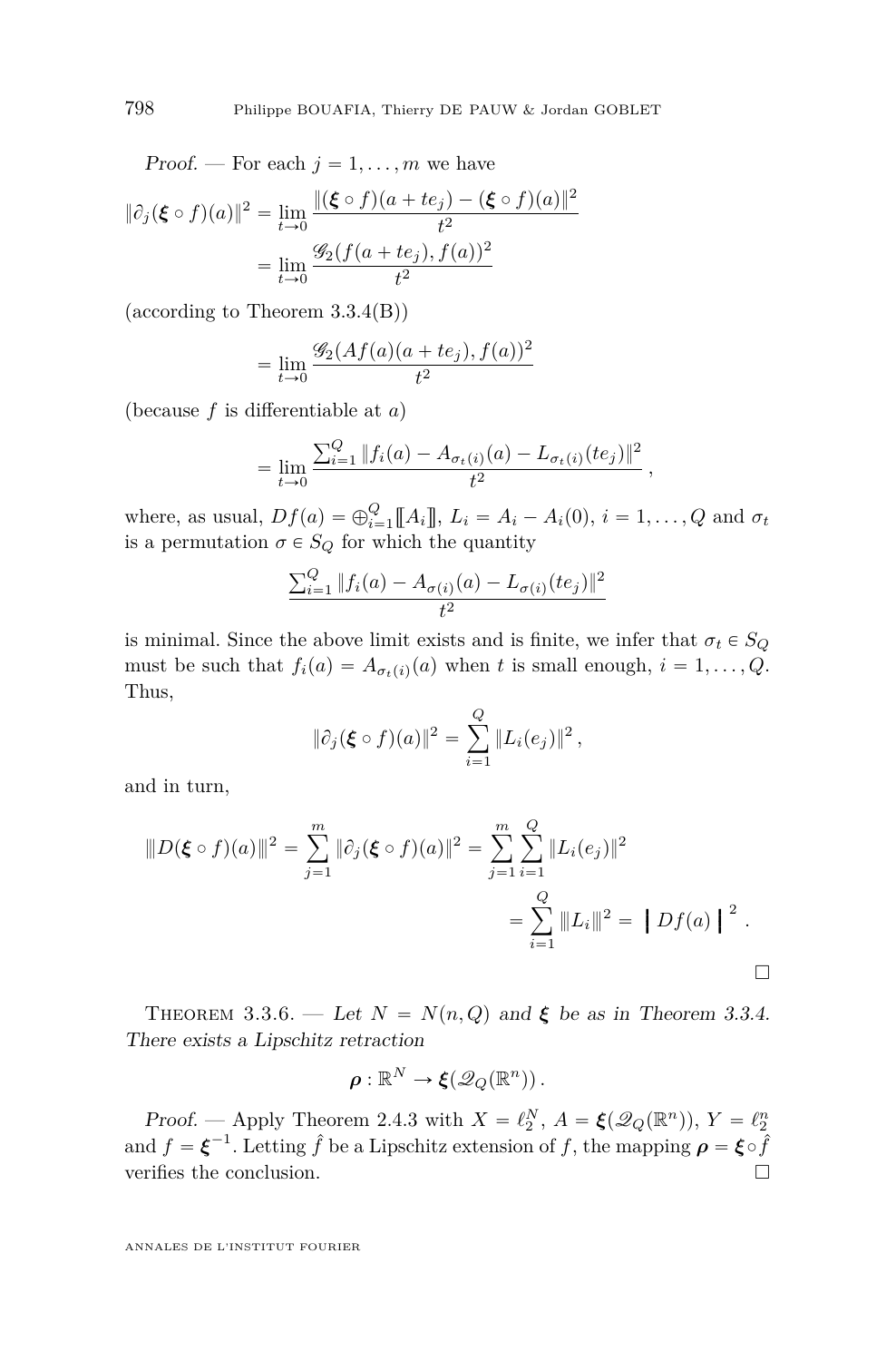Remark 3.3.7. — The exact same proof shows that there exists a Hölder continuous retraction

$$
\tilde{\boldsymbol{\rho}}: \mathbb{C}^N \to \boldsymbol{\eta}(\mathscr{Q}_Q(\mathbb{C}^n))
$$

where  $N = N(n, Q)$  and  $\eta$  are as in Section [3.1.](#page-29-0) This follows indeed from the fact that  $\eta^{-1}$  is Hölder continuous (reference [\[15,](#page-71-0) Theorem (1,4)]). In the same vein one can prove the following, based on [\[3,](#page-70-0) Theorem 1.12] and Theorem [3.3.6:](#page-36-0) If  $\omega : \mathbb{R}^+ \to \mathbb{R}^+$  is concave then for every  $A \subseteq \ell_2^m$  and every  $f: A \to \mathcal{Q}_Q(\ell_2^n)$  such that  $\operatorname{osc}(f; \cdot) \leq \omega$ , there exists an extension  $\hat{f}$  :  $\ell_2^m \to \mathcal{Q}_Q(\ell_2^n)$  of *f* such that  $\operatorname{osc}(\hat{f}; \cdot) \leq (\operatorname{Lip} \rho_{n,Q})\omega$ . Here  $\rho_{n,Q}$  is the Lipschitz retraction of Theorem [3.3.6,](#page-36-0) and  $\mathcal{Q}_Q(\ell_2^n)$  is equipped with its metric  $\mathscr{G}_2$ .

We recall that a metric space *Z* is an absolute Lipschitz retract if and only if each isometric embedding  $Z \to Z'$  into another metric space  $Z'$ has a Lipschitz right inverse  $\rho : Z' \to Z$ . In other words, *Z* is a Lipschitz retract of any of its metric superspaces. This is equivalent to asking that any partially defined Lipschitz map into *Z* extends to a Lipschitz map into *Z*, see [\[3,](#page-70-0) Proposition 1.2]. For instance  $\ell^N_{\infty}$  is an absolute Lipschitz retract, and hence the following holds.

COROLLARY 3.3.8.  $-\mathscr{Q}_Q(\mathbb{R}^n)$  is an absolute Lipschitz retract.

Question 3.3.9. — If *Y* is an absolute Lipschitz retract, is  $\mathcal{Q}_Q(Y)$  also one? Are  $\mathcal{Q}_Q(\ell_\infty)$  and  $\mathcal{Q}_Q(C[0,1])$  absolute Lipschitz retracts? Are they absolute uniform retracts?

# **3.4.** Lipeomorphic embedding into  $\text{Lip}_{y_0}(Y)^*$

Let  $(Y, y_0)$  be a pointed metric space, i.e. a metric space *Y* together with a distinguished point  $y_0 \in Y$ . We denote by  $\text{Lip}_{y_0}(Y)$  the collection of those Lipschitz continuous functions  $u: Y \to \mathbb{R}$  vanishing at  $y_0$ . This is a Banach space equipped with the norm  $||u||_{\text{Lip}} = \text{Lip } u$ . With each  $v = [[y_1, \ldots, y_Q]] \in \mathscr{Q}_Q(Y)$  we associate a linear functional

(3.1) 
$$
\zeta(v): \mathrm{Lip}_{y_0}(Y) \to \mathbb{R}: u \mapsto \sum_{i=1}^Q u(y_i).
$$

One readily checks that  $\zeta(v)$  is continuous and

$$
\|\zeta(v)\|_{(\text{Lip }Y)^*} \leq \sum_{i=1}^Q d(y_i, y_0).
$$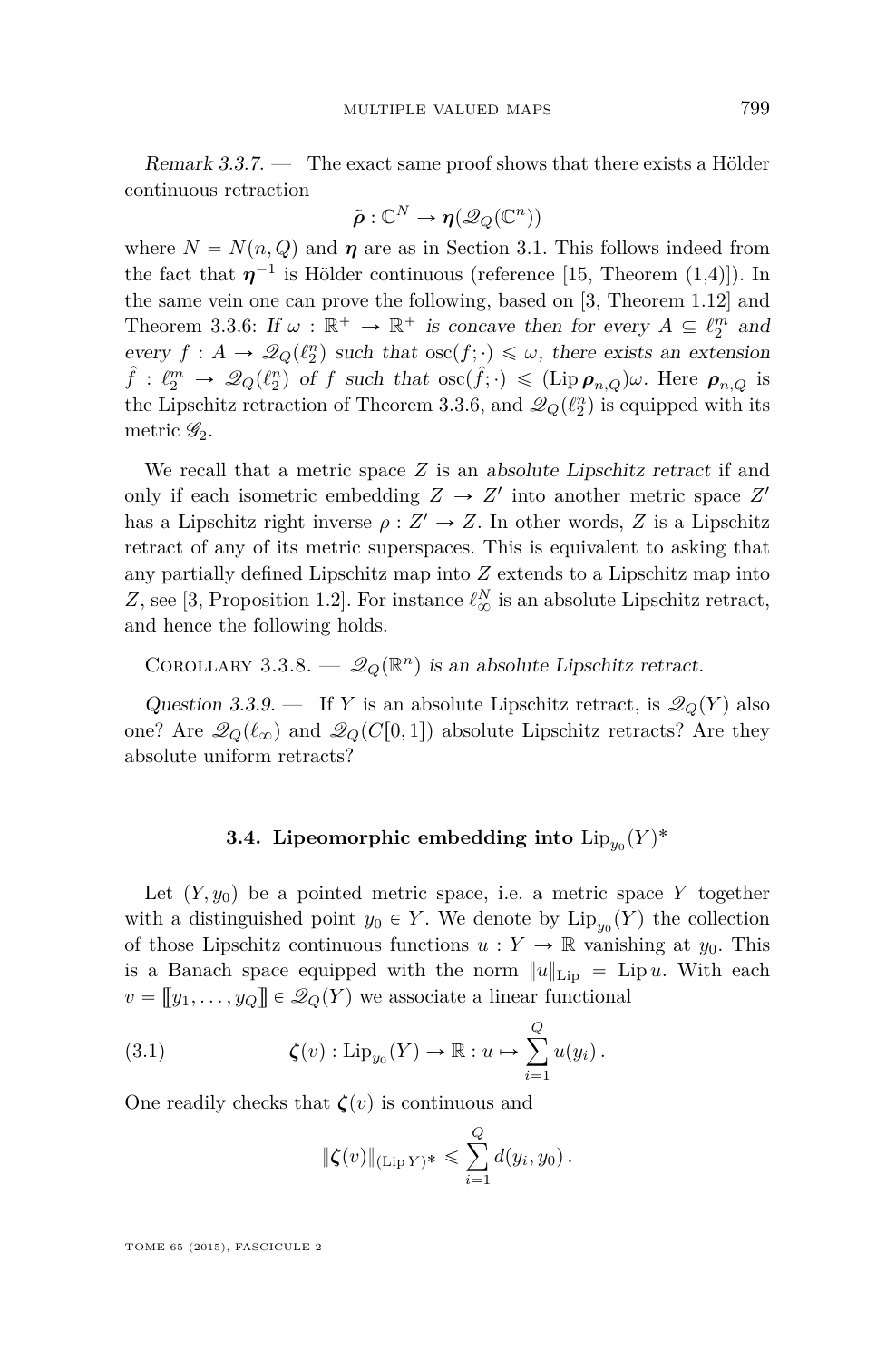<span id="page-38-0"></span>In particular  $\|\boldsymbol{\zeta}(v)\|_{(\text{Lip } Y)^*} \leq Q(\text{diam } Y)$  so that  $\boldsymbol{\zeta}$  is bounded when *Y* is. Notice also that  $\zeta(Q\llbracket y_0 \rrbracket) = 0$ . We shall now show that

$$
\zeta : \mathcal{Q}_Q(Y) \to \mathrm{Lip}_{y_0}(Y)^*
$$

is a lipeomorphic embedding.

THEOREM 3.4.1. — There exists  $c_Q > 0$  such that for every pointed metric space  $(Y, y_0)$  and every  $v, v' \in \mathcal{Q}_Q(Y)$  one has

$$
c_Q \mathscr{G}_1(v, v') \leq \|\boldsymbol{\zeta}(v) - \boldsymbol{\zeta}(v')\|_{(\text{Lip } Y)^*} \leq \mathscr{G}_1(v, v').
$$

Proof. — We start with the second inequality. Let  $v, v' \in \mathcal{Q}_Q(Y)$  and choose numberings  $v = [[y_1, \ldots, y_Q]]$  and  $v' = [[y'_1, \ldots, y'_Q]]$  so that  $\mathscr{G}_1(v, v') =$ ř*<sup>Q</sup>*  $\sum_{i=1}^{Q} d(y_i, y'_i)$ . It is clear that

$$
\|\zeta(v) - \zeta(v')\|_{(\text{Lip } Y)^*} = \sup \left\{ \left| \sum_{i=1}^Q u(y_i) - \sum_{i=1}^Q u(y_i') \right| : u \in \text{Lip}_{y_0}(Y) \right\}
$$
  
and  $\text{Lip } u \le 1$ 

$$
\leqslant \sum_{i=1}^{Q} d(y_i, y'_i)
$$
  
=  $\mathscr{G}_1(v, v').$ 

We now turn to proving the first inequality, by induction on  $Q$ . If  $Q = 1$ then the inequality is verified with  $c_1 = 1$ . Indeed, given  $v = \llbracket y_1 \rrbracket$  and  $v' = [[y'_1]]$  we let  $u(y) = d(y_1, y) - d(y_1, y_0)$  so that  $u \in \text{Lip}_{y_0}(Y)$ ,  $\text{Lip } u \leq 1$ , and

$$
\|\zeta(v) - \zeta(v')\|_{(\text{Lip }Y)^*} \geq |u(y_1) - u(y_1')| = d(y_1, y_1') = \mathscr{G}_1(v, v').
$$

We now assume the conclusion holds for  $Q$  and we establish it for  $Q + 1$ . Let  $v, v' \in \mathcal{Q}_{Q+1}(Y)$  and write  $v = \bigoplus_{i=1}^{Q+1} [y_i]$  and  $v' = \bigoplus_{i=1}^{Q+1} [y'_i]$ . We let  $\alpha > 0$  to be determined later, and we distinguish between two cases.

First case. We assume that

$$
dist(supp \mu_v, supp \mu_{v'}) = min{d(y_i, y'_j) : i, j = 1, \ldots, Q + 1} > \alpha \mathscr{G}_1(v, v').
$$

We define  $u_0$ :  $(\text{supp }\mu_v) \cup (\text{supp }\mu_{v'}) \rightarrow \mathbb{R}$  by letting  $u_0(y_i) = 0$  and  $u_0(y'_i) = \alpha \mathscr{G}_1(v, v'), i = 1, \ldots, Q + 1$ . It is most obvious that Lip  $u_0 \leq 1$ and we let  $\hat{u}_0$  be an extension of  $u_0$  to *Y* such that Lip  $\hat{u}_0 \leq 1$ , whose existence follows from the McShane-Whitney Theorem. Finally we let  $u =$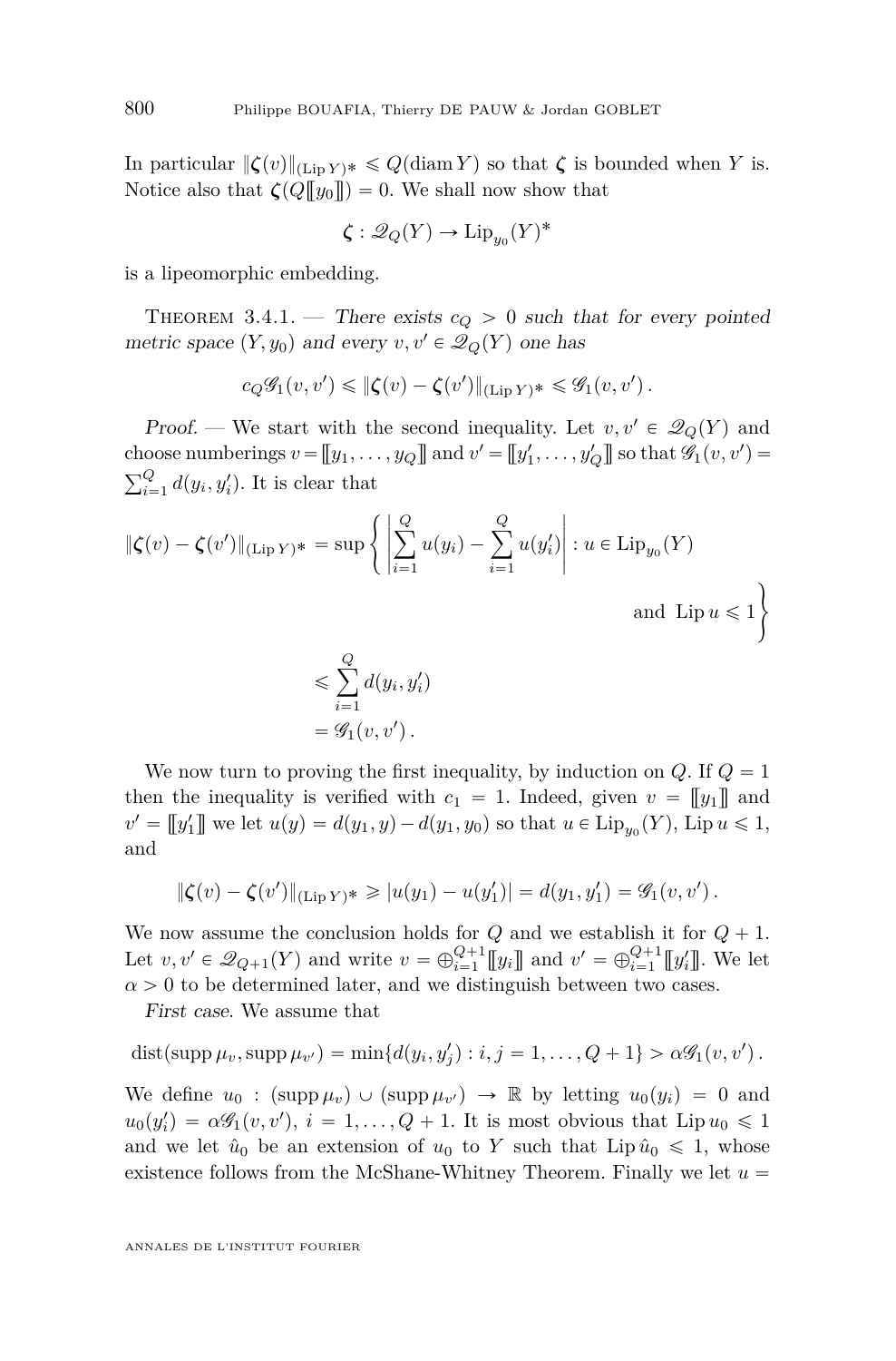$\hat{u}_0 - \hat{u}_0(y_0) \mathbb{1}_Y$  and we observe that

$$
\|\zeta(v) - \zeta(v')\|_{(\text{Lip }Y)^*} \ge \left|\sum_{i=1}^{Q+1} u(y_i) - \sum_{i=1}^{Q+1} u(y'_i)\right| = \alpha(Q+1)\mathscr{G}_1(v,v').
$$

Second case. We assume that

 $dist(\text{supp }\mu_v, \text{supp }\mu_{v'}) \leq \alpha \mathscr{G}_1(v, v')$ .

Choose  $i_0, j_0 \in \{1, ..., Q+1\}$  such that  $d(y_{i_0}, y'_{j_0}) = \text{dist}(\text{supp }\mu_v, \text{supp }\mu_{v'})$ . Define  $\tilde{v}, \tilde{v}' \in \mathcal{Q}_Q(Y)$  by

$$
\tilde{v} = \bigoplus_{i \neq i_0} [[y_i]]
$$
 and  $\tilde{v}' = \bigoplus_{j \neq j_0} [[y'_j]]$ .

According to the induction hypothesis there exists  $u \in \text{Lip}_{y_0}(Y)$  with  $\text{Lip } u \leqslant 1 \text{ and}$ 

$$
\left|\sum_{i\neq i_0} u(y_i) - \sum_{j\neq j_0} u(y'_j)\right| \geq \frac{1}{2} \|\zeta(\tilde{v}) - \zeta(\tilde{v}')\|_{(\text{Lip } Y)^*} \geq \frac{c_Q}{2} \mathscr{G}_1(\tilde{v}, \tilde{v}').
$$

Since readily  $\mathscr{G}_1(\tilde{v}, \tilde{v}') + d(y_{i_0}, y'_{j_0}) \geq \mathscr{G}_1(v, v')$  we infer that

$$
\|\zeta(v) - \zeta(v')\|_{(\text{Lip } Y)^*} \ge \left\| \sum_{i=1}^{Q+1} u(y_i) - \sum_{j=1}^{Q+1} u(y'_j) \right\|
$$
  
\n
$$
\ge \frac{c_Q}{2} \mathcal{G}_1(\tilde{v}, \tilde{v}') - |u(y_{i_0}) - u(y'_{j_0})|
$$
  
\n
$$
\ge \frac{c_Q}{2} \mathcal{G}_1(v, v') - \frac{c_Q}{2} d(y_{i_0}, y'_{j_0}) - d(y_{i_0}, y'_{j_0})
$$
  
\n
$$
\ge \left(\frac{c_Q}{2} - \alpha \left(1 + \frac{c_Q}{2}\right)\right) \mathcal{G}_1(v, v').
$$

We now choose  $\alpha > 0$  small enough for  $\frac{c_Q}{2} - \alpha$  $1 + \frac{c_Q}{2}$ 2

$$
\alpha > 0
$$
 small enough for  $\frac{c_Q}{2} - \alpha \left(1 + \frac{c_Q}{2}\right) > 0$  and we set  

$$
c_{Q+1} = \min \left\{\alpha(Q+1), \frac{c_Q}{2} - \alpha \left(1 + \frac{c_Q}{2}\right)\right\}
$$

so that, in both cases,

$$
\|\zeta(v) - \zeta(v')\|_{(\text{Lip } Y)^*} \geqslant c_{Q+1}\mathscr{G}_1(v,v').
$$

 $\Box$ 

## **4. Sobolev classes**

# **4.1. Definition of**  $L_p(X, \mathcal{Q}_Q(Y))$

Let  $(Y, y_0)$  be a pointed metric space as usual, let  $(X, \mathfrak{A}, \mu)$  be a measure space, and let  $1 \leqslant p < \infty$ . We denote by  $L_p(X, \mathcal{Q}_Q(Y))$  the collection of mappings  $f: X \to \mathcal{Q}_Q(Y)$  verifying the following requirements: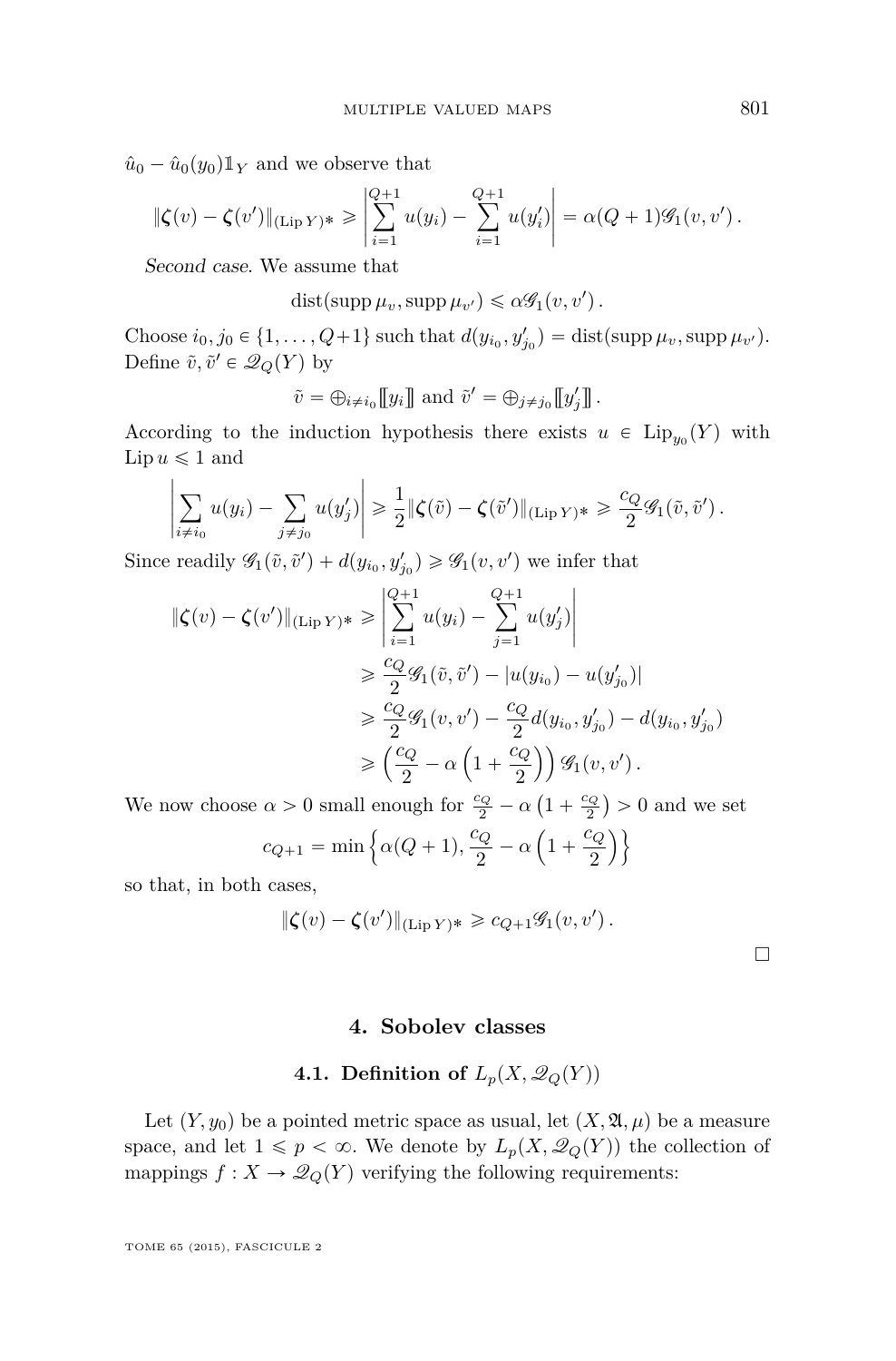- (A) *f* is  $(\mathfrak{A}, \mathfrak{B}_{\mathscr{Q}_{\Omega}(Y)})$  measurable;
- (B) The function  $X \to \mathbb{R} : x \mapsto \mathscr{G}_2(f(x), Q[\![y_0]\!])^p$  is  $\mu$  summable.

In the remaining part of this paper we shall abbreviate

$$
\left| f(x) \right| = \mathscr{G}_2(f(x), Q[\![y_0]\!])
$$

 $x \in X$ , and we keep in mind that no ambiguity should occur from the lack of mention of  $y_0$  in the abbreviation<sup>(‡)</sup>. If  $f \in L_p(X, \mathcal{Q}_Q(Y))$  we also set the notation ˆż

$$
\left\|f\right\|_{L_p} = \left(\int_X \left\|f\right\|^p d\mu\right)^{\frac{1}{p}}.
$$

Of course  $L_p(X, \mathcal{Q}_Q(Y))$  need not be a linear space. It is most obvious that the formula

$$
d_p(f,g) = \left(\int_X \mathcal{G}_2(f,g)^p d\mu\right)^{\frac{1}{p}}
$$

defines a semimetric on  $L_p(X, \mathcal{Q}_Q(Y))$ . As in the scalar case, we have:

PROPOSITION 4.1.1. — Assume that *Y* is a complete metric space. It follows that  $L_p(X, \mathcal{Q}_O(Y))[d_p]$  is a complete semimetric space, and each Cauchy sequence contains a subsequence converging pointwise almost everywhere.

#### **4.2. Analog of the Fréchet-Kolmogorov compactness Theorem**

THEOREM 4.2.1. — Assume that  $1 \leqslant p < \infty$  and that:

- (A)  $(X, \mathfrak{B}_X, \lambda)$  is a finite dimensional Banach space with a Haar measure  $\lambda$  defined on the  $\sigma$  algebra  $\mathfrak{B}_X$  of Borel subsets of X;
- (B) *Y* is a compact metric space, and  $y_0 \in Y$ ;
- (C)  $\mathscr{F} \subseteq L_p(X, \mathscr{Q}_Q(Y))$  is a family subjected to the following requirements:
	- (i)  $\sup\{\|f\|_{L_p}: f \in \mathscr{F}\} < \infty;$
	- (ii) For every  $\varepsilon > 0$  there exists a neighbourhood *U* of 0 in *X* such that

$$
\sup\{d_p(\tau_h f, f) : f \in \mathcal{F}\} < \varepsilon
$$
\nwhenever  $h \in U$ , where  $(\tau_h f)(x) := f(x + h)$ ;

<span id="page-40-0"></span>

 $(\frac{4}{7})$  In case *Y* is a Banach space it will be implicitly assumed that  $y_0 = 0$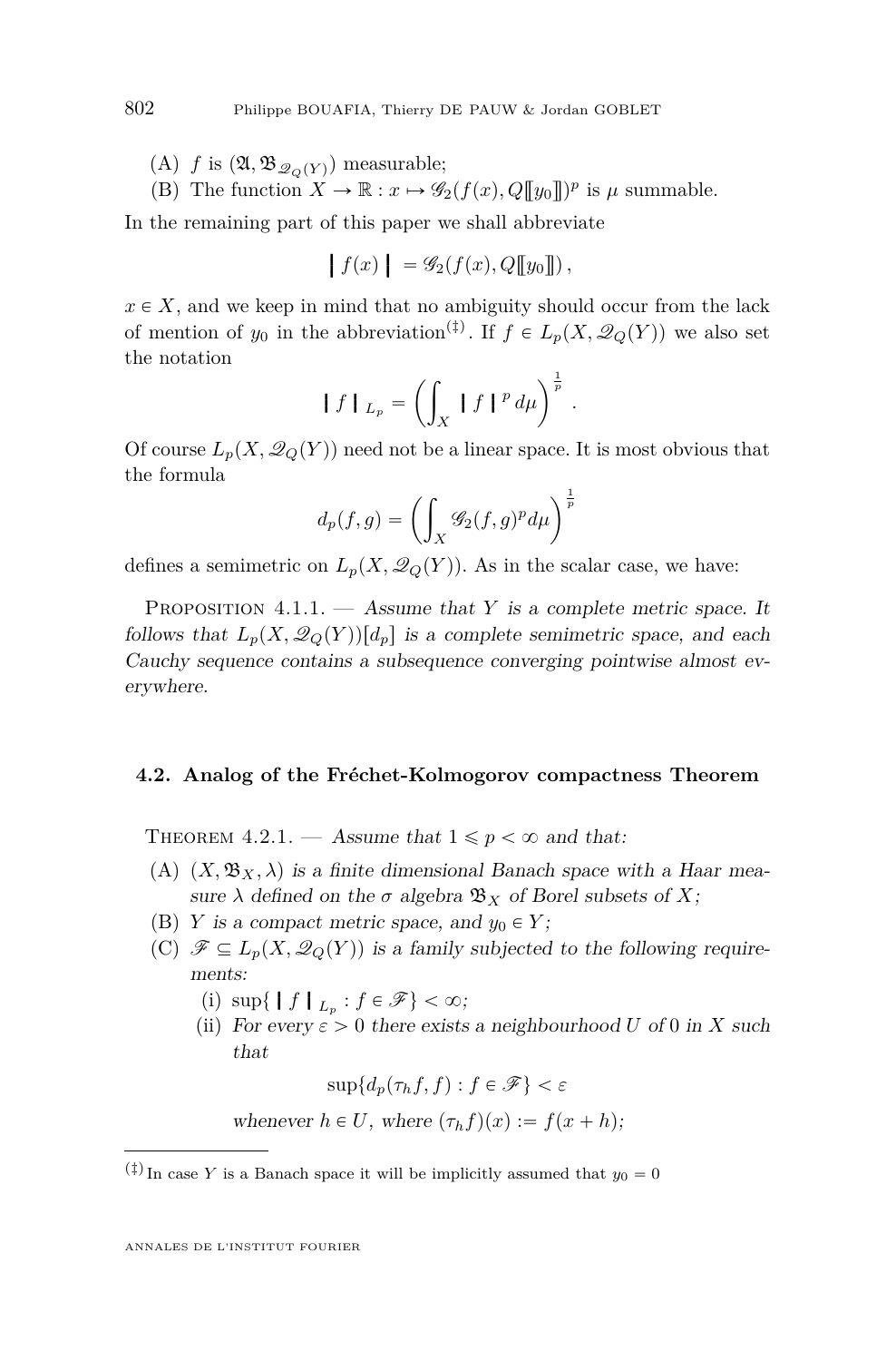(iii) For every  $\varepsilon > 0$  there exists a compact  $K \subseteq X$  such that

$$
\sup\{d_p(f, f_K) : f \in \mathscr{F}\} < \varepsilon
$$

where

$$
f_K(x) = \begin{cases} f(x) & \text{if } x \in K \\ Q[\![y_0]\!] & \text{if } x \notin K \,. \end{cases}
$$

It follows that  $\mathscr F$  is relatively compact in  $L_p(X, \mathscr Q_Q(Y))[d_p].$ 

*Proof.* — In this proof we will abbreviate  $\|\cdot\| = \|\cdot\|_{(Lin Y)^*}.$  In view of the completeness of  $L_p(X, \mathcal{Q}_Q(Y))$  (Proposition [4.1.1\)](#page-40-0) we need only to show that  $\mathscr F$  is totally bounded. Let  $\varepsilon > 0$  and choose *U* and *K* according to hypotheses  $(C)(ii)$  and  $(C)(iii)$ . There is no restriction to assume that Clos U is compact. We next secure a continuous function  $\varphi: X \to \mathbb{R}^+$  such Clos *U* is compact. We next secure a continuous function  $\varphi : X \to \mathbb{R}^n$ <br>that supp  $\varphi \subseteq U$  and  $\int_X \varphi d\lambda = 1$ . Given  $f \in \mathcal{F}$  we consider the map

$$
\zeta \circ f_K : X \to \mathrm{Lip}_{y_0}(Y)^*
$$

and we observe that it is  $(\mathfrak{B}_X, \mathfrak{B}_{\mathrm{Lip}_{y_0}(Y) *})$ -measurable, separably valued (in fact im  $\zeta \circ f_K \subseteq \text{im } \zeta$  and the latter is compact according to the continuity of  $\zeta$ , Theorem [3.4.1,](#page-38-0) and the compactness of  $\mathcal{Q}_Q(Y)$ , Proposition [2.1.1\)](#page-5-0). It therefore ensues from the Pettis measurability Theorem, [\[7,](#page-70-0) Chap. II §1 Theorem 2, that  $\zeta \circ f_K$  is strongly measurable, i.e. the pointwise  $\lambda$  almost everywhere limit of a sequence of  $(\mathfrak{B}_X, \mathfrak{B}_{\mathrm{Lip}_{y_0}(Y)*})$ -measurable functions with finite range. Furthermore  $\zeta \circ f_K$  is bounded (because *Y* is) and compactly supported (because  $\zeta(Q[[y_0]]) = 0)$ , so that the Lebesgue integral  $\int_X$   $\|\boldsymbol{\zeta} \circ f_K\| d\lambda < \infty$ . Thus  $\boldsymbol{\zeta} \circ f_K$  is Bochner integrable. We define the convolution product of  $\varphi$  and  $\zeta \circ f_K$  by means of the Bochner integral:

$$
(\varphi * \zeta \circ f_K)(x) = (B) \int_X \varphi(h)(\zeta \circ f_K)(x+h) d\lambda(h), \qquad x \in X.
$$

We now claim that each  $\varphi$  *\** ( $\zeta \circ f_K$ ) is continuous and, in fact, that the family  $C(X, \text{Lip}_{y_0}(Y)^*) \cap \{ \varphi * (\zeta \circ f_K) : f \in \mathscr{F} \}$  is equicontinuous. Given  $x, x' \in X$  we simply observe that

$$
\begin{split}\n&\|(\varphi * \zeta \circ f_K)(x) - (\varphi * \zeta \circ f_K)(x')\| \\
&= \left\|(B) \int_X (\varphi(h) - \varphi(h + x - x'))(\zeta \circ f_K)(x + h) d\lambda(h)\right\| \\
&\le \left(\int_X |\varphi(h) - \varphi(h + x - x')|^{\frac{p}{p-1}} d\lambda(h)\right)^{1-\frac{1}{p}} \left(\int_X \|(\zeta \circ f_K)(x + h)\|^p d\lambda(h)\right)^{\frac{1}{p}} \\
&\le \text{osc}(\varphi, \|x - x'\|_X) \lambda(U + B_X(0, \|x - x'\|_X))^{1-\frac{1}{p}} \left\|f\right\|_{L_p},\n\end{split}
$$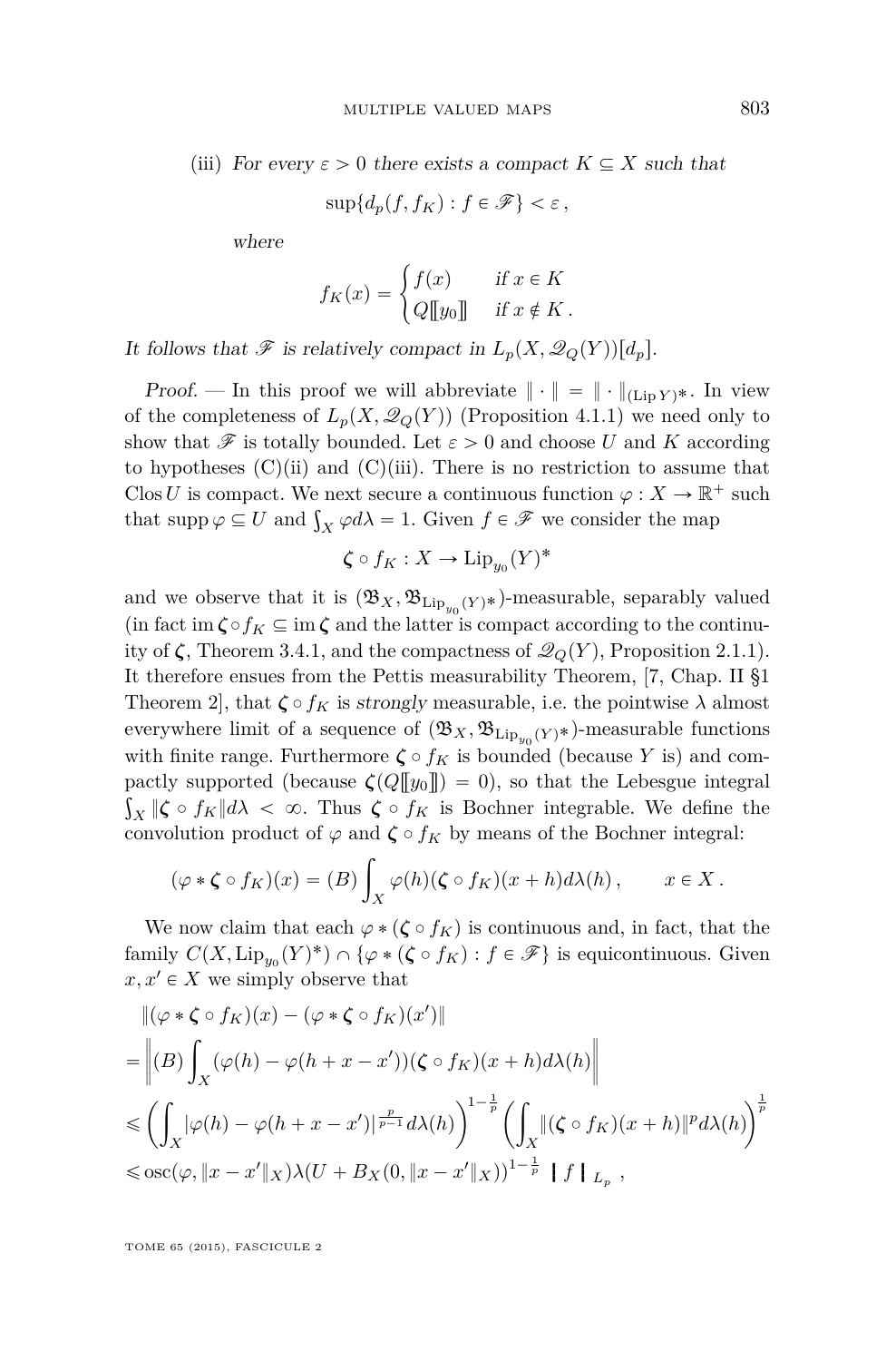according to [\[7,](#page-70-0) Chap. II §2 Theorem  $4(ii)$ ], Hölder's inequality, and Theo-rem [3.4.1.](#page-38-0) The equicontinuity follows from the uniform continuity of  $\varphi$  and hypothesis  $(C)(i)$ .

We denote by *C* the closed convex hull of im *ζ* in the Banach space  $\text{Lip}_{y_0}(Y)^*$ . As im  $\zeta$  is compact it ensues from Mazur's Theorem that *C* is compact as well. Furthermore, the definition of the convolution product guarantees that  $(\varphi * \zeta \circ f_K)(x) \in C$  for every  $x \in X$ . It therefore follows from Ascoli's Theorem, [\[8,](#page-70-0) 0.4.11], that the family  $C(X, \text{Lip}_{y_0}(Y)^*) \cap {\varphi *}$  $(\zeta \circ f_K) : f \in \mathscr{F}$  is relatively compact in  $C_c(X, \text{Lip}_{y_0}(Y)^*)$  with respect to uniform convergence (note that  $\text{supp}(\varphi * \zeta \circ f_K) \subseteq K + \text{Clos } U$ , a compact set independent of *f*). Consequently there are  $f^1, \ldots, f^k \in \mathcal{F}$  such that for every  $f \in \mathscr{F}$  there exists  $k \in \{1, \ldots, \kappa\}$  with

(4.1) 
$$
\|(\varphi * \zeta \circ f_K)(x) - (\varphi * \zeta \circ f_K^k)(x)\| < \varepsilon \lambda (K + \text{Clos } U)^{-\frac{1}{p}}
$$

for every  $x \in X$ .

Now given  $f \in \mathscr{F}$  we choose k so that (4.1) holds and we aim at showing that  $d_p(f, f^k) < D\varepsilon$  where *D* is a suitable constant; this will complete the proof. We start with the observation that

$$
d_p(f, f^k) \le d_p(f, f_K) + d_p(f_K, f_K^k) + d_p(f_K^k, f^k) \le 2\varepsilon + d_p(f_K, f_K^k)
$$

according to hypothesis  $(C)(iii)$ . Next we infer from Theorem [3.4.1](#page-38-0) and  $(4.1)$  that

$$
c_Q d_p(f_K, f_K^k) \leq \left(\int_X \left\|(\zeta \circ f_K) - (\zeta \circ f_K^k)\right\|^p d\lambda\right)^{\frac{1}{p}}
$$
  

$$
\leq \left(\int_X \left\|(\zeta \circ f_K) - (\varphi * \zeta \circ f_K)\right\|^p d\lambda\right)^{\frac{1}{p}}
$$
  

$$
+ \left(\int_{K + \text{Clos } U} \left\|(\varphi * \zeta \circ f_K) - (\varphi * \zeta \circ f_K^k)\right\|^p d\lambda\right)^{\frac{1}{p}}
$$
  

$$
+ \left(\int_X \left\|(\varphi * \zeta \circ f_K^k) - (\zeta \circ f_K^k)\right\|^p d\lambda\right)^{\frac{1}{p}}
$$
  

$$
\leq \left(\int_X \left\|(\zeta \circ f_K) - (\varphi * \zeta \circ f_K)\right\|^p d\lambda\right)^{\frac{1}{p}} + \varepsilon
$$
  

$$
+ \left(\int_X \left\|(\varphi * \zeta \circ f_K^k) - (\zeta \circ f_K^k)\right\|^p d\lambda\right)^{\frac{1}{p}}
$$

Thus it remains only to find a uniform small upper bound of

$$
\int_X \|(\boldsymbol{\zeta} \circ f_K) - (\varphi * \boldsymbol{\zeta} \circ f_K)\|^p d\lambda
$$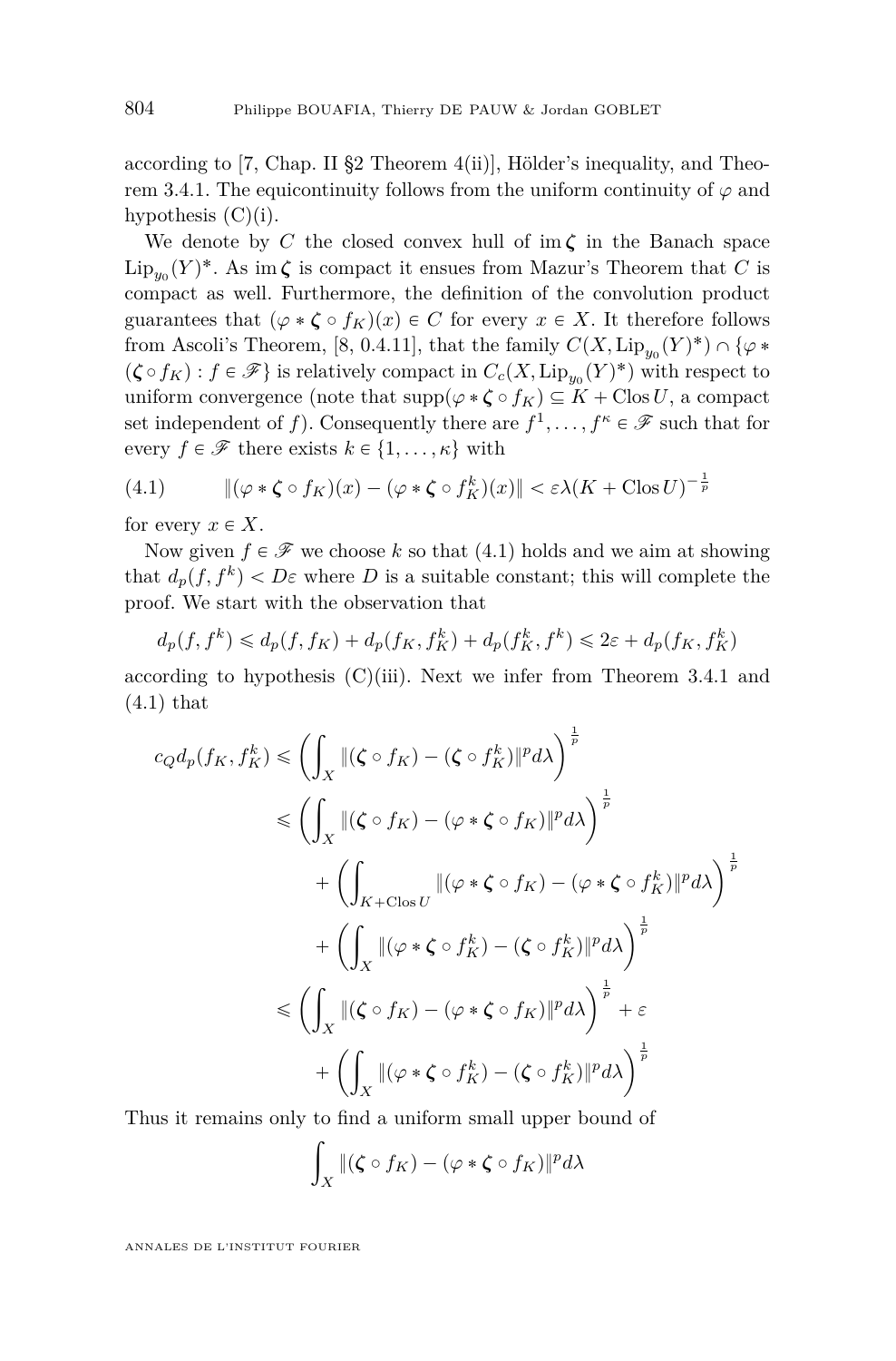whenever  $f \in \mathcal{F}$ . Let  $x \in X$ , abbreviate  $\mu = \lambda \sqcup \varphi$ , and observe that

$$
\begin{aligned} \|(\boldsymbol{\zeta} \circ f_K)(x) - (\varphi * \boldsymbol{\zeta} \circ f_K)(x) \| \\ &= \left\| (B) \int_X \varphi(h) \big( (\boldsymbol{\zeta} \circ f_K)(x) - (\boldsymbol{\zeta} \circ f_K)(x+h) \big) d\lambda(h) \right\| \\ &\leqslant \int_X \mathcal{G}_1(f_K(x), \tau_h f_K(x)) d\mu(h) \, . \end{aligned}
$$

It then follows from Jensen's inequality applied to the probability measure  $\mu$ , and from Fubini's Theorem that

$$
\int_X \|(\zeta \circ f_K)(x) - (\varphi * \zeta \circ f_K)(x)\|^p d\lambda(x)
$$
\n
$$
\leq \int_X d\lambda(x) \left( \int_X \mathcal{G}_1(f_K(x), \tau_h f_K(x)) d\mu(h) \right)^p
$$
\n
$$
\leq \int_X d\lambda(x) \int_X \mathcal{G}_1(f_K(x), \tau_h f_K(x))^p d\mu(h)
$$
\n
$$
= Q^{p/2} \int_U d\mu(h) d_p(f_K, \tau_h f_K)^p
$$
\n
$$
\leq Q^{p/2} \sup_{h \in U} d_p(f_K, \tau_h f_K)^p.
$$

Consequently,

$$
\left(\int_X\|(\zeta\circ f_K)-(\varphi\ast\zeta\circ f_K)\|^pd\lambda\right)^{\frac{1}{p}}\leqslant 3\sqrt{Q}\varepsilon
$$

according to hypotheses  $(C)(ii)$  and  $(iii)$ . Therefore,

$$
d_p(f_K, f_K^k) \leq c_Q^{-1} (1 + 6\sqrt{Q})\varepsilon \,,
$$

and finally,

$$
d_p(f, f^k) \leqslant \left(2 + c_Q^{-1}(1 + 6\sqrt{Q})\right)\varepsilon.
$$

 $\Box$ 

# **4.3. Definition of**  $W_p^1(U; \mathscr{Q}_Q(Y))$

In this section *X* is a finite dimensional Banach space with Haar measure  $\lambda$ ,  $U \subseteq X$  is either *X* itself or a bounded open subset having the extension property(§) , *Y* is a Banach space having the Radon-Nikodým property, and  $1 < p < \infty$ . The space Hom $(X, Y)$  is given a norm  $\|\cdot\|$ . We recall that each

 $(\S)$  i.e. for every  $1 < p < \infty$  there exists an extension operator  $\mathbf{W}_{p}^{1}(U) \to \mathbf{W}_{p}^{1}(X)$  for classical Sobolev spaces; for instance *U* has Lipschitz boundary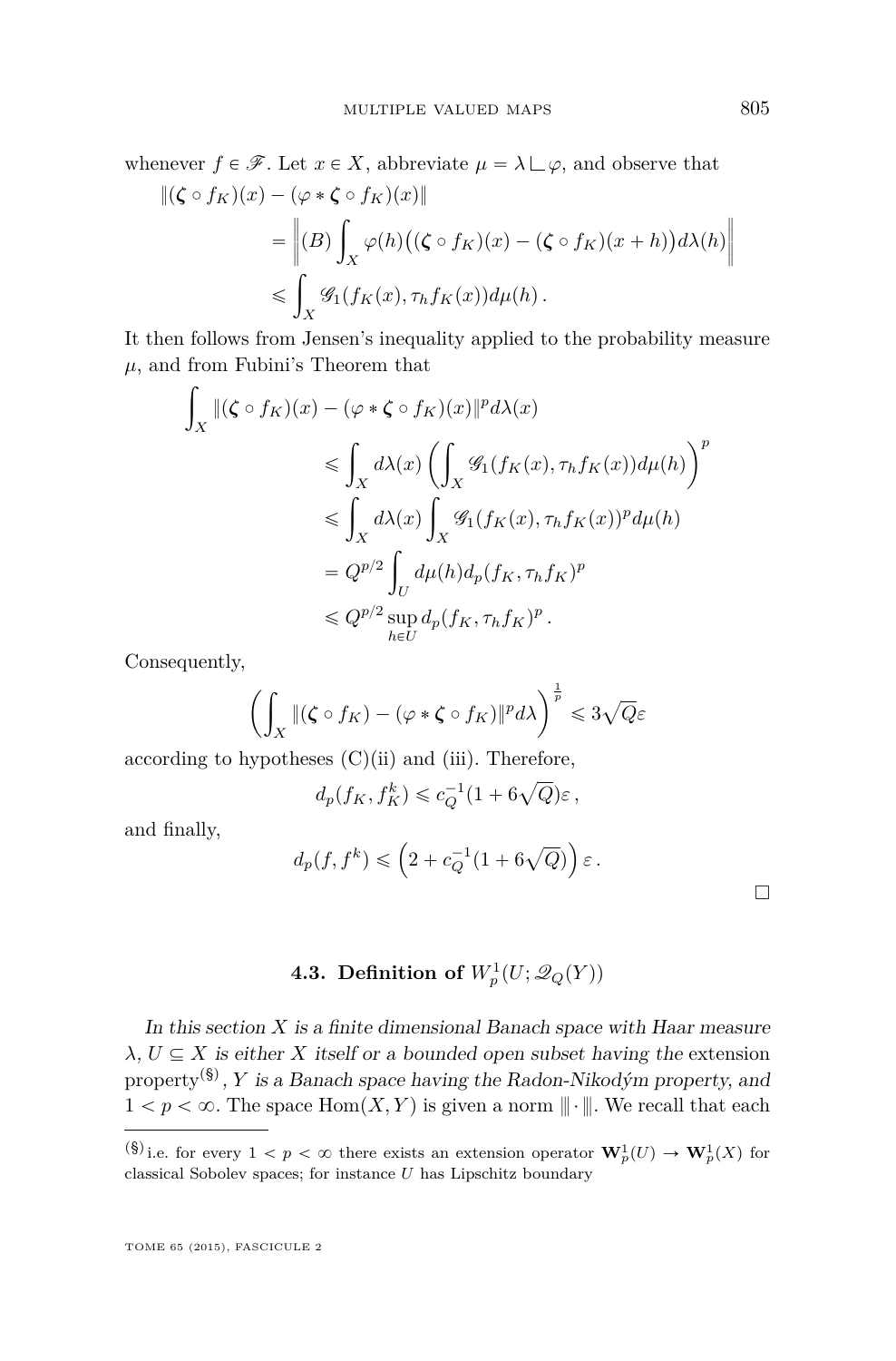Lipschitz map  $f: U \to \mathcal{Q}_Q(Y)$  extends to a Lipschitz map  $\hat{f}: X \to \mathcal{Q}_Q(Y)$ according to Theorem [2.4.3,](#page-15-0) and that  $\hat{f}$  is differentiable at  $\lambda$  almost every  $x \in U$ , according to Theorem [2.5.8.](#page-24-0) For such *x*, writing  $Df(x) = \bigoplus_{i=1}^{Q} [[L_i]]$ , we recall that we have defined

$$
\left| Df(x) \right| = \sqrt{\sum_{i=1}^{Q} ||L_i||^2}.
$$

We define the Sobolev class  $W_p^1(U; \mathscr{Q}_Q(Y))$  to be the subset of  $L_p(U; \mathscr{Q}_Q(Y))$ consisting of those  $f: U \to \mathcal{Q}_Q(Y)$  for which there exists a sequence  $\{f_j\}$ of Lipschitz mappings  $X \to \mathcal{Q}_Q(Y)$  with the following properties

- (1)  $f_j \in L_p(U; \mathcal{Q}_Q(Y))$  and  $\int_U |Df_j|^p d\lambda < \infty$  for every  $j = 1, 2, ...;$ <br>
(2)  $\lim_{\Delta x \to 0} \int_{\Delta x} |Df_j|^p d\lambda < \infty$  for every  $j = 1, 2, ...;$
- (2)  $\sup_j \int_U |Df_j|^{p} d\lambda < \infty;$ <br>
(3)  $d(f, f) \to 0$  or  $d \to \infty$
- (3)  $d_p(f, f_i) \to 0$  as  $j \to \infty$ .

In case *U* is bounded, (1) is redundant.

We define  $\mathbf{W}_p^1(U; \mathscr{Q}_Q(Y))$  to be the quotient of  $W_p^1(U; \mathscr{Q}_Q(Y))$  relative to the equivalence relation  $f_1 \sim f_2$  iff  $\lambda \{f_1 \neq f_2\} = 0$ . We now recall the definition of F.J. Almgren's Sobolev class  $Y_p(U; \mathcal{Q}_Q(\ell_2^n))$ . Here  $X = \ell_2^m$  and  $Y = \ell_2^n$ . This is simply the collection of Borel functions  $f: U \to \mathbb{R}^N$  (where  $N = N(n, Q)$  is as in [3.3.4\)](#page-34-0) such that *f* is a member of the classical Sobolev space  $W_p^1(U; \mathbb{R}^N)$ , and  $f(x) \in \xi(\ell_2^n)$  for  $\mathscr{L}^m$  almost every  $x \in U$ . This is reminiscent of the definition of Sobolev mappings between Riemannian manifolds, except for  $\mathcal{Q}_Q(\ell_2^n)$  is not a Riemannian manifold, but merely a stratified space. We also let  $\mathbf{Y}_p(U; \mathcal{Q}_Q(\ell_2^n))$  denote the corresponding quotient relative to equality  $\mathscr{L}^m$  almost everywhere. We finally recall that  $\mathrm{Hom}(\ell_2^m, \ell_2^{\nu})$  is equipped with the following norm

$$
||L|| = \sqrt{\sum_{j=1}^{m} \sum_{k=1}^{v} \langle L(e_j), e_k \rangle^2}
$$

that appears in the following result.

THEOREM 4.3.1. — Assuming that  $X = \ell_2^m$  and  $Y = \ell_2^n$ , the mapping

$$
\Upsilon: W_p^1(U; \mathscr{Q}_Q(\ell_2^n)) \to Y_p(U; \mathscr{Q}_Q(\ell_2^n)) : f \mapsto \xi \circ f
$$

yields a bijection

$$
\Upsilon: \mathbf{W}_p^1(U; \mathscr{Q}_Q(\ell_2^n)) \to \Upsilon_p(U; \mathscr{Q}_Q(\ell_2^n)),
$$

and

(1) 
$$
\int_U \mathscr{G}_2(f(x), Q[\![0]\!])^p d\mathscr{L}^m(x) = \int_U \|\Upsilon(f)(x)\|^p d\mathscr{L}^m(x);
$$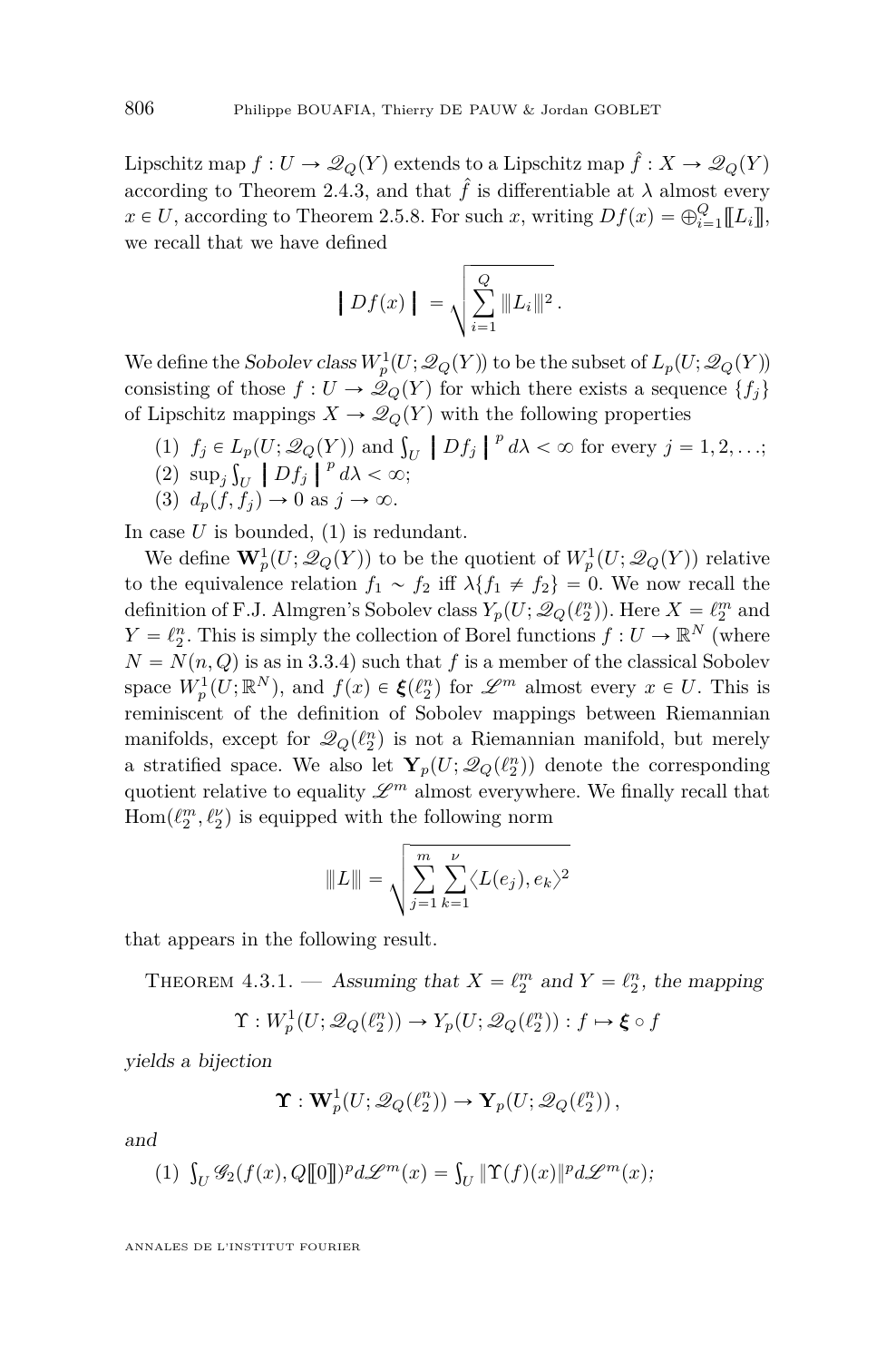(2) If *f* is Lipschitz then

$$
\int_U |Df(x)|^p d\mathscr{L}^m(x) = \int_U ||D\Upsilon(f)(x)||^p d\mathscr{L}^m(x).
$$

*Proof.* — We first show that  $\boldsymbol{\xi} \circ f \in Y_p(U; \mathcal{Q}_Q(\ell_2^n))$  whenever  $f \in$  $W_p^1(U; \mathcal{Q}_Q(\ell_2^n))$ . It is clear that  $f: U \to \mathbb{R}^N$  is Borel measurable and also that

$$
\int_U \|(\xi \circ f)(x)\|^p d\mathscr{L}^m(x) = \int_U \mathscr{G}_2(f(x), Q[\![0]\!])^p d\mathscr{L}^m(x) < \infty,
$$

according to Theorem [3.3.4\(](#page-34-0)C), thus  $\xi \circ f$  is a member of the classical Lebesgue space  $L_p(U; \mathbb{R}^N)$  and conclusion (1) is proved. Assuming that  $f$  be also Lipschitz then so is  $\xi \circ f$ , thus conclusion (2) holds according to Proposition [3.3.5](#page-35-0) (in conjunction with Theorem [2.5.8](#page-24-0) and the classical Rademacher Theorem), whence  $\xi \circ f$  belongs to the classical Sobolev space  $W_p^1(U; \mathbb{R}^N)$ . If we now return to merely assuming that  $f \in W_p^1(U; \mathcal{Q}_Q(\ell_2^n))$  in our definition, there then exists a sequence  $\{f_j\}$  of Lipschitz maps  $X \to \mathcal{Q}_Q(\ell_2^n)$ such that  $\sup_j \int_U |Df_j||^p d\mathcal{L}^m < \infty$  and  $\lim_j \int_U \mathcal{G}_2(f, f_j)^p d\mathcal{L}^m = 0$ . We infer from conclusions (1) and (2) that  $\{\boldsymbol{\xi} \circ f_i\}$  is a bounded sequence in  $W_p^1(U;\mathbb{R}^N)$ . Since  $\mathbf{W}_p^1(U;\mathbb{R}^N)$  is a reflexive Banach space, there exists a subsequence  $\{\boldsymbol{\xi} \circ f_{k(j)}\}$  converging weakly to some  $g \in W_p^1(U; \mathbb{R}^N)$ . Since *U* has the extension property, the weak convergence corresponds to convergence in  $L_p$ :

$$
\lim_{j} \int_{U} \|(\boldsymbol{\xi} \circ f_{k(j)}) - g\|^{p} d\mathscr{L}^{m} = 0,
$$

and therefore  $\xi \circ f = g \mathcal{L}^m$  almost everywhere, which readily implies that  $\xi \circ f \in Y_p(U; \mathscr{Q}_Q(\ell_2^n)).$ 

We next observe that the equivalence class of  $\Upsilon(f)$  depends only upon the equivalence class of *f*, because  $\xi$  maps null sets to null sets. Since the same is true about  $\xi^{-1}$ , we infer that  $\Upsilon$  is injective. It remains to show that **Υ** is surjective. Let  $g \in Y_p(U; \mathcal{Q}_Q(\ell_2^n))$ . There is no restriction to assume that  $g(x) \in \xi(\ell_2^n)$  for all  $x \in U$ , and we define  $f = \xi^{-1} \circ g$ ; it is obviously Borel measurable. Since  $g \in W_p^1(U; \mathbb{R}^N)$  and *U* has the extension property, there exists  $\hat{g} \in W_p^1(\mathbb{R}^n; \mathbb{R}^N)$  such that  $\hat{g}$  is compactly supported in a neighborhood of *U* and  $\hat{g} \upharpoonright U = g$ . Choosing  $\{\varphi_{\varepsilon_j}\}\$ a smooth compactly supported approximation to the identity, we define

$$
f_j = \boldsymbol{\xi}^{-1} \circ \boldsymbol{\rho} \circ (\varphi_{\varepsilon_j} * \hat{g}).
$$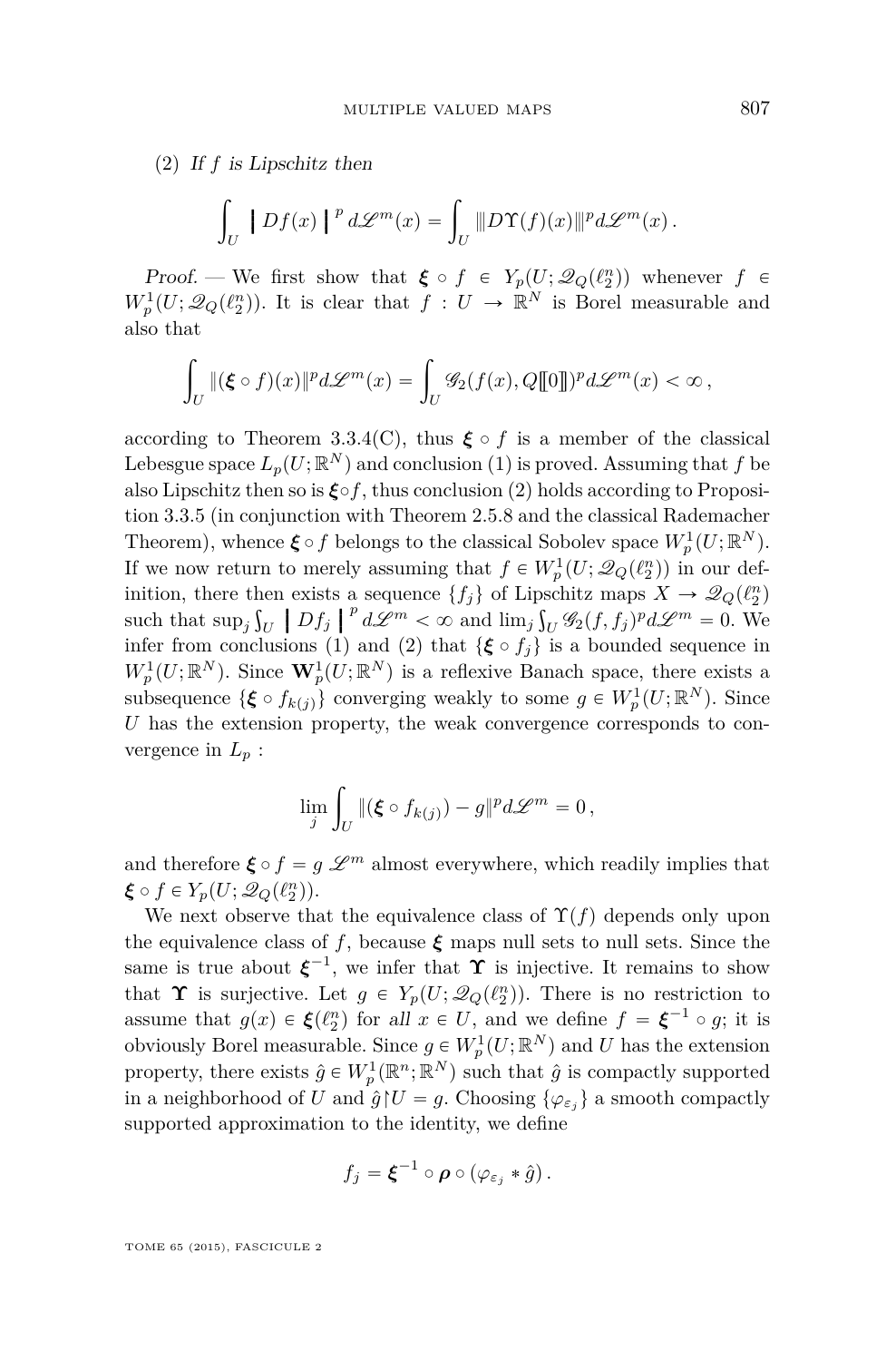We observe that the  $f_j: X \to \mathcal{Q}_Q(\ell_2^n)$  are Lipschitz and z

$$
\int_{U} \mathscr{G}_{2}(f_{j},f)^{p} d\mathscr{L}^{m} = \int_{U} \mathscr{G}_{1}(\xi^{-1} \circ \rho \circ (\varphi_{\varepsilon_{j}} * \hat{g}), \xi^{-1} \circ g)^{p} d\mathscr{L}^{m}
$$
  

$$
\leq \alpha(n,Q)^{-p} \int_{U} \|\rho \circ (\varphi_{\varepsilon_{j}} * \hat{g}) - \rho \circ g\|^{p} d\mathscr{L}^{m}
$$
  

$$
\leq \alpha(n,Q)^{-p} (\text{Lip}\,\rho)^{p} \int_{U} \|\varphi_{\varepsilon_{j}} * \hat{g} - g\|^{p} d\mathscr{L}^{m}
$$
  

$$
\to 0 \text{ as } j \to \infty.
$$

Finally, if  $f_j$  and  $\rho \circ (\varphi_{\varepsilon_j} * \hat{g})$  are both differentiable at  $a \in U$ , then Proposition [3.3.5](#page-35-0) implies that

$$
\begin{aligned} \left\| Df_j(a) \right\|^p &= \left\| D(\xi^{-1} \circ \rho \circ (\varphi_{\varepsilon_j} * \hat{g}))(a) \right\|^p \\ &= \|\ D(\rho \circ (\varphi_{\varepsilon_j} * \hat{g}))(a) \|\|^p \\ &\leq (\mathrm{Lip}\,\rho)^p \|\ D(\varphi_{\varepsilon_j} * \hat{g})(a) \|\|^p \, . \end{aligned}
$$

Since this occurs that  $\mathscr{L}^m$  almost every  $a \in U$ , according to Theorem [2.5.8](#page-24-0) and the classical Rademacher Theorem, we infer that

$$
\sup_{j} \int_{U} |Df_{j}(a)|^{p} d\mathcal{L}^{m} \leq (\text{Lip}\,\rho)^{p} \sup_{j} \int_{U} ||D(\varphi_{\varepsilon_{j}} * \hat{g})||^{p} d\mathcal{L}^{m}
$$
  

$$
\leq (\text{Lip}\,\rho)^{p} \int_{U} ||D\hat{g}||^{p} d\mathcal{L}^{m}.
$$
  
Thus  $f \in W_{p}^{1}(U; \mathcal{Q}_{Q}(\ell_{2}^{n})).$ 

Remark 4.3.2. — It is worth observing that in case  $p = 1$  the above Theorem would not be valid, as our definition would yield a space of mappings  $U \rightarrow \mathcal{Q}_Q(\ell_2^n)$  of bounded variation rather than Sobolev.

Remark 4.3.3. — We recall that *U* is assumed to have the extension property. This means that there exists a continuous linear operator

$$
\mathbf{E}: \mathbf{W}_p^1(U;\mathbb{R}^N) \to \mathbf{W}_p^1(\mathbb{R}^m;\mathbb{R}^N).
$$

Given  $f \in W_p^1(\mathbb{R}^m;\mathbb{R}^N)$  and  $f \in f$ , one easily checks that  $\rho \circ f$  $\in Y_p^1(\mathbb{R}^m;\mathscr{Q}_Q(\ell_2^{\hat{n}}))$  and that the equivalence class of  $\rho \circ f$  depends only upon that of *f*. Thus the formula

$$
\tilde{\mathbf{E}}(\mathbf{f}) = \boldsymbol{\Upsilon}^{-1}\left(\boldsymbol{\rho}\circ\mathbf{E}\left(\boldsymbol{\Upsilon}\left(\mathbf{f}\right)\right)\right)
$$

defines an "extension mapping"

$$
\mathbf{W}_p^1(U; \mathscr{Q}_Q(\ell_2^n)) \to \mathbf{W}_p^1(\mathbb{R}^m; \mathscr{Q}_Q(\ell_2^n)).
$$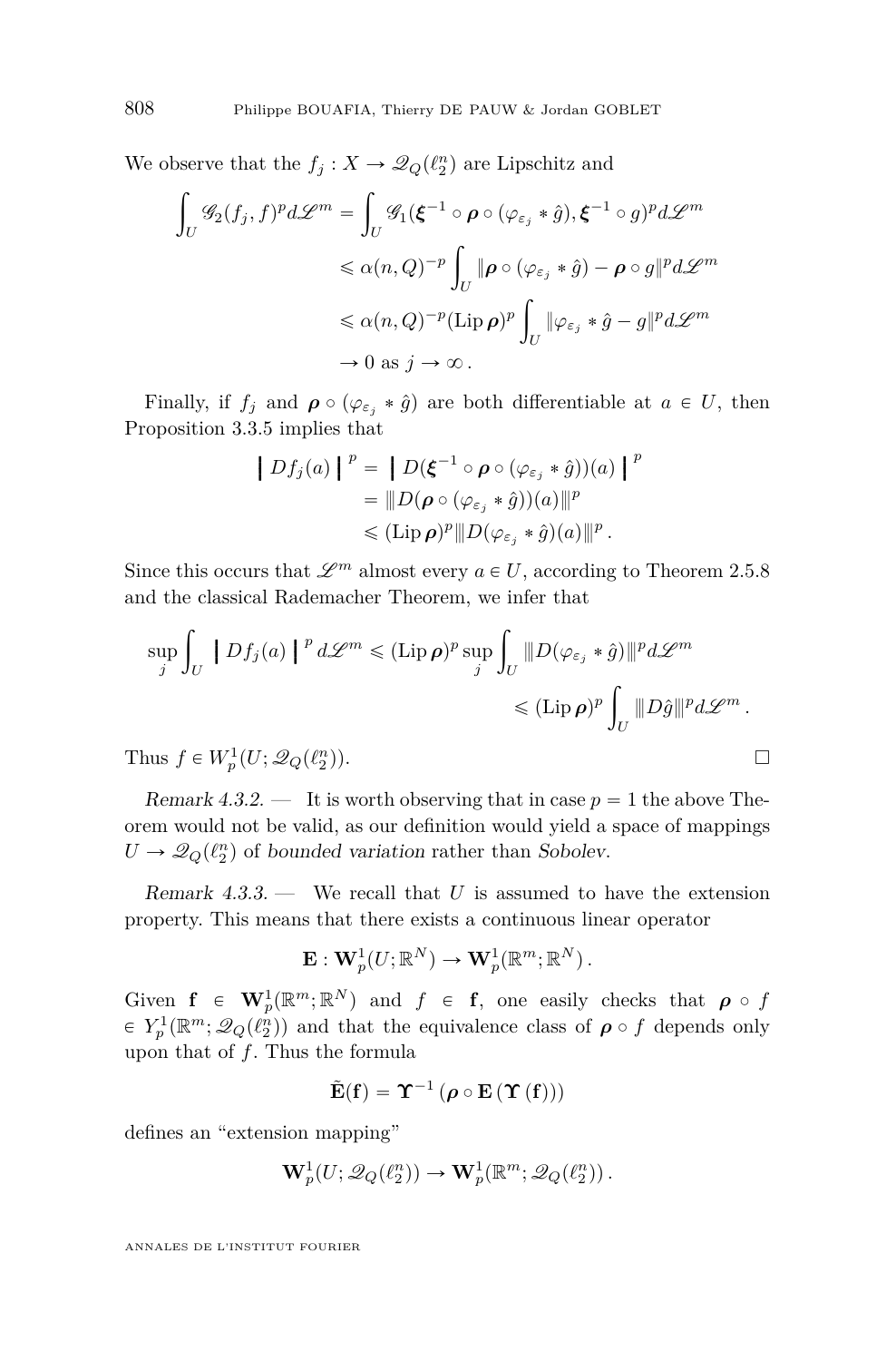<span id="page-47-0"></span>PROPOSITION 4.3.4. — Let  $f \in W_p^1(U; \mathcal{Q}_Q(\ell_2^n))$  and  $t \geq 0$ . Define

$$
A_t = U \cap \left\{ x : \mathscr{G}_2(f(x), Q[\![0]\!])^p + (M[\![D E(\Upsilon(f))\!])^p(x) \leq t^p \right\},
$$

where *M* denotes the maximal function operator and  $E(\Upsilon(f))$  is a representant of the class  $\mathbf{E}(\Upsilon(f))$ . There then exists a Lipschitzian map  $h : U \to$  $\mathscr{Q}_Q(\ell_2^n)$  such that

- (1)  $h(x) = f(x)$  for  $\mathscr{L}^m$  almost every  $x \in A_t$ ;
- ([2](#page-15-0)) Lip  $h \leq 4^{m+1} \alpha(n, Q)^{-1}$ **c**<sub>2*.*4*.*3</sub> $(m, Q)$ *t* where  $\alpha(n, Q)$  is as in Theorem [3.3.4;](#page-34-0)
- $(3)$   $\mathscr{G}_2(h(x), Q[\![0]\!]) \leq c_{2,4,3}(m, Q)t$  $\mathscr{G}_2(h(x), Q[\![0]\!]) \leq c_{2,4,3}(m, Q)t$  $\mathscr{G}_2(h(x), Q[\![0]\!]) \leq c_{2,4,3}(m, Q)t$  for every  $x \in U$ ;
- (4) For  $\mathscr{L}^m$  almost every  $x \in A_t$ ,  $f$  is approximately differentiable at *x* and  $\left|Df(x)\right| = \left|Dh(x)\right|$ .

*Proof.* — Write  $u = E(\Upsilon(f)) \in W_p^1(\mathbb{R}^m; \mathbb{R}^N)$ . We let  $\tilde{A}_t$  denote the Borel subset of  $A_t$  consisting of those *x* such that  $u(x) = \lim_{\varepsilon \to 0^+} (\varphi_{\varepsilon} * u)(x)$  where  $\{\varphi_{\varepsilon}\}_{\varepsilon>0}$  is a given approximate identity. Given distinct  $x, x' \in \tilde{A}_t$  we let  $\Omega = \mathbf{U}(x, 2r) \cap \mathbf{U}(x', 2r)$ , where  $r = ||x - x'|| > 0$ , and we infer from [\[14,](#page-71-0) Lemma 1.50] (adapted in the obvious way to the case of vectorvalued maps) that › ›

$$
\left\|u(x) - \int_{\Omega} u d\mathscr{L}^{m}\right\| \leq \frac{4^{m}}{m\alpha(m)} \int_{\Omega} \frac{\|Du(y)\|}{\|x-y\|^{m-1}} d\mathscr{L}^{m}(y)
$$

and

$$
\left\| u(x') - \int_{\Omega} u d\mathcal{L}^m \right\| \leq \frac{4^m}{m\alpha(m)} \int_{\Omega} \frac{\|Du(y)\|}{\|x'-y\|^{m-1}} d\mathcal{L}^m(y)
$$

It follows from the potential estimate [\[14,](#page-71-0) Theorem 1.32(i)] that

$$
\int_{\Omega} \frac{\|Du(y)\|}{\|x-y\|^{m-1}} d\mathscr{L}^m(y) \leqslant \int_{\mathbf{U}(x,2r)} \frac{\|Du(y)\|}{\|x-y\|^{m-1}} d\mathscr{L}^m(y) \leqslant m\alpha(m)2\|x-x'\|M\left(\|Du\|\right)(x).
$$

Since the same holds with  $x$  replaced by  $x'$ , we obtain

$$
||u(x) - u(x')|| \leq 4^{m+1}t||x - x'||
$$

whenever  $x, x' \in \tilde{A}_t$ . The first three conclusions now follow from Theorems [3.3.4](#page-34-0) and [2.4.3.](#page-15-0) Conclusion (4) follows from the fact that *h* and *f* are approximately tangent at each Lebesgue density point of *At*, together with the differentiability Theorem [2.5.8.](#page-24-0)  $\Box$ 

Remark  $4.3.5.$  — We shall see in Proposition [4.6.3](#page-61-0) that the constant in (2) does not in fact depend upon *n*.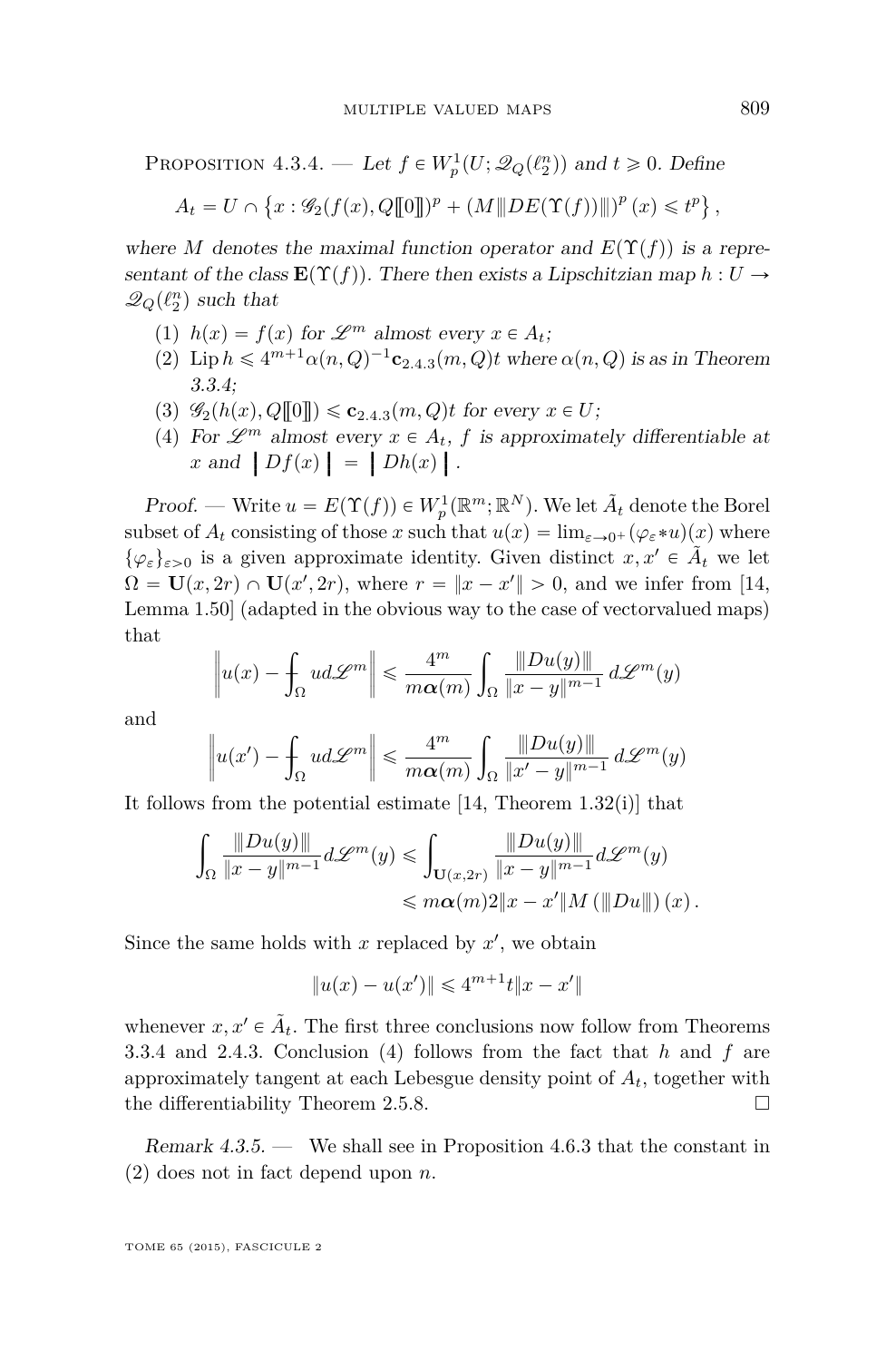<span id="page-48-0"></span>COROLLARY 4.3.6. — Let  $f \in W_p^1(U; \mathcal{Q}_Q(\ell_2^n))$ . It follows that  $f$  and  $\Upsilon(f)$  are approximately differentiable  $\mathscr{L}^m$  almost everywhere, and that

$$
|Df(x)| = ||D\Upsilon(f)(x)||
$$

at each point  $x \in U$  where both are approximately differentiable.

Proof. — That  $\Upsilon(f)$  be approximately differentiable (in the usual sense)  $\mathscr{L}^m$  almost everywhere follows from standard Sobolev theory (see e.g. [\[14,](#page-71-0) Theorem 1.72]). The analogous property of *f* follows from Proposition [4.3.4\(](#page-47-0)4) and the arbitrariness of  $t \geq 0$ . The last conclusion is a consequence of Proposition [3.3.5.](#page-35-0)

#### **4.4. The** *p* **energy**

In this section,  $X$ ,  $Y$ ,  $U$  and  $p$  are subject to the same requirements as in the last section, and sometimes more. Given  $f \in W_p^1(U; \mathcal{Q}_Q(Y))$  and an open subset  $V \subseteq U$ , we define the *p* energy of *f* in *V* by the formula

$$
\mathcal{E}_p^p(f;V) = \inf \left\{ \liminf_j \int_V \left[ \int Df_j \right] \right\}^p d\lambda : \{f_j\} \text{ is a sequence of }
$$

Lipschitz mappings  $U \to \mathcal{Q}_Q(Y)$  such that  $d_p(f, f_j) \to 0$  as  $j \to \infty$ .

We notice that  $\mathcal{E}_p^p(f; V) \leq \mathcal{E}_p^p(f; U) < \infty$ . Clearly,

PROPOSITION 4.4.1. — Given  $f \in W_p^1(U; \mathcal{Q}_Q(Y))$  and an open subset  $V \subseteq U$ , there exists a sequence of Lipschitz mappings  $U \to \mathcal{Q}_Q(Y)$  such that  $\lim_i d_p(f, f_i) = 0$  and

$$
\mathscr{E}_p^p(f;V) = \lim_j \int_V |Df_j|^{p} d\lambda.
$$

As the *p*-energy is defined by relaxation, we easily prove its lower semicontinuity with respect to weak convergence.

PROPOSITION 4.4.2. — Let  $f, f_1, f_2, \ldots$  be members of  $W_p^1(U; \mathscr{Q}_Q(Y))$ and assume that  $d_p(f, f_j) \to 0$  as  $j \to \infty$ . It follows that

$$
\mathcal{E}_p^p(f;V) \le \liminf_j \mathcal{E}_p^p(f_j;V)
$$

for every open subset  $V \subseteq U$ .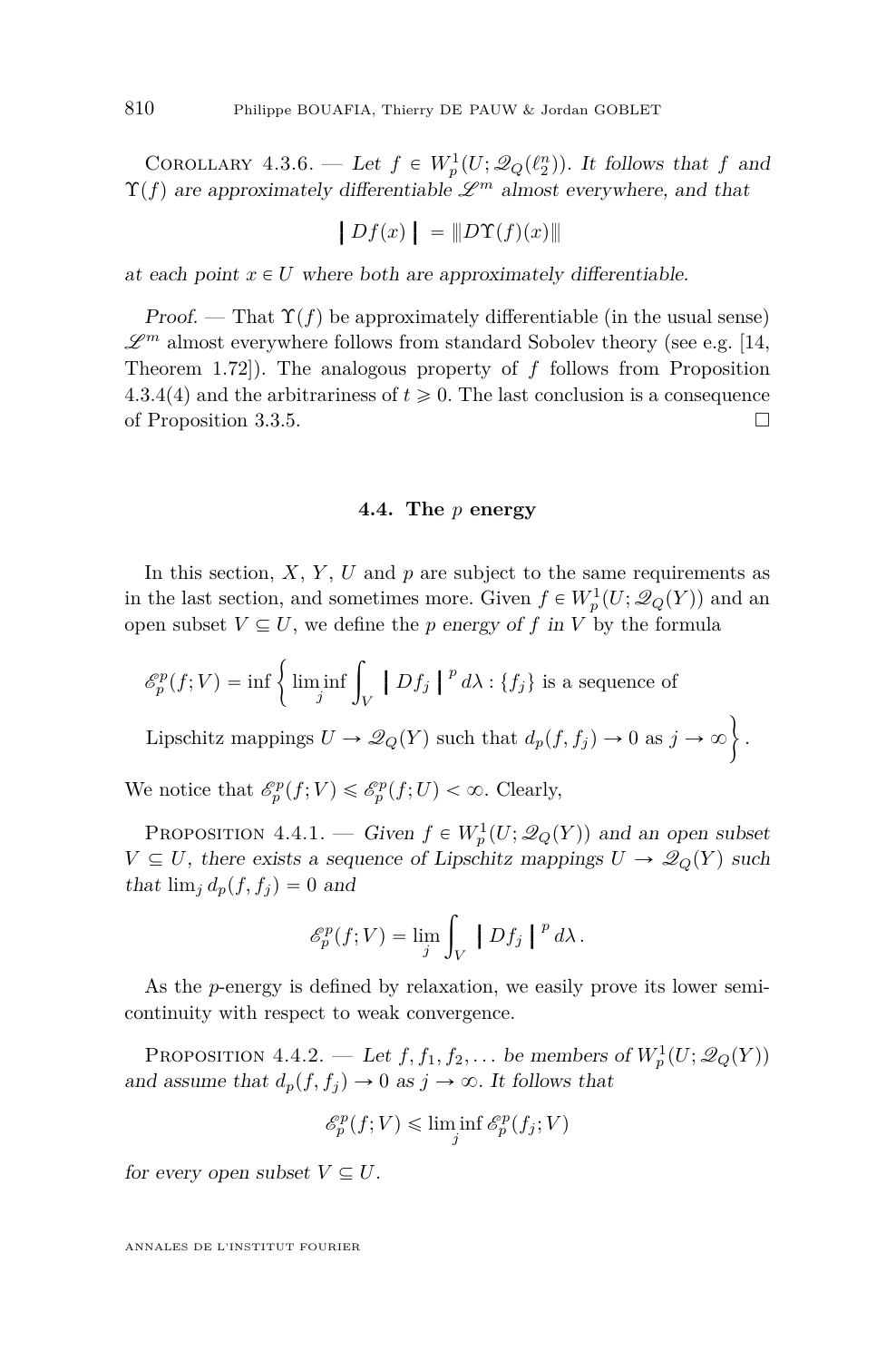<span id="page-49-0"></span>If  $W \subseteq Y$  is a linar subspace and  $P: Y \to W$  is a continuous linear retract we define

$$
\mathcal{Q}_Q(P) : \mathcal{Q}_Q(Y) \to \mathcal{Q}_Q(W)
$$

by the formula  $\mathscr{Q}_Q(P)(\llbracket y_1, \ldots, y_Q \rrbracket) = \llbracket P(y_1), \ldots, P(y_Q) \rrbracket$ . It is a trivial matter to check that

$$
\mathscr{G}_2(\mathscr{Q}_Q(P)(v), \mathscr{Q}_Q(P)(v')) \leq (\text{Lip } P)\mathscr{Q}_2(v, v')
$$

whenever  $v, v' \in \mathcal{Q}_Q(Y)$ .

PROPOSITION  $4.4.3.$  — Assume that

- (1)  $W \subseteq Y$  is a linear subspace and  $P: Y \to W$  is a continuous linear retract;
- (2)  $g: U \to \mathcal{Q}_Q(Y)$  is approximately differentiable at  $a \in U$ ;
- (3)  $Hom(X, Y)$  and  $Hom(X, W)$  are equipped with norms such that  $\|P \circ L\| \leq (Lip\,P)\|L\|$  whenever  $L \in Hom(X, Y)$ .

It follows that  $\mathcal{Q}_Q(P) \circ g$  is approximately differentiable at *a* and

$$
|D(\mathscr{Q}_Q(P) \circ g)(a)| \leq (\text{Lip } P) |Dg(a)|.
$$

Proof. — Write  $Ag(a) = \bigoplus_{i=1}^{Q} [A_i]$ , with  $A_i : X \to Y$  affine maps. Observe that ´

$$
\operatorname{ap} \lim_{x \to a} \frac{\mathscr{G}_2((\mathscr{Q}_Q(P) \circ g)(x), (\mathscr{Q}_Q(P) \circ \bigoplus_{i=1}^Q [A_i]])(x))}{\|x - a\|} \leq (\operatorname{Lip} P) \operatorname{ap} \lim_{x \to a} \frac{\mathscr{G}_2((g(x), (\bigoplus_{i=1}^Q [A_i]])(x))}{\|x - a\|}) = 0.
$$

Since  $\mathscr{Q}_Q(P) \circ \bigoplus_{i=1}^Q [\![A_i]\!] = \bigoplus_{i=1}^Q [\![P \circ A_i]\!]$ , and the  $P \circ A_i$  are affine as well, we infer that  $\mathcal{Q}_Q(P) \circ g$  is differentiable at *a* and  $A(\mathcal{Q}_Q(P) \circ g)(a) =$  $\bigoplus_{i=1}^{Q} [P \circ A_i]$ . Next note that if  $L_i$  is the linear part of  $A_i$ , then  $P \circ L_i$  is the linear part of  $P \circ A_i$ . Consequently,

$$
\|D(\mathcal{Q}_Q(P) \circ g)(a)\|^2 = \sum_{i=1}^Q \|P \circ L_i\|^2
$$
  
\$\leq (\text{Lip } P)^2 \sum\_{i=1}^Q \|L\_i\|^2 = (\text{Lip } P)^2 |Dg(a)|^2 .

PROPOSITION  $4.4.4.$  — Assume that

(1)  $W \subseteq Y$  is a linear subspace and  $\iota : W \to Y$  is the canonical injection;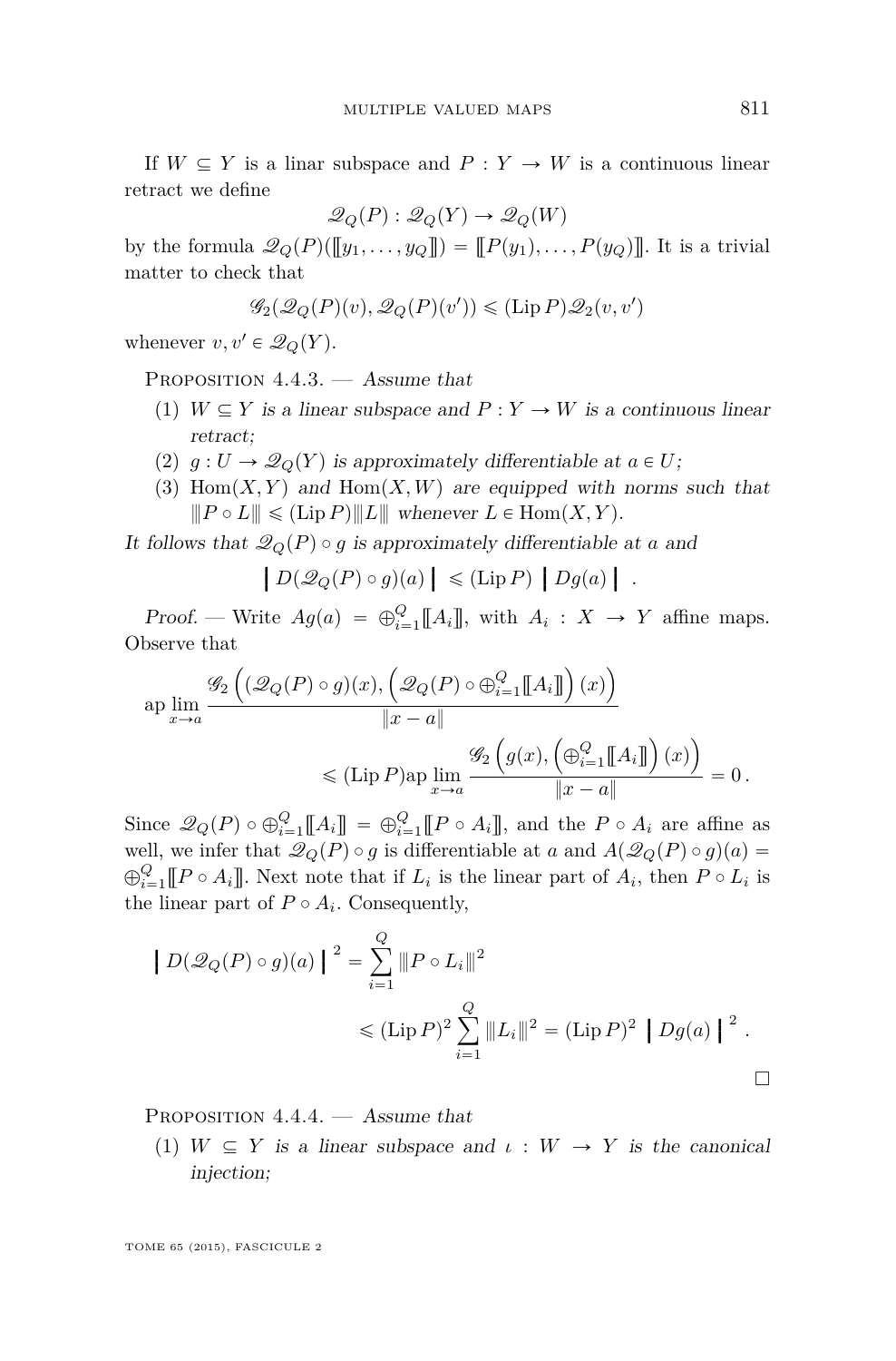- $(2)$   $g: U \to \mathcal{Q}_Q(W)$  is differentiable at  $a \in U$ ;
- (3)  $Hom(X, Y)$  and  $Hom(X, W)$  are equipped with norms such that  $\parallel$   $\parallel$   $\downarrow$   $\circ$   $L \parallel$  =  $\parallel$   $L \parallel$  whenever  $L \in$  Hom $(X, W)$ .

It follows that  $\mathcal{Q}_Q(\iota) \circ g$  is differentiable at *a* and

$$
|D(\mathscr{Q}_Q(\iota)\circ g)(a)| = |Dg(a)|.
$$

Proof. — The proof is similar to that of Proposition [4.4.3.](#page-49-0)

Remark  $4.4.5.$  — Hypotheses  $(3)$  of Proposition  $4.4.3$  and  $4.4.4$  are verified in two cases of interest. First when  $\|\cdot\|$  is the operator norm. Second when  $\left($ *m* 

$$
|||L|| = \nu \left( \sum_{j=1}^{m} ||L(u_j)||_Y e_j \right)
$$

where  $\nu$  is a norm on  $\mathbb{R}^m$ ,  $m = \dim X$ ,  $e_1, \ldots, e_m$  is the canonical basis of  $\mathbb{R}^m$ , and  $u_1, \ldots, u_m$  is a basis of *X*.

PROPOSITION  $4.4.6.$  — Assume that

- (1)  $W \subseteq Y$  is a linear subspace,  $P: Y \to W$  is a continuous linear retraction, and  $\iota : W \to Y$  is the canonical injection;
- $(2)$   $g \in W_p^1(U; \mathscr{Q}_Q(W));$
- (3)  $Hom(X, Y)$  and  $Hom(X, W)$  are equipped with norms such that  $\|P \circ L\| \leq (Lip P)\|L\|$  whenever  $L \in Hom(X, Y)$ , and  $\| \iota \circ L\| =$  $\parallel L \parallel$  whenever  $L \in$  Hom $(X, W)$ .

It follows that  $\mathscr{Q}_Q(\iota) \circ g \in W_p^1(U; \mathscr{Q}_Q(Y))$  and

$$
(\mathrm{Lip} \, P)^{-p} \mathscr{E}_p^p(g; V) \leq \mathscr{E}_p^p(\mathscr{Q}_Q(\iota) \circ g; V) \leq \mathscr{E}_p^p(g; V) \,,
$$

for every  $V \subseteq U$  open.

Proof. — Choose a sequence  $\{g_j\}$  of Lipschitz mappings  $U \to \mathcal{Q}_Q(W)$ such that  $d_p(g, g_j) \to 0$  and  $\mathscr{E}_p^p(g; V) = \lim_j \int_V |Dg_j|^{p} d\lambda$ , according<br>to Proposition 4.4.1. Notice that  $\mathscr{D}_p(t) \circ q$  are Uncobity mappings  $U$ . to Proposition [4.4.1.](#page-48-0) Notice that  $\mathcal{Q}_Q(\iota) \circ g$  are Lipschitz mappings  $U \to$  $\mathcal{Q}_Q(Y)$  and that

$$
\limsup_j d_p(\mathscr{Q}_Q(\iota)\circ g,\mathscr{Q}_Q(\iota)\circ g_j) \leq \lim_j d_p(g,g_j) = 0.
$$

Therefore,

$$
\mathscr{E}_p^p(\mathscr{Q}_Q(\iota)\circ g; V) \le \liminf_j \int_V \left[ D(\mathscr{Q}_Q(\iota)\circ g_j) \right]^p d\lambda
$$
  

$$
\le \limsup_j \int_V \left[ Dg_j \right]^p d\lambda
$$
  

$$
= \mathscr{E}_p^p(g; V),
$$

<span id="page-50-0"></span>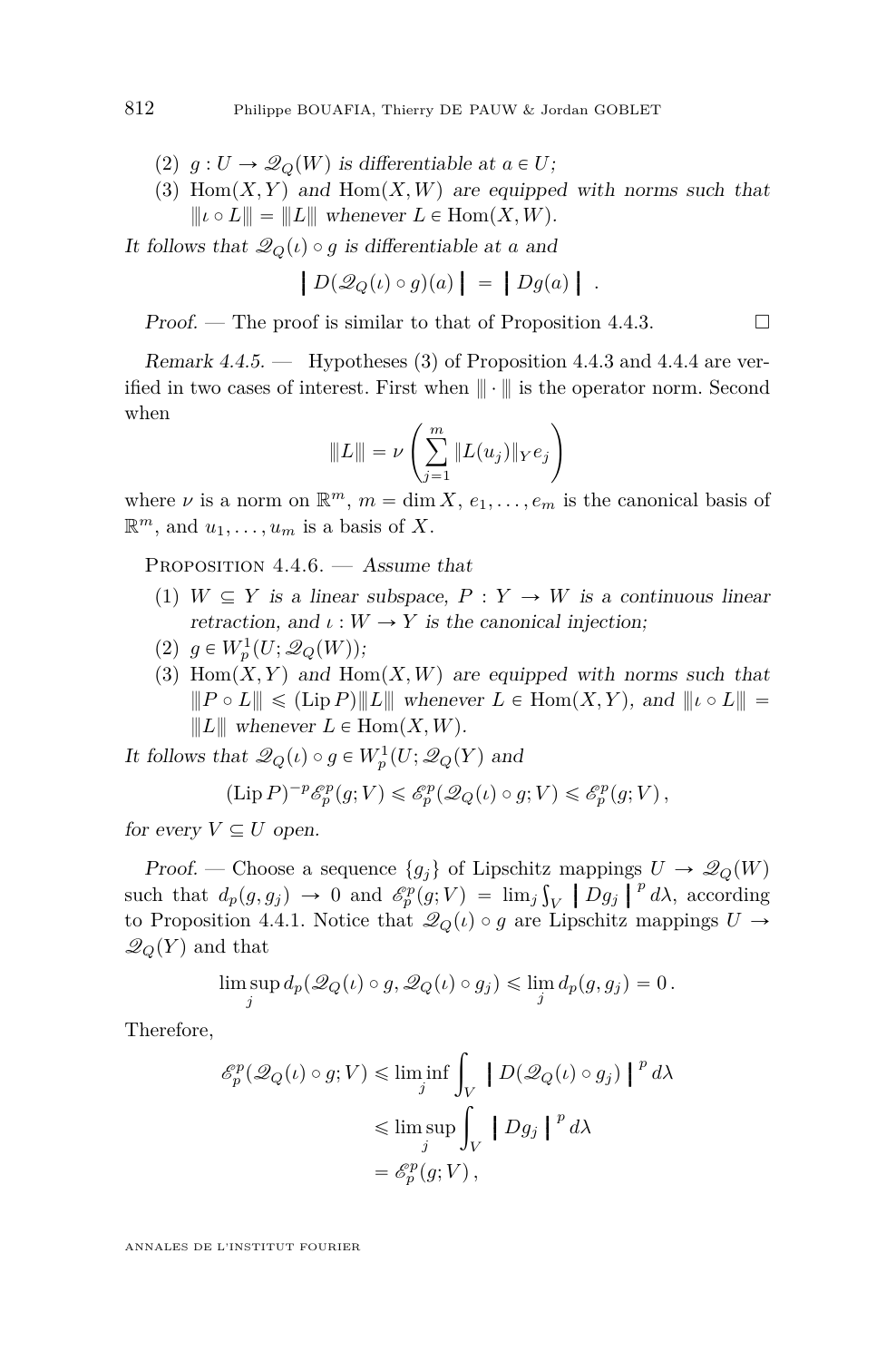<span id="page-51-0"></span>according to Proposition [4.4.4.](#page-49-0) The case  $V = U$  of this computation implies that  $\mathscr{Q}_Q(\iota) \circ g \in W_p^1(U; \mathscr{Q}_Q(Y))$ , by definition of this Sobolev class, and the general case yields the second inequality of our conclusion.

The other way round choose a sequence  $\{f_i\}$  of Lipschitz mappings  $U \to \mathcal{Q}_Q(Y)$  such that  $d_p(\mathcal{Q}_Q(\iota) \circ g, f_j) \to 0$  and  $\mathcal{E}_p^p(\mathcal{Q}_Q(\iota) \circ g; V) =$  $\lim_{j} \int_{V} |Df_j|^{p} d\lambda$ . Notice that the mappings  $\mathscr{Q}_Q(P) \circ f_j : U \to \mathscr{Q}_Q(W)$ <br>are Linschitz and since  $g = \mathscr{Q}_Q(P) \circ \mathscr{Q}_Q(\lambda) \circ g$  appalance are Lipschitz and, since  $g = \mathcal{Q}_Q(P) \circ \mathcal{Q}_Q(\iota) \circ g$ , one has

$$
d_p(g, \mathcal{Q}_Q(P) \circ f_j) = d_p(\mathcal{Q}_Q(P) \circ \mathcal{Q}_Q(\iota) \circ g, \mathcal{Q}_Q(P) \circ f_j)
$$
  
\$\leqslant d\_p(\mathcal{Q}\_Q(\iota) \circ g, f\_j) \to 0\$ as  $j \to \infty$ .

Thus,

$$
\mathscr{E}_p^p(g; V) \le \liminf_j \int_V \left\{ D(\mathscr{Q}_Q(P) \circ f_j) \right\}^p d\lambda
$$
  

$$
\le (\text{Lip } P)^p \liminf_j \int_V \left\{ Df_j \right\}^p d\lambda
$$
  

$$
= (\text{Lip } P)^p \mathscr{E}_p^p(\mathscr{Q}_Q(\iota) \circ g; V).
$$

For the remaining part of this paper we will only consider the cases when either  $Y = \ell_2^n$  for some  $n \in \mathbb{N} \setminus \{0\}$  or  $Y = \ell_2$ , and *X* is a finite dimensional Banach space as usual. The norm  $\| \cdot \|$  on  $\text{Hom}(X, Y)$  is associated with a basis  $u_1, \ldots, u_m$  of *X* as follows:

$$
|||L||| = \sqrt{\sum_{j=1}^{m} ||L(u_j)||^2}
$$

where  $\|\cdot\|$  is the Hilbert norm on *Y*. According to Remark [4.4.5,](#page-50-0) Propo-sitions [4.4.3](#page-49-0) and [4.4.4](#page-49-0) apply. When  $Y = \ell_2$  and  $n \in \mathbb{N}\backslash\{0\}$  we also define an *n* dimensional subspace of *Y*,  $W_n = \text{span}\{e_1, \ldots, e_n\}$ , and we let  $P_n: Y \to W_n$  be the orthognal projection and  $\iota_n: W_n \to Y$  be the canonical injection.

The following guarantees that the *p* energy is the expected quantity in case  $Y = \ell_2^n$ . Notice the statement makes sense since *g* is almost everywhere approximately differentiable (recall Corollary [4.3.6\)](#page-48-0).

PROPOSITION  $4.4.7.$  — If  $g \in W_p^1(U; \mathcal{Q}_Q(\ell_2^n))$  for some  $n \in \mathbb{N} \setminus \{0\}$  then

$$
\mathscr{E}_p^p(g; V) = \int_V \mid Dg \mid^p d\lambda
$$

for every open set  $V \subseteq U$ .

TOME 65 (2015), FASCICULE 2

 $\Box$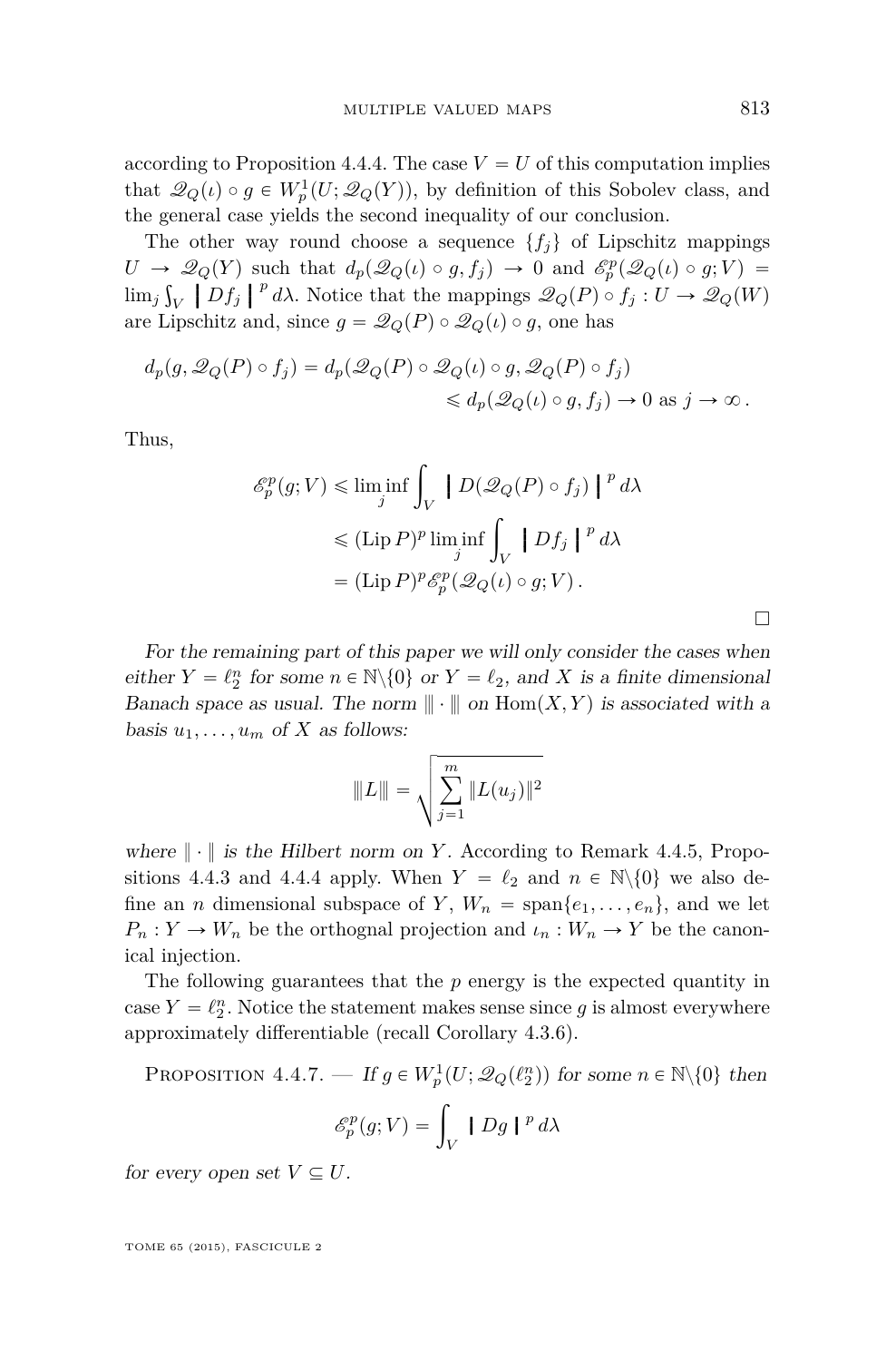*Proof.* — If  $\{g_j\}$  is a sequence of Lipschitz mappings  $U \to \mathcal{Q}_Q(\ell_2^n)$  such that  $d_p(g, g_i) \to 0$  as  $j \to \infty$ , then  $\|\boldsymbol{\xi} \circ g - \boldsymbol{\xi} \circ g_j\|_{L_p} \to 0$  as  $j \to \infty$  where *ξ* is the Almgren embedding described in Theorem [3.3.4.](#page-34-0) Thus

$$
\int_V ||D(\boldsymbol{\xi} \circ g)||^p d\lambda \leqslant \liminf_j \int_V ||D(\boldsymbol{\xi} \circ g_j)||^p d\lambda
$$

according to classical finite dimensional Sobolev theory: the above functional is weakly lower semicontinuous because it satisfies the hypotheses of [\[5,](#page-70-0) Section 3.3, Theorem 3.4]. It then follows from Corollary [4.3.6](#page-48-0) that

$$
\int_V |Dg|^{p} d\lambda \leq \liminf_{j} \int_V |Dg_j|^{p} d\lambda.
$$

Choosing the sequence  $\{g_i\}$  according to Proposition [4.4.1](#page-48-0) we infer that

$$
\int_V |Dg|^{p} d\lambda \leqslant \mathscr{E}_p^p(g; V).
$$

We turn to proving the reverse inequality. We let  $u = E(\Upsilon(g)) \in$  $W_p^1(\mathbb{R}^m;\mathbb{R}^N)$  so that the maximal function  $M(\|Du\|) \in L_p(U)$  (see e.g. [\[14,](#page-71-0) Theorem 1.22]). For each  $j \in \mathbb{N} \backslash \{0\}$  we define

$$
A_j = U \cap \{x : \mathscr{G}_2(g(x), Q[\![0]\!])^p + M(\|Du\|)^p(x) \leq j^p\}
$$

and we infer that

$$
\lim_j j^p \lambda(U \setminus A_j) \leq \lim_j \int_{U \setminus A_j} (\mathscr{G}_2(g(x), Q[\![0]\!])^p + M(\|Du\|)^p(x)) d\lambda(x) = 0.
$$

We let  $g_j: U \to \mathcal{Q}_Q(\ell_2^n)$  be the Lipschitz mapping associated with  $f = g$ and  $t = j$  in Proposition [4.3.4.](#page-47-0) We see that

$$
\begin{split} \lim_j d_p(g_j,g) &= \lim_j \left( \int_{U \backslash A_j} \mathscr{G}_2(g_j,g)^p d\lambda(x) \right)^{\frac{1}{p}} \\ &\leqslant \lim_j \left( \int_{U \backslash A_j} \mathscr{G}_2(g_j,Q[\![0]\!])^p d\lambda(x) \right)^{\frac{1}{p}} \\ &\quad + \lim_j \left( \int_{U \backslash A_j} \mathscr{G}_2(g,Q[\![0]\!])^p d\lambda(x) \right)^{\frac{1}{p}} \\ &\leqslant \lim_j \left( \mathbf{c}_{2.4.3}(m,Q)j^p \lambda(U \backslash A_j) \right)^{\frac{1}{p}} + \lim_j \left( \int_{U \backslash A_j} \mathscr{G}_2(g,Q[\![0]\!])^p d\lambda(x) \right)^{\frac{1}{p}} \\ &= 0 \,, \end{split}
$$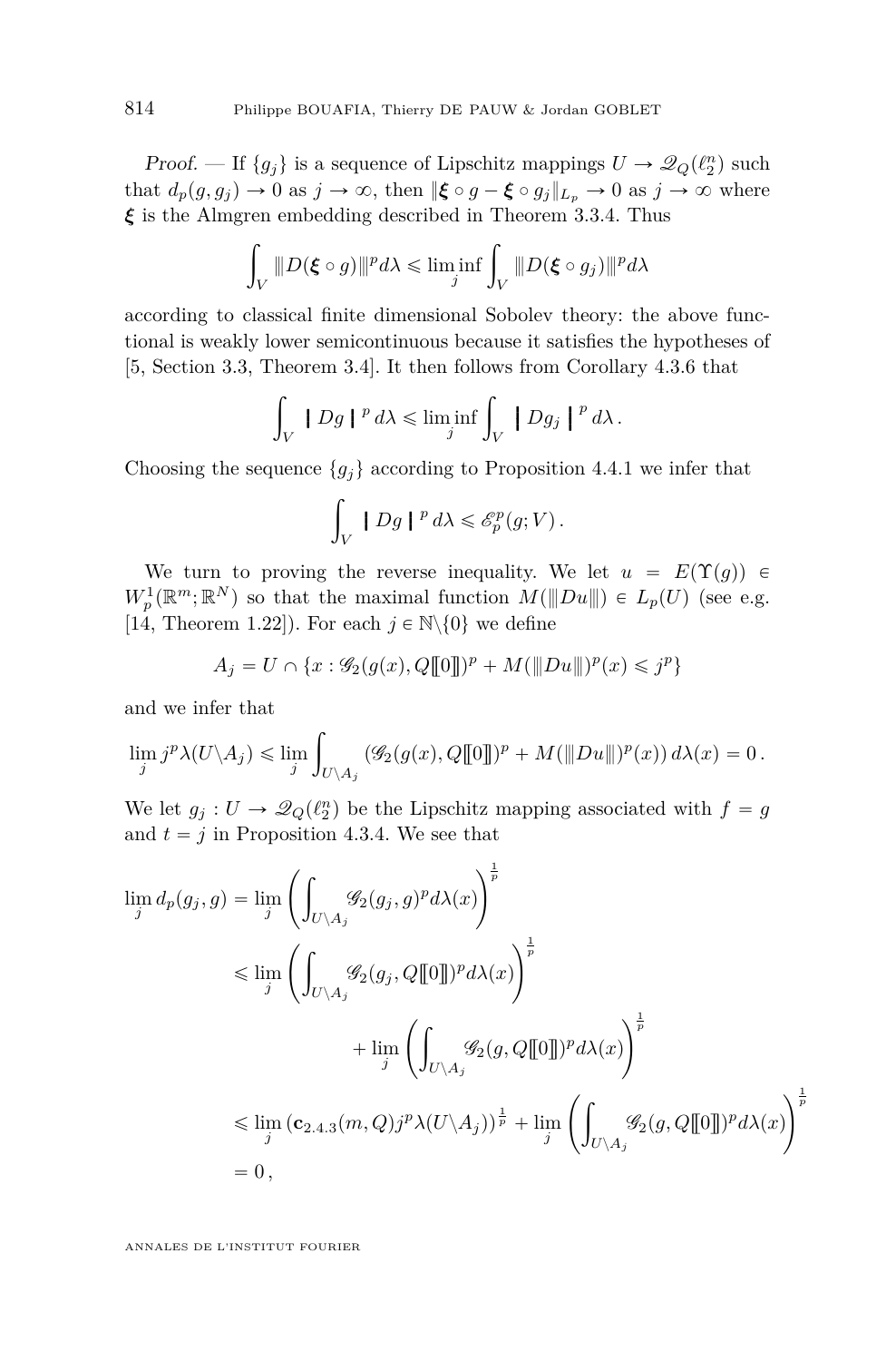<span id="page-53-0"></span>thus  $\mathscr{E}_p^p(g; V) \leq \liminf_j$ ş  $\int_V$  |  $Dg_j$  |  $^p d\lambda$ . Furthermore,

$$
\liminf_{j} \int_{V} Dg_{j} \mid^{p} d\lambda \leq \liminf_{j} \int_{V \cap A_{j}} Dg_{j} \mid^{p} d\lambda + \limsup_{j} \int_{U \setminus A_{j}} Dg_{j} \mid^{p} d\lambda
$$
  
\n
$$
\leq \liminf_{j} \int_{V \cap A_{j}} |Dg|^{p} d\lambda + Q^{\frac{p}{2}} \limsup_{j} \int_{U \setminus A_{j}} (\text{Lip } g_{j})^{p} d\lambda
$$
  
\n
$$
\leq \int_{V} |Dg|^{p} d\lambda + \limsup_{j} Q^{\frac{p}{2}} 4^{p(m+1)} \alpha(n, Q)^{-p} c_{2,4,3}(m, Q)^{p} j^{p} \lambda(U \setminus A_{j})
$$
  
\n
$$
= \int_{V} |Dg|^{p} d\lambda.
$$

This completes the proof.

THEOREM  $4.4.8.$  — Let  $f \in W_p^1(U; \mathcal{Q}_Q(\ell_2))$ . The following hold.

- (A)  $\mathscr{Q}_Q(P_n) \circ f \in W_p^1(U; \mathscr{Q}_Q(\ell_2^n))$  for each  $n \in \mathbb{N} \setminus \{0\};$
- (B) For every open set  $V \subseteq U$  one has

$$
\mathscr{E}_p^p(f;V) = \lim_n \int_V \left[ D(\mathscr{Q}_Q(P_n) \circ f) \right]^p d\lambda;
$$

(C) The sequence  $\{ [D(\mathcal{Q}_Q(P_n) \circ f)]^p \}_n$  is nondecreasing  $\lambda$  almost experimence and bounded in  $I_n(U)$ everywhere and bounded in  $L_1(U)$ .

Proof. — (A) Choose a sequence  $\{f_j\}$  of Lipschitz mappings  $U \to \mathcal{Q}_Q(\ell_2)$ such that  $d_p(f_j, f) \to 0$  and  $\sup_j \int_U |Df_j||^p d\lambda < \infty$ . Notice that the  $\mathscr{Q}_Q(P_n) \circ f : U \to \mathscr{Q}_Q(\ell_2^n)$  are Lipschitz,

$$
\lim_{j} d_p(\mathcal{Q}_Q(P_n) \circ f_j, \mathcal{Q}_Q(P_n) \circ f) \le \lim_{j} d_p(f_j, f) = 0
$$

and

$$
\sup_{j} \int_{U} \left| D(\mathcal{Q}_{Q}(P_{n}) \circ f_{j}) \right|^{p} d\lambda \leq \sup_{j} \int_{U} \left| Df_{j} \right|^{p} d\lambda < \infty
$$

according to Proposition [4.4.3.](#page-49-0) Thus  $f \in W_p^1(U; \mathcal{Q}_Q(\ell_2^n))$ .

(B) We note that for every  $x \in U$  one has

$$
\lim_{n} \mathscr{G}_{2}\big(f(x),\left(\mathscr{Q}_{Q}(\iota_{n})\circ\mathscr{Q}_{Q}(P_{n})\circ f\right)(x)\big)=0\,,
$$

and also

$$
\mathcal{G}_2(f, \mathcal{Q}_Q(\iota_n) \circ \mathcal{Q}_Q(P_n) \circ f) \leq \mathcal{G}_2(f, Q[\![0]\!])
$$
  
+ 
$$
\mathcal{G}_2(\mathcal{Q}_Q(\iota_n) \circ \mathcal{Q}_Q(P_n) \circ f, Q[\![0]\!])
$$
  

$$
\leq 2\mathcal{G}_2(f, Q[\![0]\!]).
$$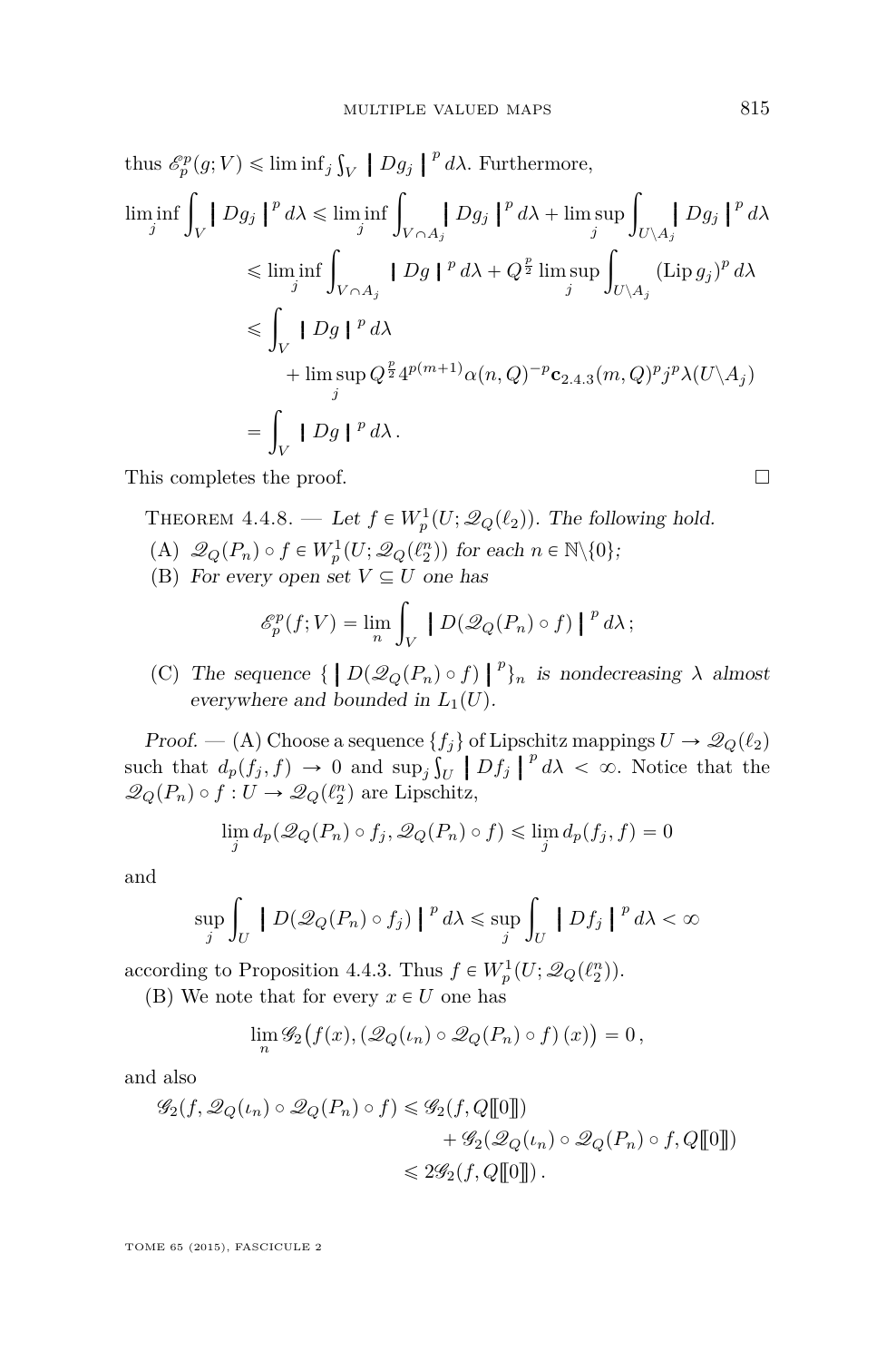Thus

$$
\lim_{n} d_p(f, \mathscr{Q}_Q(\iota_n) \circ \mathscr{Q}_Q(P_n) \circ f) = 0
$$

according to the Dominated Convergence Theorem. Therefore,

$$
\mathcal{E}_p^p(f;V) \le \liminf_n \mathcal{E}_p^p(\mathcal{Q}_Q(\iota_n) \circ \mathcal{Q}_Q(P_n) \circ f; V)
$$
  
= 
$$
\liminf_n \mathcal{E}_p^p(\mathcal{Q}_Q(P_n) \circ f; V)
$$
  
= 
$$
\liminf_n \int_V \left[ D(\mathcal{Q}_Q(P_n) \circ f) \right]^p d\lambda,
$$

according respectively to Propositions [4.4.2,](#page-48-0) [4.4.6](#page-50-0) and [4.4.7.](#page-51-0) The other way round, we choose a sequence  $\{f_j\}$  of Lipschitz mappings  $U \to \mathcal{Q}_Q(\ell_2)$ such that  $d_p(f_j, f) \to 0$  and  $\mathscr{E}_p^p(f; V) = \lim_j \int_V |Df_j|^{p} d\lambda$ , according to Proposition [4.4.1.](#page-48-0) For each fixed *n* we have

$$
\int_{V} \left| D(\mathscr{Q}_Q(P_n) \circ f) \right|^{p} d\lambda \leq \liminf_{j} \int_{V} \left| D(\mathscr{Q}_Q(P_n) \circ f_j) \right|^{p} d\lambda
$$

(according to the proof of (A) and Proposition [4.4.2](#page-48-0) and [4.4.7\)](#page-51-0)

$$
\leqslant \liminf_{j} \int_{V} |Df_{j}|^{p} d\lambda
$$

(according to Proposition [4.4.3\)](#page-49-0)

$$
= \mathscr{E}_p^p(f;V) \, .
$$

Therefore lim sup*<sup>n</sup>* ş  $\mathcal{L}_V$  *p*  $\left[ D(\mathcal{Q}_Q(P_n) \circ f) \right]$ <sup>*p*</sup> *dλ*  $\leq \mathcal{E}_p^p(f;V)$ .

(C) That the sequence  $\{ [ D(\mathcal{Q}_Q(P_n) \circ f) ]^p \}_n$  be nondecreasing follows in the proof of Proposition 4.4.3; its houndedness in  $I_n(U)$  is a consequence as in the proof of Proposition [4.4.3;](#page-49-0) its boundedness in  $L_1(U)$  is a consequence of  $(B)$ .

We now turn to defining the function  $\delta f \in L_p(U)$  associated with  $f \in W_p^1(U; \mathcal{Q}_Q(\ell_2))$ . It follows from Theorem [4.4.8\(](#page-53-0)C) and the Monotone Convergence Theorem that

$$
\int_{V} \lim_{n} \left| D(\mathscr{Q}_Q(P_n) \circ f) \right|^{p} d\lambda = \lim_{n} \int_{V} \left| D(\mathscr{Q}_Q(P_n) \circ f) \right|^{p} d\lambda,
$$

 $V \subseteq U$  open. We define, for  $\lambda$  almost every  $x \in U$ ,

(4.2) 
$$
\left| \delta f \right| (x) = \lim_{n} \left| D \left( \mathcal{Q}_Q(P_n) \circ f \right) (x) \right| .
$$

It follows therefore from Theorem [4.4.8\(](#page-53-0)B) that

(4.3) 
$$
\mathscr{E}_p^p(f;V) = \int_V \mid \delta f \mid^p d\lambda.
$$

<span id="page-54-0"></span>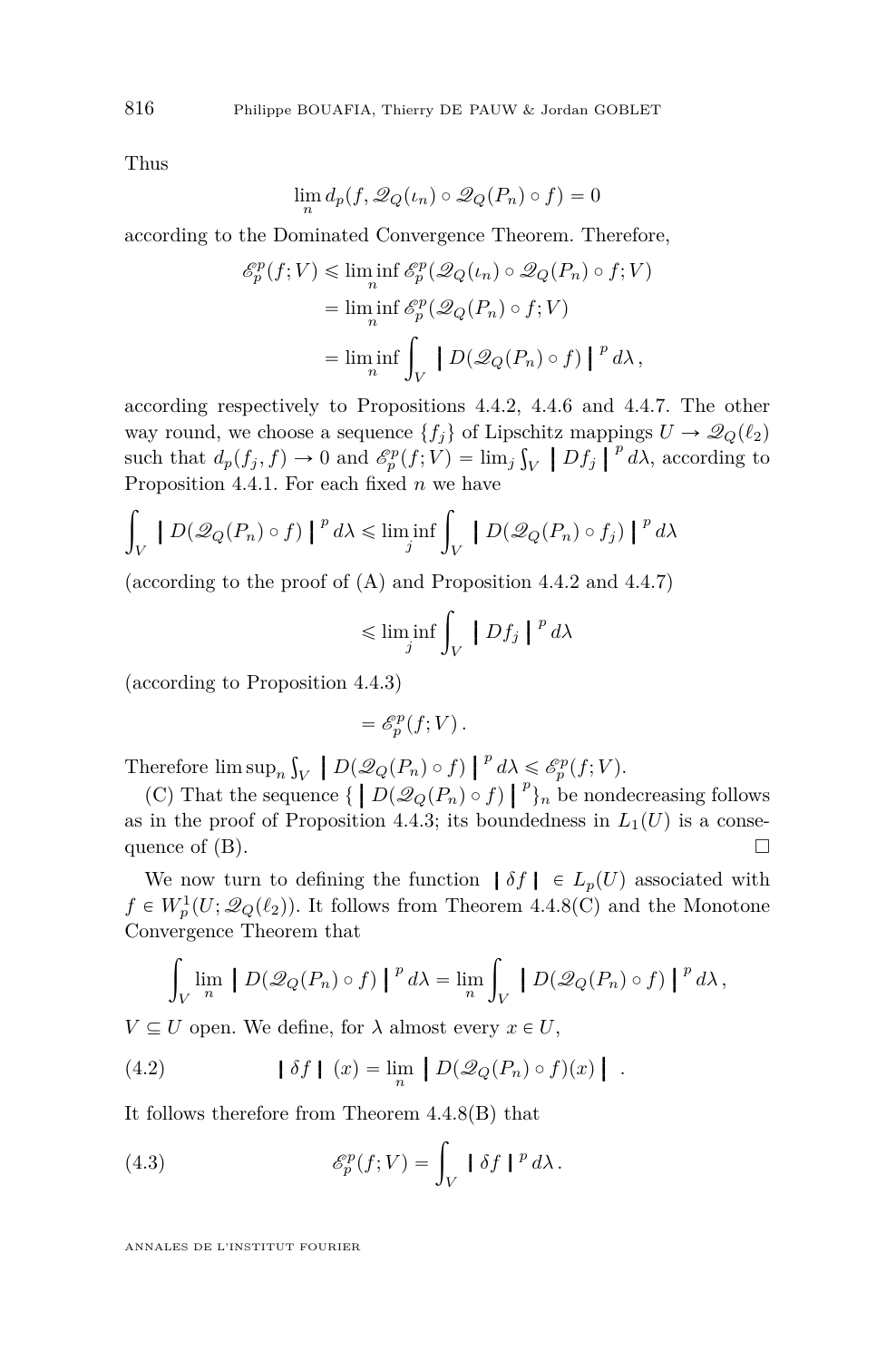#### **4.5. Extension**

<span id="page-55-0"></span>The following is the obvious analog of [\[14,](#page-71-0) Theorem 1.63].

THEOREM  $4.5.1.$   $-$  Let  $U = U(0, 1)$  be the unit ball in  $\mathbb{R}^m$ . There exists a mapping

$$
E: W^1_p(U; \mathscr{Q}_Q(\ell_2)) \to W^1_p(\mathbb{R}^m; \mathscr{Q}_Q(\ell_2))
$$

with the following properties.

- (A) For every  $f \in W_p^1(U; \mathcal{Q}_Q(\ell_2))$  one has  $E(f)(x) = f(x)$  for every  $x \in U$ ;
- (B) For every  $f_1, f_2 \in W_p^1(U; \mathcal{Q}_Q(\ell_2))$  one has

$$
d_p(E(f_1), E(f_2)) \leq 2^{\frac{1}{p}} d_p(f_1, f_2);
$$

(C) For every  $f \in W_p^1(U; \mathcal{Q}_Q(\ell_2))$  one has

$$
\mathscr{E}_p^p(E(f); \mathbb{R}^m) \leq (1 + Q^{\frac{p}{2}} 2^p) \left( \mathscr{E}_p^p(f; U) + \| f \|_p^p \right);
$$

- (D) For every  $x \in \mathbb{R}^m \setminus U(0, 2)$  one has  $E(f)(x) = Q[[0]]$ ;
- (E) If  $0 \in C \subseteq \ell_2$  is convex and  $f(x) \in \mathcal{Q}_Q(C)$  for every  $x \in U$ , then  $E(f)(x) \in \mathcal{Q}_Q(C)$  for every  $x \in \mathbb{R}^m$ .

Proof. — We start the proof by associating with each Lipschitz map  $f: U \to \mathscr{Q}_Q(\ell_2)$  a Lipschitz map  $E_0(f): \mathbb{R}^m \to \mathscr{Q}_Q(\ell_2)$  verifying (A), (B), (D) and  $(E)$  above (for Lipschitz maps  $f, f_1, f_2$ ) and  $(C)$  replaced with

(C') For every Lipschitz  $f: U \to \mathcal{Q}_Q(\ell_2)$  one has

$$
\int_{\mathbb{R}^m} |D E_0(f)(x)|^p d\mathcal{L}^m(x) \leq C(m, p) \left( \int_U |D f(x)|^p d\mathcal{L}^m(x) + \|f\|_p^p \right)
$$

Given *f* we write  $f(x) = \bigoplus_{i=1}^{Q} [[f_i(x)]]$ ,  $x \in U$ , and we define<br>  $g(x) = \begin{cases} \bigoplus_{i=1}^{Q} [[2||x||-1) f_i(x)]] & \text{if } ||x|| \geq \frac{1}{2} \\ 0.0575 & \text{if } ||x|| > 1 \end{cases}$ 

$$
g(x) = \begin{cases} \bigoplus_{i=1}^{Q} [[2||x||-1) f_i(x)]] & \text{if } ||x|| \geq \frac{1}{2} \\ Q[[0]] & \text{if } ||x|| < \frac{1}{2} \end{cases}
$$

*.*

The conscientious reader will check that *g* is Lipschitz on *U*. In fact, it follows from Proposition [2.5.9](#page-27-0) and the paragraph preceding it (in particular equation [\(2.11\)](#page-27-0)) that

$$
|Dg(x)| \leq \sqrt{Q} \left( |Df(x)| + 2 |f(x)| \right)
$$

for almost every  $x \in U(0,1) \setminus B(0,1/2)$ . Therefore,

(4.4) 
$$
\int_{U} |Dg|^{p} d\mathcal{L}^{m} \leq Q^{\frac{p}{2}} 2^{p} \left( \int_{U} |Df|^{p} d\mathcal{L}^{m} + \int_{U} |f|^{p} d\mathcal{L}^{m} \right).
$$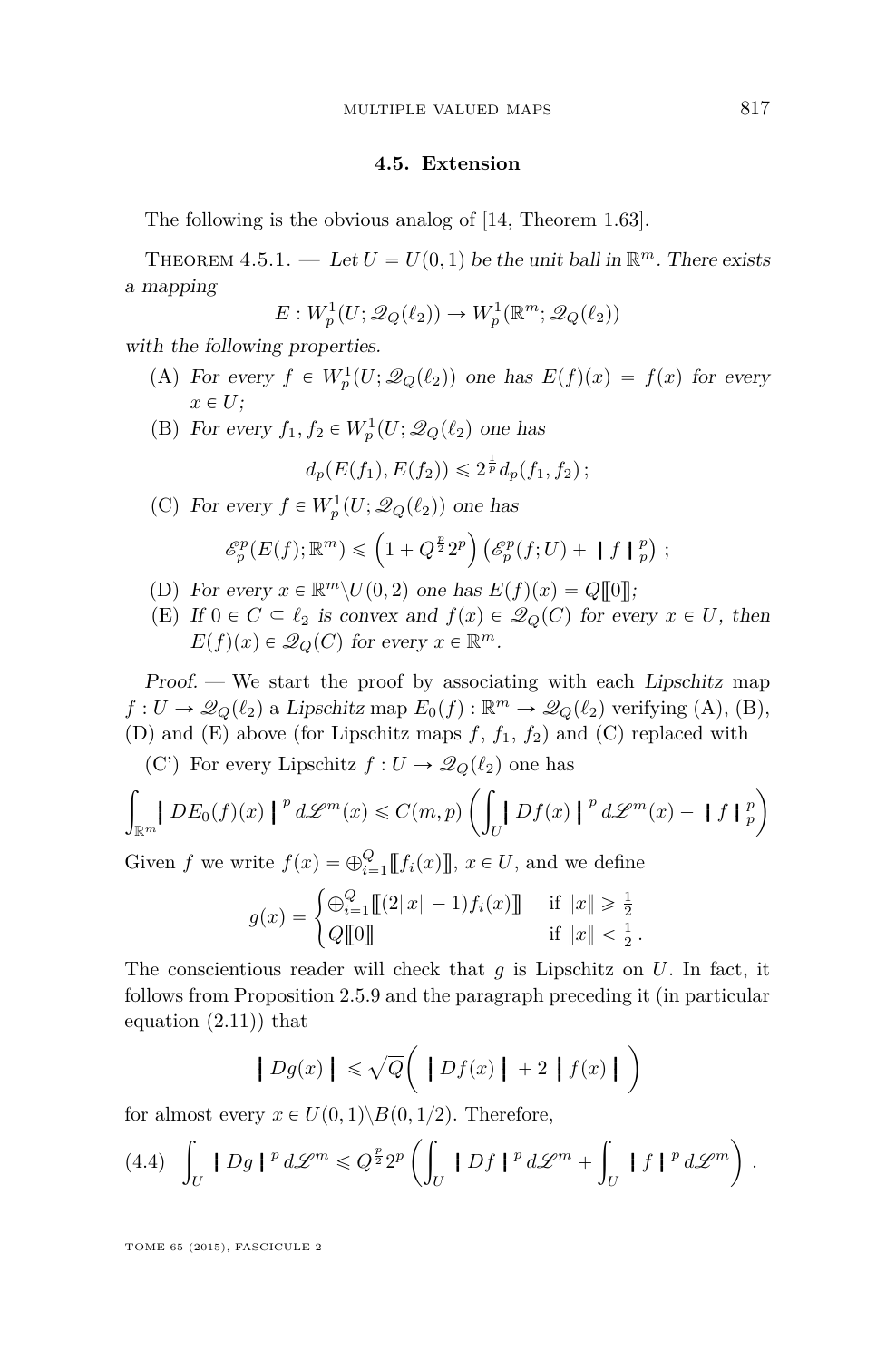We now define a Lipschitz mapping  $\varphi: U(0,3/2) \setminus U(0,1) \rightarrow B(0,1) \setminus B(0,1/2)$ by the formula

$$
\varphi(x) = \left(\frac{2}{\|x\|} - 1\right)x\,,
$$

and  $E_0(f)$  by

$$
E_0(f)(x) = \begin{cases} Q[\![0]\!] & \text{if } x \geq \frac{3}{2} \\ g(\varphi(x)) & \text{if } 1 \leq |x| < \frac{3}{2} \\ f(x) & \text{if } \|x\| \leq 1 \end{cases}
$$

We notice that conclusions (A), (D) and (E) are verified by  $E_0(f)$ . Regarding conclusions (B) and (C') we first observe that the differential of  $x/\|x\|$ at a point  $x \neq 0$  is the orthogonal projection onto the plane orthogonal to *x*. Therefore  $J\varphi = 1$  and we apply the change of variable formula:

$$
d_p(E_0(f_1), E_0(f_2))^p \le \int_U \mathcal{G}(f_1, f_2)^p d\mathcal{L}^m + \int_{B(0, 3/2) \backslash B(0, 1)} \mathcal{G}(g_1 \circ \varphi, g_2 \circ \varphi)^p d\mathcal{L}^m
$$
  

$$
\le \int_U \mathcal{G}(f_1, f_2)^p d\mathcal{L}^m + \int_{B(0, 3/2) \backslash B(0, 1)} \mathcal{G}(g_1 \circ \varphi, g_2 \circ \varphi)^p J \varphi d\mathcal{L}^m
$$
  

$$
\le 2 \int_U \mathcal{G}(f_1, f_2)^p d\mathcal{L}^m
$$

(because  $\mathscr{G}(g_1, g_2) \leq \mathscr{G}(f_1, f_2)$ ), and similarly,

$$
\int_{\mathbb{R}^m} |D E_0(f)|^p d\mathcal{L}^m \leq \int_U |D f|^p d\mathcal{L}^m + \int_{B(0,3/2) \backslash B(0,1)} |D (g \circ \varphi)|^p d\mathcal{L}^m
$$
  

$$
\leq \int_U |D f|^p d\mathcal{L}^m + \int_{B(0,3/2) \backslash B(0,1)} (|D g|^{p} \circ \varphi) d\mathcal{L}^m
$$

(because  $\text{Lip}\,\varphi\leqslant 1$ )

$$
\leqslant \int_{U} |Df|^{p} d\mathcal{L}^{m} + \int_{B(0,3/2)\backslash B(0,1)} (|Dg|^{p} \circ \varphi) J\varphi d\mathcal{L}^{m}
$$
  

$$
\leqslant (1 + Q^{\frac{p}{2}} 2^{p}) \left( \int_{U} |Df|^{p} d\mathcal{L}^{m} + \int_{U} |f|^{p} d\mathcal{L}^{m} \right)
$$

according to [\(4.4\)](#page-55-0).

We now define  $E(f)$ ,  $f \in W_p^1(U; \mathcal{Q}_Q(\ell_2))$ , as follows. We choose a sequence  $\{f_j\}$  of Lipschitz mappings  $U \to \mathcal{Q}_Q(\ell_2)$  associated with *f* as in Proposition [4.4.1](#page-48-0) and we observe that  $\{E_0(f_j)\}\$ is Cauchy in  $L_p(\mathbb{R}^m)$ : for  $E(f)$  we choose a limit of this sequence (that verifies conclusion  $(A)$ ). That conclusions  $(B)$ ,  $(C)$ ,  $(D)$  and  $(E)$  are valid is now a matter of routine verification.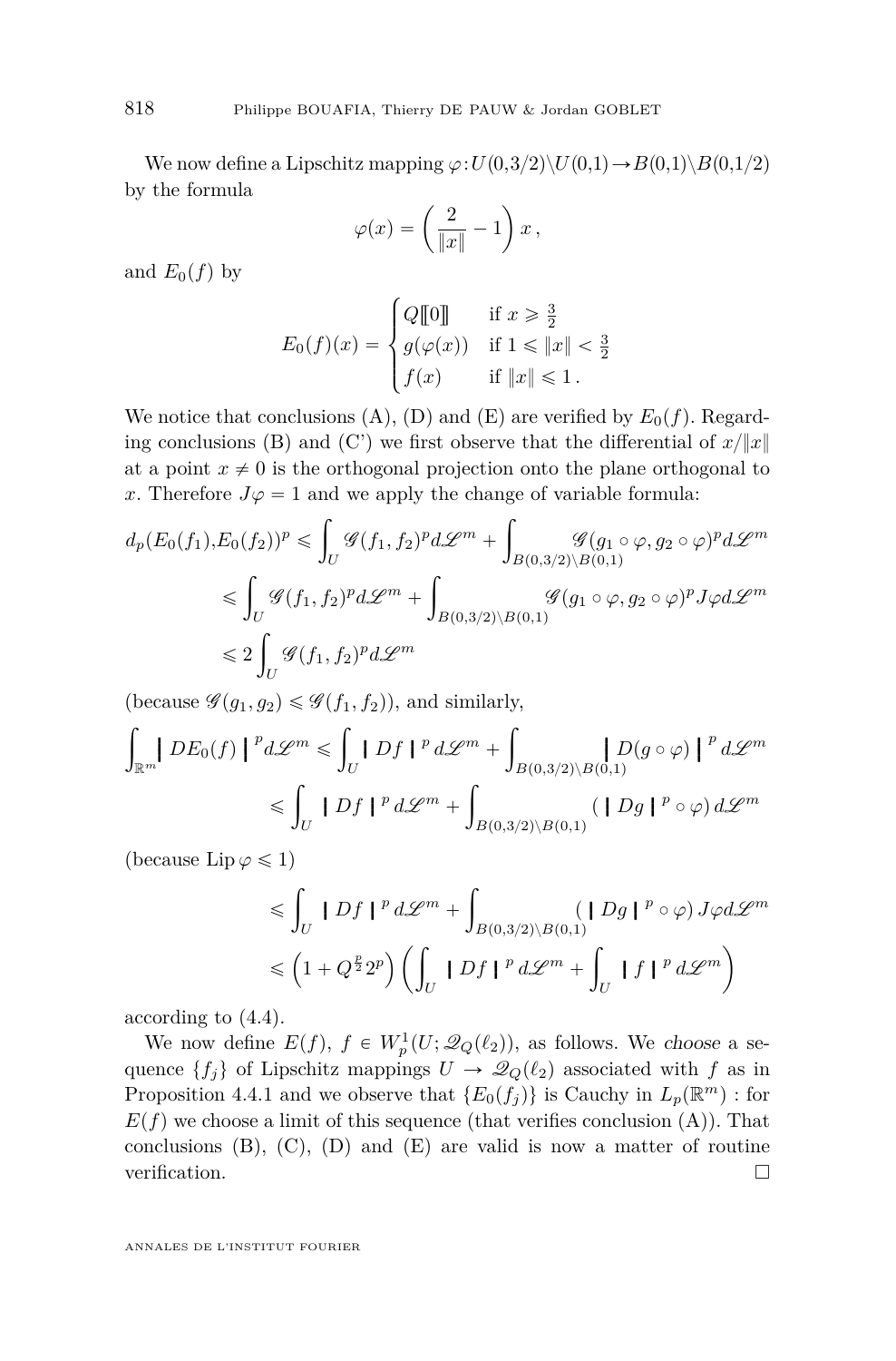# <span id="page-57-0"></span>**4.6. Poincaré inequality and approximate differentiability almost everywhere**

We start with a modification of Theorem [4.4.8.](#page-53-0)

THEOREM  $4.6.1.$  – Let  $f \in W_p^1(U; \mathcal{Q}_Q(\ell_2))$ . There then exist a sequence  $\{f_n\}$  of Lipschitz mappings  $U \to \mathcal{Q}_Q(\ell_2)$  and a sequence  $\{A_n\}$  of Borel subsets of *U* such that

- (A)  $\lim_{n} d_{n}(f_{n}, f) = 0;$
- (B) For every open set  $V \subseteq U$ ,

$$
\mathscr{E}_p^p(f;V) = \lim_n \int_V |Df_n|^{p} d\lambda.
$$

- (C)  $\lim_{m \to \infty} \mathcal{L}^m(U \setminus A_n) = 0$  and, for each *n*,  $\left|Df_n(x)\right| \leq \left|\delta f\right|$  (*x*) for  $\mathscr{L}^m$  almost every  $x \in A_n$ ;
- (D)  $\lim_{n} |Df_n(x)| = |\delta f| (x) \text{ for } \mathcal{L}^m \text{ almost every } x \in U.$

Proof. — With each  $n \in \mathbb{N}\backslash\{0\}$  we associate  $g_n = \mathcal{Q}_Q(P_n) \circ f \in$  $W_p^1(U; \mathscr{Q}_Q(\ell_2^n))$  as well as

$$
u_n = \mathscr{G}_2(g_n, Q[\![0]\!])^p + M(\|D\Upsilon(g_n)\|)^p \in L_1(U).
$$

Letting  $A_n = U \cap \{x : u_n(x) \leq t_n^p\}$  we can choose  $t_n > 0$  large enough for

(4.5) 
$$
\max \left\{ \mathscr{L}^m(U \setminus A_n), \mathbf{c}_{4.3.4}(n,m,Q)^p \int_{U \setminus A_n} u_n d\lambda \right\} < \frac{1}{n},
$$

where we have put  $\mathbf{c}_{4,3,4}(n,m,Q) = 4^{m+1} \alpha(n,Q)^{-1} \mathbf{c}_{2,4,3}(m,Q)$  $\mathbf{c}_{4,3,4}(n,m,Q) = 4^{m+1} \alpha(n,Q)^{-1} \mathbf{c}_{2,4,3}(m,Q)$  $\mathbf{c}_{4,3,4}(n,m,Q) = 4^{m+1} \alpha(n,Q)^{-1} \mathbf{c}_{2,4,3}(m,Q)$  $\mathbf{c}_{4,3,4}(n,m,Q) = 4^{m+1} \alpha(n,Q)^{-1} \mathbf{c}_{2,4,3}(m,Q)$  $\mathbf{c}_{4,3,4}(n,m,Q) = 4^{m+1} \alpha(n,Q)^{-1} \mathbf{c}_{2,4,3}(m,Q)$ . We then let  $h_n: U \to \mathcal{Q}_Q(\ell_2^n)$  be a Lipschitz mapping associated with  $g_n$  and  $t_n$  as in Proposition [4.3.4,](#page-47-0) and we define  $f_n = \mathcal{Q}_Q(\iota_n) \circ h_n : U \to \mathcal{Q}_Q(\ell_2)$  which is Lipschitz as well. We observe that

$$
d_p(f_n, f) \le d_p(\mathcal{Q}_Q(\iota_n) \circ h_n, \mathcal{Q}_Q(\iota_n) \circ \mathcal{Q}_Q(P_n) \circ f)
$$
  
+ 
$$
d_p(\mathcal{Q}_Q(\iota_n) \circ \mathcal{Q}_Q(P_n) \circ f, f)
$$
  

$$
\le d_p(h_n, g_n) + d_p(\mathcal{Q}_Q(\iota_n) \circ \mathcal{Q}_Q(P_n) \circ f, f).
$$

Notice that

$$
\lim_{n} d_{p}(\mathscr{Q}_{Q}(\iota_{n}) \circ \mathscr{Q}_{Q}(P_{n}) \circ f, f) = 0
$$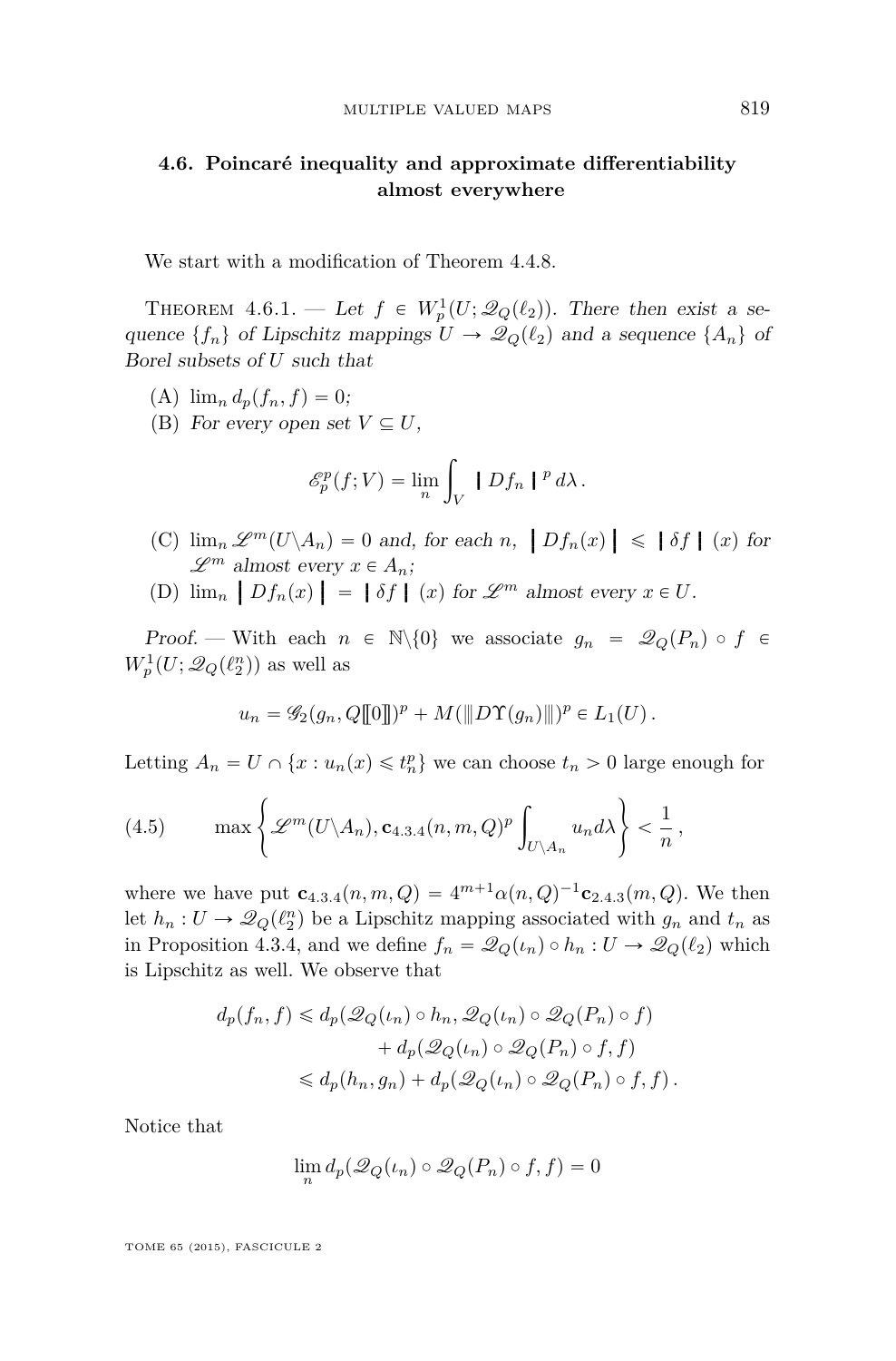according to the Dominated Convergence Theorem, whereas

$$
d_p(h_n, g_n) = \left(\int_U \mathcal{G}_2(h_n, g_n)^p d\lambda\right)^{\frac{1}{p}}
$$
  
\n
$$
= \left(\int_{U \backslash A_n} \mathcal{G}_2(h_n, g_n)^p d\lambda\right)^{\frac{1}{p}}
$$
  
\n
$$
\leq \left(\int_{U \backslash A_n} \mathcal{G}_2(h_n, Q[\![0]\!])^p d\lambda\right)^{\frac{1}{p}} + \left(\int_{U \backslash A_n} \mathcal{G}_2(g_n, Q[\![0]\!])^p d\lambda\right)^{\frac{1}{p}}
$$
  
\n
$$
\leq \left(\int_{U \backslash A_n} \mathbf{c}_{2.4.3}(m, Q)^p t_n^p d\lambda\right)^{\frac{1}{p}} + \left(\int_{U \backslash A_n} \mathcal{G}_2(g_n, Q[\![0]\!])^p d\lambda\right)^{\frac{1}{p}}
$$
  
\n
$$
\leq (1 + \mathbf{c}_{2.4.3}(m, Q)) \left(\int_{U \backslash A_n} u_n d\lambda\right)^{\frac{1}{p}}
$$
  
\n
$$
\to 0 \text{ as } n \to \infty,
$$

from what conclusion (A) follows. Consequently,

$$
\mathscr{E}_p^p(f;V) \le \liminf_n \int_V |Df_n|^{p} d\lambda.
$$

Furthermore, for each  $n$  we have

$$
\int_V |Df_n|^{p} d\lambda = \int_V |Dh_n|^{p} d\lambda
$$

(according to Proposition [4.4.6\)](#page-50-0)

$$
\leqslant \int_{V\cap A_n} Dg_n\mid^p d\lambda + \int_{V\backslash A_n} Q^{\frac{p}{2}} \mathbf{c}_{4.3.4}(n,m,Q)^p t_n^p d\lambda
$$

(according to Proposition [4.3.4\)](#page-47-0) ż

$$
\leqslant \int_V \left| D(\mathscr{Q}_Q(P_n) \circ f) \right|^p d\lambda + Q^{\frac{p}{2}} \mathbf{c}_{4,3.4}(n,m,Q)^p \int_{U \backslash A_n} u_n d\lambda
$$

It now follows from  $(4.5)$  and Theorem  $4.4.8(B)$  $4.4.8(B)$  that

$$
\limsup_{n} \int_{V} |Df_{n}|^{p} d\lambda
$$
\n
$$
\leq \lim_{n} \int_{V} |D(\mathcal{Q}_{Q}(P_{n}) \circ f)|^{p} d\lambda + \limsup_{n} Q^{\frac{p}{2}} \mathbf{c}_{4,3,4}(n, m, Q)^{p} \int_{U \backslash A_{n}} u_{n} d\lambda
$$
\n
$$
= \mathcal{E}_{p}^{p}(f; V).
$$

This proves conclusion (B).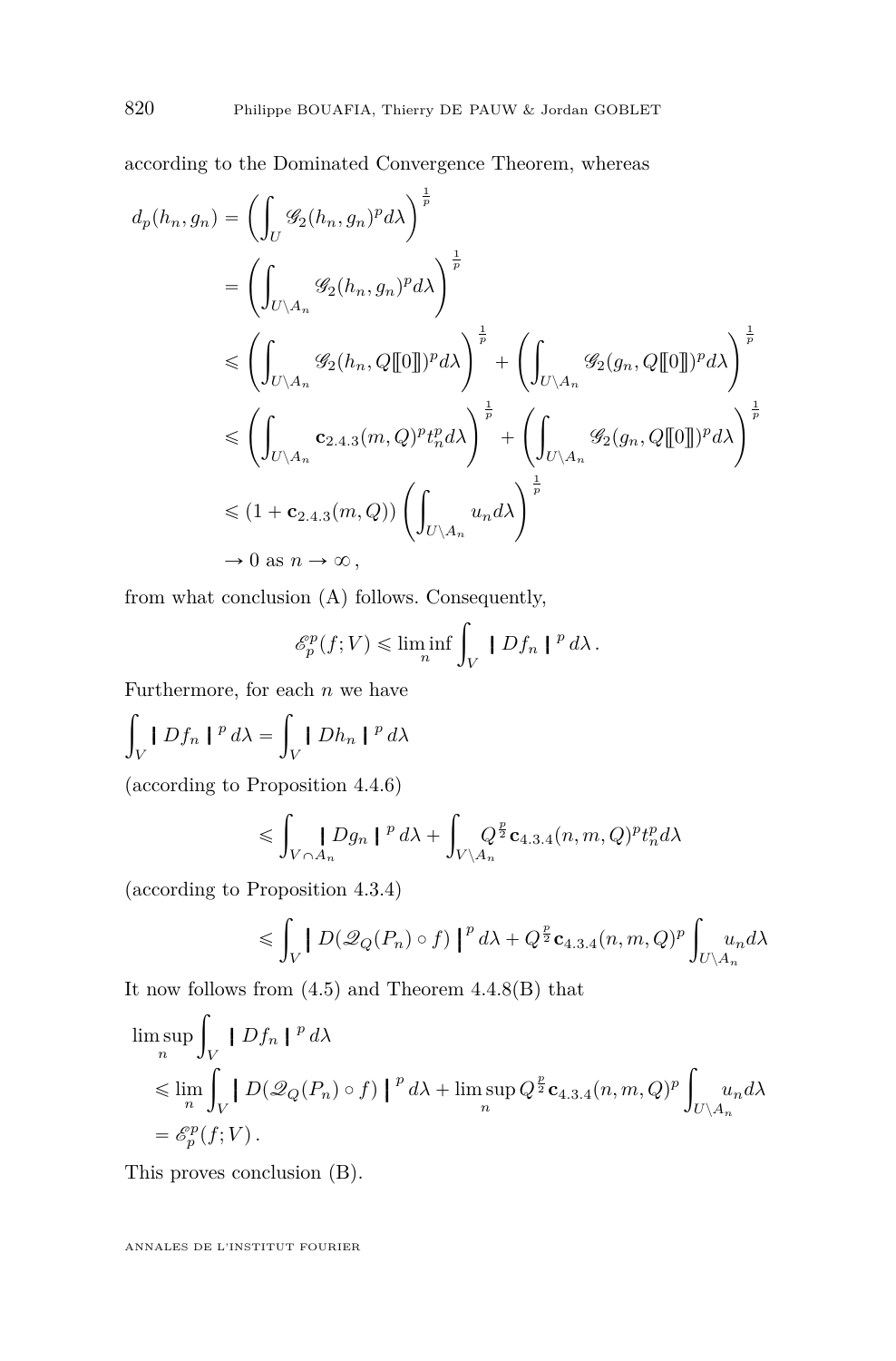<span id="page-59-0"></span>The first part of conclusion (C) is a consequence of [\(4.5\)](#page-57-0) and the second part follows from the fact that  $h_n = g_n$  on  $A_n$ , therefore  $Dh_n(x) = Dg_n(x)$ at  $\mathscr{L}^m$  almost every  $x \in A_n$ , and for those x it follows from Proposition [4.4.4,](#page-49-0) the definition of  $\delta f$  and Theorem [4.4.8\(](#page-53-0)C) that

$$
\left|Df_n(x)\right| = \left|D(\mathcal{Q}_Q(\iota_n) \circ h_n)(x)\right| \leq \left|Dh_n(x)\right|
$$
  
= 
$$
\left|Dg_n(x)\right| = \left|D(\mathcal{Q}_Q(P_n) \circ f)(x)\right| \leq \left|\delta f\right| (x).
$$

Conclusion (D) is an easy consequence of (B) and (C).  $\Box$ 

We are now ready to prove the analog of the Poincaré inequality.

THEOREM 4.6.2. — There exists a constant  $\mathbf{c}_{4.6.2}(m) \geq 1$  with the following property. Let  $f \in W_p^1(U; \mathcal{Q}_Q(\ell_2))$ ,  $1 \leq q \leq p$ , and let  $V \subseteq U$  be a bounded open convex subset of U. It follows that for  $\mathscr{L}^m$  almost every  $x \in V$ ,

$$
\int_V \mathscr{G}_2(f(x), f(y))^q d\mathscr{L}^m(y) \leq (\textnormal{diam}\, V)^{q+m-1} \int_V \frac{\|\delta f\|^{q}(z)}{\|z-x\|^{m-1}} d\mathscr{L}^m(z) .
$$

Furthermore there exists  $v \in \mathcal{Q}_Q(\ell_2)$  such that

$$
\int_{V} \mathcal{G}_2(f(x), v)^q d\mathcal{L}^m(x)
$$
  
\$\leqslant \mathbf{c}\_{4.6.2}(m)(\text{diam } V)^q \left( \frac{(\text{diam } V)^m}{\mathcal{L}^m(V)} \right)^{1-\frac{1}{m}} \int\_{V} |\delta f|^{q} d\mathcal{L}^m.

Proof. — We start with the case when f is Lipschitz. Given  $x \in V$  it follows from Theorem [2.5.8\(](#page-24-0)D) that

$$
\mathcal{G}_2(f(x), f(y)) \le \int_{S_{x,y}} |Df(z)| d\mathcal{H}^1(z)
$$
  
=  $||x - y|| \int_0^1 |Df(x + t(y - x))| d\mathcal{L}^1(t)$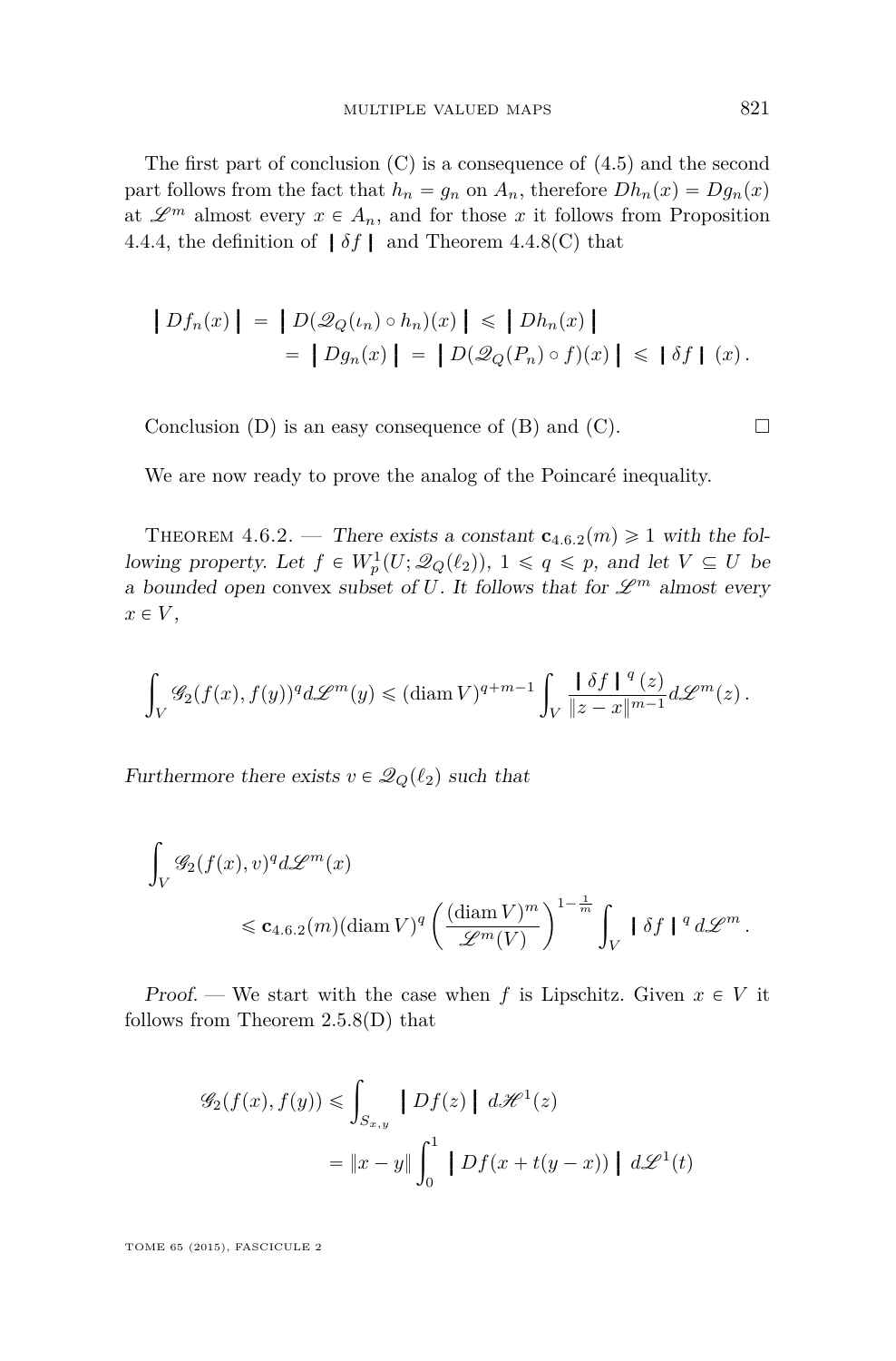<span id="page-60-0"></span>for  $\mathscr{L}^m$  almost every  $y \in V$ , where  $S_{x,y}$  denotes the line segment joining x and *y*. Now, given  $s > 0$ , we observe that

$$
\int_{V \cap B \text{dry } B(x,s)} g_2(f(x), f(y))^q d\mathcal{H}^{m-1}(y)
$$
\n
$$
\leq s^q \int_{V \cap B \text{dry } B(x,s)} d\mathcal{H}^{m-1}(y) \int_0^1 |Df(x+t(y-x))|^{q} d\mathcal{L}^{1}(t)
$$
\n
$$
= s^q \int_0^1 d\mathcal{L}^{1}(t) \int_{V \cap B \text{dry } B(x,s)} |Df(x+t(y-x))|^{q} d\mathcal{H}^{m-1}(y)
$$
\n
$$
= s^q \int_0^1 t^{1-m} d\mathcal{L}^{1}(t) \int_{V \cap B \text{dry } B(x,ts)} |Df(z)|^{q} d\mathcal{H}^{m-1}(z)
$$
\n
$$
\leq s^{q+m-1} \int_0^1 d\mathcal{L}^{1}(t) \int_{V \cap B \text{dry } B(x,ts)} \frac{|Df(z)|^{q}}{|z-x|^{m-1}} d\mathcal{H}^{m-1}(z)
$$
\n
$$
= s^{q+m-2} \int_{V \cap B(x,s)} \frac{|Df(z)|^{q}}{|z-x|^{m-1}} d\mathcal{L}^{m}(z).
$$

Hence,

$$
(4.6)
$$
\n
$$
\int_{V} \mathcal{G}_2(f(x), f(y))^q d\mathcal{L}^m(y)
$$
\n
$$
= \int_0^{\text{diam } V} d\mathcal{L}^1(s) \int_{V \cap \text{Bdry } B(x,s)} \mathcal{G}_2(f(x), f(y))^q d\mathcal{H}^{m-1}(y)
$$
\n
$$
\leqslant \int_0^{\text{diam } V} s^{q+m-2} d\mathcal{L}^1(s) \int_{V \cap B(x,s)} \frac{\left|Df(z)\right|^q}{\left|z-x\right|^{m-1}} d\mathcal{L}^m(z)
$$
\n
$$
\leqslant (\text{diam } V)^{q+m-1} \int_V \frac{\left|Df(z)\right|^q}{\left|z-x\right|^{m-1}} d\mathcal{L}^m(z).
$$

We now merely assume that  $f \in W_p^1(U; \mathcal{Q}_Q(\ell_2))$  and we choose a sequence of Lipschitz mappings  $\{f_n\}$  as in Theorem [4.6.1.](#page-57-0) Thus (4.6) applies to each  $f_n$ . Let  $x \in V$  be such that  $\lim_n \mathscr{G}_2(f(x), f_n(x)) = 0$ . In order to establish our first conclusion we can readily assume that

$$
V \to \mathbb{R}: z \mapsto \frac{\mid \delta f \mid {}^q(x) \mid}{\Vert z - x \Vert^{m-1}}
$$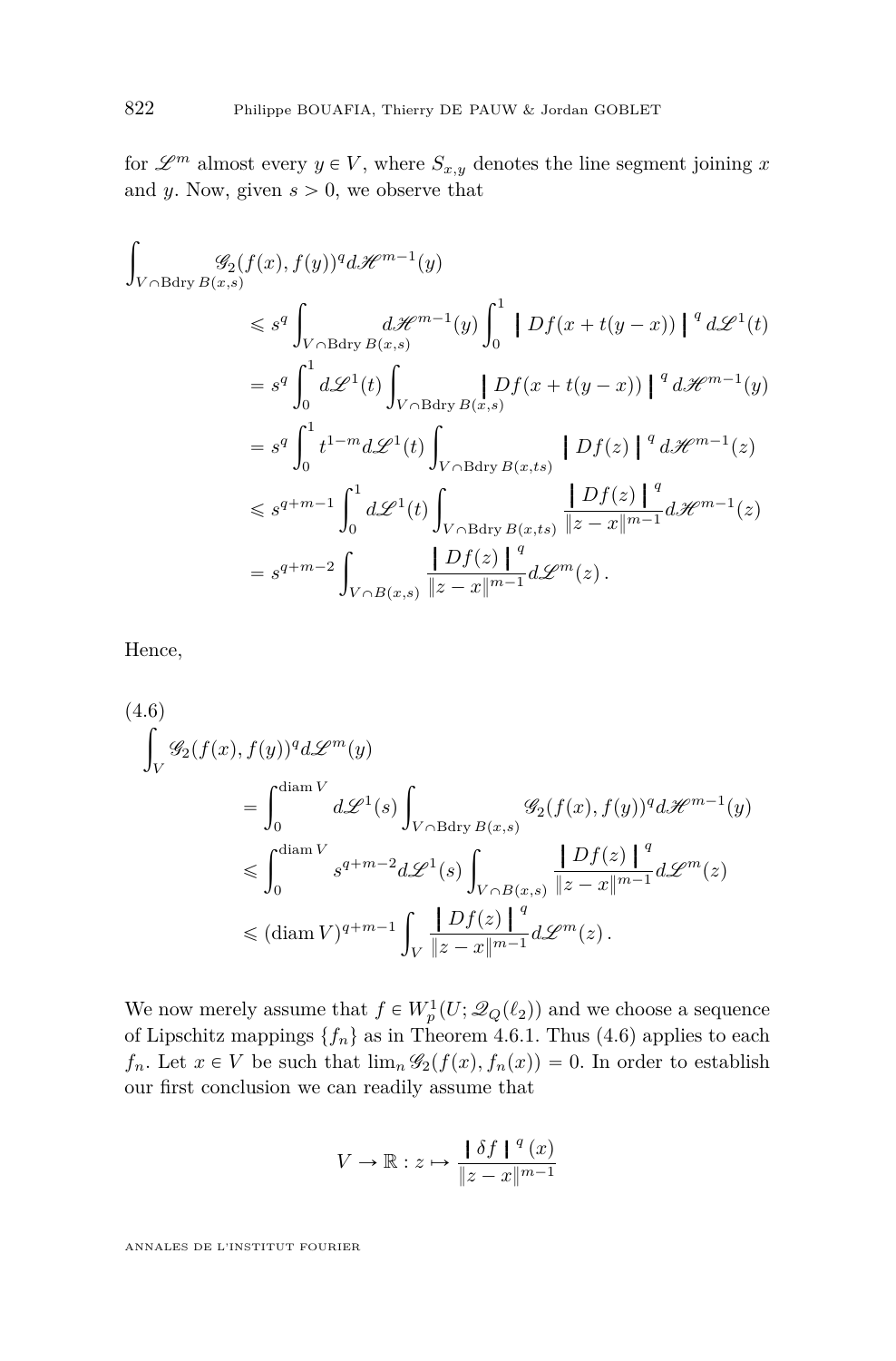<span id="page-61-0"></span>is summable. In that case, it follows from Theorem  $4.6.1(A)$  $4.6.1(A)$  and  $(D)$ , from [\(4.6\)](#page-60-0) and from the Dominated Convergence Theorem that

$$
\int_{V} \mathscr{G}_2(f(x), f(y))^q d\mathscr{L}^m(y) = \lim_{n} \int_{V} \mathscr{G}_2(f_n(x), f_n(y))^q d\mathscr{L}^m(y)
$$
  

$$
\leq (\operatorname{diam} V)^{q+m-1} \lim_{n} \int_{V} \frac{\left| Df_n(z) \right|^q}{\|z - x\|^{m-1}} d\mathscr{L}^m(z)
$$
  

$$
= (\operatorname{diam} V)^{q+m-1} \int_{V} \frac{\left| \delta f \right|^q (z)}{\|z - x\|^{m-1}} d\mathscr{L}^m(z).
$$

We now turn to proving the second conclusion. Integrating the inequality above with respect to *x*, and applying standard potential estimates (see e.g. [\[14,](#page-71-0) Lemma 1.31] applied with  $p = 1$ ) we obtain

$$
\begin{aligned} \int_V d\mathscr{L}^m(x) \int_V \mathscr{G}_2(f(x),f(y))^q d\mathscr{L}^m(y) \\ &\leqslant (\mathop{\mathrm{diam}}\nolimits V)^{q+m-1} \int_V d\mathscr{L}^m(x) \int_V \frac{\mid \delta f \mid^q(z)}{\Vert z-x\Vert^{m-1}} d\mathscr{L}^m(z) \\ &\leqslant C(m) (\mathop{\mathrm{diam}}\nolimits V)^{q+m-1} \mathscr{L}^m(V)^{\frac{1}{m}} \int_V \mid \delta f \mid^q d\mathscr{L}^m \, . \end{aligned}
$$

Thus there exists  $x \in V$  such that

$$
\int_{V} \mathscr{G}_2(f(x), f(y))^q d\mathscr{L}^m(y) \leq
$$
  

$$
C(m) \frac{(\text{diam } V)^{q+m-1} \mathscr{L}^m(V)^{\frac{1}{m}}}{\mathscr{L}^m(V)} \int_{V} |\delta f|^{q} d\mathscr{L}^m.
$$

Letting  $v = f(x)$  completes the proof.

PROPOSITION 4.6.3. — Let  $U = U(0,1)$  be the unit ball in  $\mathbb{R}^m$ , let  $f \in W_p^1(U; \mathcal{Q}_Q(\ell_2))$  and  $t \geq 0$ . Define

$$
A_t = U \cap \left\{ x : \mathscr{G}_2(f(x), Q[\![0]\!])^p + \left( M \mid \delta E(f) \mid \right)^p(x) \leq t^p \right\},\
$$

where *M* denotes the maximal function operator and *E* denotes the extension operator defined in Theorem [4.5.1.](#page-55-0) There then exists a Lipschitzian map  $h: U \to \mathcal{Q}_Q(\ell_2)$  such that

- (1)  $h(x) = f(x)$  for  $\mathscr{L}^m$  almost every  $x \in A_t$ ;
- $(2)$  $(2)$  $(2)$  Lip  $h \leq 6m\alpha(m)c_{2.4.3}(m, Q)t;$
- $(3)$   $\mathscr{G}_2(h(x), Q[\![0]\!]) \leqslant c_{2.4.3}(m, Q)t$  $\mathscr{G}_2(h(x), Q[\![0]\!]) \leqslant c_{2.4.3}(m, Q)t$  $\mathscr{G}_2(h(x), Q[\![0]\!]) \leqslant c_{2.4.3}(m, Q)t$  for every  $x \in U$ ;
- (4) For  $\mathscr{L}^m$  almost every  $x \in A_t$ ,  $f$  is approximately differentiable at *x* and  $\left[ Df(x) \right] = \left[ Dh(x) \right]$ .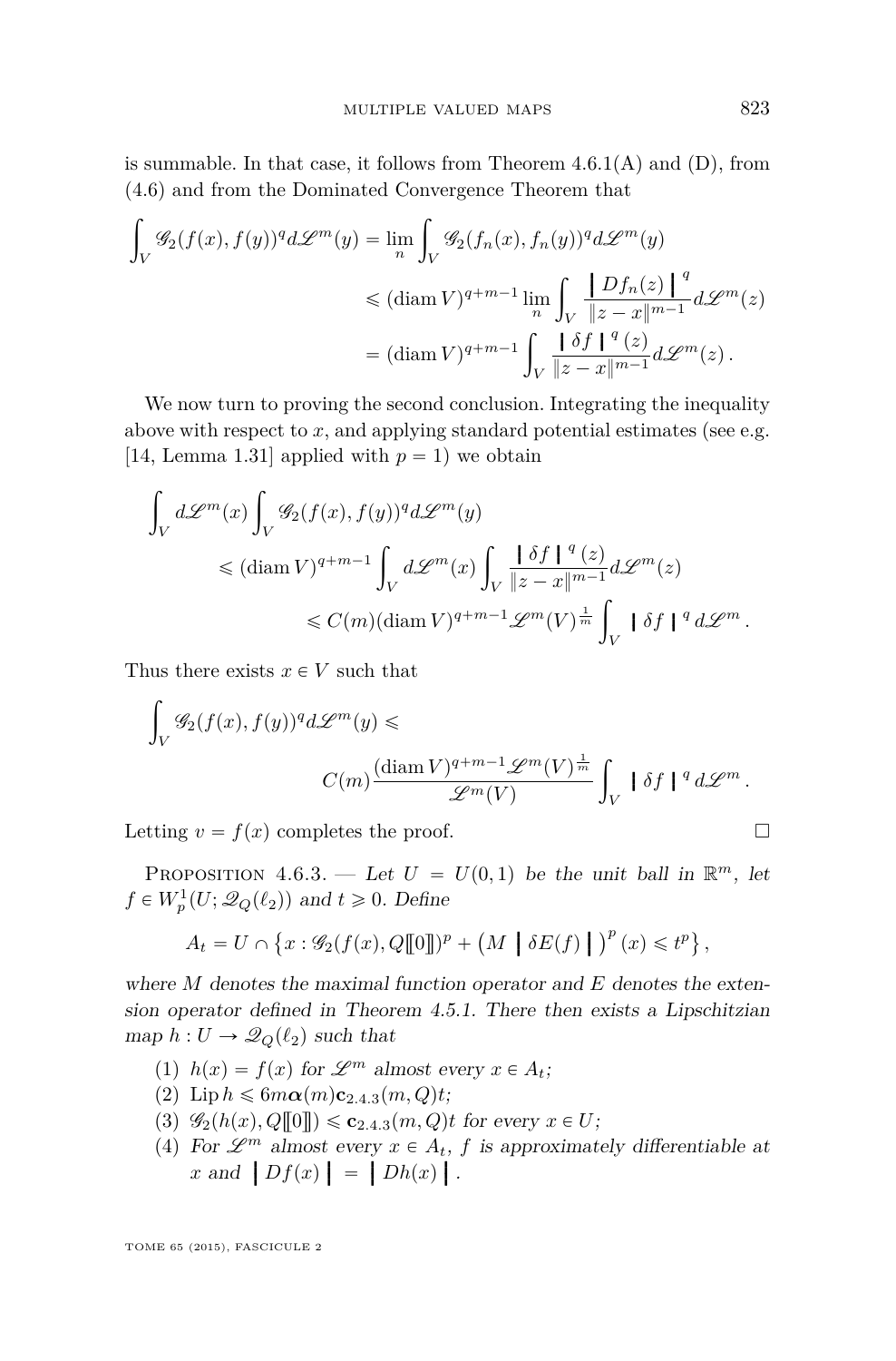Proof. — The proof is similar to that of Proposition [4.3.4.](#page-47-0) We abbreviate  $\hat{f} = E(f)$ . We choose a countable dense set  $D \subseteq \mathbb{R}^m$  and we consider the collection  $\mathscr V$  of subsets *V* of  $\mathbb R^m$  of the type  $V = U(x,r) \cap U(x',r)$  where  $x, x' \in D$  and  $r \in \mathbb{Q}^+$ . Thus  $\mathscr V$  is countable and for each  $V \in \mathscr V$  there exists  $N_V \subseteq V$  such that  $\mathscr{L}^m(V \backslash N_V) = 0$  and for every  $x \in V \backslash N_V$  one has

$$
(4.7)\qquad \int_V \mathscr{G}(\hat{f}(x),\hat{f}(y))d\mathscr{L}^m(y) \leq (\textnormal{diam}\, V)^m \int_V \frac{\left|\delta\hat{f}\right|\ (z)}{\|z-x\|^{m-1}}d\mathscr{L}^m(z)\,,
$$

according to Theorem [4.6.2](#page-59-0) applied with  $q = 1$ . Let  $N = \bigcup_{V \in \mathcal{V}} N_V$ . Given  $x, x' \in \mathbb{R}^m \backslash N$  we choose  $r \in \mathbb{Q}^+$  such that

$$
0 < r - \|x - x'\| < \frac{\|x - x'\|}{5}
$$

and we choose  $\tilde{x}, \tilde{x}' \in D$  such that

$$
\max \left\{ \|x - \tilde{x}\|, \|x' - \tilde{x}'\|\right\} < \frac{r}{5} \, .
$$

Defining  $V = U(\tilde{x}, 2r) \cap U(\tilde{x}', 2r) \in \mathcal{V}$  we easily infer that  $x, x' \in V$ . Therefore  $(4.7)$  applies to both pairs  $x, V$  and  $x', V$ . We define #  $\mathbf{r}$ 

$$
G = V \cap \left\{ y : \mathscr{G}(\hat{f}(x), \hat{f}(y)) < \frac{3(\text{diam } V)^m)}{\mathscr{L}^m(V)} \int_V \frac{\left| \delta \hat{f} \right| (z)}{\|z - x\|^{m-1}} d\mathscr{L}^m(z) \right\},
$$

as well as

$$
G'=V \cap \left\{y: \mathscr{G}(\hat{f}(x'),\hat{f}(y)) < \frac{3(\operatorname{diam} V)^m)}{\mathscr{L}^m(V)} \int_V \frac{\left|\delta \hat{f}\right| \ (z)}{\|z-x'\|^{m-1}} d\mathscr{L}^m(z)\right\}\,.
$$

One readily infer from (4.7) that

$$
\max \left\{ \mathscr{L}^m(V\backslash G), \mathscr{L}^m(V\backslash G') \right\} < \frac{\mathscr{L}^m(V)}{3}
$$

*,*

and hence  $G \cap G' \neq \emptyset$ . We choose  $y \in G \cap G'$  and we set  $v = \hat{f}(y)$ . Thus

$$
\mathcal{G}(\hat{f}(x), v) \leq \frac{3(2r)^m}{\alpha(m)r^m} \int_V \frac{\left|\delta \hat{f}\right| (z)}{\|z - x\|^{m-1}} d\mathcal{L}^m(z)
$$

and

$$
\mathscr{G}(\hat{f}(x'),v) \leqslant \frac{3(2r)^m}{\alpha(m)r^m} \int_V \frac{\left|\delta \hat{f}\right| (z)}{\left|z - x'\right|^{m-1}} d\mathscr{L}^m(z).
$$

It follows from the potential estimate [\[14,](#page-71-0) Lemma 1.32(i)] that

$$
\int_{V} \frac{\left|\delta\hat{f}\right|(z)}{\|z-x\|^{m-1}} d\mathcal{L}^m(z) \le \int_{U(x,2r)} \frac{\left|\delta\hat{f}\right|(z)}{\|z-x\|^{m-1}} d\mathcal{L}^m(z)
$$
\n
$$
\le m\alpha(m)(2r)M\left(\left|\delta\hat{f}\right|\right)(x) \le 3m\alpha(m)\|x-x'\|M\left(\left|\delta\hat{f}\right|\right)(x),
$$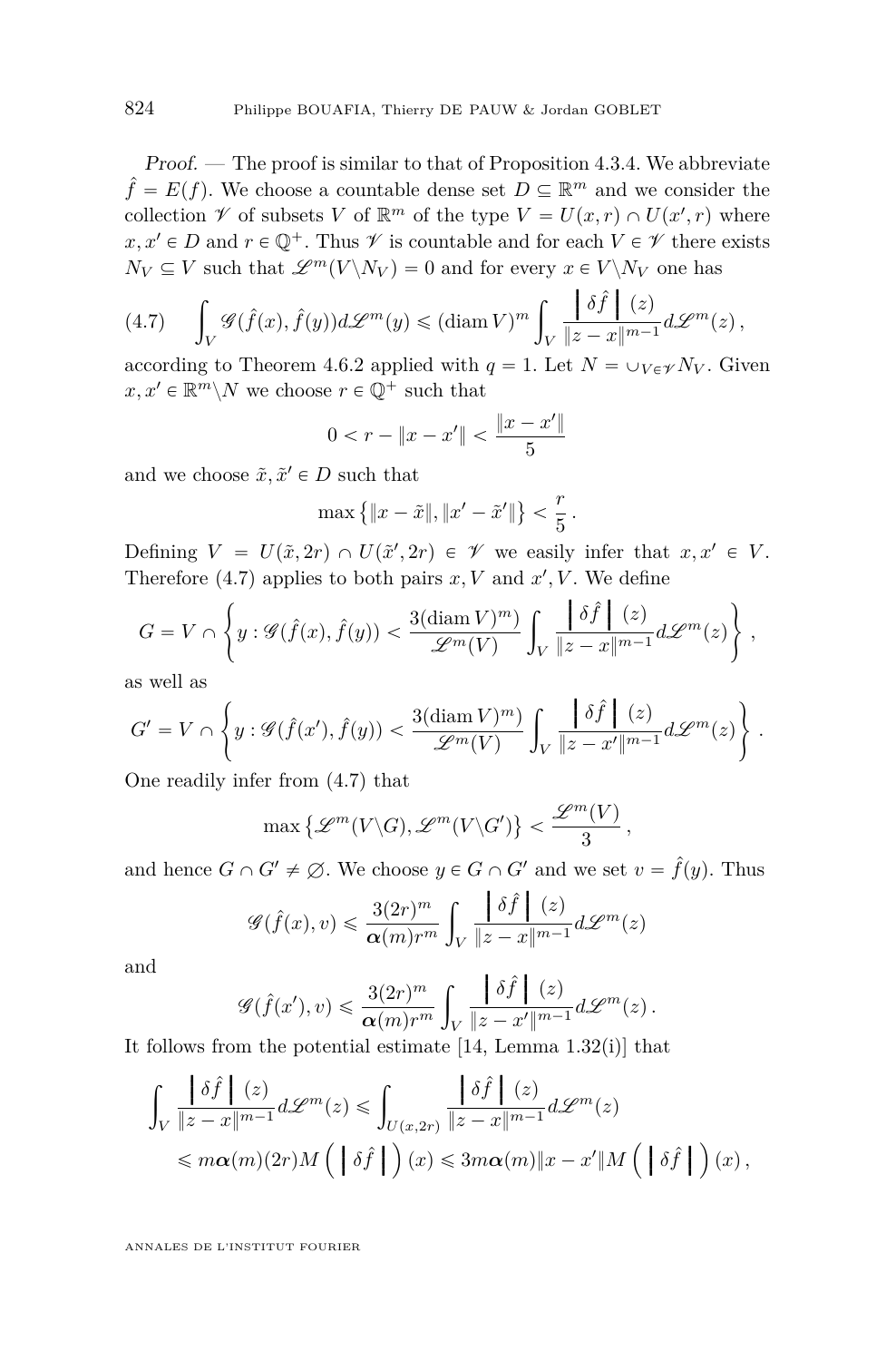<span id="page-63-0"></span>and similarly

$$
\int_V\frac{\left\|\delta\hat f\right\|(z)}{\|z-x'\|^{m-1}}d\mathscr{L}^m(z)\leqslant 3m\alpha(m)\|x-x'\|M\left(\;\left\|\delta\hat f\right\|\right)(x')\,.
$$

If furthermore  $x, x' \in A_t$  then  $\max\{M(\mid \hat{f} \mid)(x), M(\mid \hat{f} \mid)(x')\} \leq t$  and it ensues from the above inequalities that ensues from the above inequalities that

$$
\mathscr{G}(\hat{f}(x),\hat{f}(x')) \leq 6m\alpha(m)\|x-x'\|t\,.
$$

One now concludes like in Proposition [4.3.4.](#page-47-0)

The following is the analog of Proposition [4.4.7](#page-51-0) for an infinite dimensional target.

COROLLARY 4.6.4. — Let  $U = U(0,1)$  be the unit ball in  $\mathbb{R}^m$  and let  $f \in W_p^1(U; \mathcal{Q}_Q(\ell_2))$ . It follows that *f* is approximately differentiable  $\mathscr{L}^m$ almost everywhere and that

$$
\mathcal{E}_p^p(f;V) = \int_V |Df(x)|^p d\mathcal{L}^m(x)
$$

for every open set  $V \subseteq U$ .

Proof. — Letting  $\{t_j\}$  be an increasing unbounded sequence in  $\mathbb{R}^+$  we observe that  $\mathscr{L}^m(U \backslash A_{t_j}) \to 0$  as  $j \to \infty$  (where  $A_{t_j}$  is defined as in the state-ment of Proposition [4.6.3\)](#page-61-0) because both  $\mathscr{G}(\hat{f}(\cdot), Q[\![0]\!])$  and  $M\left(\begin{array}{c} \delta \hat{f} \end{array}\right]$ belong to  $L_p(\mathbb{R}^m)$ . Letting  $h_j$  be a Lipschitz mapping  $U \to \mathscr{Q}_Q(\ell_2)$  which coincides with  $f$  almost everywhere on  $A_{t_j}$ , we easily infer that  $f$  is approximately differentiable at each Lebesgue point  $x \in A_{t_i}$  of  $A_{t_i}$  at which  $h_j$ is approximately differentiable. Since this is the case of  $\mathscr{L}^m$  almost every  $a \in A_{t_j}$  according to Theorem [2.5.8,](#page-24-0) our first conclusion follows.

In order to prove our second conclusion, consider a point  $x \in U$  of approximate differentiability of *f*. Reasoning as in the proof of Proposition [4.4.3](#page-49-0) we write  $Af(x) = \bigoplus_{i=1}^{Q} [A_i]$  and we infer that for each integer *n*,  $A(\mathscr{Q}_Q(P_n) \circ f)(a) = \bigoplus_{i=1}^Q [P_n \circ A_i]]$ . Since the linear part of  $P_n \circ A_i$  is  $P_n \circ L_i$ , where  $L_i$  is the linear part of  $A_i$ , we see that

$$
\left\| D(\mathscr{Q}_Q(P_n) \circ f)(x) \right\|^2 = \sum_{i=1}^Q \|P_n \circ L_i\|^2 = \sum_{i=1}^Q \sum_{j=1}^m \|P_n(L_i(e_j))\|^2.
$$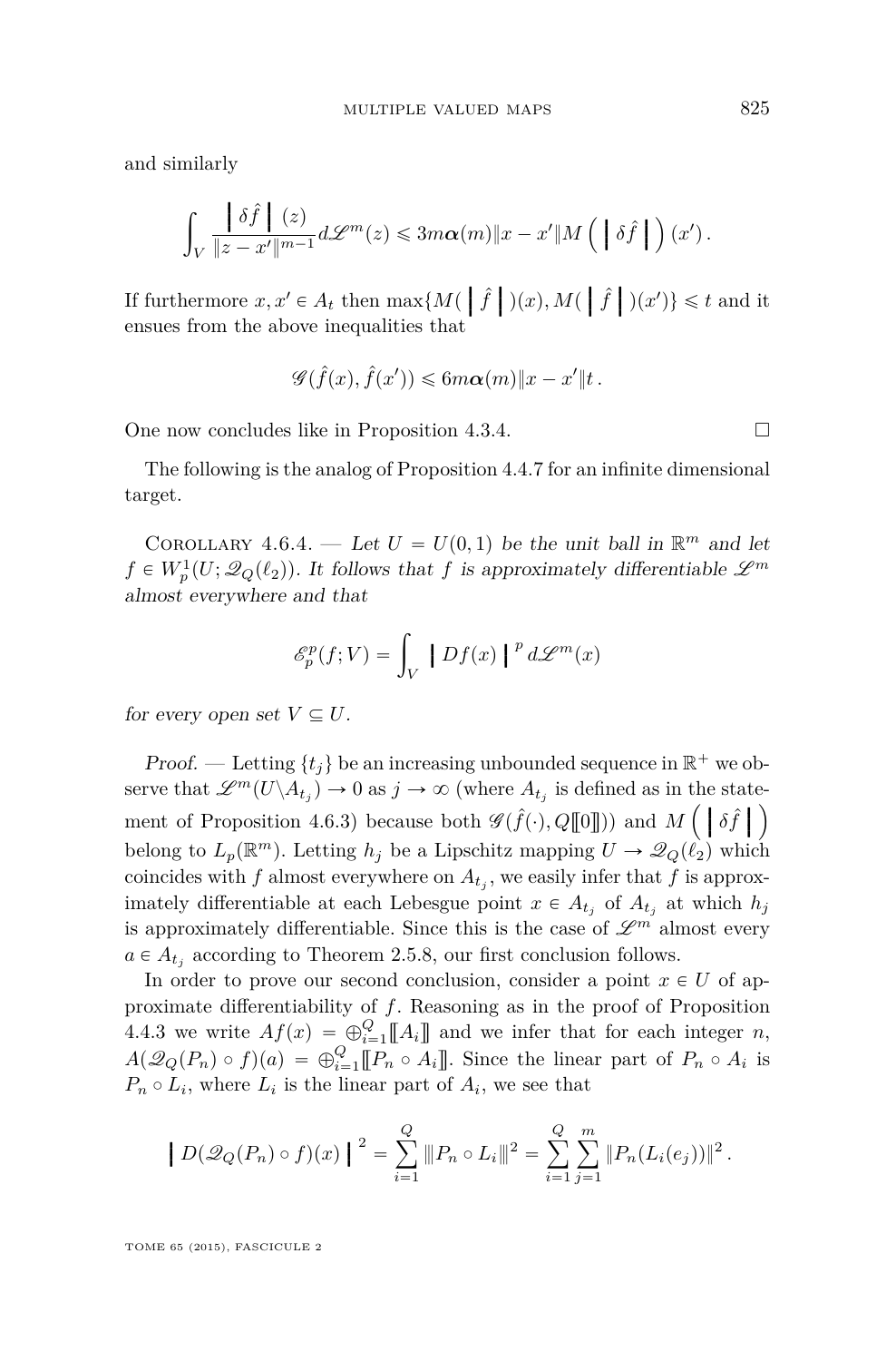<span id="page-64-0"></span>Thus

$$
\lim_{n} |D(\mathcal{Q}_{Q}(P_{n}) \circ f)(x)|^{2} = \lim_{n} \sum_{i=1}^{Q} \sum_{j=1}^{m} ||P_{n}(L_{i}(e_{j}))||^{2}
$$

$$
= \sum_{i=1}^{Q} \sum_{j=1}^{m} ||L_{i}(e_{j}))||^{2}
$$

$$
= |Df(x)|^{2}.
$$

Therefore  $\left|Df(x)\right| = \left|\delta f\right| (x)$ , according to [\(4.2\)](#page-54-0), and the conclusion follows from (4.3) follows from  $(4.3)$ .

### **4.7. Trace**

PROPOSITION 4.7.1. — Let  $U = U(0,1)$  be the unit ball in  $\mathbb{R}^m$ . For  $every \varepsilon > 0$  there exists  $\theta > 0$  such that

$$
\int_{\text{Bdry }U} |u|^p d\mathscr{H}^{m-1} \leqslant \theta \int_U |u|^p d\mathscr{L}^m + \varepsilon \int_U \|\nabla u\|^p d\mathscr{L}^m
$$

whenever  $u : \text{Clos } U \to \mathbb{R}$  is Lipschitz.

Proof. — Given  $\hat{\varepsilon} > 0$  we choose a smooth function  $\varphi : [0,1] \to [0,1]$ such that  $\varphi(0) = \varphi(1) = 1$  and

$$
\hat{\varepsilon} = \left(\int_0^1 \varphi^q\right)^{\frac{p}{q}}
$$

where  $q$  is the exponent conjugate to  $p$ , and we put

$$
\hat{\theta} = \left( \int_0^1 |\varphi'|^q \right)^{\frac{p}{q}}.
$$

For every  $x \in B\text{dry } U$  and  $y \in U$  we observe that

$$
|u(x) - u(y)|
$$
  
\n
$$
= \left| \int_0^1 \frac{d}{dt} \left( \varphi(t)u(y + t(x - y)) \right) d\mathcal{L}^1(t) \right|
$$
  
\n
$$
= \left| \int_0^1 \left( \varphi'(t)u(y + t(x - y)) + \varphi(t) \langle \nabla u(y + t(x - y)), x - y \rangle \right) d\mathcal{L}^1(t) \right|
$$
  
\n
$$
\leq \left( \int_0^1 |\varphi'|^q \right)^{\frac{1}{q}} \left( \int_0^1 |u(y + t(x - y))|^p d\mathcal{L}^1(t) \right)^{\frac{1}{p}}
$$
  
\n
$$
+ \left( \int_0^1 \varphi^q \right)^{\frac{1}{q}} \left( \int_0^1 \|\nabla u(y + t(x - y))\|^p \|x - y\|^p d\mathcal{L}^1(t) \right)^{\frac{1}{p}},
$$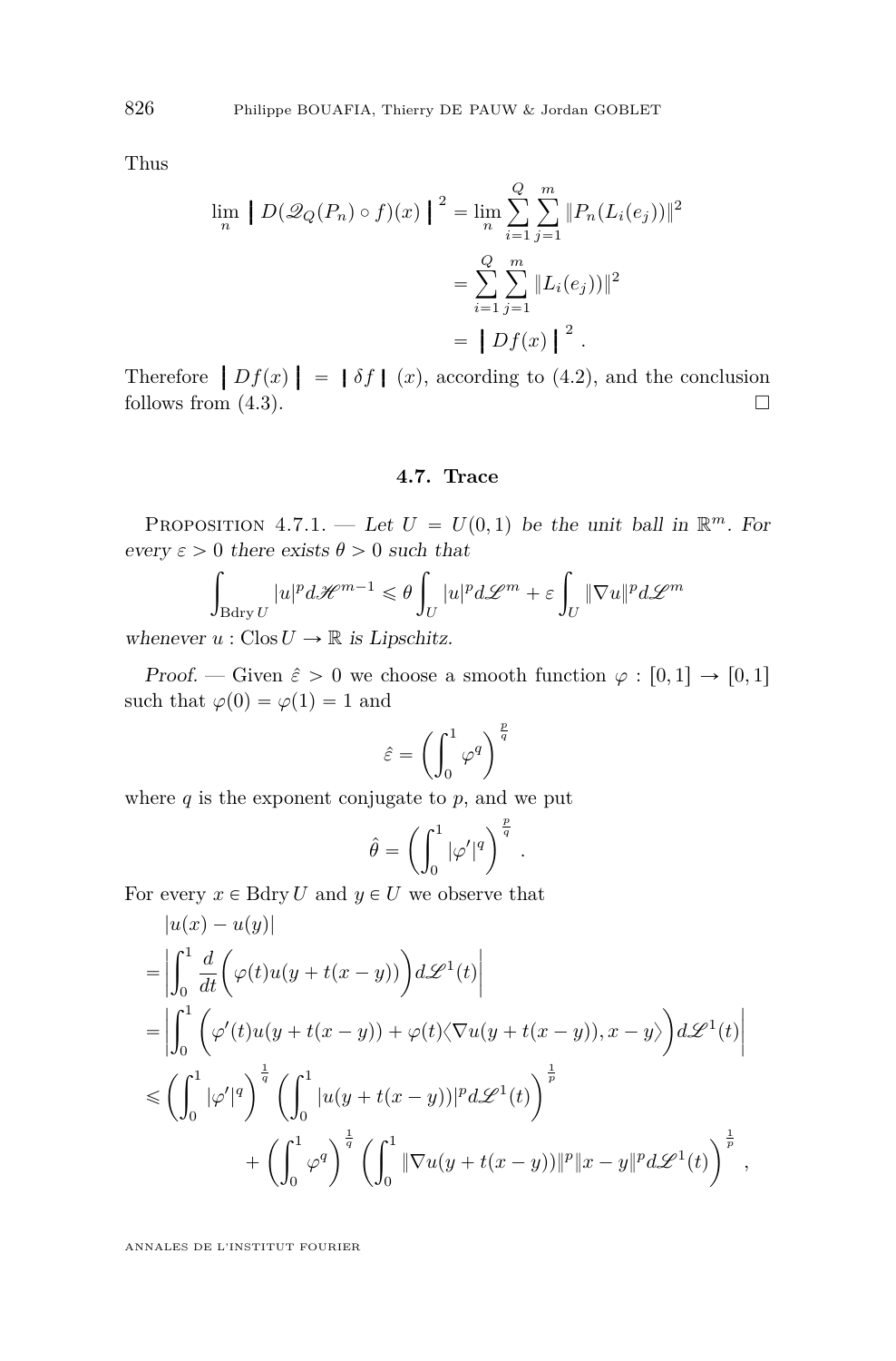Therefore,

(4.8) 
$$
|u(x) - u(y)|^p \le 2^{p-1} \hat{\theta} \int_0^1 |u(y + t(x - y))|^p d\mathcal{L}^1(t)
$$
  
  $+ 2^{p-1} ||x - y||^p \hat{\epsilon} \int_0^1 ||\nabla u(y + t(x - y))||^p d\mathcal{L}^1(t).$ 

In order to integrate with respect to  $x \in B\text{dry } U$ , we first note that the jacobian of the map  $[0,1] \times$  Bdry  $U \rightarrow U$ :  $(t, x) \mapsto y + t(x - y)$  at  $(t, x)$ equals  $||x - y||^{tm-1}$ . Since  $||x - y|| \le 2$ , the area formula therefore implies that

$$
2^{2-m} \int_{\text{Bdry } U} d\mathcal{H}^{m-1}(x) \int_0^1 |u(y+t(x-y))|^p d\mathcal{L}^1(t)
$$
  
\n
$$
\leq \int_0^1 d\mathcal{L}^1(t) \int_{\text{Bdry } U} \frac{|u(y+t(x-y))|^p}{\|x-y\|^{m-2}} d\mathcal{H}^{m-1}(x)
$$
  
\n
$$
= \int_0^1 d\mathcal{L}^1(t) \int_{\text{Bdry } U} \frac{|u(y+t(x-y))|^p}{\|y-(y+t(x-y))\|^{m-1}} \|x-y\| t^{m-1} d\mathcal{H}^{m-1}(x)
$$
  
\n
$$
= \int_U \frac{|u(z)|^p}{\|y-z\|^{m-1}} d\mathcal{L}^m(z).
$$

Since the similar inequality holds for the gradient term, we infer from (4.8) that

$$
\int_{\text{Bdry }U} |u(x)-u(y)|^p d\mathscr{H}^{m-1}(x) \leq 2^{p+m-3} \hat{\theta} \int_U \frac{|u(z)|^p}{\|y-z\|^{m-1}} d\mathscr{L}^m(z) + 2^{2p+m-3} \hat{\varepsilon} \int_U \frac{\|\nabla u(z)\|^p}{\|y-z\|^{m-1}} d\mathscr{L}^m(z).
$$

Thus,

$$
\int_{\text{Bdry }U} |u(x)|^p d\mathcal{H}^{m-1}(x) \leq 2^{p-1} m\alpha(m) |u(y)|^p
$$
  
+ 
$$
2^{2p+m-4} \hat{\theta} \int_U \frac{|u(z)|^p}{\|y-z\|^{m-1}} d\mathcal{L}^m(z) + 2^{3p+m-4} \hat{\varepsilon} \int_U \frac{\|\nabla u(z)\|^p}{\|y-z\|^{m-1}} d\mathcal{L}^m(z) ,
$$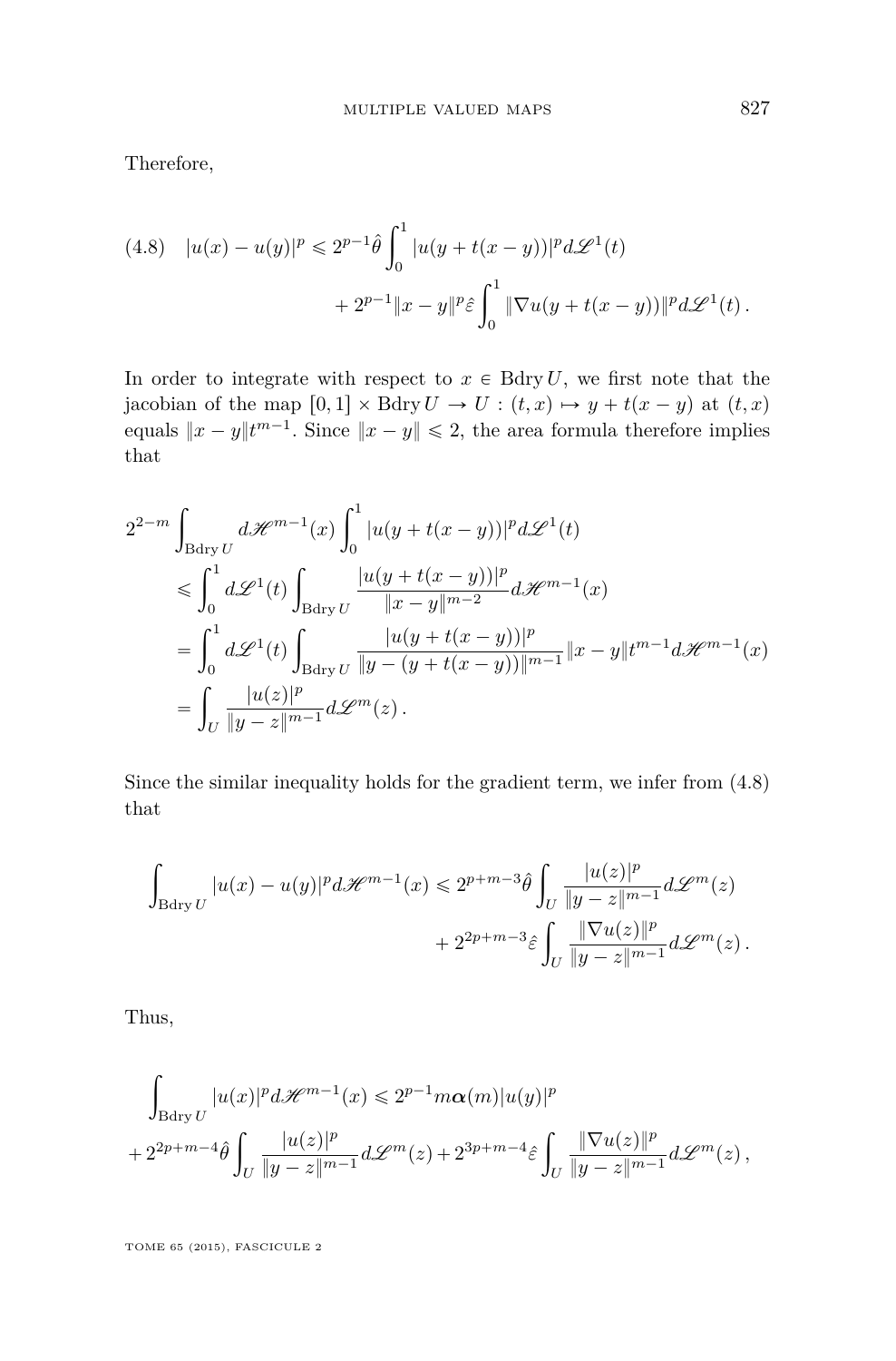according to the triangle inequality. We now integrate with respect to  $y \in U$ and, referring to the potential estimate [\[14,](#page-71-0) Lemma 1.31], we obtain

$$
\int_{\text{Bdry }U} |u|^p d\mathcal{H}^{m-1} \leqslant 2^{p-1} m \int_U |u(y)|^p d\mathcal{L}^m(y) \n+ 2^{2p+m-4} \alpha(m)^{-1} \hat{\theta} \int_U d\mathcal{L}^m(y) \int_U \frac{|u(z)|^p}{|y-z|^{m-1}} d\mathcal{L}^m(z) \n+ 2^{3p+m-4} \alpha(m)^{-1} \hat{\varepsilon} \int_U d\mathcal{L}^m(y) \int_U \frac{\|\nabla u(z)\|^p}{\|y-z\|^{m-1}} d\mathcal{L}^m(z) \n\leqslant m(2^{p-1} + 2^{2p+m-4} \hat{\theta}) \int_U |u|^p d\mathcal{L}^m \n+ m2^{3p+m-4} \hat{\varepsilon} \int_U \|\nabla u\|^p d\mathcal{L}^m.
$$

Remark 4.7.2. — It follows in particular from Proposition [4.7.1](#page-64-0) that

$$
\int_{{\rm Bdry}\, U} |u|^p d\mathscr{H}^{m-1}\leqslant C\left(\int_U |u|^p d\mathscr{L}^m+\int_U \|\nabla u\|^p d\mathscr{L}^m\right)
$$

for some  $C > 0$ . Thus there exists a unique continuous trace operator

$$
\mathscr{T}: \mathbf{W}^1_p(U) \to \mathbf{L}_p(\mathrm{Bdry}\,U; \mathscr{H}^{m-1})
$$

defined by  $\mathscr{T}(u) = u$  whenever *u* is Lipschitz. Of course, being continuous,  $\mathscr T$  is also weakly continuous. The inequality in Proposition [4.7.1](#page-64-0) shows that  $\mathscr{T}$  is completely continuous, i.e. if  $\{u_k\}$  converges weakly in  $\mathbf{W}_p^1(U)$  then  $\{\mathcal{F}(u_k)\}$  converges strongly in  $\mathbf{L}_p(\text{Bdry } U; \mathcal{H}^{m-1})$ . Using Proposition [4.7.1](#page-64-0) (more precisely, an  $\mathbb{R}^N$  valued version) in conjunction with the embedding Theorem [3.3.4](#page-34-0) we obtain that for every  $\varepsilon > 0$  there exists  $\theta_n > 0$  such that

$$
\int_{\text{Bdry }U} \mathcal{G}(f_1, f_2)^p d\mathcal{H}^{m-1} \leq \theta_n \int_U \mathcal{G}(f_1, f_2)^p d\mathcal{L}^m
$$

$$
+ \varepsilon \left( \int_U |Df_1|^p d\mathcal{L}^m + |Df_2|^p d\mathcal{L}^m \right)
$$

whenever  $f_1, f_2: U \to \mathcal{Q}_Q(\ell_2^n)$  are Lipschitz. The dependence of  $\theta$  upon  $n$ is caused by a constant  $\alpha(n, Q)^{-1}$  (the biLipschitz constant of the Almgren embedding). This leads to a proper definition of a trace "operator" for maps  $f \in \mathbf{W}_p^1(U; \mathscr{Q}_Q(\ell_2^n))$  but not for maps  $f \in \mathbf{W}_p^1(U; \mathscr{Q}_Q(\ell_2))$ . We use a different approach in our next result, avoiding altogether the embedding of Theorem [3.3.4.](#page-34-0)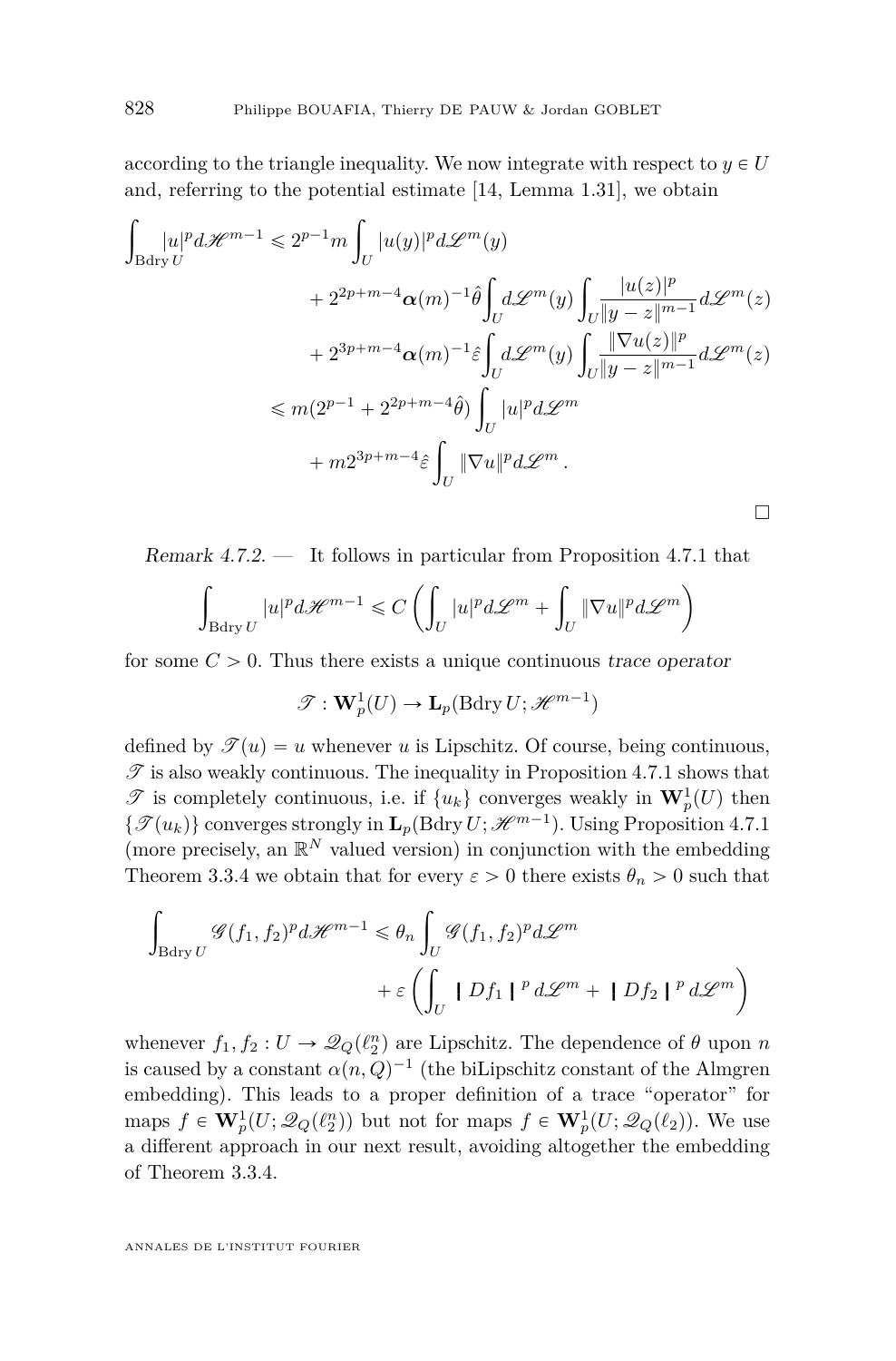<span id="page-67-0"></span>THEOREM  $4.7.3.$  — There exists a map

$$
\mathcal{T}: W_p^1(U; \mathscr{Q}_Q(\ell_2)) \to L_p(\text{Bdry }U; \mathscr{Q}_Q(\ell_2))
$$

verifying the following properties.

- (A) If  $f : \text{Clos } U \to \mathcal{Q}_Q(\ell_2)$  is Lipschitz then  $\mathcal{T}(f)(x) = f(x)$  for every  $x \in$  Bdry *U*;
- (B) For every  $\varepsilon > 0$  there exists  $\theta > 0$  such that

$$
\int_{B\mathrm{dry}\,U} \mathcal{G}(\mathcal{F}(f_1), \mathcal{F}(f_2))^p d\mathcal{H}^{m-1} \leq \theta \int_U \mathcal{G}(f_1, f_2)^p d\mathcal{L}^m
$$

$$
+ \varepsilon \left( \int_U |Df_1|^p d\mathcal{L}^m + |Df_2|^p d\mathcal{L}^m \right)
$$

whenever  $f_1, f_2 \in W_p^1(U; \mathscr{Q}_Q(\ell_2))$ ;

(C) There exists 
$$
C > 0
$$
 such that for every  $f \in W_p^1(U; \mathcal{Q}_Q(\ell_2)),$ 

$$
\int_{\text{Bdry }U} \left| \mathcal{F}(f) \right|^p d\mathcal{H}^{m-1} \leq C \left( \int_U |f|^{p} d\mathcal{L}^{m} + \int_U |Df|^{p} d\mathcal{L}^{m} \right).
$$

Proof. — Owing to definition of  $W_p^1(U; \mathscr{Q}_Q(\ell_2))$  (the weak density of Lipschitz maps), and to Propositions [4.1.1,](#page-40-0) [4.4.1](#page-48-0) and [4.6.4,](#page-63-0) it suffices to show that the map  $\mathscr T$  defined for Lipschitz  $f$  by  $(A)$ , verifies conclusions (B) and (C) for Lipschitz  $f_1, f_2, f$ .

Given  $f_1, f_2 : \text{Clos } U \to \mathcal{Q}_Q(\ell_2)$  we define  $u : \text{Clos } U \to \mathbb{R}$  by the formula  $u(x) = \mathscr{G}(f_1(x), f_2(x)), x \in U$ . Given  $x \in U$  and  $h \in \mathbb{R}^m$  such that  $x + h \in U$ we infer from the triangle inequality that

$$
|u(x+h) - u(x)| \leq |\mathcal{G}(f_1(x+h), f_2(x+h)) - \mathcal{G}(f_1(x), f_2(x+h))|
$$
  
+ 
$$
|\mathcal{G}(f_1(x), f_2(x+h)) - \mathcal{G}(f_1(x), f_2(x))|
$$
  

$$
\leq \mathcal{G}(f_1(x+h), f_1(x)) + \mathcal{G}(f_2(x+h), f_2(x)).
$$

This shows at once that *u* is Lipschitz. Furthermore Proposition [2.5.9](#page-27-0) implies that

$$
\|\nabla u(x)\| \leqslant \left\|Df_1(x)\right\| + \left\|Df_2(x)\right\|
$$

at each  $x \in U$  where  $u, f_1$  and  $f_2$  are differentiable. Conclusion (B) now follows from Proposition [4.7.1,](#page-64-0) and conclusion  $(C)$  is a consequence of  $(B)$ with  $f_1 = f$ ,  $f_2 = Q[[0]]$  and  $\varepsilon = 1$ .

### **4.8. Analog of the Rellich compactness Theorem**

LEMMA 4.8.1. — Let  $f \in W_p^1(\mathbb{R}^m; \mathcal{Q}_Q(\ell_2))$  and  $h \in \mathbb{R}^m$ . It follows that

$$
\int_{\mathbb{R}^m} \mathscr{G}(f(x+h), f(x))^p d\mathscr{L}^m(x) \leqslant \|h\|^p \int_{\mathbb{R}^m} \|Df\|^p d\mathscr{L}^m.
$$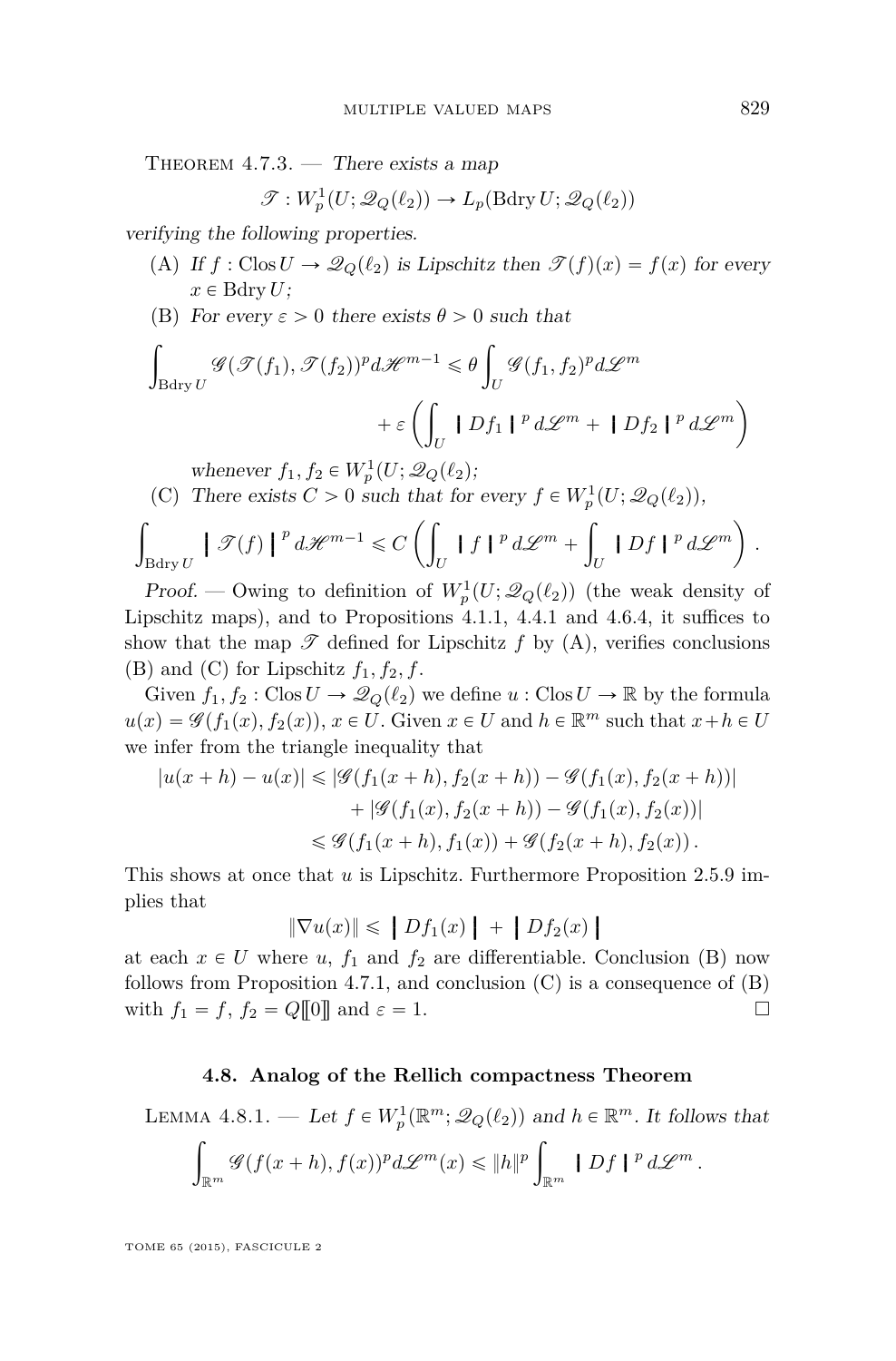<span id="page-68-0"></span>Proof. — According to Propositions [4.1.1](#page-40-0) and [4.4.1,](#page-48-0) it suffices to prove it when *f* is Lipschitz as well. In that case it follows from Theorem [2.5.8\(](#page-24-0)D) and Jensen's inequality that

$$
\mathscr{G}(f(x+h), f(x))^p \leq \left(\|h\|\int_0^1 \|Df(x+th)\| \, d\mathscr{L}^1(t)\right)^p
$$
  

$$
\leq \|h\|^p \int_0^1 \|Df(x+th)\|^p \, d\mathscr{L}^1(t).
$$

The conclusion follows upon integrating with respect to  $x \in \mathbb{R}^m$ .

THEOREM 4.8.2. — Let  $U = U(0, 1)$  be the unit ball in  $\mathbb{R}^m$  and let  $\{f_j\}$ be a sequence in  $W_p^1(U; \mathcal{Q}_Q(\ell_2))$  such that

- (1) There exists a compact set  $C \subseteq \ell_2$  such that  $f_j(x) \in \mathcal{Q}_Q(C)$  for every  $x \in U$  and every  $j = 1, 2, \ldots;$  $\frac{1}{2}$
- (2) sup*<sup>j</sup>*  $U \left[ Df_j \right]$ <sup>*p*</sup>  $d\mathscr{L}^m < \infty$ .

It follows that there exists a subsequence  $\{f_{k(j)}\}$  and  $f \in W_p^1(U; \mathcal{Q}_Q(\ell_2))$ such that  $\lim_{j} d_p(f, f_{k(j)}) = 0$ .

Proof. — We show that the compactness Theorem [4.2.1](#page-40-0) applies to the sequence  $\{E(f_j)\}\$ in  $L_p(\mathbb{R}^m;\mathcal{Q}_Q(C))$ . Our hypothesis (1) and Theorem [4.5.1\(](#page-55-0)D) guarantee that the extension  $E(f_j)$  take their value in  $\mathcal{Q}_Q(C)$ . We now check that the hypotheses of Theorem [4.2.1](#page-40-0) are verified:

(i) follows from the fact that  $C$  is bounded, thus

$$
\int_{\mathbb{R}^m} |E(f_j)|^p d\mathcal{L}^m \leq 2^m \alpha(m) Q^{\frac{p}{2}} (\text{diam } C)^p
$$

for every  $j = 1, 2, ...;$ 

- (ii) follows from Lemma  $4.8.1$  and Theorem  $4.5.1(C)$  $4.5.1(C)$ :  $\sup_j \int_{\mathbb{R}^m} \mathscr{G}(E(f_j)(x+h), E(f_j)(x))^p d\mathscr{L}^m(x)$  $\leqslant$   $||h||^p$ za za politika za politika za politika za politika za politika za politika za politika za politika za politika<br>Politika  $\left[DE(f_j)\right]^{p}d\mathcal{L}^m$  $\leqslant$   $\|h\|^{p}C(m, p, Q)$  sup ˆż  $\int_U$   $\left| \int f_j \right| \right|^p d\mathcal{L}^m +$ za za politika za politika za politika za politika za politika za politika za politika za politika za politika<br>Politika  $\int_U$   $\left|Df_j\right|^{p} d\mathcal{L}^m$
- (iii) follows from the fact that  $E(f_i) = E(f_i)_K$  for each  $j = 1, 2, \ldots$ , where  $K = B(0, 2)$ , according to Theorem [4.5.1\(](#page-55-0)D).

Thus there exists  $\hat{f} \in L_p(\mathbb{R}^m; \mathcal{Q}_Q(\ell_2))$  such that  $\lim_j d_p(E(f_{k(j)}), \hat{f}) = 0$ . It remains to notice that the restriction  $\hat{f} \setminus U$  belongs to  $W_p^1(U; \mathscr{Q}_Q(\ell_2)).$ This is because for each  $j = 1, 2, \ldots$  we can choose a Lipschitz map  $g_j$ : This is because for each  $j = 1, 2, ...$  we can choose a Lipschitz map  $g_j$ :<br>  $\mathbb{R}^m \to \mathcal{Q}_Q(\ell_2)$  such that  $d_p(E(f_{k(j)}, g_j) < j^{-1}$  and  $\int_{\mathbb{R}^m} |Dg_j| \cdot p \cdot d\mathcal{L}^m \leq$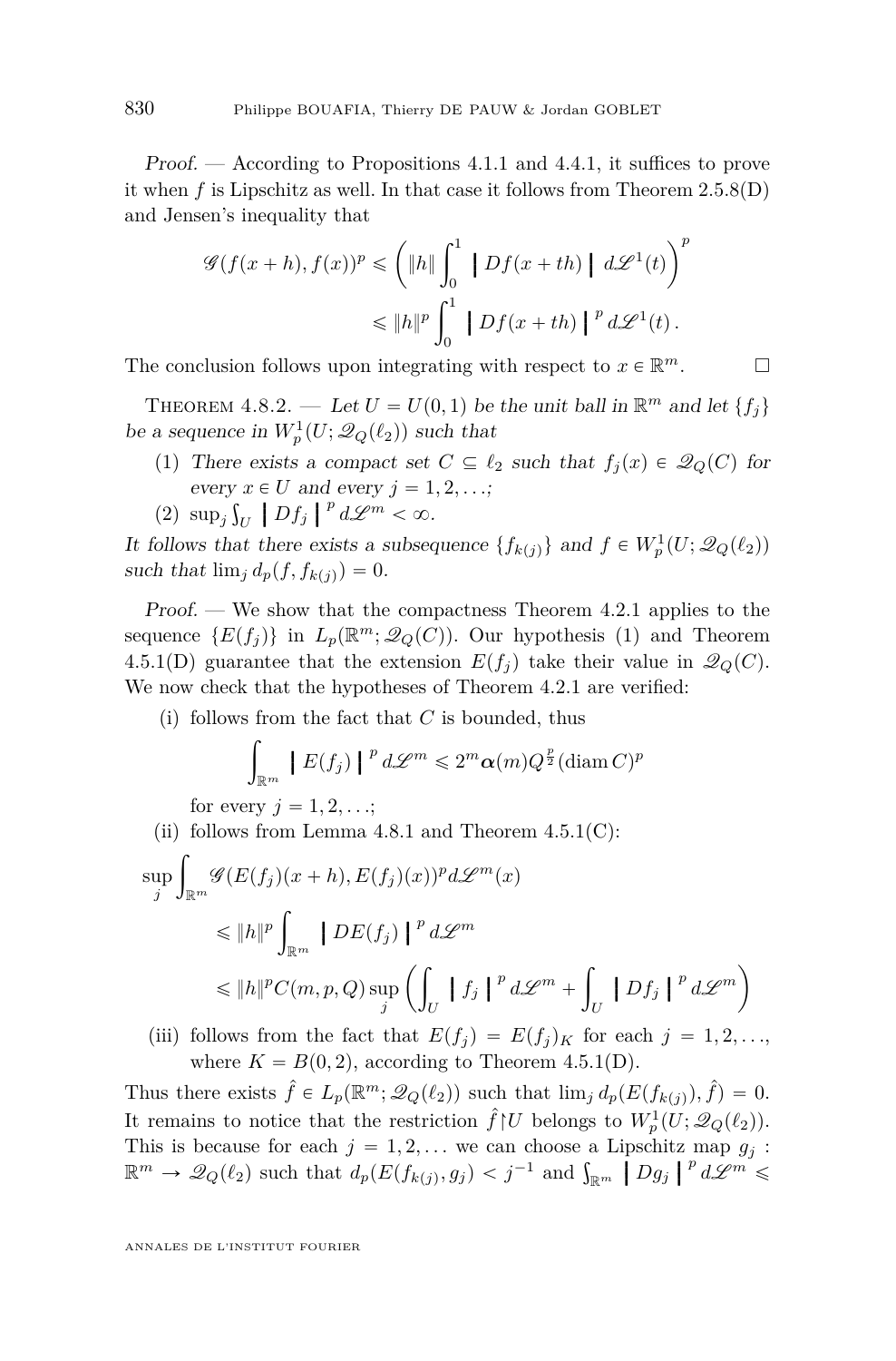$$
j^{-1} + \int_{\mathbb{R}^m} \left| E(f_{k(j)}) \right|^p d\mathcal{L}^m. \text{ Therefore } \lim_j d_p(\hat{f}|U, g_j|U) = 0 \text{ and }
$$
  
\n
$$
\sup_j \int_U \left| D(g_j|U) \right|^p d\mathcal{L}^m < \infty.
$$

Remark  $4.8.3.$  — It would be interesting to know whether or not all the results proved so far in this paper hold when the range  $\ell_2$  is replaced by an infinite dimensional Banach space *Y* which is separable, a dual space, and admits a monotone Schauder basis.

#### **4.9. Existence Theorem**

LEMMA  $4.9.1.$   $-$  Assume that

(A) *X* is a compact metric space;

- (B) *Y* is a metric space;
- (C)  $g: X \to \mathcal{Q}_Q(Y)$  is continuous.

It follows there exists a compact set  $C \subseteq Y$  such that  $g(x) \in \mathcal{Q}_Q(C)$  for every  $x \in Y$ .

Proof. — We let  $C = Y \cap \{y : y \in \text{supp } g(x) \text{ for some } x \in X\}$ . One easily checks that *C* is closed, thus it suffices to show it is totally bounded. Since im *g* itself is compact, given  $\varepsilon > 0$  there are  $x_1, \ldots, x_k \in X$  such that for each  $x \in X$  there exists  $k = 1, \ldots, \kappa$  with  $\mathscr{G}(f(x), f(x_k)) < \varepsilon$ . We write  $f(x_k) = \bigoplus_{i=1}^Q [y_i^k]$ . It it now obvious that  $C \subseteq \bigcup_{k=1}^{\kappa} \bigcup_{i=1}^Q B_Y(y_i^k, \varepsilon)$ .  $\square$ 

THEOREM 4.9.2. — Let  $U = U(0, 1)$  be the unit ball in  $\mathbb{R}^m$  and let  $g$ : Bdry  $U \to \mathcal{Q}_Q(\ell_2)$  be Lipschitz. It follows that the minimization problem #

$$
\begin{cases}\n\text{minimize } \int_U \mid Df \mid^p d\mathcal{L}^m \\
\text{among } f \in W^1_p(U; \mathcal{Q}_Q(\ell_2)) \text{ such that } \mathcal{T}(f) = g\n\end{cases}
$$

admits a solution.

Proof. — The class of competitors is not empty according to the exten-sion Theorem [2.4.3.](#page-15-0) We let  $C_0 \subseteq \ell_2$  be a compact set associated with *g* in Lemma 4.9.1 and we let *C* be the convex hull of  $C_0 \cup \{0\}$  (so that *C* is compact as well). We denote by  $P : \ell_2 \to C$  the nearest point projection. Given a minimizing sequence  $\{f_i\}$  we consider the sequence  $\{\mathscr{Q}_Q(P) \circ f_i\}$ which, we claim, is minimizing as well. That these be Sobolev maps, and form a minimizing sequence, follows from the inequalities

$$
\int_U \mathscr{G}(\mathscr{Q}_Q(P) \circ f, \mathscr{Q}_Q(P) \circ f')^p d\mathscr{L}^m \leqslant \int_U \mathscr{G}(f, f')^p d\mathscr{L}^m
$$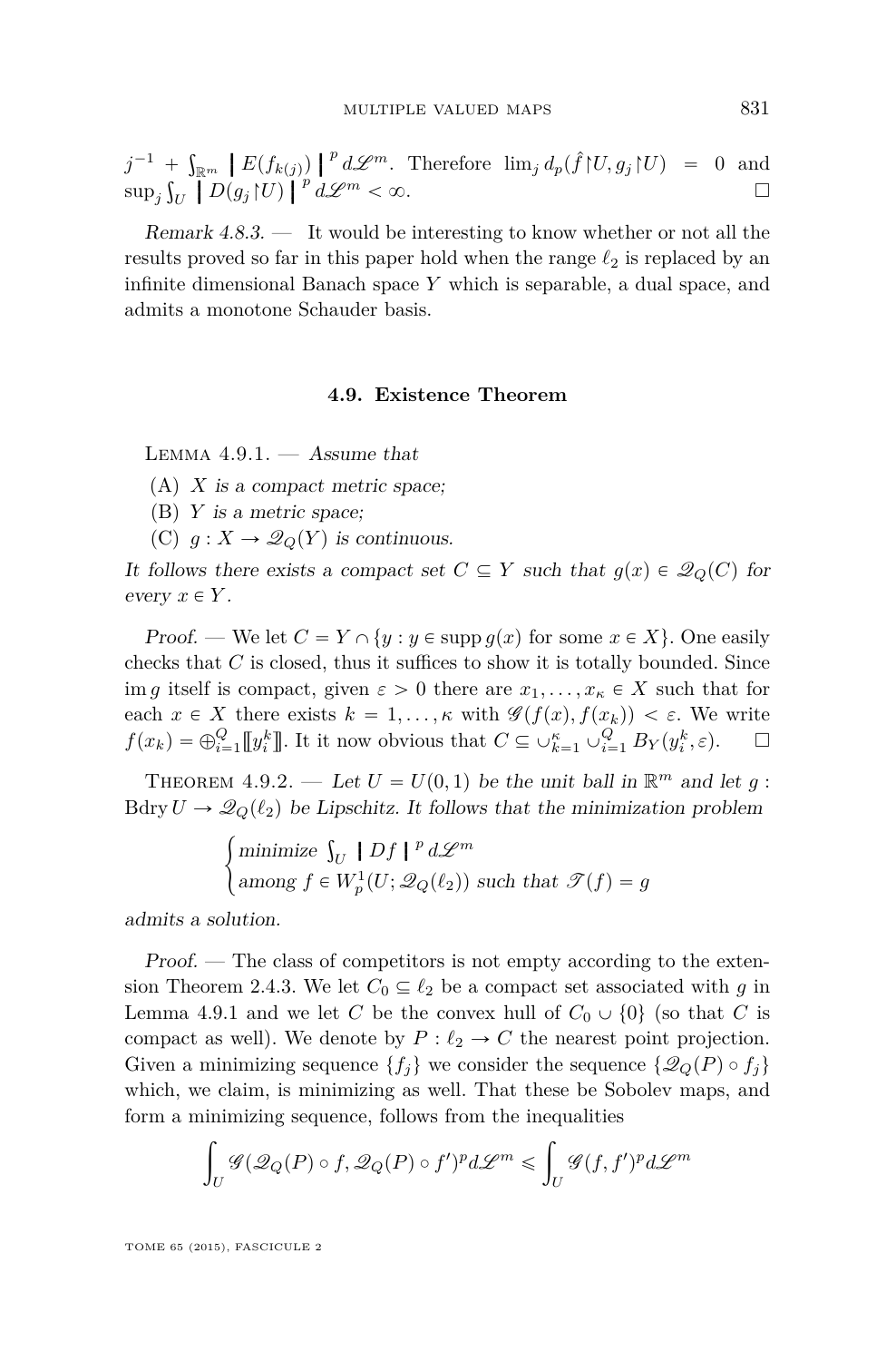(recall the paragraph preceding Proposition [4.4.3\)](#page-49-0) and ż ż

$$
\int_{U} |D(\mathscr{Q}_Q(P) \circ f)|^p d\mathscr{L}^m \leq \int_{U} |Df|^p d\mathscr{L}^m
$$

(because Lip  $P \leq 1$ ) valid for every Lipschitz  $f, f' : U \to \mathcal{Q}_Q(\ell_2)$ , and hence for every  $f, f' \in W_p^1(U; \mathcal{Q}_Q(\ell_2))$  as well. It also follows from these inequalities and Theorem [4.5.1\(](#page-55-0)B) and (C) that

$$
\mathscr{T}(\mathscr{Q}_Q(P) \circ f) = \mathscr{T}(f)
$$

whenever  $f \in W_p^1(U; \mathcal{Q}_Q(\ell_2))$ . Thus  $\mathcal{T}(\mathcal{Q}_Q(P) \circ f_j) = g, j = 1, 2, \dots$  Since all these  $\mathcal{Q}_Q(P) \circ f_j$  take their values in  $\mathcal{Q}_Q(C)$ , it follows from Theorem [4.8.2](#page-68-0) that there are integers  $k(1) < k(2) < \dots$  and  $f \in W_p^1(U; \mathcal{Q}_Q(\ell_2))$ such that  $\lim_{j} d_p(f, f_{k(j)}) = 0$ . Theorem [4.7.3\(](#page-67-0)B) implies that  $\mathscr{T}(f) = g$ . Proposition [4.4.1](#page-48-0) and Corollary [4.6.4](#page-63-0) guarantee the required lower semi- $\Box$ continuity.

#### BIBLIOGRAPHY

- [1] F. Almgren, "Deformations and multiple-valued functions", in Geometric measure theory and the calculus of variations (Arcata, Calif., 1984), Proc. Sympos. Pure Math., vol. 44, Amer. Math. Soc., Providence, RI, 1986, p. 29-130.
- [2] F. J. Almgren, Jr., Almgren's big regularity paper, World Scientific Monograph Series in Mathematics, vol. 1, World Scientific Publishing Co., Inc., River Edge, NJ, 2000, *Q*-valued functions minimizing Dirichlet's integral and the regularity of area-minimizing rectifiable currents up to codimension 2, With a preface by Jean E. Taylor and Vladimir Scheffer, xvi+955 pages.
- [3] Y. BENYAMINI & J. LINDENSTRAUSS, Geometric nonlinear functional analysis. Vol. 1, American Mathematical Society Colloquium Publications, vol. 48, American Mathematical Society, Providence, RI, 2000, xii+488 pages.
- [4] D. Brink, "Hölder continuity of roots of complex and *p*-adic polynomials", Comm. Algebra **38** (2010), no. 5, p. 1658-1662.
- [5] B. Dacorogna, Direct methods in the calculus of variations, Applied Mathematical Sciences, vol. 78, Springer-Verlag, Berlin, 1989, x+308 pages.
- [6] C. De Lellis & E. N. Spadaro, "*Q*-valued functions revisited", Mem. Amer. Math. Soc. **211** (2011), no. 991, p. vi+79.
- [7] J. Diestel & J. J. Uhl, Jr., Vector measures, American Mathematical Society, Providence, R.I., 1977, With a foreword by B. J. Pettis, Mathematical Surveys, No. 15, xiii $+322$  pages.
- [8] R. E. EDWARDS, Functional analysis, Dover Publications, Inc., New York, 1995, Theory and applications, Corrected reprint of the 1965 original, xvi+783 pages.
- [9] H. Federer, Geometric measure theory, Die Grundlehren der mathematischen Wissenschaften, Band 153, Springer-Verlag New York Inc., New York, 1969, xiv+676 pages.
- [10] J. GOBLET, "A selection theory for multiple-valued functions in the sense of Almgren", Ann. Acad. Sci. Fenn. Math. **31** (2006), no. 2, p. 297-314.
- [11] ——— , "Lipschitz extension of multiple Banach-valued functions in the sense of Almgren", Houston J. Math. **35** (2009), no. 1, p. 223-231.

<span id="page-70-0"></span>